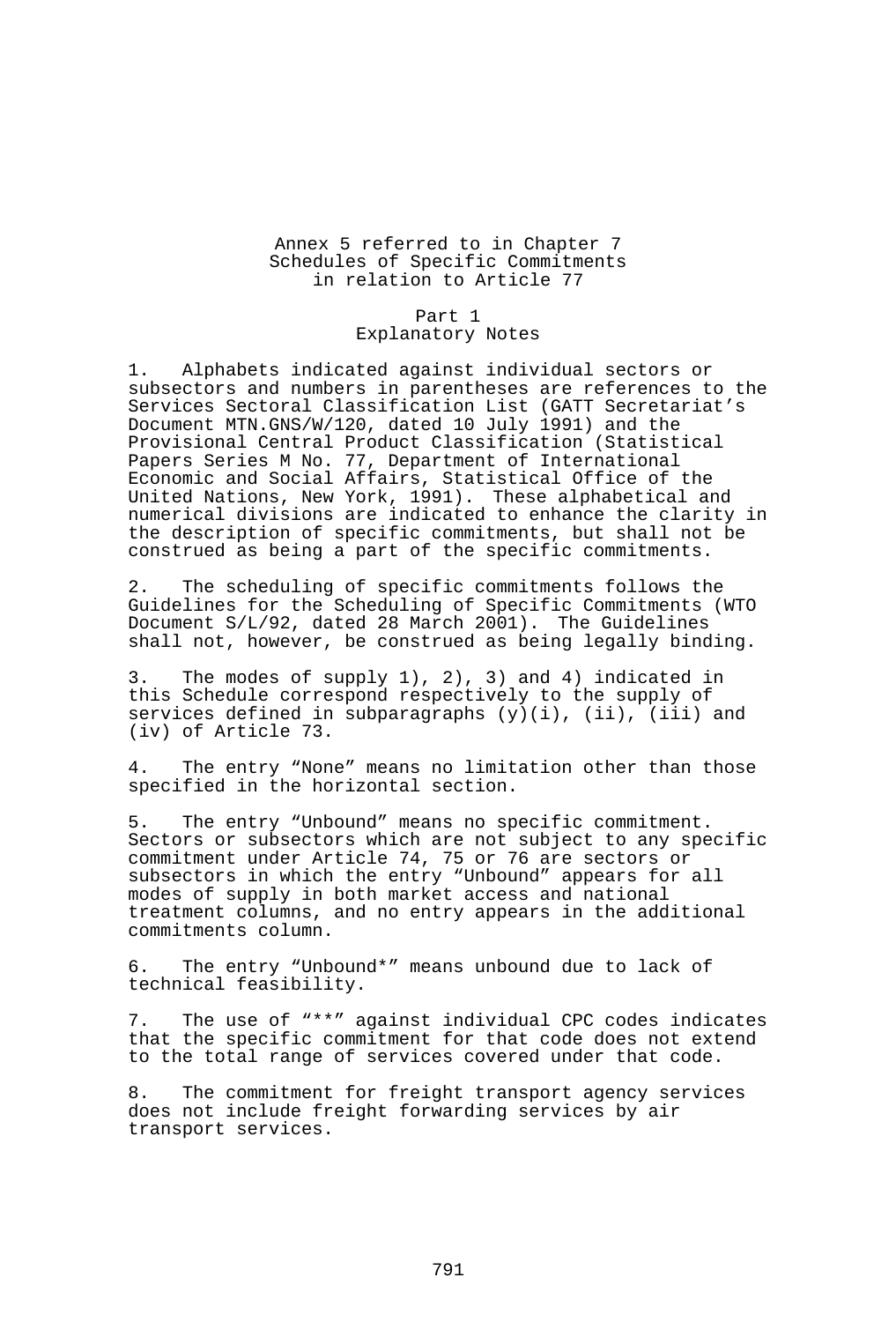Part 2 Schedule of Japan

|    | Modes of supply: 1) Cross-border supply 2) Consumption abroad 3) Commercial presence 4) Presence of natural persons |    |                |                                                                                                                                                                                                                                                                                                                                                                                                          |                |                                                            |                        |  |  |  |  |  |
|----|---------------------------------------------------------------------------------------------------------------------|----|----------------|----------------------------------------------------------------------------------------------------------------------------------------------------------------------------------------------------------------------------------------------------------------------------------------------------------------------------------------------------------------------------------------------------------|----------------|------------------------------------------------------------|------------------------|--|--|--|--|--|
|    | Sector or subsector                                                                                                 | SS |                | Limitations on market access                                                                                                                                                                                                                                                                                                                                                                             |                | Limitations on<br>national treatment                       | Additional commitments |  |  |  |  |  |
|    | SECTOR-SPECIFIC COMMITMENTS                                                                                         |    |                |                                                                                                                                                                                                                                                                                                                                                                                                          |                |                                                            |                        |  |  |  |  |  |
| 1. | <b>BUSINESS SERVICES</b>                                                                                            |    |                |                                                                                                                                                                                                                                                                                                                                                                                                          |                |                                                            |                        |  |  |  |  |  |
| Α. | Professional Services                                                                                               |    |                |                                                                                                                                                                                                                                                                                                                                                                                                          |                |                                                            |                        |  |  |  |  |  |
| a) | Legal services supplied<br>by a lawyer qualified as<br>"Bengoshi" under Japanese<br>law<br>(CPC 861)                | SS | 1)<br>2)<br>3) | None except that:<br>services must be supplied by<br>a natural person or by a<br>Legal Profession<br>Corporation <sup>1</sup> ; and<br>commercial presence is<br>required.<br>None except that:<br>services must be supplied by<br>a natural person or by a<br>Legal Profession Corporation;<br>and<br>commercial presence is<br>required.<br>None except that services<br>must be supplied by a natural | 1)<br>2)<br>3) | None<br>None<br>None                                       |                        |  |  |  |  |  |
|    |                                                                                                                     |    | 4)             | person or by a Legal<br>Profession Corporation.<br>None except that commercial<br>presence is required.                                                                                                                                                                                                                                                                                                  | 4)             | None                                                       |                        |  |  |  |  |  |
| a) | Legal advisory services<br>on law of jurisdiction                                                                   | SS | 1)             | None except that:                                                                                                                                                                                                                                                                                                                                                                                        | 1)             | None except that a service<br>supplier is required to stay |                        |  |  |  |  |  |

<span id="page-1-0"></span>A Legal Profession Corporation under Japanese law is composed of one or more partners who are lawyers qualified as "Bengoshi" under<br>Japanese law and have the right and obligation to execute activities of the Legal Professi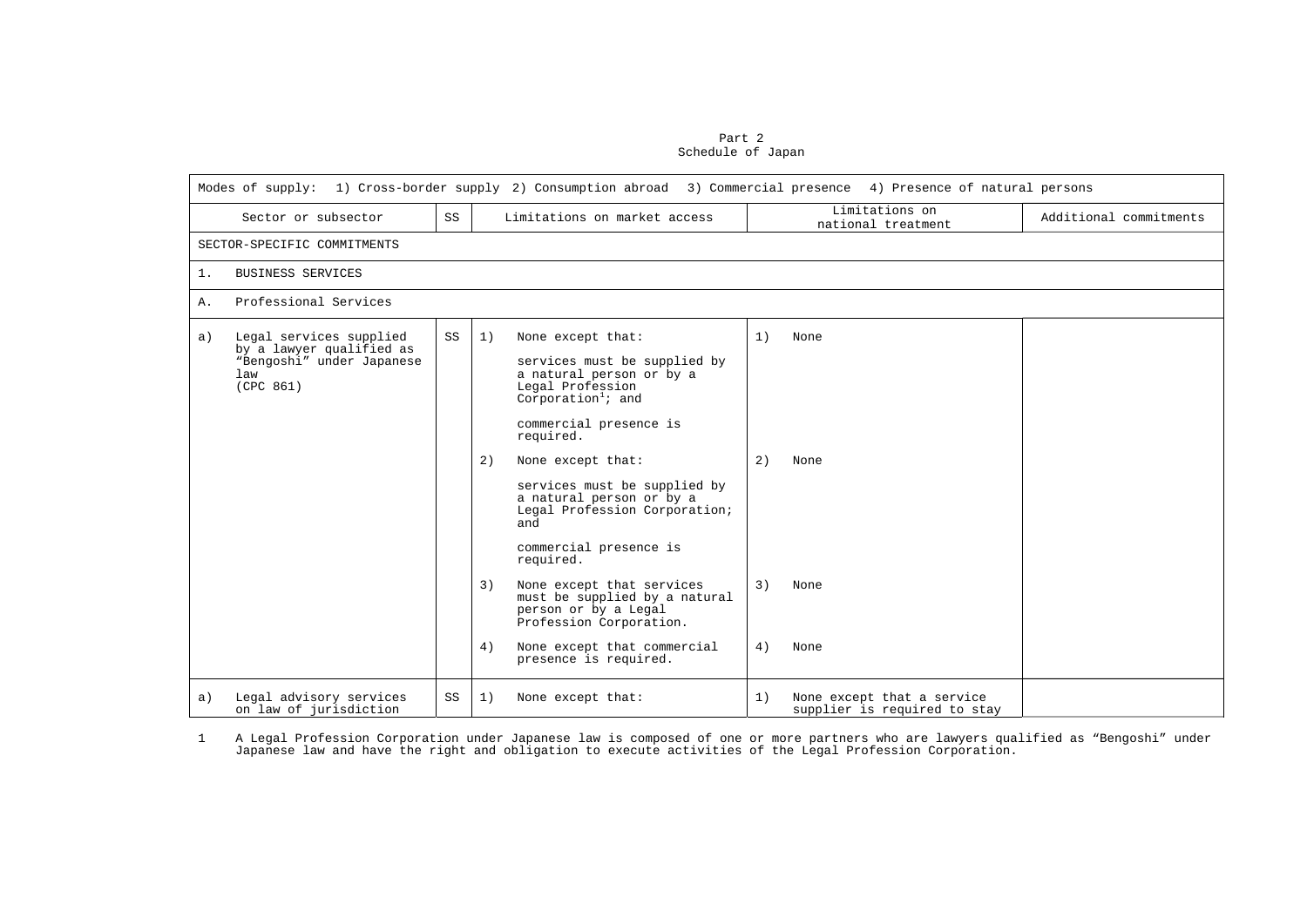| where the service<br>supplier is a qualified<br>lawyer                                                                                                                                                                                         |    | services must be supplied by<br>a natural person; and |    | in Japan not less than 180<br>days in a year.                                                               |    |     |                                                                                                                                                                                                                                         |
|------------------------------------------------------------------------------------------------------------------------------------------------------------------------------------------------------------------------------------------------|----|-------------------------------------------------------|----|-------------------------------------------------------------------------------------------------------------|----|-----|-----------------------------------------------------------------------------------------------------------------------------------------------------------------------------------------------------------------------------------------|
| $(CPC 861**)$                                                                                                                                                                                                                                  |    | commercial presence is<br>required.                   |    |                                                                                                             |    |     |                                                                                                                                                                                                                                         |
| (a) Legal advisory<br>services on law does                                                                                                                                                                                                     | 2) | None                                                  | 2) | None                                                                                                        |    |     |                                                                                                                                                                                                                                         |
| not include:                                                                                                                                                                                                                                   | 3) | None except that services                             | 3) | None                                                                                                        | 3) | (a) | Practice of                                                                                                                                                                                                                             |
| $(i)$ legal<br>representatio-<br>nal services                                                                                                                                                                                                  |    | must be supplied by a natural<br>person.              |    |                                                                                                             |    |     | international<br>law is<br>permitted,                                                                                                                                                                                                   |
| for juridical<br>procedures in<br>courts and<br>other<br>government<br>agencies as<br>well as                                                                                                                                                  | 4) | None except that commercial<br>presence is required.  | 4) | None except that a service<br>supplier is required to stay<br>in Japan not less than 180<br>days in a year. |    |     | provided that<br>t.he<br>international<br>law is or was<br>in force in<br>t.he<br>jurisdiction.                                                                                                                                         |
| preparation of<br>legal documents<br>for such<br>procedures;                                                                                                                                                                                   |    |                                                       |    |                                                                                                             |    |     | Practice of<br>third country<br>law is<br>permitted,                                                                                                                                                                                    |
| (ii) expression of<br>legal opinions<br>concerning laws<br>other than laws<br>of the<br>jurisdiction<br>where the<br>service<br>supplier is<br>qualified as a<br>lawyer<br>(hereinafter<br>referred to as<br>t.he<br>"jurisdiction"<br>in this |    |                                                       |    |                                                                                                             |    |     | according to<br>written advice<br>on each issue<br>from competent<br>persons (e.g.<br>lawyers<br>qualified in<br>the third<br>country and<br>engaging in<br>legal business<br>concerning the<br>law of that<br>country).<br>Practice of |
| $sector)$ ;<br>(iii) legal                                                                                                                                                                                                                     |    |                                                       |    |                                                                                                             |    |     | Japanese law<br>is not<br>permitted.                                                                                                                                                                                                    |
| representatio-<br>nal services<br>for the<br>entrustment of<br>the preparation                                                                                                                                                                 |    |                                                       |    |                                                                                                             |    | (b) | Association<br>with Bengoshi<br>is permitted.                                                                                                                                                                                           |
| of notarial<br>deeds; and<br>(iv) those                                                                                                                                                                                                        |    |                                                       |    |                                                                                                             |    |     | Employment of<br>Bengoshi is<br>permitted.                                                                                                                                                                                              |
| activities                                                                                                                                                                                                                                     |    |                                                       |    |                                                                                                             |    |     | (c) Use of firm                                                                                                                                                                                                                         |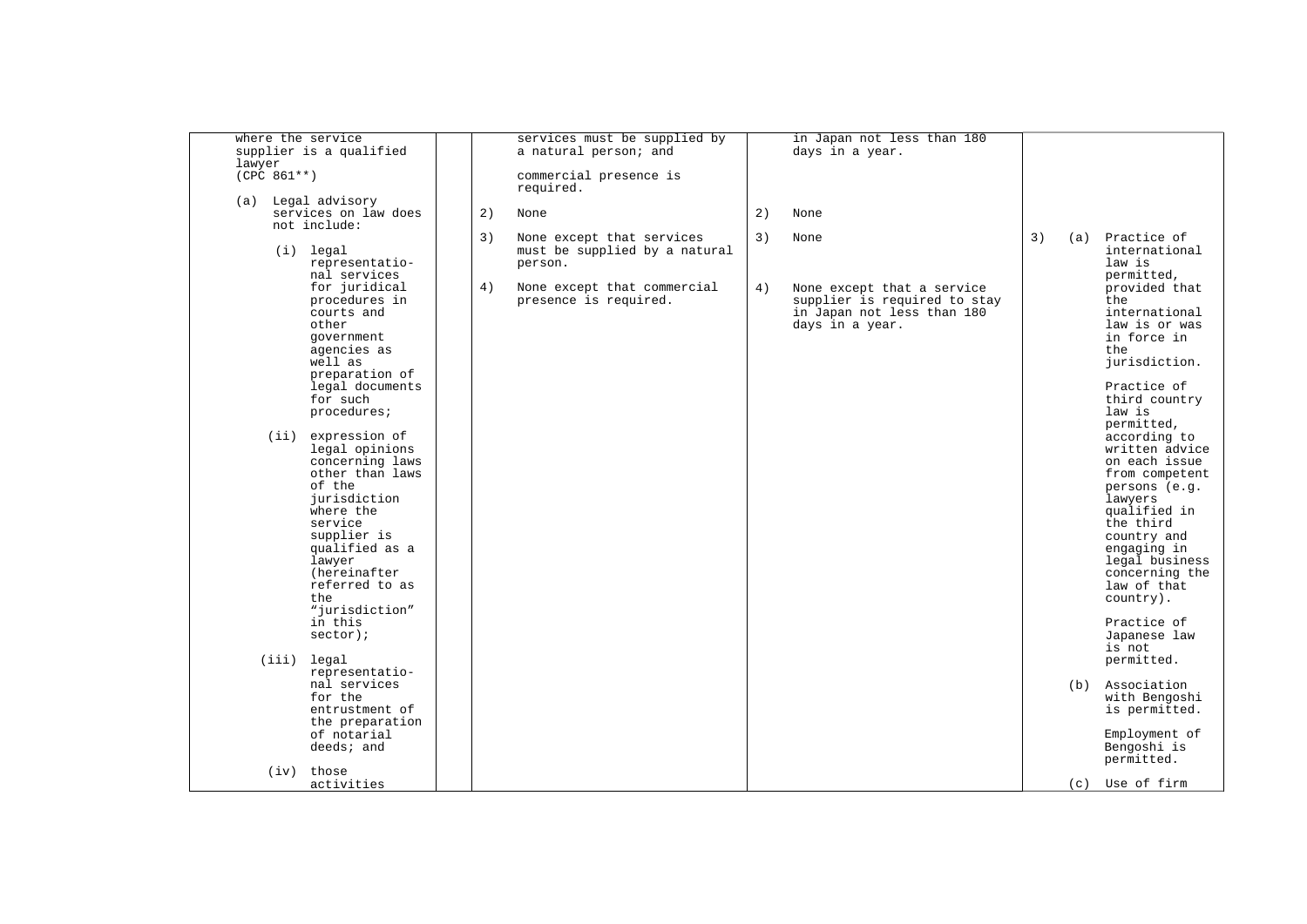| concerning a<br>legal case<br>whose primary<br>objective is<br>the acquisition<br>or loss or<br>change of<br>rights<br>concerning real<br>property in                                                                                                                                                                                                                                                                                                                                                                                                                                                             |  |  | name is<br>unrestricted,<br>provided that<br>it is followed<br>with reference<br>to "Gaikoku-<br>Ho-Jimu-<br>Bengoshi<br>Jimusho". |
|-------------------------------------------------------------------------------------------------------------------------------------------------------------------------------------------------------------------------------------------------------------------------------------------------------------------------------------------------------------------------------------------------------------------------------------------------------------------------------------------------------------------------------------------------------------------------------------------------------------------|--|--|------------------------------------------------------------------------------------------------------------------------------------|
| Japan or of<br>industrial<br>property<br>rights, mining<br>rights or other<br>rights arising<br>upon<br>registration<br>thereof with<br>qovernment<br>agencies in<br>Japan.                                                                                                                                                                                                                                                                                                                                                                                                                                       |  |  | (d) Representation<br>in inter-<br>national<br>arbitration is<br>permitted.                                                        |
| (b) A service supplier<br>shall be required to<br>cooperate with<br>Bengoshi or to ask<br>for his advice in a<br>legal case<br>concerning family<br>relations or<br>inheritance, in<br>which a Japanese<br>national is involved<br>as a party, or in a<br>legal case whose<br>objective is the<br>acquisition or loss<br>or change of rights<br>concerning real<br>property in Japan or<br>of industrial<br>property rights,<br>mining rights or<br>other rights arising<br>upon registration<br>thereof with<br>government agencies<br>in Japan, as long as<br>the above objective<br>is not the primary<br>one. |  |  |                                                                                                                                    |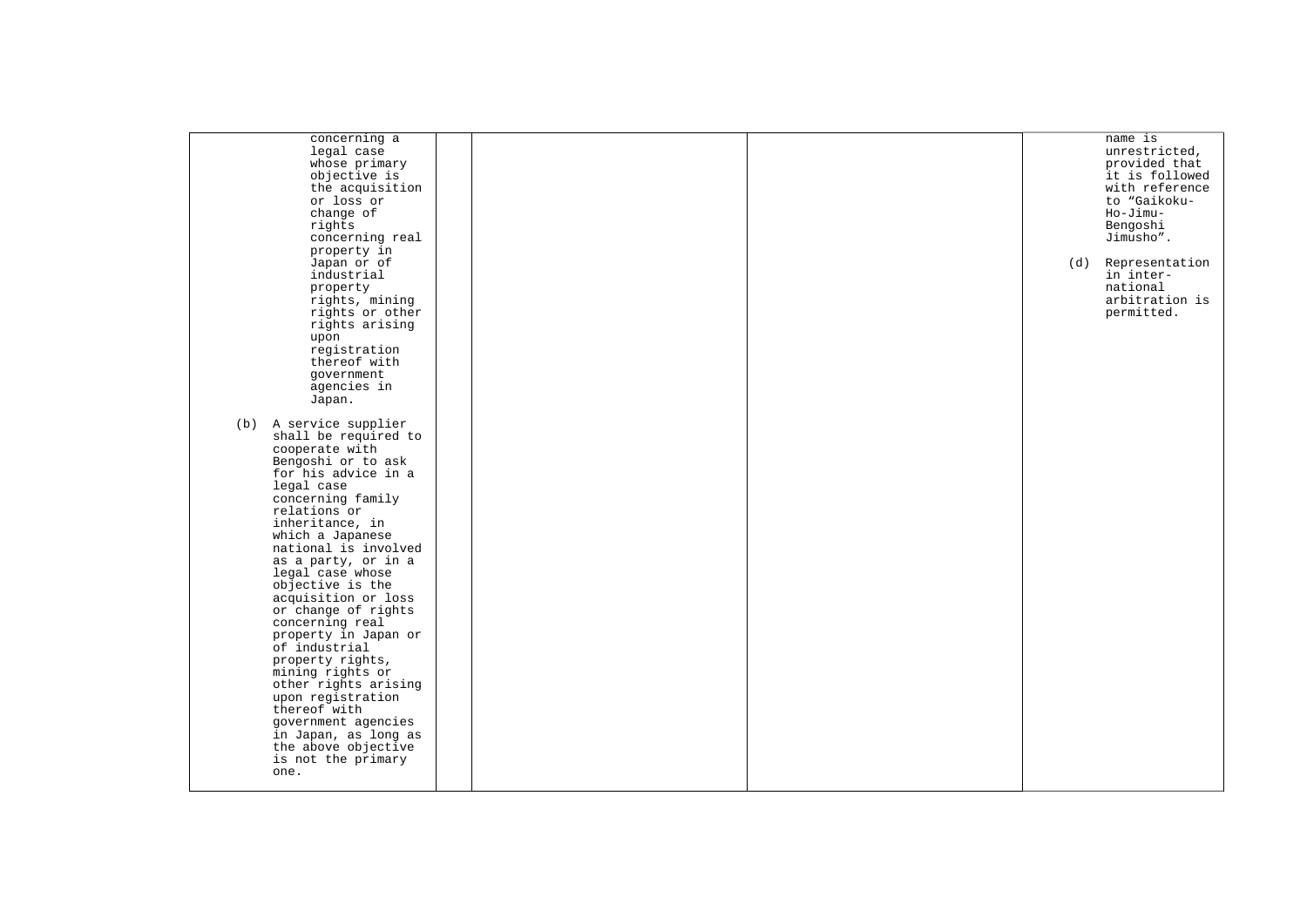|    | Note to the Specific Commitment in the Sector of Legal Advisory Services on Law of Jurisdiction<br>Where the Service Supplier is a Oualified Lawyer                                                                                                                     |    |                |                                                                                                                                                                                                                                                                                                                                                                             |                |                      |  |  |  |  |  |
|----|-------------------------------------------------------------------------------------------------------------------------------------------------------------------------------------------------------------------------------------------------------------------------|----|----------------|-----------------------------------------------------------------------------------------------------------------------------------------------------------------------------------------------------------------------------------------------------------------------------------------------------------------------------------------------------------------------------|----------------|----------------------|--|--|--|--|--|
|    | A service supplier must be recognised as "Gaikoku-Ho-Jimu-Bengoshi" by the Minister of Justice and register with the Japan<br>Federation of Bar Associations.                                                                                                           |    |                |                                                                                                                                                                                                                                                                                                                                                                             |                |                      |  |  |  |  |  |
|    | The conditions for granting recognition by the Minister of Justice are as follows:                                                                                                                                                                                      |    |                |                                                                                                                                                                                                                                                                                                                                                                             |                |                      |  |  |  |  |  |
|    | The service supplier is qualified as a lawyer in that jurisdiction.<br>(a)                                                                                                                                                                                              |    |                |                                                                                                                                                                                                                                                                                                                                                                             |                |                      |  |  |  |  |  |
|    | (b)                                                                                                                                                                                                                                                                     |    |                |                                                                                                                                                                                                                                                                                                                                                                             |                |                      |  |  |  |  |  |
|    | The service supplier has been engaged as a lawyer for at least 3 years in that jurisdiction.<br>The service supplier is not subject to such conditions of disqualification in that jurisdiction which, if applied to<br>(c)<br>Bengoshi, would disqualify the Bengoshi. |    |                |                                                                                                                                                                                                                                                                                                                                                                             |                |                      |  |  |  |  |  |
|    |                                                                                                                                                                                                                                                                         |    |                | (d) The service supplier possesses the intention to undertake the profession in good faith.                                                                                                                                                                                                                                                                                 |                |                      |  |  |  |  |  |
|    | (e)                                                                                                                                                                                                                                                                     |    |                | The service supplier possesses plans, residence and financial basis to perform his functions properly and steadily.                                                                                                                                                                                                                                                         |                |                      |  |  |  |  |  |
|    | (f)                                                                                                                                                                                                                                                                     |    |                | The service supplier possesses capability to compensate for damages caused to the client, if any.                                                                                                                                                                                                                                                                           |                |                      |  |  |  |  |  |
| a) | Legal services supplied<br>by a judicial scrivener<br>qualified as "Shiho-<br>Shoshi" under Japanese<br>law<br>$(CPC 861**)$                                                                                                                                            | SS | 1)<br>2)<br>3) | None except that:<br>services must be supplied by<br>a natural person or by a<br>Judicial Scrivener<br>Corporation <sup>2</sup> ; and<br>commercial presence is<br>required.<br>None except that:<br>services must be supplied by<br>a natural person or by a<br>Judicial Scrivener<br>Corporation; and<br>commercial presence is<br>required.<br>None except that services | 1)<br>2)<br>3) | None<br>None<br>None |  |  |  |  |  |
|    |                                                                                                                                                                                                                                                                         |    |                | must be supplied by a natural<br>person or by a Judicial<br>Scrivener Corporation.                                                                                                                                                                                                                                                                                          |                |                      |  |  |  |  |  |

<span id="page-4-0"></span>A Judicial Scrivener Corporation under Japanese law is composed of two or more partners who are judicial scriveners qualified as<br>Shiho-Shoshi" under Japanese law and have the right and obligation to execute activities of t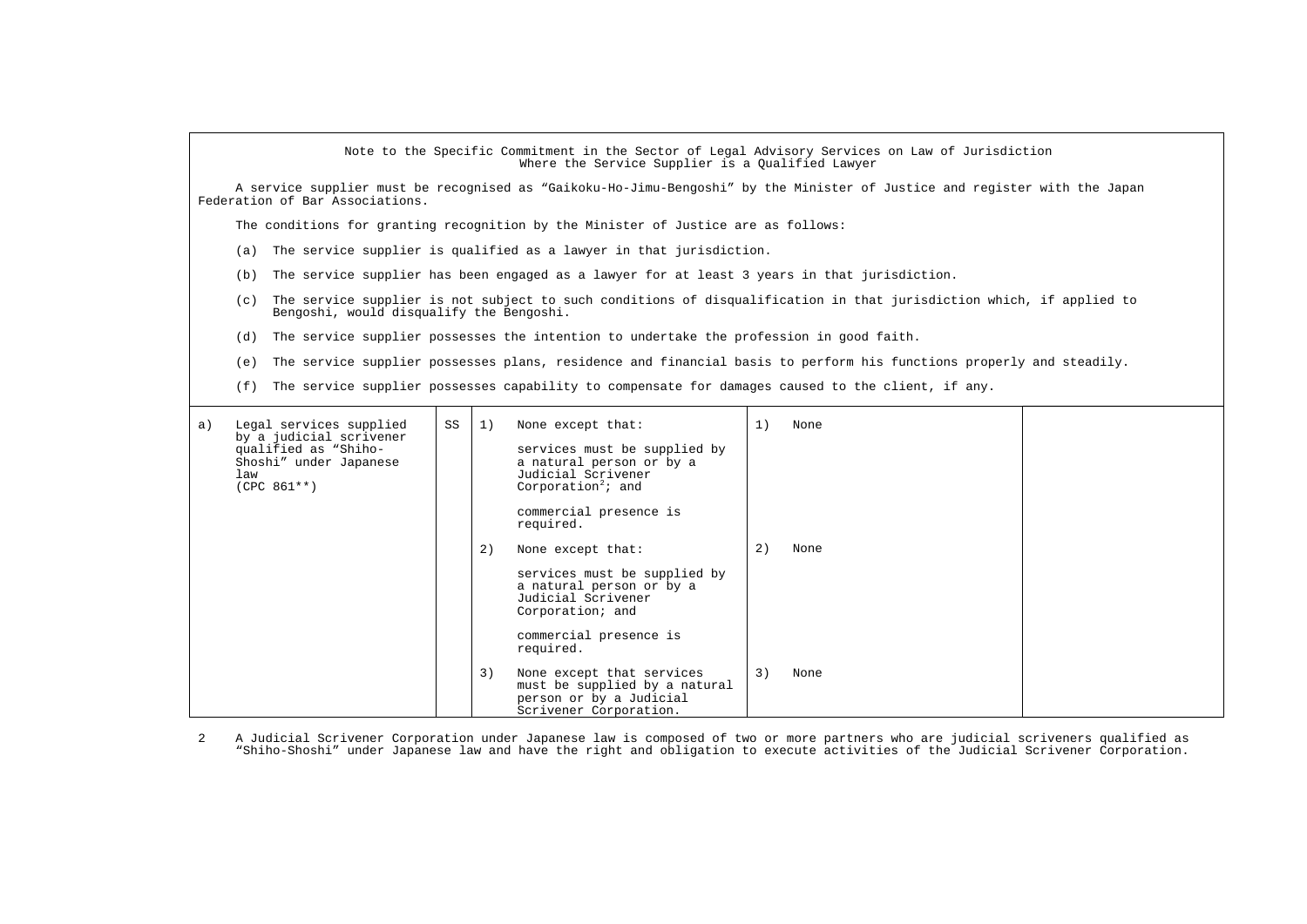|    |                                                                                                                                                                        |    | 4)       | None except that commercial<br>presence is required.                                                                                                                                | 4)       | None         |  |
|----|------------------------------------------------------------------------------------------------------------------------------------------------------------------------|----|----------|-------------------------------------------------------------------------------------------------------------------------------------------------------------------------------------|----------|--------------|--|
| a) | Legal services supplied<br>by an administrative<br>scrivener qualified as<br>"Gyousei-Shoshi" under<br>Japanese law<br>$(CPC 861**)$                                   | SS | 1)       | None except that:<br>services must be supplied by<br>a natural person or by an<br>Administrative Scrivener<br>Corporation <sup>3</sup> ; and<br>commercial presence is<br>required. | 1)       | None         |  |
|    |                                                                                                                                                                        |    | 2)       | None except that:<br>services must be supplied by<br>a natural person or by an<br>Administrative Scrivener<br>Corporation; and<br>commercial presence is<br>required.               | 2)       | None         |  |
|    |                                                                                                                                                                        |    | 3)<br>4) | None except that services<br>must be supplied by a natural<br>person or by an<br>Administrative Scrivener<br>Corporation.<br>None except that commercial                            | 3)<br>4) | None<br>None |  |
|    |                                                                                                                                                                        |    |          | presence is required.                                                                                                                                                               |          |              |  |
| a) | Legal services supplied<br>by a certified social<br>insurance and labour<br>consultant qualified as a<br>"Shakai-Hoken-Romushi"<br>under Japanese law<br>$(CPC 861**)$ | SS | 1)       | None except that:<br>services must be supplied by<br>a natural person or by a<br>Certified Social Insurance<br>and Labour Consultant<br>Corporation <sup>4</sup> ; and              | 1)       | None         |  |

<span id="page-5-0"></span>An Administrative Scrivener Corporation under Japanese law is composed of two or more partners who are administrative scriveners<br>qualified as "Gyousei-Shoshi" under Japanese law and have the right and obligation to execute Scrivener Corporation.

<span id="page-5-1"></span>4 A Certified Social Insurance and Labour Consultant Corporation under Japanese law is composed of two or more partners who are certified social insurance and labour consultants qualified as "Shakai-Hoken-Romushi" under Japanese law and have the right and obligation to execute activities of the Certified Social Insurance and Labour Consultant Corporation.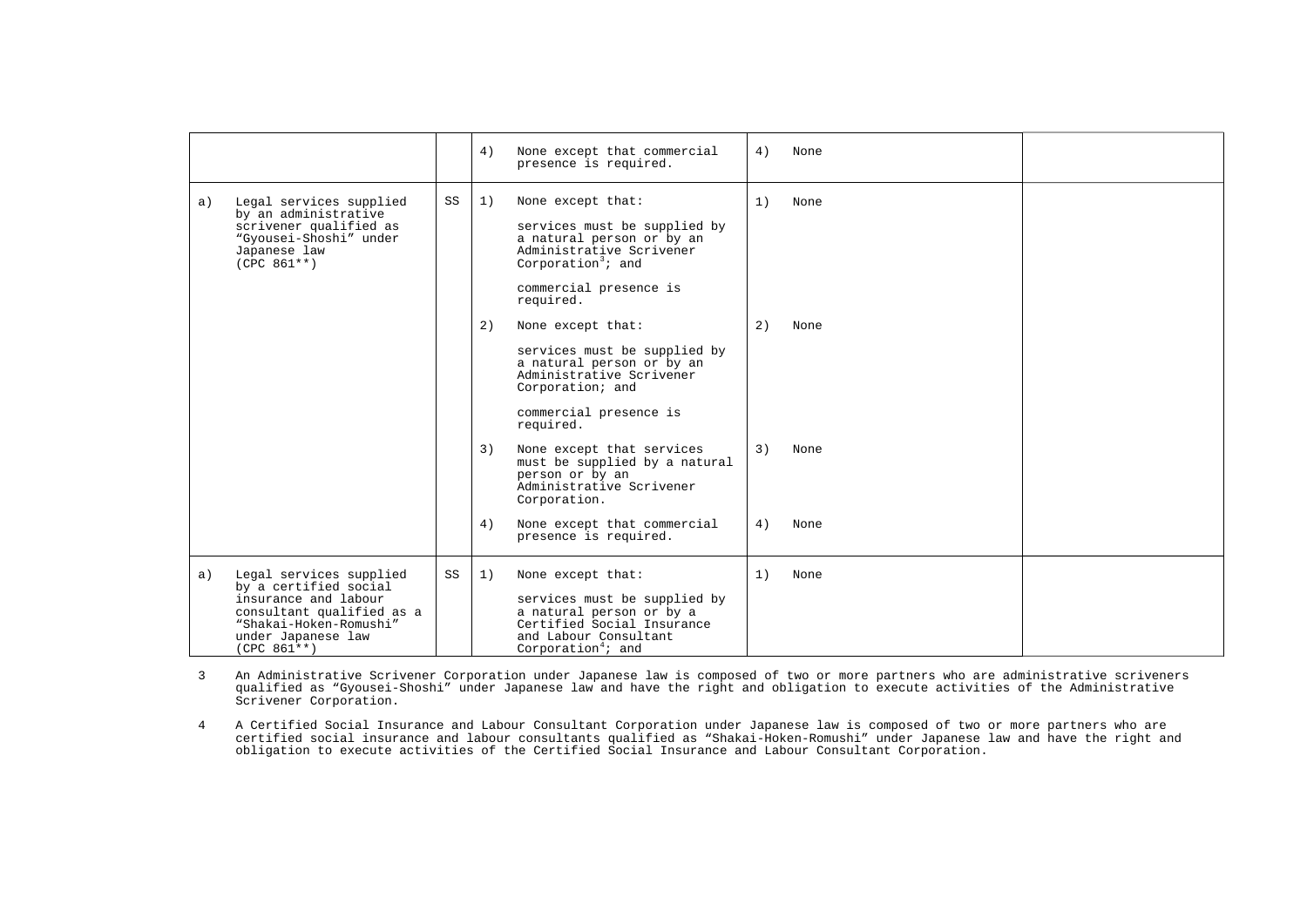|       |                                                                                                  |    |    | commercial presence is<br>required.                                                                                                              |    |      |  |
|-------|--------------------------------------------------------------------------------------------------|----|----|--------------------------------------------------------------------------------------------------------------------------------------------------|----|------|--|
|       |                                                                                                  |    | 2) | None except that:                                                                                                                                | 2) | None |  |
|       |                                                                                                  |    |    | services must be supplied by<br>a natural person or by a<br>Certified Social Insurance<br>and Labour Consultant<br>Corporation; and              |    |      |  |
|       |                                                                                                  |    |    | commercial presence is<br>required.                                                                                                              |    |      |  |
|       |                                                                                                  |    | 3) | None except that services<br>must be supplied by a natural<br>person or by a Certified<br>Social Insurance and Labour<br>Consultant Corporation. | 3) | None |  |
|       |                                                                                                  |    | 4) | None except that commercial<br>presence is required.                                                                                             | 4) | None |  |
| a)    | Legal services supplied                                                                          | SS | 1) | None except that:                                                                                                                                | 1) | None |  |
| 8619) | by a patent attorney<br>qualified as "Benrishi"<br>under Japanese law<br>(CPC 86119, 8612, 8613, |    |    | services must be supplied by<br>a natural person or by a<br>Patent Business Corporation <sup>5</sup> ;<br>and                                    |    |      |  |
|       |                                                                                                  |    |    | commercial presence is<br>required for a Patent<br>Business Corporation.                                                                         |    |      |  |
|       |                                                                                                  |    | 2) | None except that:                                                                                                                                | 2) | None |  |
|       |                                                                                                  |    |    | services must be supplied by<br>a natural person or by a<br>Patent Business Corporation;<br>and                                                  |    |      |  |
|       |                                                                                                  |    |    | commercial presence is<br>required for a Patent<br>Business Corporation.                                                                         |    |      |  |

<span id="page-6-0"></span>A Patent Business Corporation under Japanese law is composed of two or more partners who are patent attorneys qualified as<br>Penrishi″ under Japanese law and who have the right and obligation to execute activities of the Pat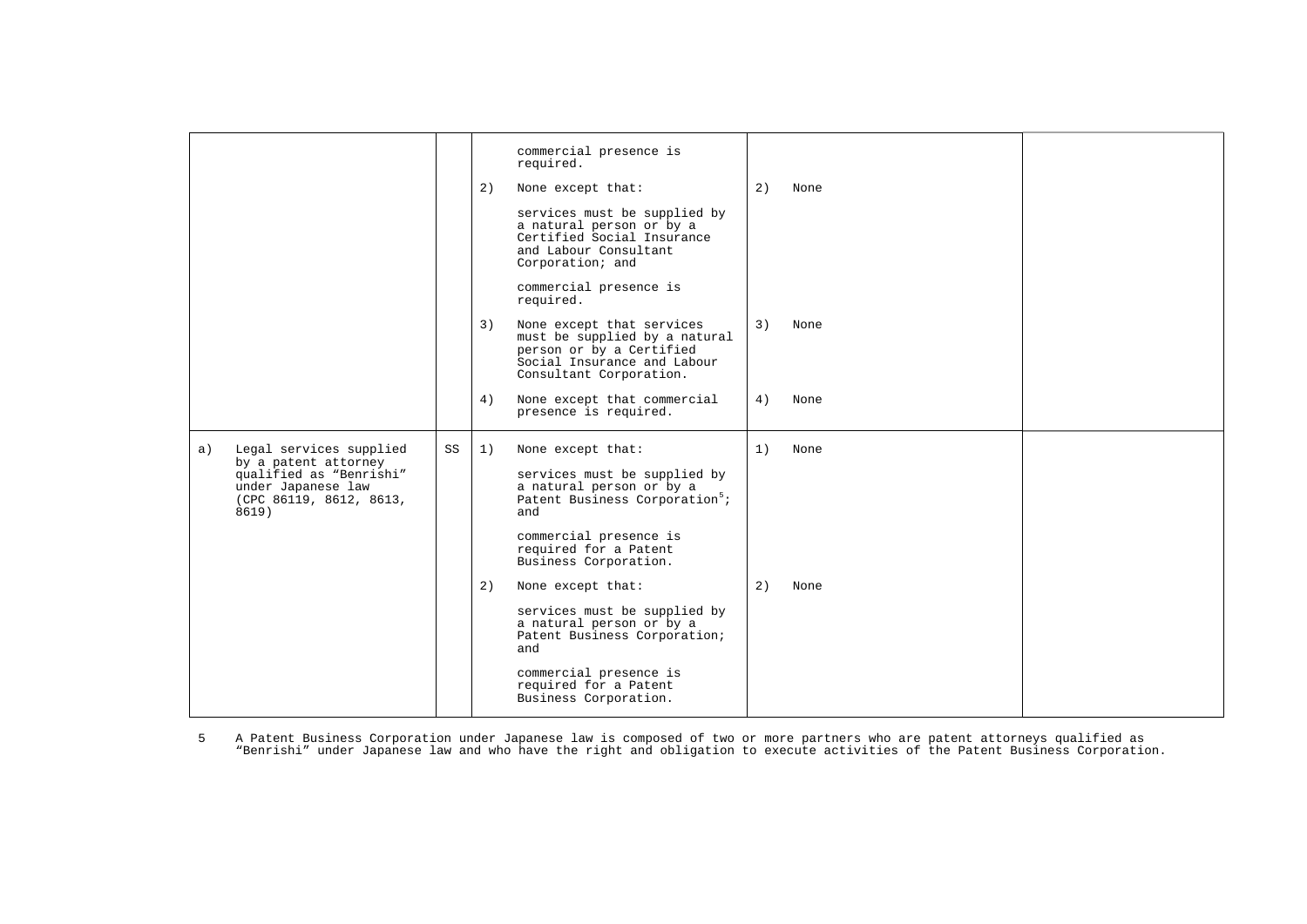|    |                                                                                                   |    | 3) | None except that services<br>must be supplied by a natural<br>person or by a Patent<br>Business Corporation.          | 3) | None |  |
|----|---------------------------------------------------------------------------------------------------|----|----|-----------------------------------------------------------------------------------------------------------------------|----|------|--|
|    |                                                                                                   |    | 4) | None                                                                                                                  | 4) | None |  |
| a) | Legal services supplied<br>by a maritime procedure<br>agent qualified as<br>"Kaijidairishi" under | SS | 1) | None except that services<br>must be supplied by a natural<br>person.                                                 | 1) | None |  |
|    | Japanese law<br>$(CPC 861**)$                                                                     |    | 2) | None except that services<br>must be supplied by a natural<br>person.                                                 | 2) | None |  |
|    |                                                                                                   |    | 3) | None except that services<br>must be supplied by a natural<br>person.                                                 | 3) | None |  |
|    |                                                                                                   |    | 4) | None                                                                                                                  | 4) | None |  |
| a) | Legal services supplied<br>by a land and house                                                    | SS | 1) | None except that:                                                                                                     | 1) | None |  |
|    | surveyor qualified as<br>"Tochi-Kaoku-Chosashi"<br>under Japanese law<br>$(CPC 861**)$            |    |    | services must be supplied by<br>a natural person or by a Land<br>and House Surveyor<br>Corporation <sup>6</sup> ; and |    |      |  |
|    |                                                                                                   |    |    | commercial presence is<br>required.                                                                                   |    |      |  |
|    |                                                                                                   |    | 2) | None except that:                                                                                                     | 2) | None |  |
|    |                                                                                                   |    |    | services must be supplied by<br>a natural person or by a Land<br>and House Surveyor<br>Corporation; and               |    |      |  |
|    |                                                                                                   |    |    | commercial presence is<br>required.                                                                                   |    |      |  |
|    |                                                                                                   |    | 3) | None except that services<br>must be supplied by a natural<br>person or by a Land and House<br>Surveyor Corporation.  | 3) | None |  |

<span id="page-7-0"></span>A Land and House Surveyor Corporation under Japanese law is composed of two or more partners who are land and house surveyors<br>qualified as "Tochi-Kaoku-Chosashi" under Japanese law and have the right and obligation to exec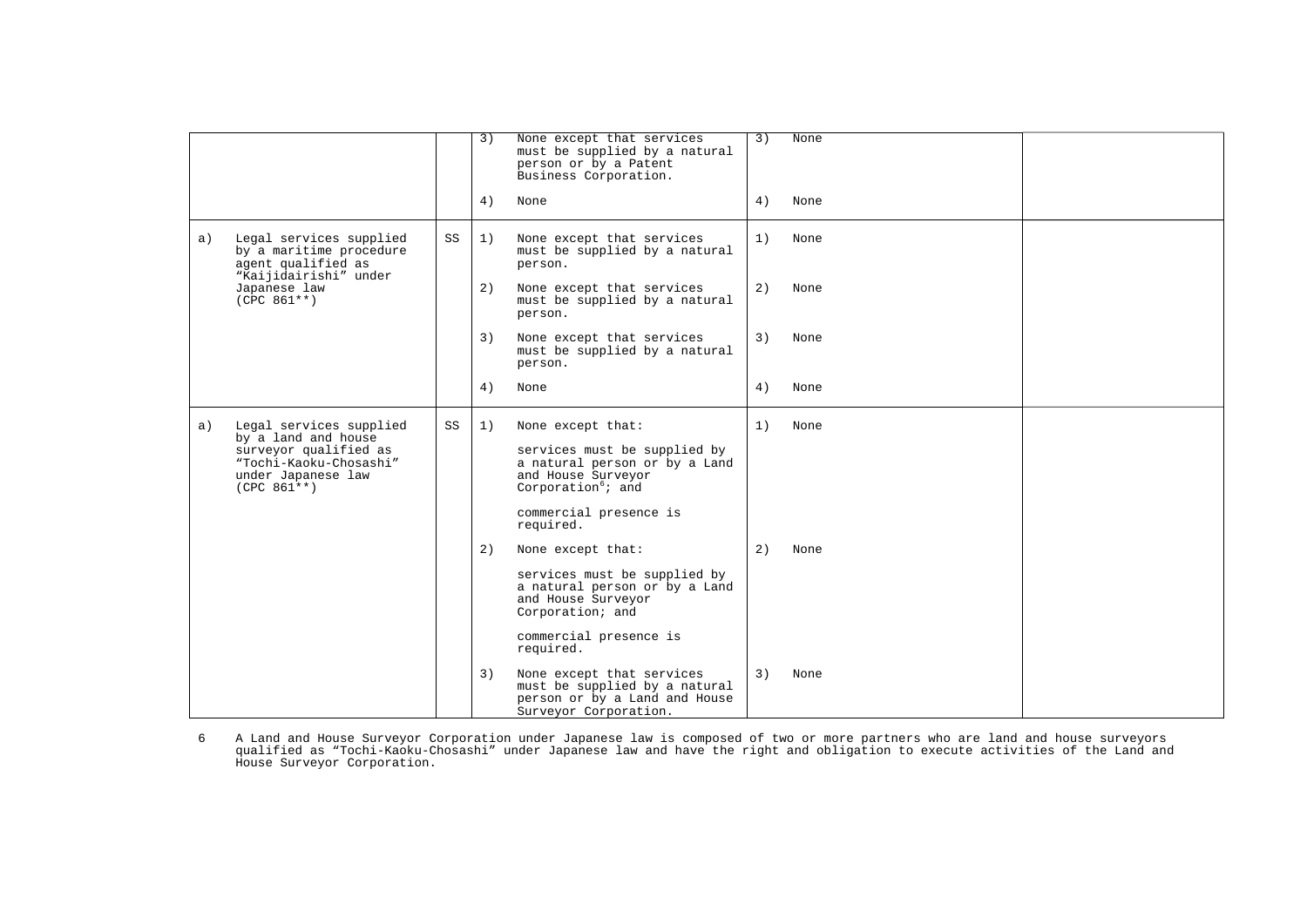|                                                                     |    | None except that commercial<br>4)<br>presence is required.                                                                                                                                                                                                                                                                               | 4) | None |  |
|---------------------------------------------------------------------|----|------------------------------------------------------------------------------------------------------------------------------------------------------------------------------------------------------------------------------------------------------------------------------------------------------------------------------------------|----|------|--|
| Accounting, auditing and<br>b)<br>bookkeeping services<br>(CPC 862) | SS | 1)<br>None except that:<br>provision of the services<br>that must be supplied by an<br>accountant qualified as<br>"Koninkaikeishi" or an Audit<br>Corporation <sup>7</sup> under Japanese<br>law is restricted to a<br>natural person or an Audit<br>Corporation; and<br>commercial presence is<br>required for an Audit<br>Corporation. | 1) | None |  |
|                                                                     |    | None except that:<br>2)<br>provision of the services<br>that must be supplied by an<br>accountant qualified as<br>"Koninkaikeishi" or an Audit<br>Corporation under Japanese<br>law is restricted to a<br>natural person or an Audit<br>Corporation; and<br>commercial presence is<br>required for an Audit<br>Corporation.              | 2) | None |  |
|                                                                     |    | None except that provision of<br>3)<br>the services that must be<br>supplied by an accountant<br>qualified as "Koninkaikeishi"<br>or an Audit Corporation under<br>Japanese law is restricted to<br>a natural person or an Audit<br>Corporation.                                                                                         | 3) | None |  |
|                                                                     |    | 4)<br>None                                                                                                                                                                                                                                                                                                                               | 4) | None |  |

<span id="page-8-0"></span>An Audit Corporation under Japanese law is composed of five or more partners who are accountants qualified as "Koninkaikeishi"<br>under Japanese law and who have the right and obligation to execute activities of the Audit Cor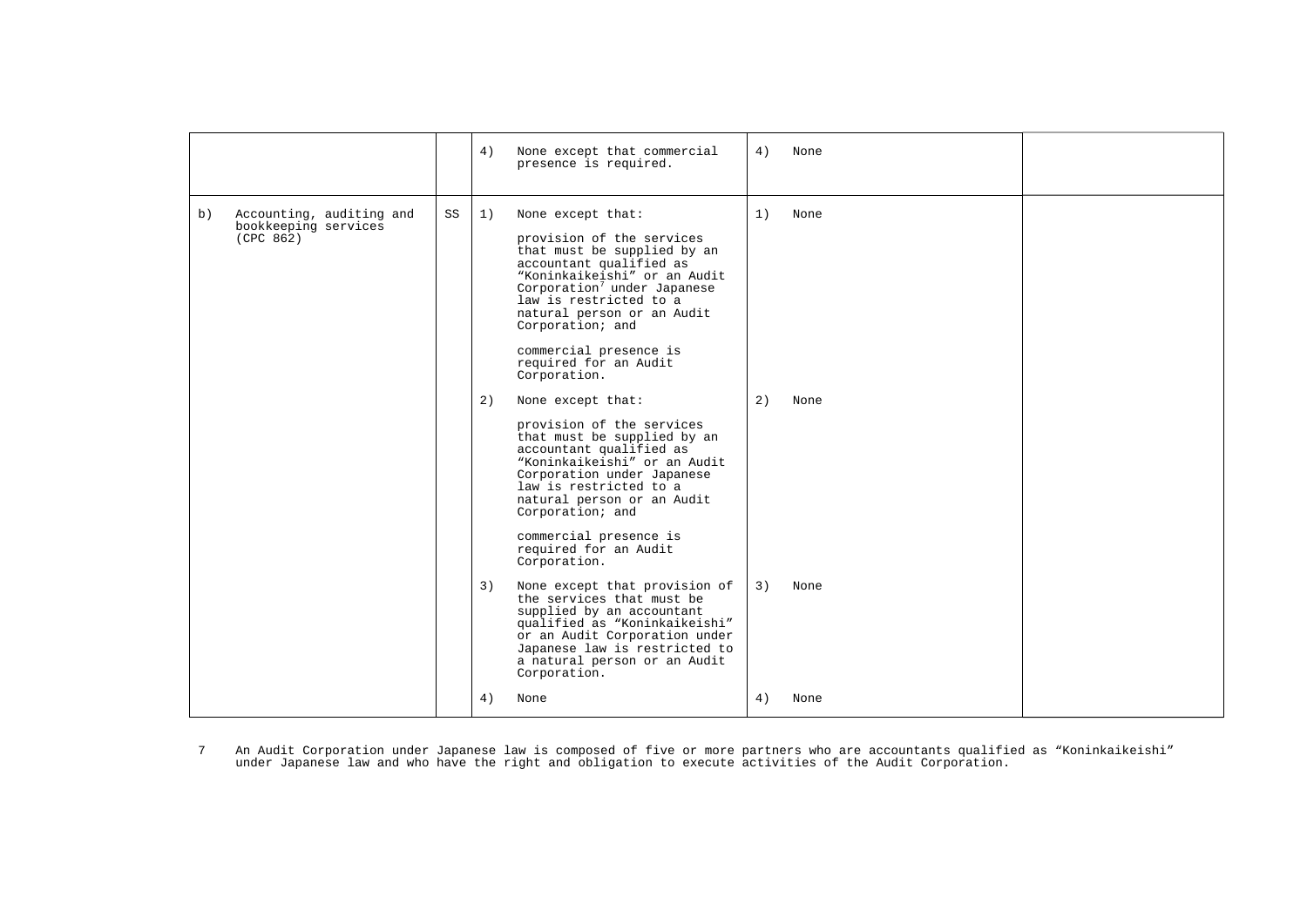| $\circ$ ) | Taxation services<br>(CPC 863) | SS | 1) | None except that as for<br>certified public tax<br>accountant services<br>stipulated in Certified<br>Public Tax Accountant Law<br>(Law No. 237 of 1951):                                                                                | 1) | None |  |
|-----------|--------------------------------|----|----|-----------------------------------------------------------------------------------------------------------------------------------------------------------------------------------------------------------------------------------------|----|------|--|
|           |                                |    |    | services must be supplied by<br>a natural person or by a<br>Certified Tax Accountant<br>Corporation <sup>8</sup> ; and                                                                                                                  |    |      |  |
|           |                                |    |    | commercial presence is<br>required.                                                                                                                                                                                                     |    |      |  |
|           |                                |    | 2) | None except that as for<br>certified public tax<br>accountant services<br>stipulated in Certified<br>Public Tax Accountant Law:                                                                                                         | 2) | None |  |
|           |                                |    |    | services must be supplied by<br>a natural person or by a<br>Certified Tax Accountant<br>Corporation; and                                                                                                                                |    |      |  |
|           |                                |    |    | commercial presence is<br>required.                                                                                                                                                                                                     |    |      |  |
|           |                                |    | 3) | None except that as for<br>certified public tax<br>accountant services<br>stipulated in Certified<br>Public Tax Accountant Law,<br>services must be supplied by<br>a natural person or by a<br>Certified Tax Accountant<br>Corporation. | 3) | None |  |
|           |                                |    | 4) | None except that as for<br>certified public tax<br>accountant services<br>stipulated in Certified<br>Public Tax Accountant Law,<br>commercial presence is                                                                               | 4) | None |  |

<span id="page-9-0"></span>A Certified Tax Accountant Corporation under Japanese law is composed of two or more partners who are tax accountants qualified as<br>"Zeirishi" under Japanese law and who have the right and obligation to execute activities o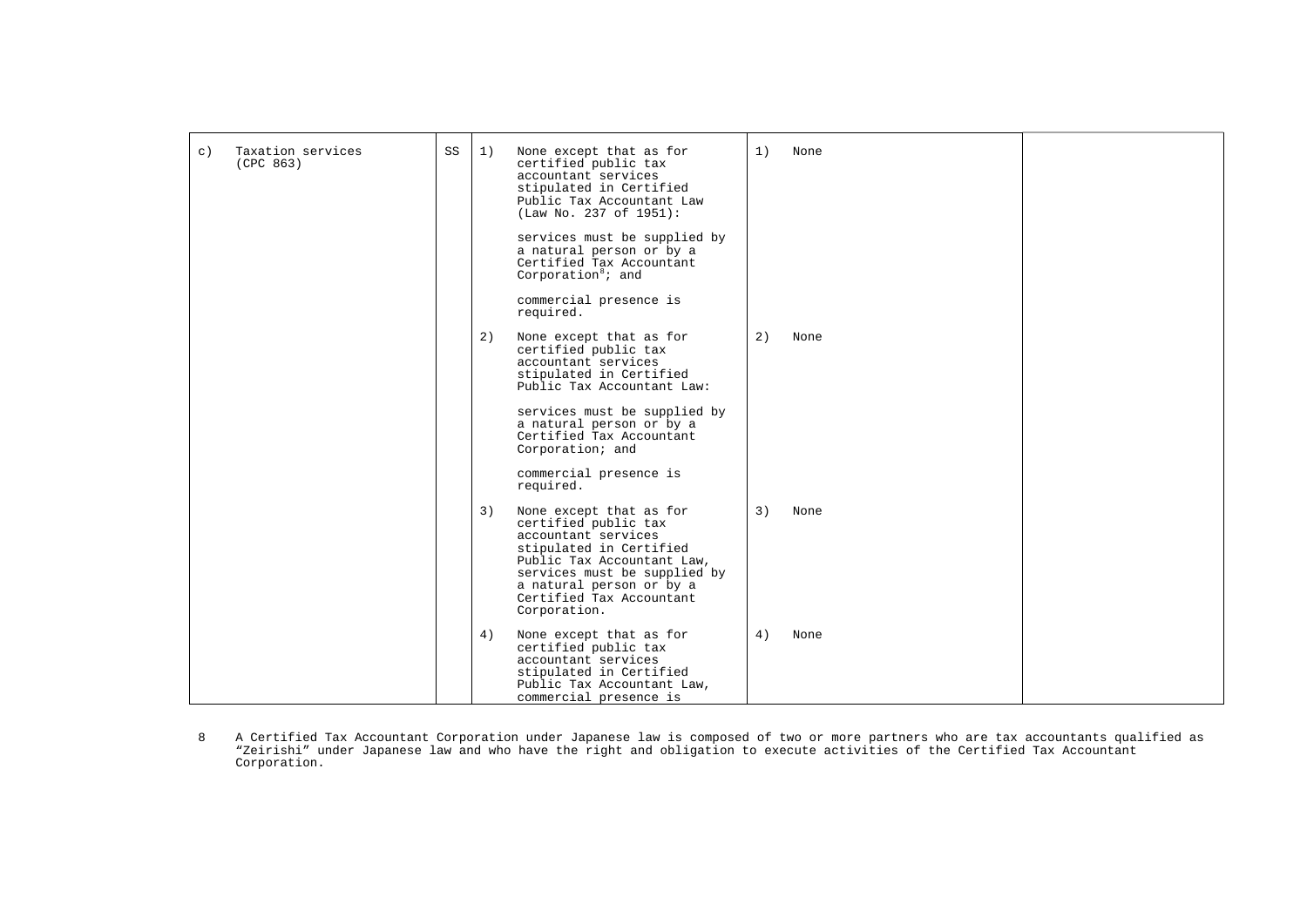|                                                                                                                                                                                             |    |                | required.                                                                                                            |                |                      |  |
|---------------------------------------------------------------------------------------------------------------------------------------------------------------------------------------------|----|----------------|----------------------------------------------------------------------------------------------------------------------|----------------|----------------------|--|
| d), e) Architectural services<br>which must be supplied by<br>a service supplier<br>qualified as<br>"Kenchikushi" under<br>Japanese law, or by a<br>service supplier using<br>"Kenchikushi" | SS | 1)<br>2)<br>3) | None except that commercial<br>presence is required.<br>None except that commercial<br>presence is required.<br>None | 1)<br>2)<br>3) | None<br>None<br>None |  |
| (CPC 86712, 86713, 86714)<br>(CPC 86722, 86723, 86724 $^{\circ}$ ,<br>$86725^9$ , $86727^9$ )                                                                                               |    | 4)             | None except that commercial<br>presence is required.                                                                 | 4)             | None                 |  |
| d), e), g) Architectural<br>services which may be                                                                                                                                           | SS | 1)             | None <sup>11</sup>                                                                                                   | 1)             | None                 |  |
| supplied by a service                                                                                                                                                                       |    | 2)             | None <sup>11</sup>                                                                                                   | 2)             | None                 |  |
| supplier not qualified as<br>"Kenchikushi" under<br>Japanese law, or by a                                                                                                                   |    | 3)             | None                                                                                                                 | 3)             | None                 |  |
| service supplier not<br>using "Kenchikushi"<br>$(CPC$ 8671, 8672 <sup>10</sup> , 86742 <sup>10</sup> )                                                                                      |    | 4)             | None <sup>11</sup>                                                                                                   | 4)             | None                 |  |
| e), f) Engineering services<br>and integrated                                                                                                                                               | SS | 1)             | None                                                                                                                 | 1)             | None                 |  |
| engineering services<br>$(CPC 8672^{12}, 8673^{12})$                                                                                                                                        |    | 2)             | None                                                                                                                 | 2)             | None                 |  |
|                                                                                                                                                                                             |    | 3)             | None                                                                                                                 | 3)             | None                 |  |
|                                                                                                                                                                                             |    | 4)             | None                                                                                                                 | 4)             | None                 |  |
| $e)$ , q)<br>$F e$ , $F m$ )                                                                                                                                                                | SS | 1)             | None                                                                                                                 | 1)             | None                 |  |
| Civil engineering                                                                                                                                                                           |    | 2)             | None                                                                                                                 | 2)             | None                 |  |
| consulting services (CPC 86721 $^{13}$ , 86724 $^{13}$ ,                                                                                                                                    |    | 3)             | None                                                                                                                 | 3)             | None                 |  |

<span id="page-10-1"></span><span id="page-10-0"></span>9 Limited to services necessary for building construction excluding post-construction services.

<span id="page-10-2"></span>10 Limited to services necessary for building construction.

11 In the case where the services are supplied by a service supplier who is qualified as "Kenchikushi" under Japanese law, or by a service supplier using "Kenchikushi", commercial presence is required.

<span id="page-10-3"></span>12 Excluding architectural services and civil engineering consulting services.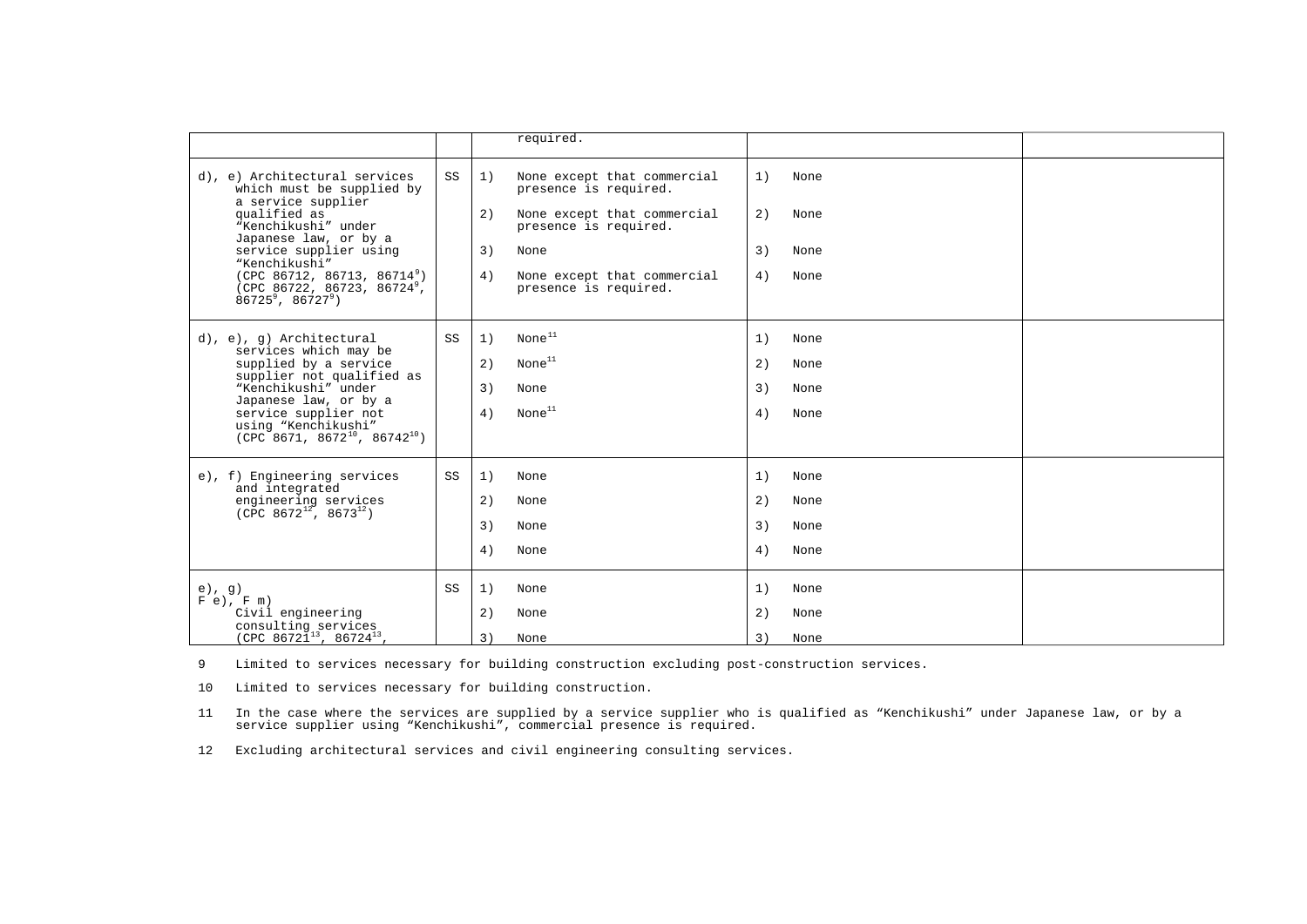|         | $86727^{13}$ , $86729^{13}$ )<br>(CPC 86741, 86742 <sup>13</sup> )<br>(CPC 86761 <sup>13</sup> )<br>(CPC 86751 <sup>13</sup> , 86752 <sup>13</sup> ) |    | 4)<br>None                                                         | 4)                   | None                                             |  |
|---------|------------------------------------------------------------------------------------------------------------------------------------------------------|----|--------------------------------------------------------------------|----------------------|--------------------------------------------------|--|
| g)      | Urban planning and<br>landscape architectural<br>services<br>$(CPC 8674^{12})$                                                                       | SS | 1)<br>None<br>2)<br>None<br>3)<br>None<br>4)<br>None               | 1)<br>2)<br>3)<br>4) | None<br>None<br>None<br>None                     |  |
| h)      | Medical and dental<br>services<br>(CPC 9312)                                                                                                         |    | 1)<br>Unbound*<br>Unbound<br>2)<br>3)<br>Unbound<br>4)<br>Unbound  | 1)<br>2)<br>3)<br>4) | Unbound*<br>Unbound<br>Unbound<br>Unbound        |  |
| $\pm$ ) | Veterinary services<br>(CPC 932)                                                                                                                     |    | Unbound*<br>1)<br>2)<br>None<br>3)<br>None<br>4)<br>None           | 1)<br>2)<br>3)<br>4) | Unbound*<br>None<br>None<br>None                 |  |
| j)      | Services supplied by<br>midwives, nurses and<br>para-medical personnel<br>(CPC 93191)                                                                |    | Unbound*<br>1)<br>2)<br>Unbound<br>3)<br>Unbound<br>Unbound<br>4)  | 1)<br>2)<br>3)<br>4) | Unbound*<br>Unbound<br>Unbound<br>Unbound        |  |
| j)      | Services supplied by<br>physiotherapists<br>qualified as "Rigaku-<br>ryohoushi" under Japanese<br>law                                                |    | 1)<br>Unbound*<br>2)<br>None<br>3)<br>Unbound except that there is | 1)<br>2)<br>3)       | Unbound*<br>None<br>Unbound except that there is |  |

<span id="page-11-0"></span>13 Limited to services necessary for civil engineering excluding engineering design services for buildings.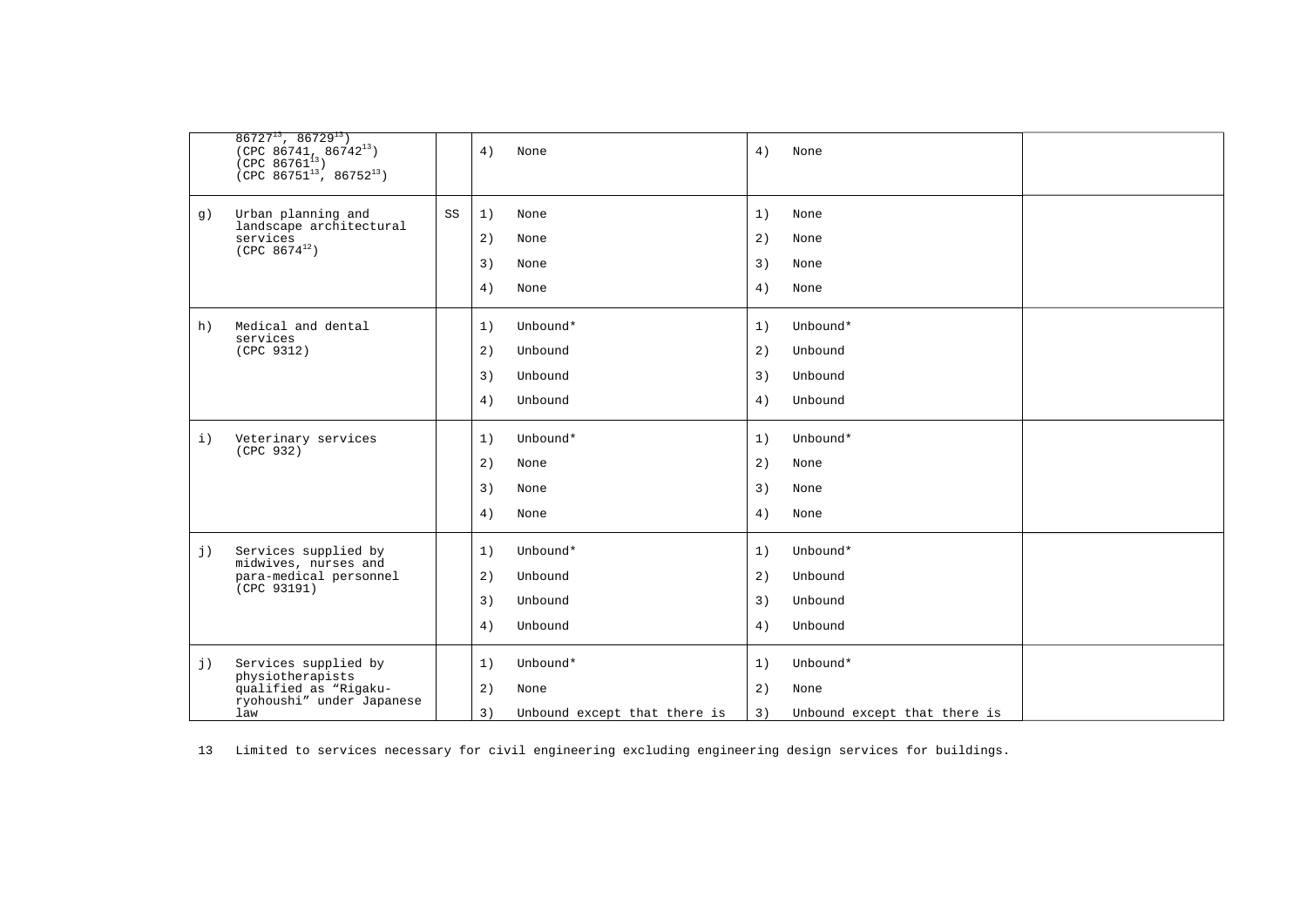|                | $(CPC 93191**)$                                                                                     |    |    | no limitation on the<br>participation of foreign<br>capital. |    | no limitation on the<br>participation of foreign<br>capital. |  |
|----------------|-----------------------------------------------------------------------------------------------------|----|----|--------------------------------------------------------------|----|--------------------------------------------------------------|--|
|                |                                                                                                     |    | 4) | Unbound                                                      | 4) | None                                                         |  |
| k)             | Other                                                                                               |    | 1) | Unbound                                                      | 1) | Unbound                                                      |  |
|                |                                                                                                     |    | 2) | Unbound                                                      | 2) | Unbound                                                      |  |
|                |                                                                                                     |    | 3) | Unbound                                                      | 3) | Unbound                                                      |  |
|                |                                                                                                     |    | 4) | Unbound                                                      | 4) | Unbound                                                      |  |
| В.             | Computer and Related<br>Services (excluding air                                                     | SS | 1) | None                                                         | 1) | None                                                         |  |
|                | transport services:<br>computer reservation                                                         |    | 2) | None                                                         | 2) | None                                                         |  |
|                | system)                                                                                             |    | 3) | None                                                         | 3) | None                                                         |  |
|                | (CPC 841, 842, 843, 844,<br>845, 849)                                                               |    | 4) | None                                                         | 4) | None                                                         |  |
| $\mathsf{C}$ . | Research and Development Services                                                                   |    |    |                                                              |    |                                                              |  |
| a)             | Research and development<br>services on natural                                                     | SS | 1) | None                                                         | 1) | None                                                         |  |
|                | sciences<br>(CPC 851)                                                                               |    | 2) | None                                                         | 2) | None                                                         |  |
| b)             | Research and development                                                                            |    | 3) | None                                                         | 3) | None                                                         |  |
|                | services on social<br>sciences and humanities<br>(CPC 852)                                          |    | 4) | None                                                         | 4) | None                                                         |  |
| $\circ$ )      | Interdisciplinary                                                                                   |    |    |                                                              |    |                                                              |  |
|                | research and development<br>services<br>(CPC 853)                                                   |    |    |                                                              |    |                                                              |  |
| D.             | Real Estate Services                                                                                |    |    |                                                              |    |                                                              |  |
| a)             | Real estate services<br>involving own or leased<br>property (for property in<br>Japan)<br>(CPC 821) | SS | 1) | None except that commercial<br>presence is required.         | 1) | None                                                         |  |
|                |                                                                                                     |    | 2) | None except that commercial<br>presence is required.         | 2) | None                                                         |  |
|                |                                                                                                     |    | 3) | None                                                         | 3) | None                                                         |  |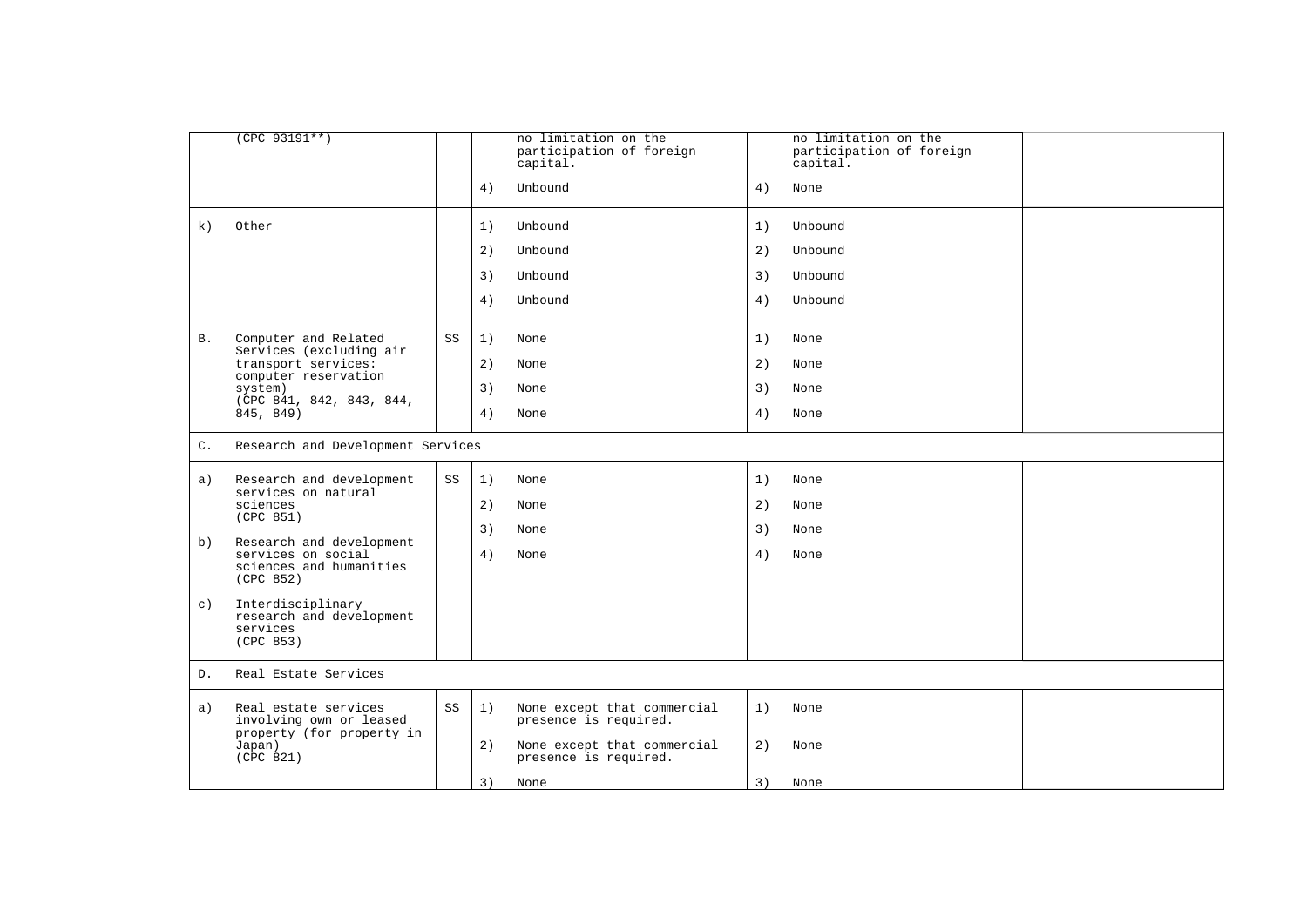|    |                                                    |    | 4) | None except that commercial<br>presence is required. | 4) | None                                                   |  |
|----|----------------------------------------------------|----|----|------------------------------------------------------|----|--------------------------------------------------------|--|
| a) | Real estate services                               | SS | 1) | None                                                 | 1) | None                                                   |  |
|    | involving own or leased<br>property (for property  |    | 2) | None                                                 | 2) | None                                                   |  |
|    | outside Japan)<br>(CPC 821)                        |    | 3) | None                                                 | 3) | None                                                   |  |
|    |                                                    |    | 4) | None                                                 | 4) | None                                                   |  |
| b) | Real estate services on a<br>fee or contract basis | SS | 1) | None except that commercial<br>presence is required. | 1) | None                                                   |  |
|    | (for property in Japan)<br>(CPC 822)               |    | 2) | None except that commercial<br>presence is required. | 2) | None                                                   |  |
|    |                                                    |    | 3) | None                                                 | 3) | None                                                   |  |
|    |                                                    |    | 4) | None except that commercial<br>presence is required. | 4) | None                                                   |  |
| b) | Real estate services on a<br>fee or contract basis | SS | 1) | None                                                 | 1) | None                                                   |  |
|    | (for property outside<br>Japan)                    |    | 2) | None                                                 | 2) | None                                                   |  |
|    | (CPC 822)                                          |    | 3) | None                                                 | 3) | None                                                   |  |
|    |                                                    |    | 4) | None                                                 | 4) | None                                                   |  |
| Ε. | Rental and Leasing Services without Operators      |    |    |                                                      |    |                                                        |  |
| a) | Rental and leasing<br>services, without            | SS | 1) | None                                                 | 1) | None                                                   |  |
|    | operators, relating to<br>$\sinh^{-14}$            |    | 2) | None                                                 | 2) | None                                                   |  |
|    | (CPC 83103)                                        |    | 3) | None                                                 | 3) | None except that prior<br>notification is required for |  |

<span id="page-13-0"></span>14 In the case that services are supplied through the use of ship flying the flag of Japan, the ship must be owned by:

(a) a natural person with Japanese nationality; or

(b) an enterprise established under Japanese law, with all representatives ("daihyosha") and not less than two-thirds of<br>executives administering the affairs of the enterprise ("gyomu-wo-shikkosuru yakuin") having Japanese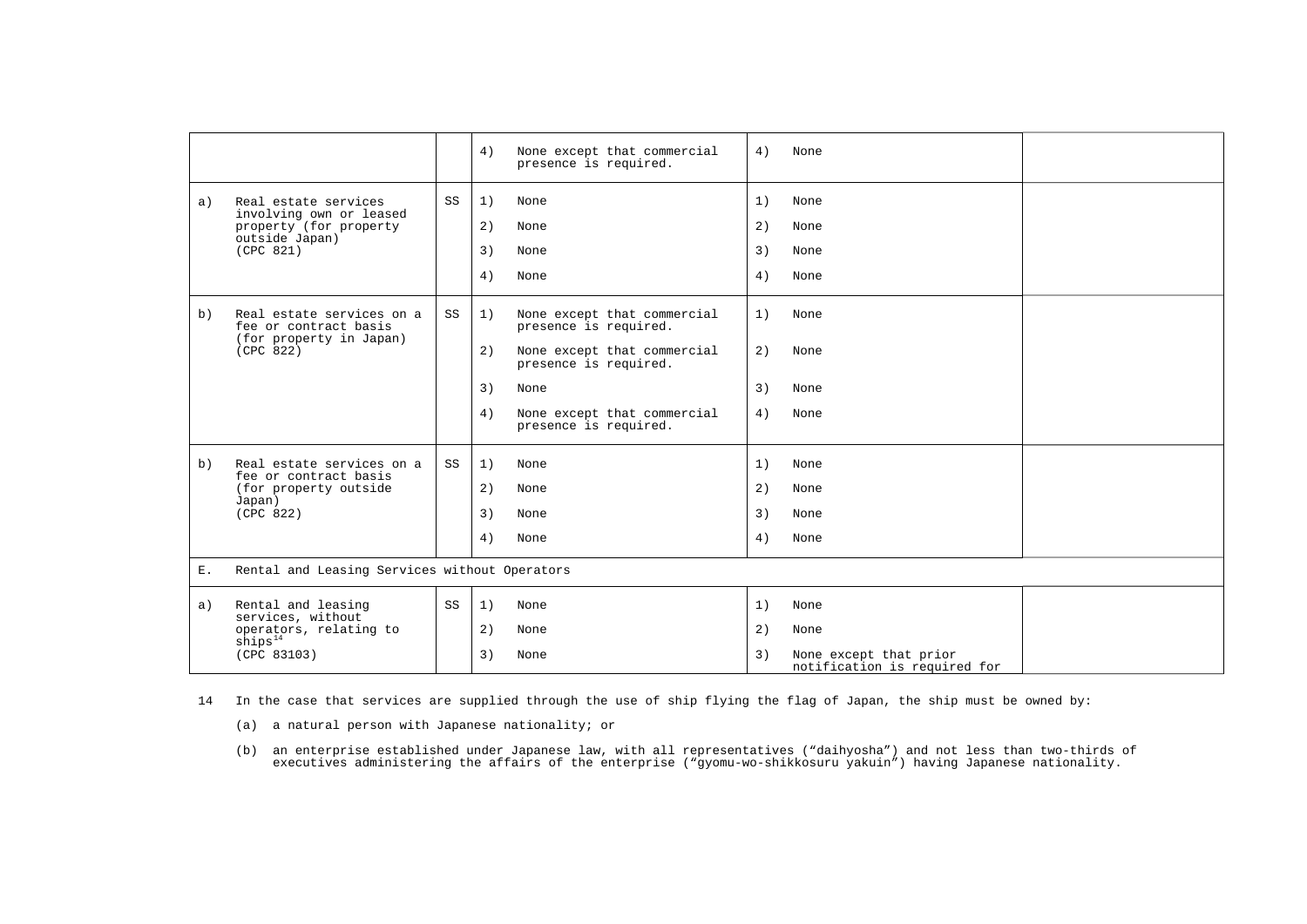|           |                                                                                         |    |               |    | coastwise ship leasing<br>services in accordance with<br>the Foreign Exchange and<br>Foreign Trade Law (Law<br>No. 228 of 1949). |  |
|-----------|-----------------------------------------------------------------------------------------|----|---------------|----|----------------------------------------------------------------------------------------------------------------------------------|--|
|           |                                                                                         |    | 4)<br>None    | 4) | None                                                                                                                             |  |
| b)        | Rental and leasing<br>services, without                                                 |    | 1)<br>None    | 1) | None                                                                                                                             |  |
|           | operators, relating to<br>aircraft <sup>15</sup>                                        |    | 2)<br>None    | 2) | None                                                                                                                             |  |
|           | (CPC 83104)                                                                             |    | 3)<br>None    | 3) | None                                                                                                                             |  |
|           |                                                                                         |    | 4)<br>Unbound | 4) | Unbound                                                                                                                          |  |
| $\circ$ ) | Rental and leasing<br>services, without                                                 | SS | 1)<br>None    | 1) | None                                                                                                                             |  |
|           | operators, relating to                                                                  |    | 2)<br>None    | 2) | None                                                                                                                             |  |
|           | transport equipment other<br>than vessels and<br>aircrafts<br>(CPC 83101, 83102, 83105) |    | 3)<br>None    | 3) | None                                                                                                                             |  |
|           |                                                                                         |    | 4)<br>None    | 4) | None                                                                                                                             |  |
| $d)$ , e) |                                                                                         | SS | 1)<br>None    | 1) | None                                                                                                                             |  |
|           | Rental and leasing<br>services, without                                                 |    | 2)<br>None    | 2) | None                                                                                                                             |  |
|           | operators, relating to<br>machineries and equipment                                     |    | 3)<br>None    | 3) | None                                                                                                                             |  |
|           | other than transport<br>equipment, and personal<br>and household goods                  |    | 4)<br>None    | 4) | None                                                                                                                             |  |
|           | $(CPC 83106 - 83109)$<br>(CPC 832)                                                      |    |               |    |                                                                                                                                  |  |
| $F$ .     | Other Business Services                                                                 |    |               |    |                                                                                                                                  |  |
|           |                                                                                         |    |               |    |                                                                                                                                  |  |

- <span id="page-14-0"></span>15 In the case that services are supplied through the use of aircraft registered as a Japanese aircraft, the aircraft must be owned by:
	- (a) a natural person with Japanese nationality; or
- (b) an enterprise established under Japanese law, with all representatives ("daihyosha") and not less than two-thirds of<br>executives ("yakuin") having Japanese nationality and with not less than two-thirds of voting share h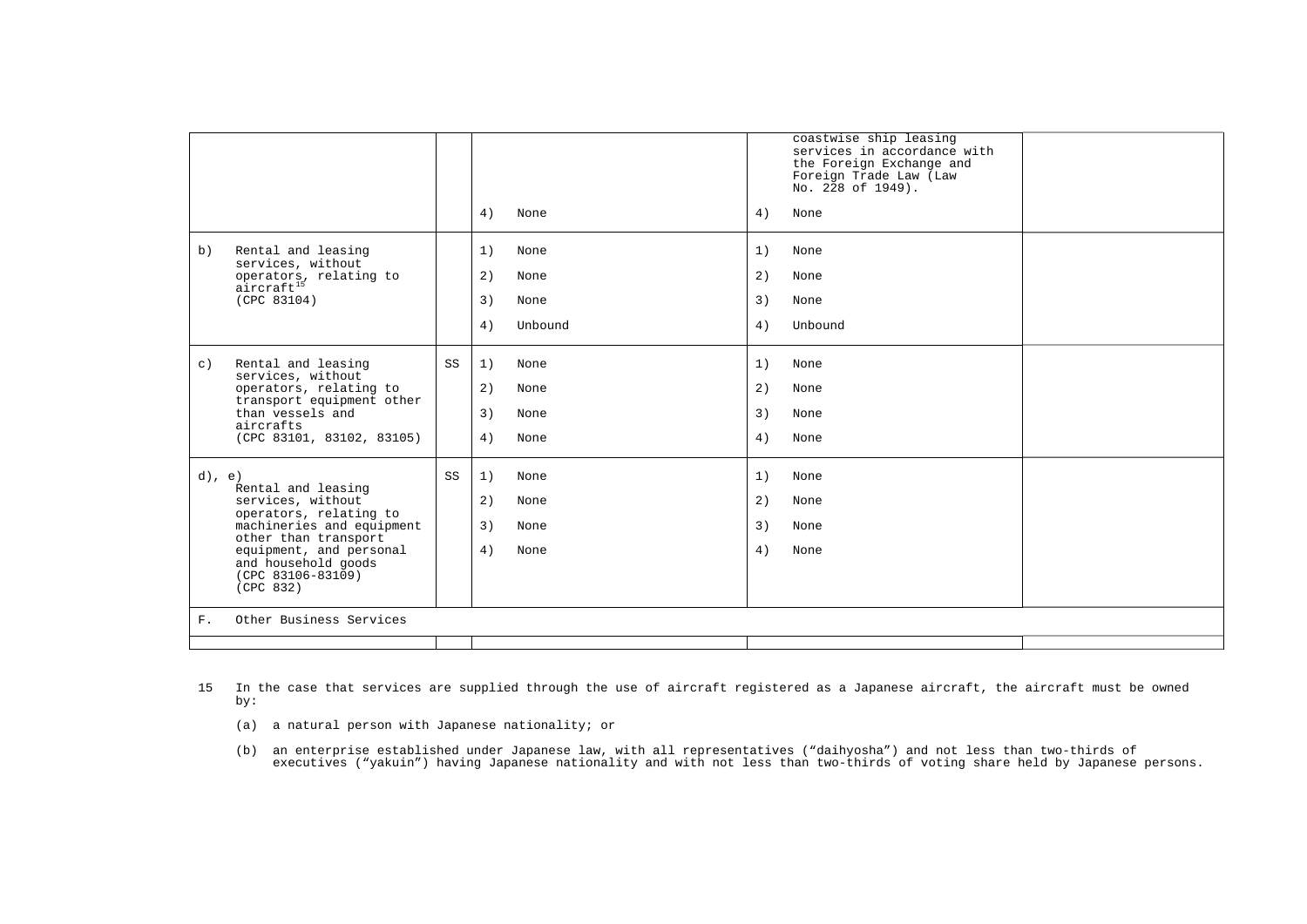| a)        | Advertising services<br>(CPC 871)                              | SS | 1) | None    | 1) | None    |  |
|-----------|----------------------------------------------------------------|----|----|---------|----|---------|--|
|           |                                                                |    | 2) | None    | 2) | None    |  |
|           |                                                                |    | 3) | None    | 3) | None    |  |
|           |                                                                |    | 4) | None    | 4) | None    |  |
| b)        | Market research and<br>public opinion polling                  | SS | 1) | None    | 1) | None    |  |
|           | services<br>(CPC 864)                                          |    | 2) | None    | 2) | None    |  |
|           |                                                                |    | 3) | None    | 3) | None    |  |
|           |                                                                |    | 4) | None    | 4) | None    |  |
| $\circ$ ) | Management consulting<br>services                              | SS | 1) | None    | 1) | None    |  |
|           | (CPC 865)                                                      |    | 2) | None    | 2) | None    |  |
|           |                                                                |    | 3) | None    | 3) | None    |  |
|           |                                                                |    | 4) | None    | 4) | None    |  |
| d)        | Services related to<br>management consulting                   | SS | 1) | None    | 1) | None    |  |
|           | (CPC 86601, 86609)                                             |    | 2) | None    | 2) | None    |  |
|           |                                                                |    | 3) | None    | 3) | None    |  |
|           |                                                                |    | 4) | None    | 4) | None    |  |
| d)        | Arbitration and<br>conciliation services                       |    | 1) | Unbound | 1) | Unbound |  |
|           | (CPC 86602)                                                    |    | 2) | Unbound | 2) | Unbound |  |
|           |                                                                |    | 3) | Unbound | 3) | Unbound |  |
|           |                                                                |    | 4) | Unbound | 4) | Unbound |  |
| e)        | Technical testing and<br>analysis services                     |    |    |         |    |         |  |
|           | for manufactured<br>(a)                                        | SS | 1) | None    | 1) | None    |  |
|           | goods, excluding<br>services covered by<br>the Measurement Law |    | 2) | None    | 2) | None    |  |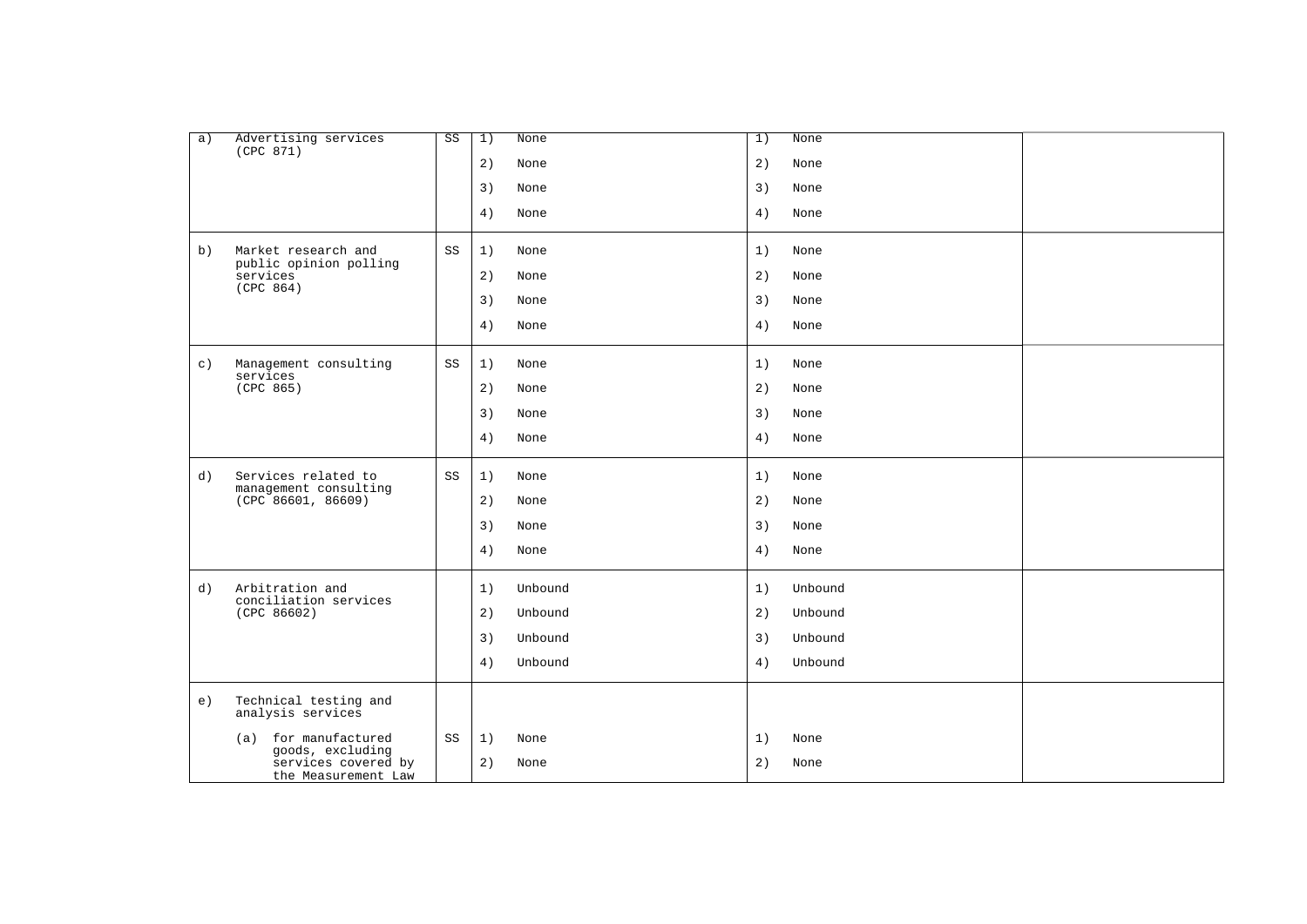| (Law No. 51 of 1992)<br>$(CPC 8676**)$                                                                                    |    | 3) | None                                                 | 3) | None |  |
|---------------------------------------------------------------------------------------------------------------------------|----|----|------------------------------------------------------|----|------|--|
|                                                                                                                           |    | 4) | None                                                 | 4) | None |  |
| (b) covered by the<br>Measurement Law as<br>follows:                                                                      | SS | 1) | None except that commercial<br>presence is required. | 1) | None |  |
| $(CPC 86763**)$<br>(i) periodic                                                                                           |    | 2) | None except that commercial<br>presence is required. | 2) | None |  |
| inspection of<br>specified                                                                                                |    | 3) | None                                                 | 3) | None |  |
| measuring<br>instruments;                                                                                                 |    | 4) | None except that commercial<br>presence is required. | 4) | None |  |
| (ii) verification of<br>specified<br>measuring<br>instruments;                                                            |    |    |                                                      |    |      |  |
| (iii)<br>measurement<br>certification<br>business,<br>including<br>specified<br>measurement<br>certification<br>business; |    |    |                                                      |    |      |  |
| (iv) inspection of<br>specified<br>measuring<br>instruments<br>used for the<br>measurement<br>certification;              |    |    |                                                      |    |      |  |
| $(v)$ accreditation<br>for a person<br>engaged in<br>specified<br>measurement<br>certification<br>business; and           |    |    |                                                      |    |      |  |
| (vi) calibration of<br>the measuring<br>instruments and<br>other services                                                 |    |    |                                                      |    |      |  |
|                                                                                                                           |    |    |                                                      |    |      |  |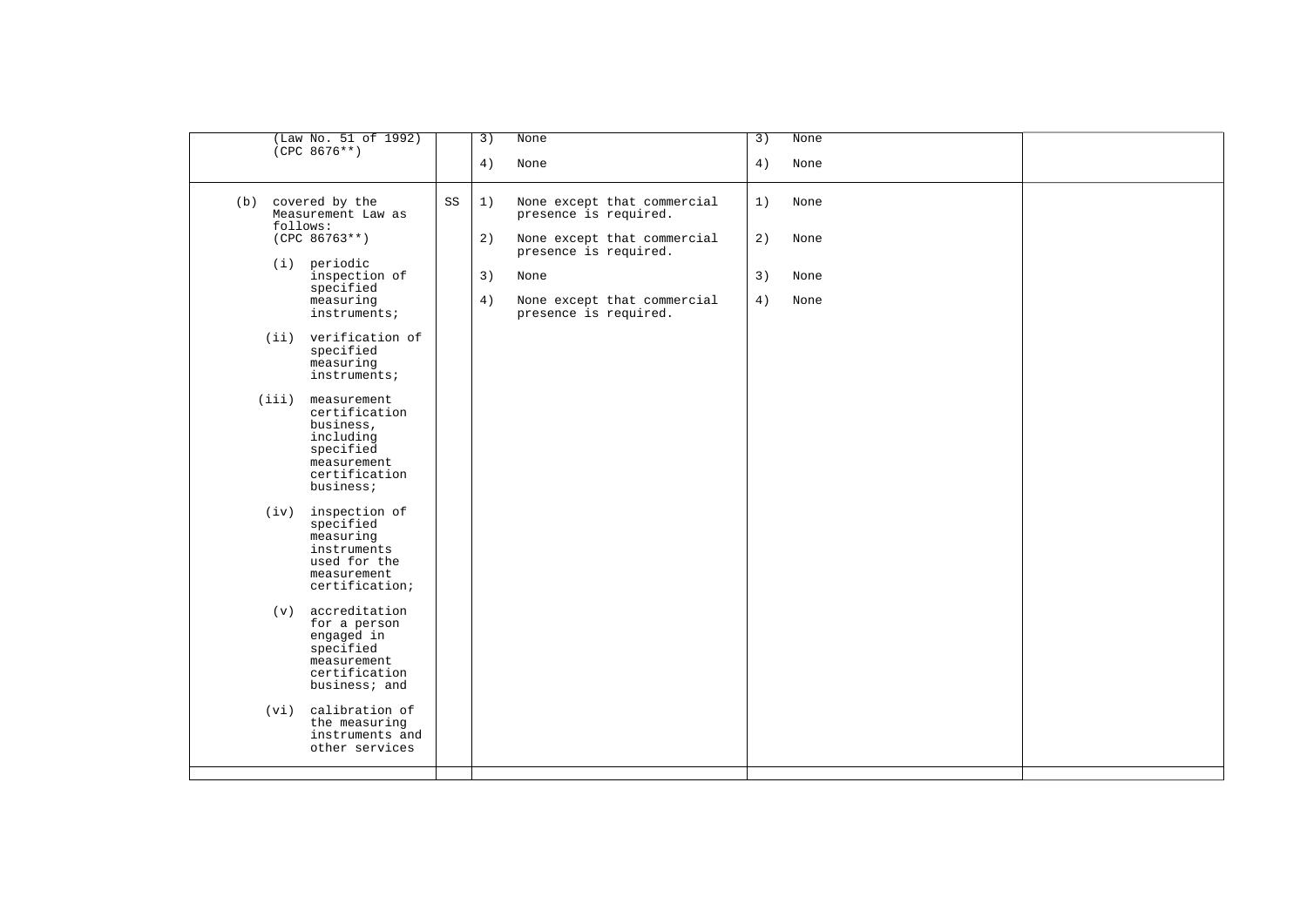|    | other<br>(c)                                       | 1) | Unbound                                                                                                                                                                                                                  | 1) | Unbound                                                                                                                                                                                                                            |  |
|----|----------------------------------------------------|----|--------------------------------------------------------------------------------------------------------------------------------------------------------------------------------------------------------------------------|----|------------------------------------------------------------------------------------------------------------------------------------------------------------------------------------------------------------------------------------|--|
|    |                                                    | 2) | Unbound                                                                                                                                                                                                                  | 2) | Unbound                                                                                                                                                                                                                            |  |
|    |                                                    | 3) | Unbound                                                                                                                                                                                                                  | 3) | Unbound                                                                                                                                                                                                                            |  |
|    |                                                    | 4) | Unbound                                                                                                                                                                                                                  | 4) | Unbound                                                                                                                                                                                                                            |  |
| f) | Services incidental to<br>agriculture, hunting and | 1) | Unbound*                                                                                                                                                                                                                 | 1) | Unbound*                                                                                                                                                                                                                           |  |
|    | forestry<br>(CPC 881)                              | 2) | None                                                                                                                                                                                                                     | 2) | None                                                                                                                                                                                                                               |  |
|    |                                                    | 3) | None                                                                                                                                                                                                                     | 3) | None except that prior<br>notification is required in<br>accordance with the Foreign<br>Exchange and Foreign Trade<br>Law.                                                                                                         |  |
|    |                                                    | 4) | None                                                                                                                                                                                                                     | 4) | None                                                                                                                                                                                                                               |  |
| q) | Services incidental to<br>fishing                  | 1) | Unbound                                                                                                                                                                                                                  | 1) | Unbound                                                                                                                                                                                                                            |  |
|    | (CPC 882)                                          | 2) | Unbound                                                                                                                                                                                                                  | 2) | Unbound                                                                                                                                                                                                                            |  |
|    |                                                    | 3) | Unbound                                                                                                                                                                                                                  | 3) | Unbound                                                                                                                                                                                                                            |  |
|    |                                                    | 4) | Unbound                                                                                                                                                                                                                  | 4) | Unbound                                                                                                                                                                                                                            |  |
| h) | Services incidental to<br>mining                   | 1) | Unbound*                                                                                                                                                                                                                 | 1) | Unbound*                                                                                                                                                                                                                           |  |
|    | (CPC 883, 5115)                                    | 2) | None                                                                                                                                                                                                                     | 2) | None                                                                                                                                                                                                                               |  |
|    |                                                    | 3) | None except that services                                                                                                                                                                                                | 3) | None except that:                                                                                                                                                                                                                  |  |
|    |                                                    |    | requiring mining rights or<br>mining lease rights must be<br>supplied by a Japanese<br>national or an enterprise<br>established under Japanese<br>law, in accordance with the<br>Mining Law (Law No. 289 of<br>$1950$ ). |    | services requiring mining<br>rights or mining lease rights<br>must be supplied by a<br>Japanese national or an<br>enterprise established under<br>Japanese law, in accordance<br>with the Mining Law; and<br>prior notification is |  |
|    |                                                    |    |                                                                                                                                                                                                                          |    | required in accordance with<br>the Foreign Exchange and<br>Foreign Trade Law.                                                                                                                                                      |  |
|    |                                                    | 4) | None except that services<br>requiring mining rights or                                                                                                                                                                  | 4) | None except that services<br>requiring mining rights or                                                                                                                                                                            |  |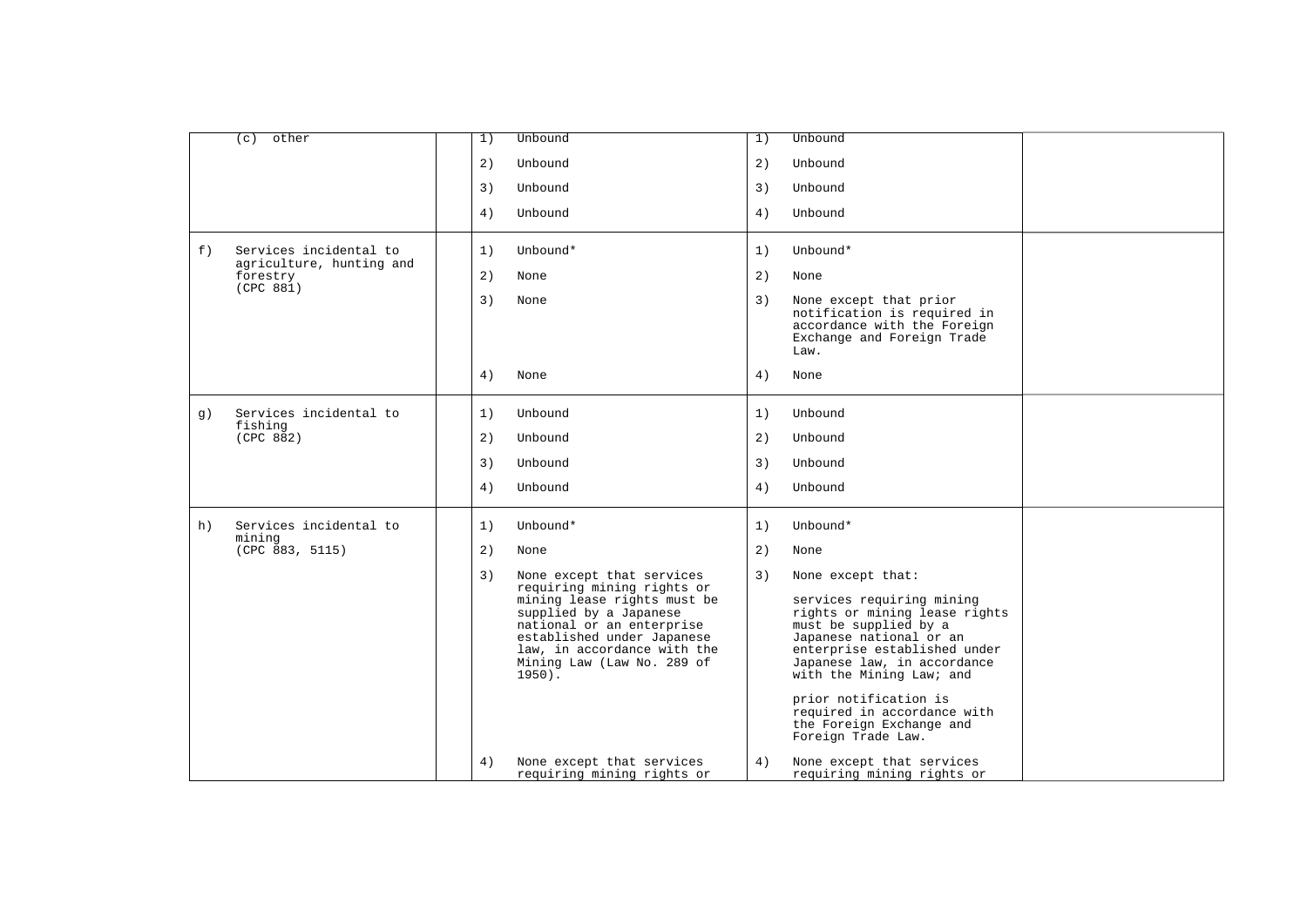|    |                                                                                                          |    | mining lease rights must be<br>supplied by a Japanese<br>national or an enterprise<br>established under Japanese<br>law, in accordance with the<br>Mining Law. |    | mining lease rights must be<br>supplied by a Japanese<br>national or an enterprise<br>established under Japanese<br>law, in accordance with the<br>Mining Law. |  |
|----|----------------------------------------------------------------------------------------------------------|----|----------------------------------------------------------------------------------------------------------------------------------------------------------------|----|----------------------------------------------------------------------------------------------------------------------------------------------------------------|--|
| i) | Services incidental to<br>manufacturing<br>$(CPC 884**, 885)$                                            |    |                                                                                                                                                                |    |                                                                                                                                                                |  |
|    | (a) related to aircraft<br>industry, explosives                                                          | 1) | Unbound*                                                                                                                                                       | 1) | Unbound*                                                                                                                                                       |  |
|    | manufacturing<br>industry, leather                                                                       | 2) | None                                                                                                                                                           | 2) | None                                                                                                                                                           |  |
|    | and leather products<br>manufacturing<br>industry, arms<br>industry, space<br>industry and<br>biological | 3) | None except that the number<br>of licences conferred on<br>service suppliers may be<br>limited.                                                                | 3) | None except that prior<br>notification is required in<br>accordance with the Foreign<br>Exchange and Foreign Trade<br>Law.                                     |  |
|    | preparation<br>manufacturing<br>industry                                                                 | 4) | Unbound                                                                                                                                                        | 4) | Unbound                                                                                                                                                        |  |
|    | (b) related to tailoring<br>services                                                                     | 1) | Unbound*                                                                                                                                                       | 1) | Unbound*                                                                                                                                                       |  |
|    |                                                                                                          | 2) | None                                                                                                                                                           | 2) | None                                                                                                                                                           |  |
|    |                                                                                                          | 3) | None                                                                                                                                                           | 3) | None                                                                                                                                                           |  |
|    |                                                                                                          | 4) | None                                                                                                                                                           | 4) | None                                                                                                                                                           |  |
|    | other<br>(c)                                                                                             | 1) | Unbound*                                                                                                                                                       | 1) | Unbound*                                                                                                                                                       |  |
|    |                                                                                                          | 2) | None                                                                                                                                                           | 2) | None                                                                                                                                                           |  |
|    |                                                                                                          | 3) | None                                                                                                                                                           | 3) | None                                                                                                                                                           |  |
|    |                                                                                                          | 4) | None                                                                                                                                                           | 4) | None                                                                                                                                                           |  |
| j) | Services incidental to<br>energy distribution<br>(CPC 887)                                               |    |                                                                                                                                                                |    |                                                                                                                                                                |  |
|    | transmission<br>(a)<br>services on a fee or                                                              | 1) | Unbound                                                                                                                                                        | 1) | Unbound                                                                                                                                                        |  |
|    | contract basis of                                                                                        | 2) | None                                                                                                                                                           | 2) | None                                                                                                                                                           |  |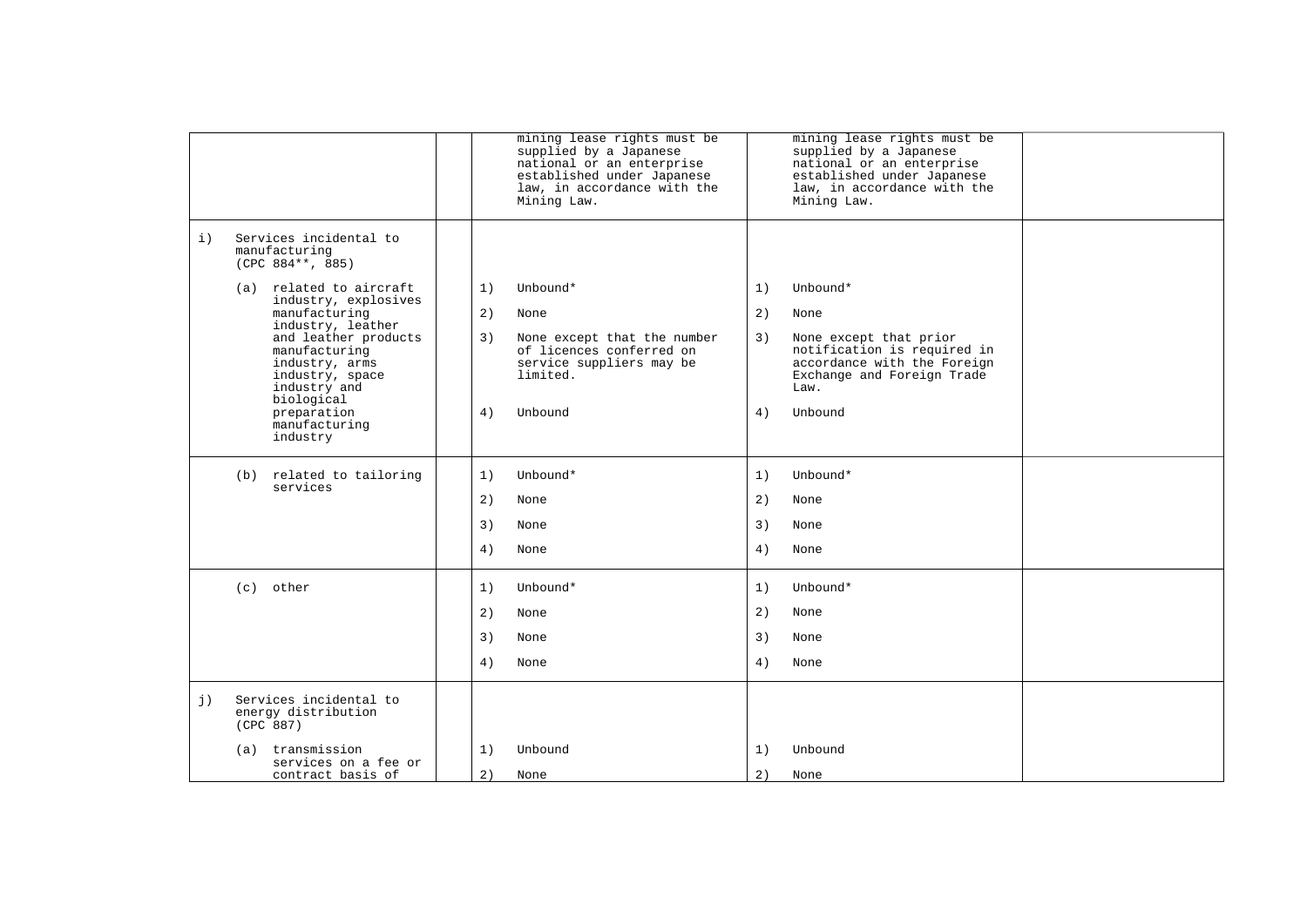| electricity                                                                                                                                                                                                                                                                                                                                                                                                      |    | 3)<br>4)             | None except that the number<br>of licences conferred on<br>service suppliers may be<br>limited.<br>Unbound                       | 3)<br>4)             | None except that prior<br>notification is required in<br>accordance with the Foreign<br>Exchange and Foreign Trade<br>Law.<br>Unbound              |  |
|------------------------------------------------------------------------------------------------------------------------------------------------------------------------------------------------------------------------------------------------------------------------------------------------------------------------------------------------------------------------------------------------------------------|----|----------------------|----------------------------------------------------------------------------------------------------------------------------------|----------------------|----------------------------------------------------------------------------------------------------------------------------------------------------|--|
| transmission<br>(b)<br>services on a fee or<br>contract basis of<br>steam and hot water                                                                                                                                                                                                                                                                                                                          | SS | 1)<br>2)<br>3)<br>4) | None<br>None<br>None<br>None                                                                                                     | 1)<br>2)<br>3)<br>4) | None<br>None<br>None except that prior<br>notification is required in<br>accordance with the Foreign<br>Exchange and Foreign Trade<br>Law.<br>None |  |
| $(c)$ other                                                                                                                                                                                                                                                                                                                                                                                                      |    | 1)<br>2)<br>3)<br>4) | Unbound<br>Unbound<br>Unbound<br>Unbound                                                                                         | 1)<br>2)<br>3)<br>4) | Unbound<br>Unbound<br>Unbound<br>Unbound                                                                                                           |  |
| Placement services of<br>k)<br>personnel within Japan<br>except in the following<br>occupations (limited to<br>services to establish<br>employment relationship<br>between a job applicant<br>and an employer seeking<br>personnel on the basis of<br>job applications and<br>offseters):<br>Port transport<br>(a)<br>services;<br>Construction work;<br>(b)<br>and<br>Work which is<br>(c)<br>stipulated in the |    | 1)<br>2)<br>3)<br>4) | None except that commercial<br>presence is required.<br>Unbound*<br>None<br>None except that commercial<br>presence is required. | 1)<br>2)<br>3)<br>4) | None<br>Unbound*<br>None<br>None                                                                                                                   |  |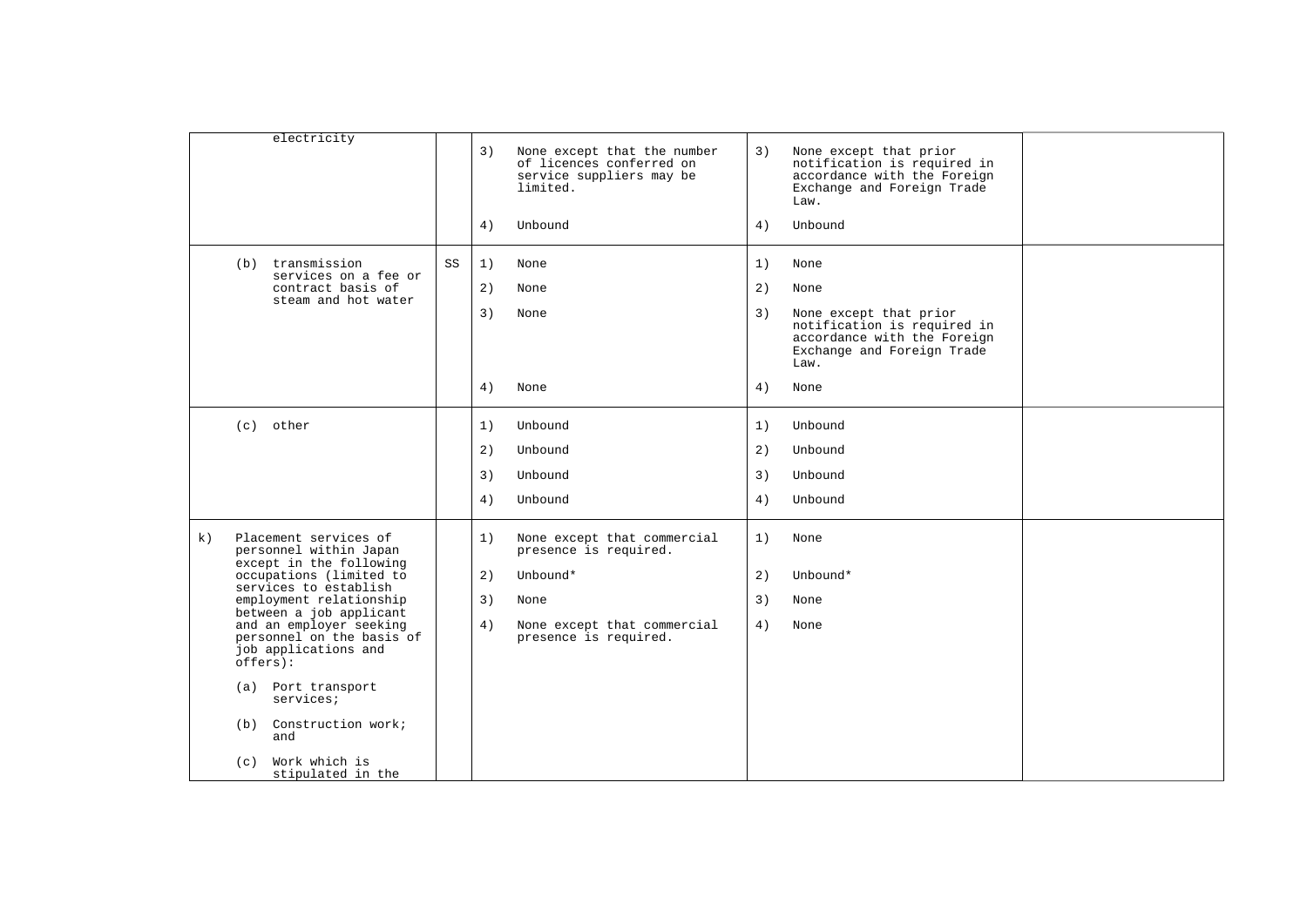|    | Ministry of Health,<br>Labour and Welfare<br>Ordinance as having<br>a possibility of<br>hindering worker's<br>protection (such<br>work is not<br>stipulated now).<br>(CPC 87201, 87202)                                                                                                                                                                                                                                                                                                                                                                                                                    |                      |                                                                                                                                  |                      |                                  |  |
|----|------------------------------------------------------------------------------------------------------------------------------------------------------------------------------------------------------------------------------------------------------------------------------------------------------------------------------------------------------------------------------------------------------------------------------------------------------------------------------------------------------------------------------------------------------------------------------------------------------------|----------------------|----------------------------------------------------------------------------------------------------------------------------------|----------------------|----------------------------------|--|
| k) | Supply services of<br>personnel within Japan <sup>16</sup><br>except in the following<br>categories of business<br>(limited to services to<br>dispatch workers employed<br>by the service supplier<br>to work under the<br>direction of another<br>person while employment<br>relationship with the<br>service supplier is<br>$maintained$ :<br>(a) Port transport<br>services;<br>Construction work;<br>(b)<br>Guarding; and<br>(c)<br>Other work<br>(d)<br>stipulated in<br>Cabinet Order after<br>consulting the<br>Labour Policy<br>Council (such as<br>medical-related<br>work)<br>(CPC 87203, 87209) | 1)<br>2)<br>3)<br>4) | None except that commercial<br>presence is required.<br>Unbound*<br>None<br>None except that commercial<br>presence is required. | 1)<br>2)<br>3)<br>4) | None<br>Unbound*<br>None<br>None |  |
| k) | Supply services of<br>domestic help personnel,<br>other commercial or<br>industrial workers and<br>nursing personnel                                                                                                                                                                                                                                                                                                                                                                                                                                                                                       | 1)<br>2)<br>3)       | Unbound<br>Unbound<br>Unbound                                                                                                    | 1)<br>2)<br>3)       | Unbound<br>Unbound<br>Unbound    |  |

<span id="page-20-0"></span>16 The dispatched worker may not be supplied from outside of Japan through intra-corporate transfer.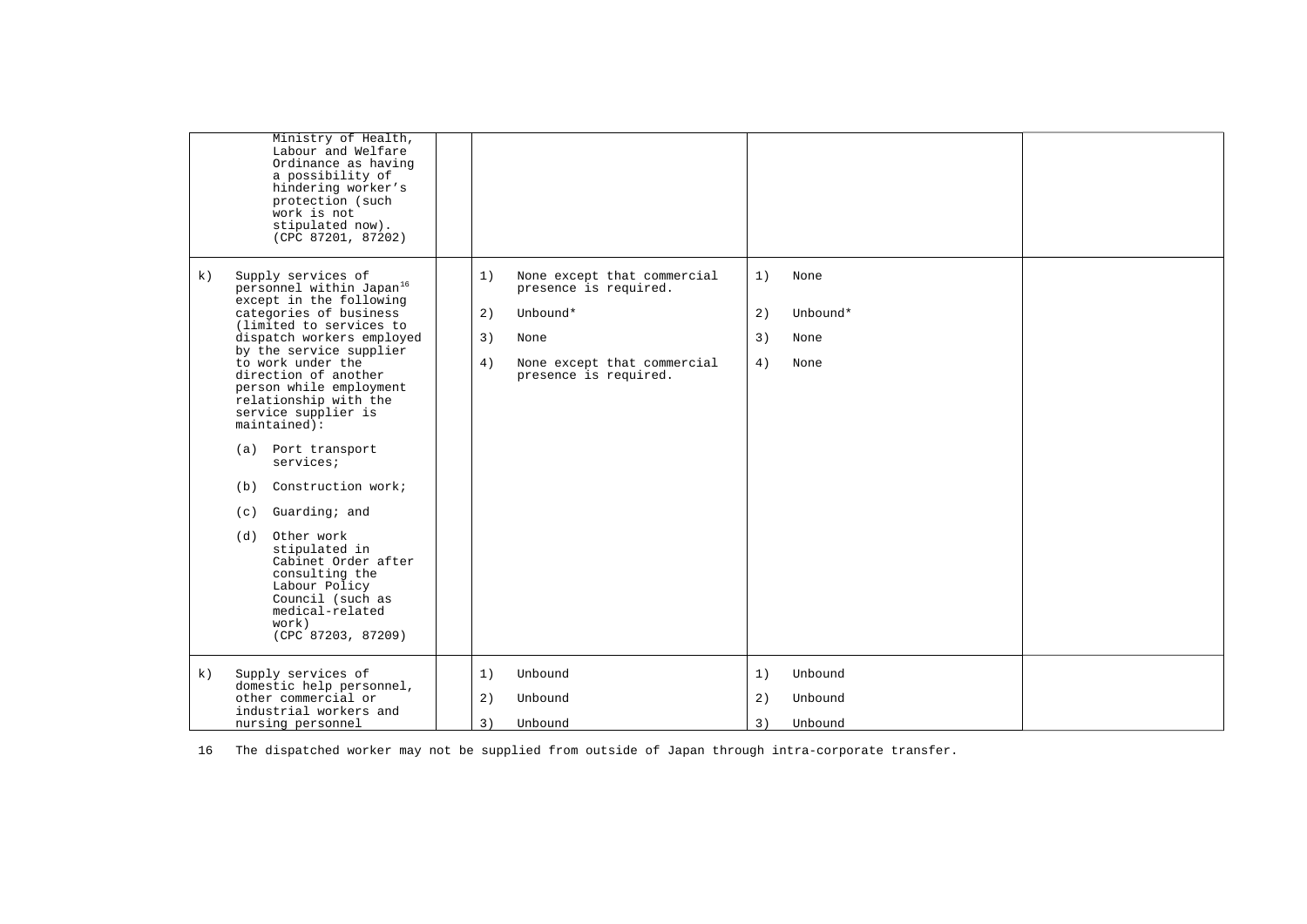|       | (CPC 87204, 87205, 87206)                                      |    | 4) | Unbound                                                    | 4) | Unbound                                                                                                                    |  |
|-------|----------------------------------------------------------------|----|----|------------------------------------------------------------|----|----------------------------------------------------------------------------------------------------------------------------|--|
| 1)    | Investigation services<br>(CPC 87301)                          | SS | 1) | None                                                       | 1) | None                                                                                                                       |  |
|       |                                                                |    | 2) | None                                                       | 2) | None                                                                                                                       |  |
|       |                                                                |    | 3) | None                                                       | 3) | None                                                                                                                       |  |
|       |                                                                |    | 4) | None                                                       | 4) | None                                                                                                                       |  |
| 1)    | Security guard services<br>(CPC 873, except 87301)             |    | 1) | None except that commercial<br>presence is required.       | 1) | None                                                                                                                       |  |
|       |                                                                |    | 2) | None                                                       | 2) | None                                                                                                                       |  |
|       |                                                                |    | 3) | None                                                       | 3) | None except that prior<br>notification is required in<br>accordance with the Foreign<br>Exchange and Foreign Trade<br>Law. |  |
|       |                                                                |    | 4) | Unbound                                                    | 4) | Unbound                                                                                                                    |  |
| m)    | Related scientific and<br>technical consulting                 | SS | 1) | None                                                       | 1) | None                                                                                                                       |  |
|       | services (excluding<br>services related to                     |    | 2) | None                                                       | 2) | None                                                                                                                       |  |
|       | petroleum, petroleum                                           |    | 3) | None                                                       | 3) | None                                                                                                                       |  |
|       | products, gas, mineral<br>and surveying)<br>(CPC 86751, 86752) |    | 4) | None                                                       | 4) | None                                                                                                                       |  |
| $m$ ) | Related scientific and                                         |    | 1) | Unbound                                                    | 1) | Unbound                                                                                                                    |  |
|       | technical consulting<br>services related to                    |    | 2) | None                                                       | 2) | None                                                                                                                       |  |
|       | petroleum, petroleum<br>products, gas and                      |    | 3) | None                                                       | 3) | None                                                                                                                       |  |
|       | mineral <sup>17</sup><br>(CPC 86751, 86752)                    |    | 4) | Unbound                                                    | 4) | Unbound                                                                                                                    |  |
| m)    | Surveying services for<br>the land in Japan                    | SS | 1) | None except that commercial<br>presence is required except | 1) | None                                                                                                                       |  |

<span id="page-21-0"></span>17 Excluding services requiring mining rights or mining lease rights in accordance with the Mining Law.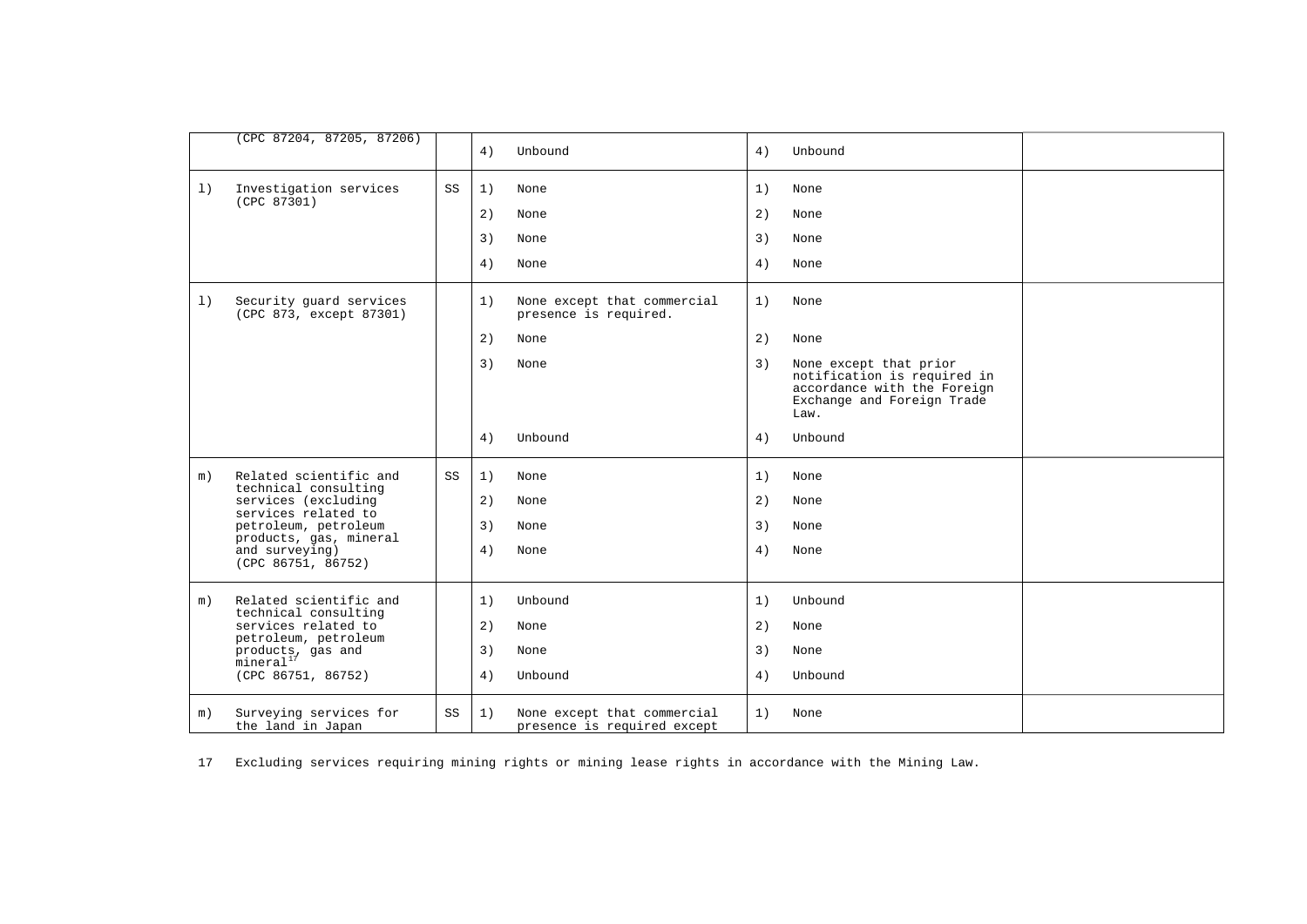|    | (CPC 86753, 86754)                           |    |    | for the surveys conducted<br>without the use of Basic<br>Survey <sup>18</sup> data or Public<br>Survey <sup>19</sup> data, and where the<br>survey is for small areas, or<br>where the survey does not<br>require high accuracy.                                   |    |      |  |
|----|----------------------------------------------|----|----|--------------------------------------------------------------------------------------------------------------------------------------------------------------------------------------------------------------------------------------------------------------------|----|------|--|
|    |                                              |    | 2) | None except that commercial<br>presence is required except<br>for the surveys conducted<br>without the use of Basic<br>Survey data or Public Survey<br>data, and where the survey is<br>for small areas, or where the<br>survey does not require high<br>accuracy. | 2) | None |  |
|    |                                              |    | 3) | None                                                                                                                                                                                                                                                               | 3) | None |  |
|    |                                              |    | 4) | None except that commercial<br>presence is required except<br>for the surveys conducted<br>without the use of Basic<br>Survey data or Public Survey<br>data, and where the survey is<br>for small areas, or where the<br>survey does not require high<br>accuracy. | 4) | None |  |
| m) | Surveying services for                       | SS | 1) | None                                                                                                                                                                                                                                                               | 1) | None |  |
|    | the land outside Japan<br>(CPC 86753, 86754) |    | 2) | None                                                                                                                                                                                                                                                               | 2) | None |  |
|    |                                              |    | 3) | None                                                                                                                                                                                                                                                               | 3) | None |  |
|    |                                              |    | 4) | None                                                                                                                                                                                                                                                               | 4) | None |  |
|    |                                              |    |    |                                                                                                                                                                                                                                                                    |    |      |  |

- <span id="page-22-0"></span>18 The term "Basic Survey" means a primary or fundamental survey, conducted by the Geographical Survey Institute of the Ministry of Land, Infrastructure and Transport, for all surveys.
- <span id="page-22-1"></span>19 The term "Public Survey" means a survey, other than Basic Survey, which:
	- (a) does not include (i) surveying for small areas and (ii) surveying where high accuracy is not required; and
	- (b) is conducted with the expenses borne or subsidised, in part or in full, by the Government or other public entities.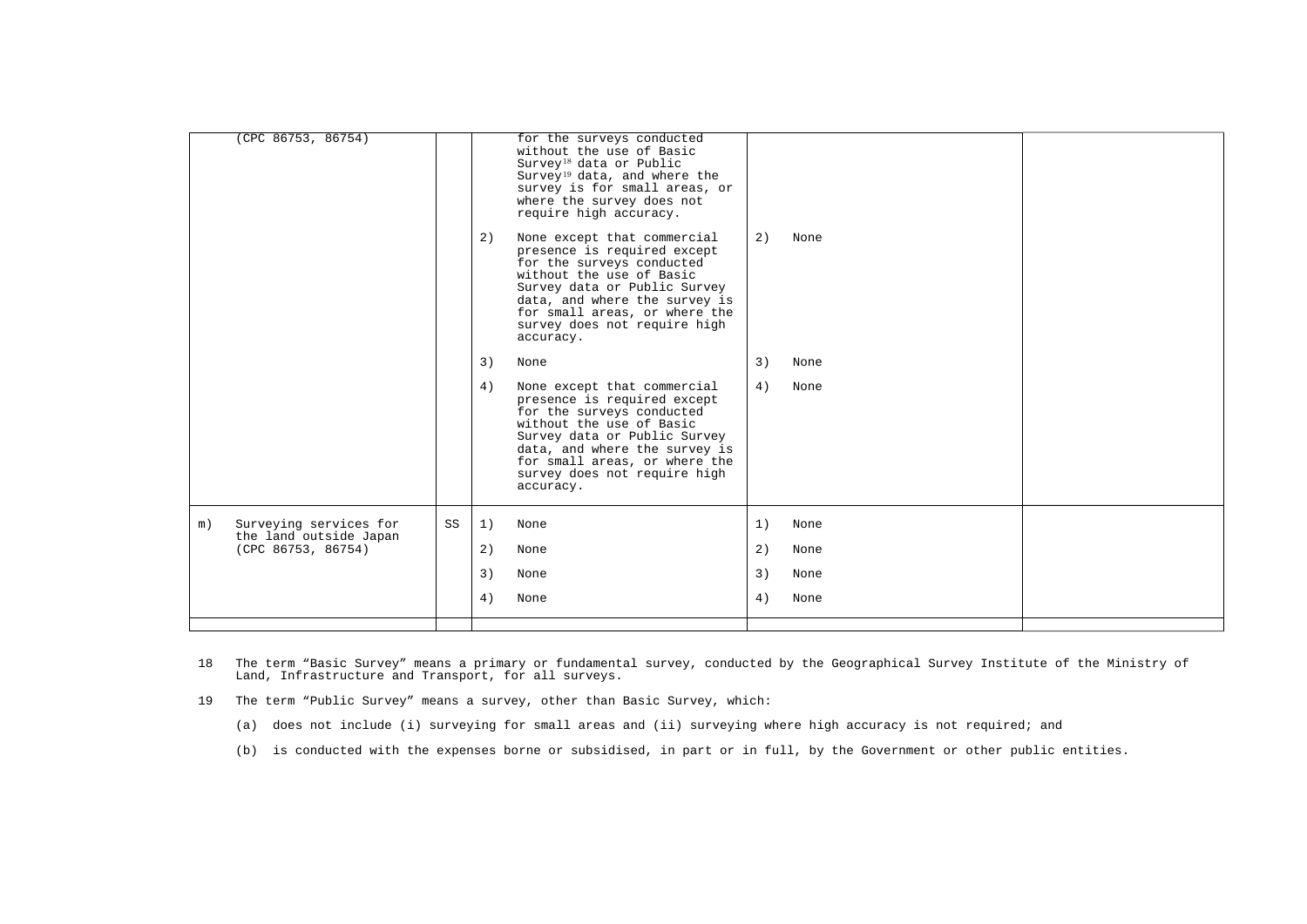| n)        | Maintenance and repair of<br>equipment (excluding |    | 1) | Unbound* | 1) | Unbound* |  |
|-----------|---------------------------------------------------|----|----|----------|----|----------|--|
|           | vessels, aircraft and<br>other transport          |    | 2) | None     | 2) | None     |  |
|           | equipment)<br>$(\overline{CPC}$ 633, 8861-8866)   |    | 3) | None     | 3) | None     |  |
|           |                                                   |    | 4) | None     | 4) | None     |  |
| $\circ$ ) | Building-cleaning<br>services                     |    | 1) | Unbound* | 1) | Unbound* |  |
|           | (CPC 87401, 87402, 87403,<br>87409)               |    | 2) | None     | 2) | None     |  |
|           |                                                   |    | 3) | None     | 3) | None     |  |
|           |                                                   |    | 4) | None     | 4) | None     |  |
| p)        | Photographic services<br>(CPC 875)                | SS | 1) | None     | 1) | None     |  |
|           |                                                   |    | 2) | None     | 2) | None     |  |
|           |                                                   |    | 3) | None     | 3) | None     |  |
|           |                                                   |    | 4) | None     | 4) | None     |  |
| q)        | Packaging services                                | SS | 1) | None     | 1) | None     |  |
|           | (CPC 876)                                         |    | 2) | None     | 2) | None     |  |
|           |                                                   |    | 3) | None     | 3) | None     |  |
|           |                                                   |    | 4) | None     | 4) | None     |  |
| r)        | Printing and publishing                           | SS | 1) | None     | 1) | None     |  |
|           | services<br>(CPC 88442)                           |    | 2) | None     | 2) | None     |  |
|           |                                                   |    | 3) | None     | 3) | None     |  |
|           |                                                   |    | 4) | None     | 4) | None     |  |
| s)        | Convention services<br>(CPC 87909)                | SS | 1) | None     | 1) | None     |  |
|           |                                                   |    | 2) | None     | 2) | None     |  |
|           |                                                   |    | 3) | None     | 3) | None     |  |
|           |                                                   |    |    |          |    |          |  |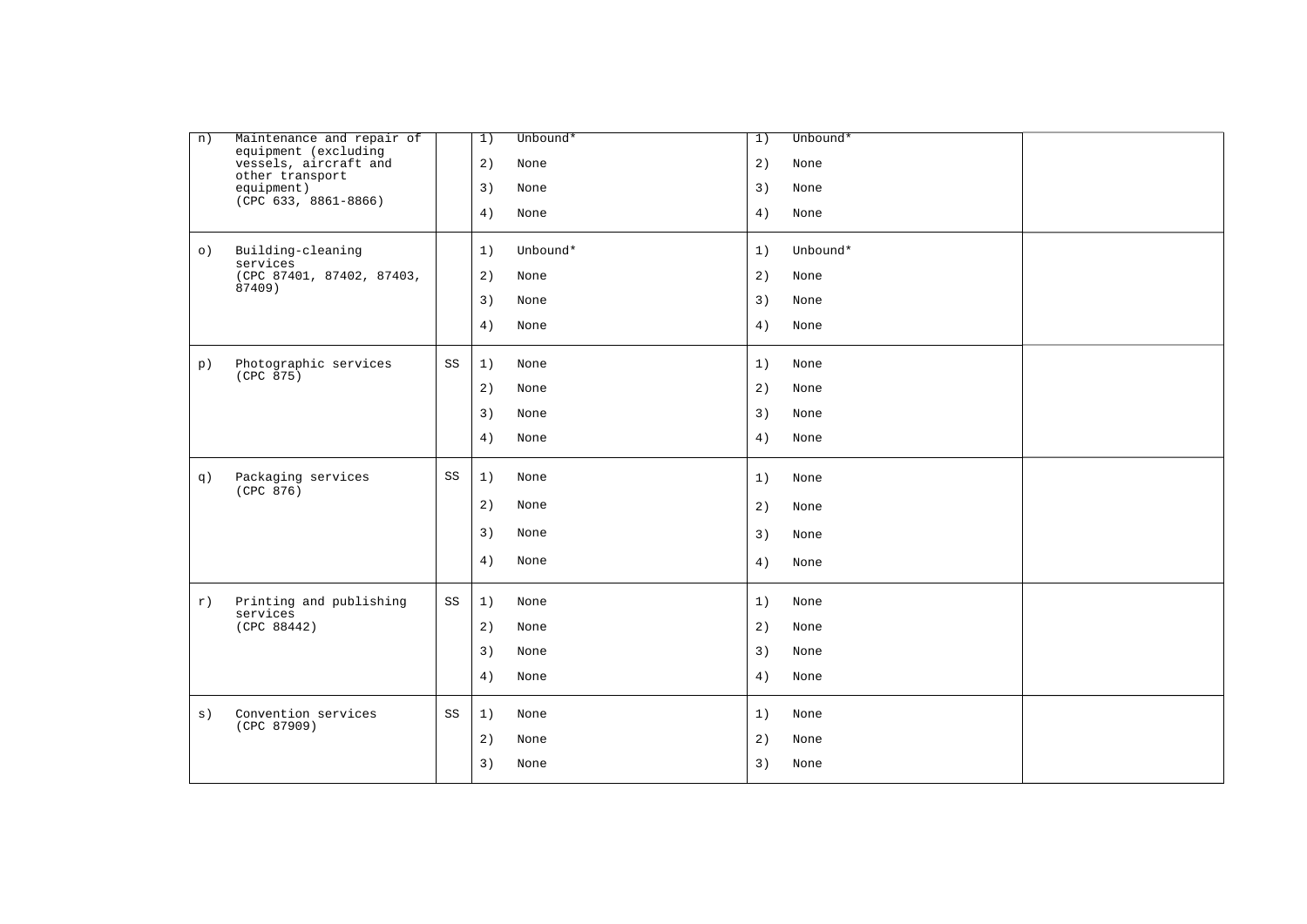|    |                                                                                                                                            |    | 4)                   | None                                                                                                                                                                                                                                                                                                                                                                                                                              | 4)                   | None                         |  |
|----|--------------------------------------------------------------------------------------------------------------------------------------------|----|----------------------|-----------------------------------------------------------------------------------------------------------------------------------------------------------------------------------------------------------------------------------------------------------------------------------------------------------------------------------------------------------------------------------------------------------------------------------|----------------------|------------------------------|--|
| t) | Credit reporting services<br>(CPC 87901)                                                                                                   | SS | 1)<br>2)<br>3)<br>4) | None<br>None<br>None<br>None                                                                                                                                                                                                                                                                                                                                                                                                      | 1)<br>2)<br>3)<br>4) | None<br>None<br>None<br>None |  |
| t) | Collection agency<br>services:<br>$(CPC 87902**)$<br>(a) which do not<br>constitute the<br>practice of law in<br>respect of legal<br>cases | SS | 1)<br>2)<br>3)<br>4) | None<br>None<br>None<br>None                                                                                                                                                                                                                                                                                                                                                                                                      | 1)<br>2)<br>3)<br>4) | None<br>None<br>None<br>None |  |
|    | which constitute the<br>(b)<br>practice of law in<br>respect of legal<br>$\overline{\text{cases}}^{20}$                                    | SS | 1)<br>2)<br>3)       | None except that:<br>services must be supplied by<br>a natural $person^{21}$ , by a Legal<br>Profession Corporation or by<br>an enterprise established<br>under the Special Measures<br>Law Concerning Credit<br>Management and Collection<br>Business; and<br>commercial presence is<br>required.<br>None<br>None except that services<br>must be supplied by a natural<br>person, by a Legal Profession<br>Corporation or by an | 1)<br>2)<br>3)       | None<br>None<br>None         |  |

<span id="page-24-0"></span>20 Excluding taking over and recovery of credits except for those stipulated in the Special Measures Law Concerning Credit Management and Collection Business (Law No. 126 of 1998).

<span id="page-24-1"></span>21 In this sector, the term "natural person" means a lawyer qualified as "Bengoshi" under Japanese law.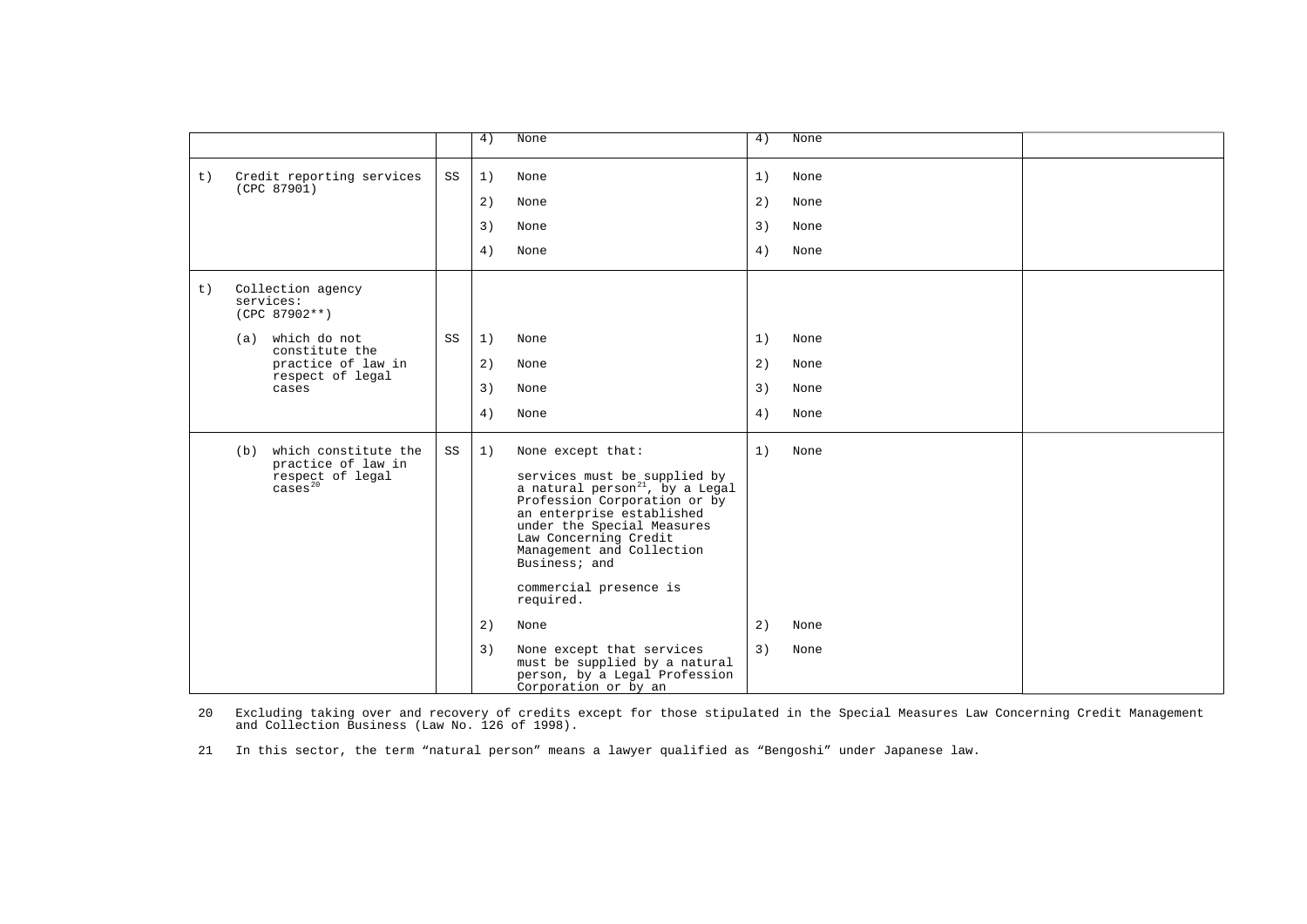|                                                        |    |    | enterprise established under<br>the Special Measures Law<br>Concerning Credit Management<br>and Collection Business. |    |      |  |
|--------------------------------------------------------|----|----|----------------------------------------------------------------------------------------------------------------------|----|------|--|
|                                                        |    | 4) | None except that commercial<br>presence is required.                                                                 | 4) | None |  |
| Telephone answering<br>t)                              | SS | 1) | None                                                                                                                 | 1) | None |  |
| services<br>(CPC 87903)                                |    | 2) | None                                                                                                                 | 2) | None |  |
|                                                        |    | 3) | None                                                                                                                 | 3) | None |  |
|                                                        |    | 4) | None                                                                                                                 | 4) | None |  |
| Duplicating services<br>t)<br>(CPC 87904)              | SS | 1) | None                                                                                                                 | 1) | None |  |
|                                                        |    | 2) | None                                                                                                                 | 2) | None |  |
|                                                        |    | 3) | None                                                                                                                 | 3) | None |  |
|                                                        |    | 4) | None                                                                                                                 | 4) | None |  |
| Translation and<br>t)                                  | SS | 1) | None                                                                                                                 | 1) | None |  |
| interpretation services<br>(CPC 87905)                 |    | 2) | None                                                                                                                 | 2) | None |  |
|                                                        |    | 3) | None                                                                                                                 | 3) | None |  |
|                                                        |    | 4) | None                                                                                                                 | 4) | None |  |
| Mailing list compilation<br>t)<br>and mailing services | SS | 1) | None                                                                                                                 | 1) | None |  |
| (CPC 87906)                                            |    | 2) | None                                                                                                                 | 2) | None |  |
|                                                        |    | 3) | None                                                                                                                 | 3) | None |  |
|                                                        |    | 4) | None                                                                                                                 | 4) | None |  |
| Specialty design services<br>t)<br>(CPC 87907)         | SS | 1) | None                                                                                                                 | 1) | None |  |
|                                                        |    | 2) | None                                                                                                                 | 2) | None |  |
|                                                        |    | 3) | None                                                                                                                 | 3) | None |  |
|                                                        |    | 4) | None                                                                                                                 | 4) | None |  |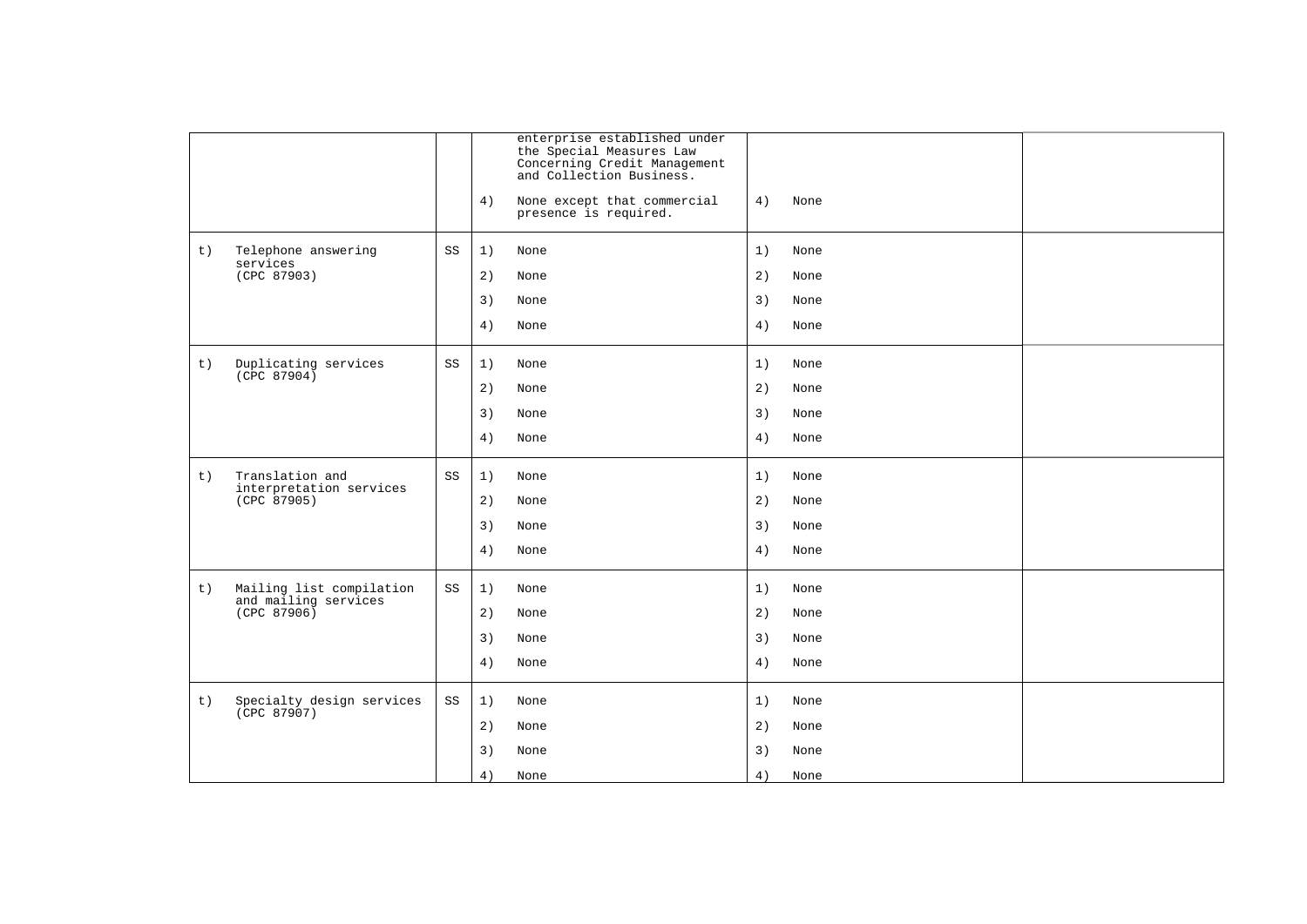| t) | Trade fair and exhibition<br>organisation services | SS | 1)<br>None    |         | 1) | None                                                                                                                       |  |  |  |  |
|----|----------------------------------------------------|----|---------------|---------|----|----------------------------------------------------------------------------------------------------------------------------|--|--|--|--|
|    | (CPC 87909)                                        |    | 2)<br>None    |         | 2) | None                                                                                                                       |  |  |  |  |
|    |                                                    |    | 3)<br>None    |         | 3) | None                                                                                                                       |  |  |  |  |
|    |                                                    |    | 4)<br>None    |         | 4) | None                                                                                                                       |  |  |  |  |
| t) | Services incidental to<br>energy manufacturing     |    |               |         |    |                                                                                                                            |  |  |  |  |
|    | (a) related to heat<br>supply industry and         | SS | 1)<br>None    |         | 1) | None                                                                                                                       |  |  |  |  |
|    | oil industry                                       |    | 2)<br>None    |         | 2) | None                                                                                                                       |  |  |  |  |
|    |                                                    |    | 3)<br>None    |         | 3) | None except that prior<br>notification is required in<br>accordance with the Foreign<br>Exchange and Foreign Trade<br>Law. |  |  |  |  |
|    |                                                    |    | 4)<br>None    |         | 4) | None                                                                                                                       |  |  |  |  |
|    | (b) other                                          |    | 1)            | Unbound | 1) | Unbound                                                                                                                    |  |  |  |  |
|    |                                                    |    | 2)<br>Unbound |         | 2) | Unbound                                                                                                                    |  |  |  |  |
|    |                                                    |    | 3)            | Unbound | 3) | Unbound                                                                                                                    |  |  |  |  |
|    |                                                    |    | 4)            | Unbound | 4) | Unbound                                                                                                                    |  |  |  |  |
| t) | Other business services                            |    | 1)            | Unbound | 1) | Unbound                                                                                                                    |  |  |  |  |
|    | not elsewhere classified                           |    | 2)            | Unbound | 2) | Unbound                                                                                                                    |  |  |  |  |
|    |                                                    |    | 3)<br>Unbound |         | 3) | Unbound                                                                                                                    |  |  |  |  |
|    |                                                    |    | 4)            | Unbound | 4) | Unbound                                                                                                                    |  |  |  |  |
| 2. | COMMUNICATION SERVICES                             |    |               |         |    |                                                                                                                            |  |  |  |  |
|    | A/B. Postal/Courier Services <sup>22</sup>         |    |               |         |    |                                                                                                                            |  |  |  |  |

22 Suppliers of postal/courier services are subject to permission/registration requirements for related modes of transport services.<br>Japan's commitments in postal/courier services, other than correspondence-delivery servic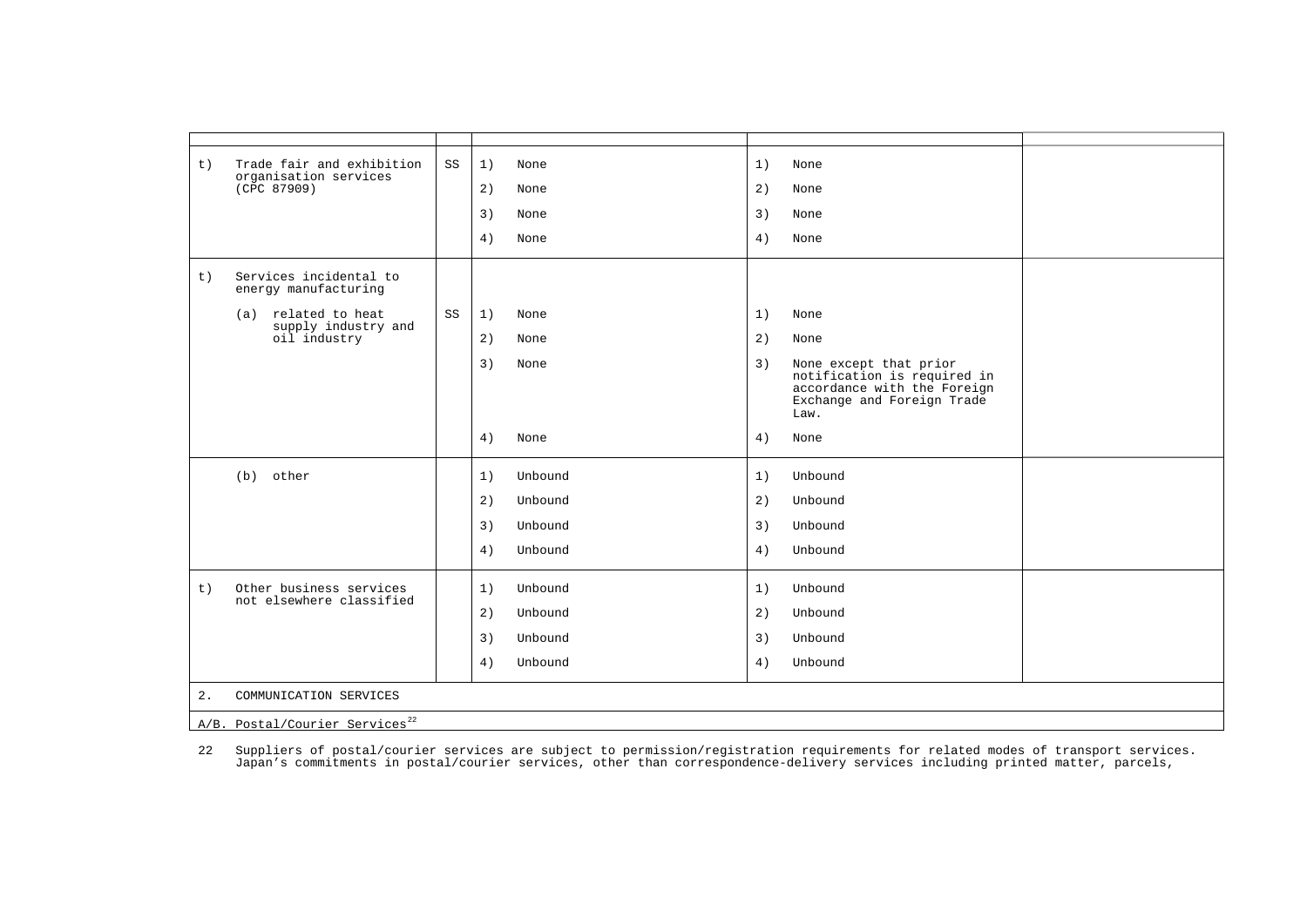| Correspondence-delivery<br>services supplied by Special                                                                                                                                                                                                                                                                                                                                                                                                                                                                                                                                                                                                                                                                       | SS | 1) | None    | 1) | None    |  |
|-------------------------------------------------------------------------------------------------------------------------------------------------------------------------------------------------------------------------------------------------------------------------------------------------------------------------------------------------------------------------------------------------------------------------------------------------------------------------------------------------------------------------------------------------------------------------------------------------------------------------------------------------------------------------------------------------------------------------------|----|----|---------|----|---------|--|
| Correspondence Delivery<br><b>Business</b>                                                                                                                                                                                                                                                                                                                                                                                                                                                                                                                                                                                                                                                                                    |    | 2) | None    | 2) | None    |  |
|                                                                                                                                                                                                                                                                                                                                                                                                                                                                                                                                                                                                                                                                                                                               |    | 3) | None    | 3) | None    |  |
| Special Correspondence<br>Delivery Business is the<br>business which provides<br>correspondence-delivery<br>services of one or a<br>combination of the following<br>mail items as stipulated in<br>the Law Concerning<br>Correspondence Delivery<br>Provided by Private-Sector<br>Operators (Law No. 99 of<br>$2002$ :<br>mail items that have<br>(a)<br>dimensions totaling<br>more than 90 cm or<br>weight over 4 kg;<br>mail items that are<br>(b)<br>to be delivered<br>within three hours<br>of being mailed; and<br>mail items that bear<br>(c)<br>a delivery charge<br>that exceeds the<br>amount specified by<br>an ordinance of the<br>Ministry of Internal<br>Affairs and<br>Communications and<br>is not less than |    | 4) | None    | 4) | None    |  |
| 1,000 yen.                                                                                                                                                                                                                                                                                                                                                                                                                                                                                                                                                                                                                                                                                                                    |    |    |         |    |         |  |
| Other postal/courier<br>services                                                                                                                                                                                                                                                                                                                                                                                                                                                                                                                                                                                                                                                                                              |    | 1) | Unbound | 1) | Unbound |  |
|                                                                                                                                                                                                                                                                                                                                                                                                                                                                                                                                                                                                                                                                                                                               |    | 2) | Unbound | 2) | Unbound |  |
|                                                                                                                                                                                                                                                                                                                                                                                                                                                                                                                                                                                                                                                                                                                               |    | 3) | Unbound | 3) | Unbound |  |
|                                                                                                                                                                                                                                                                                                                                                                                                                                                                                                                                                                                                                                                                                                                               |    | 4) | Unbound | 4) | Unbound |  |

<span id="page-27-0"></span>goods or other items, are indicated in the sector of Transport Services. (Refer to 11. TRANSPORT SERVICES.)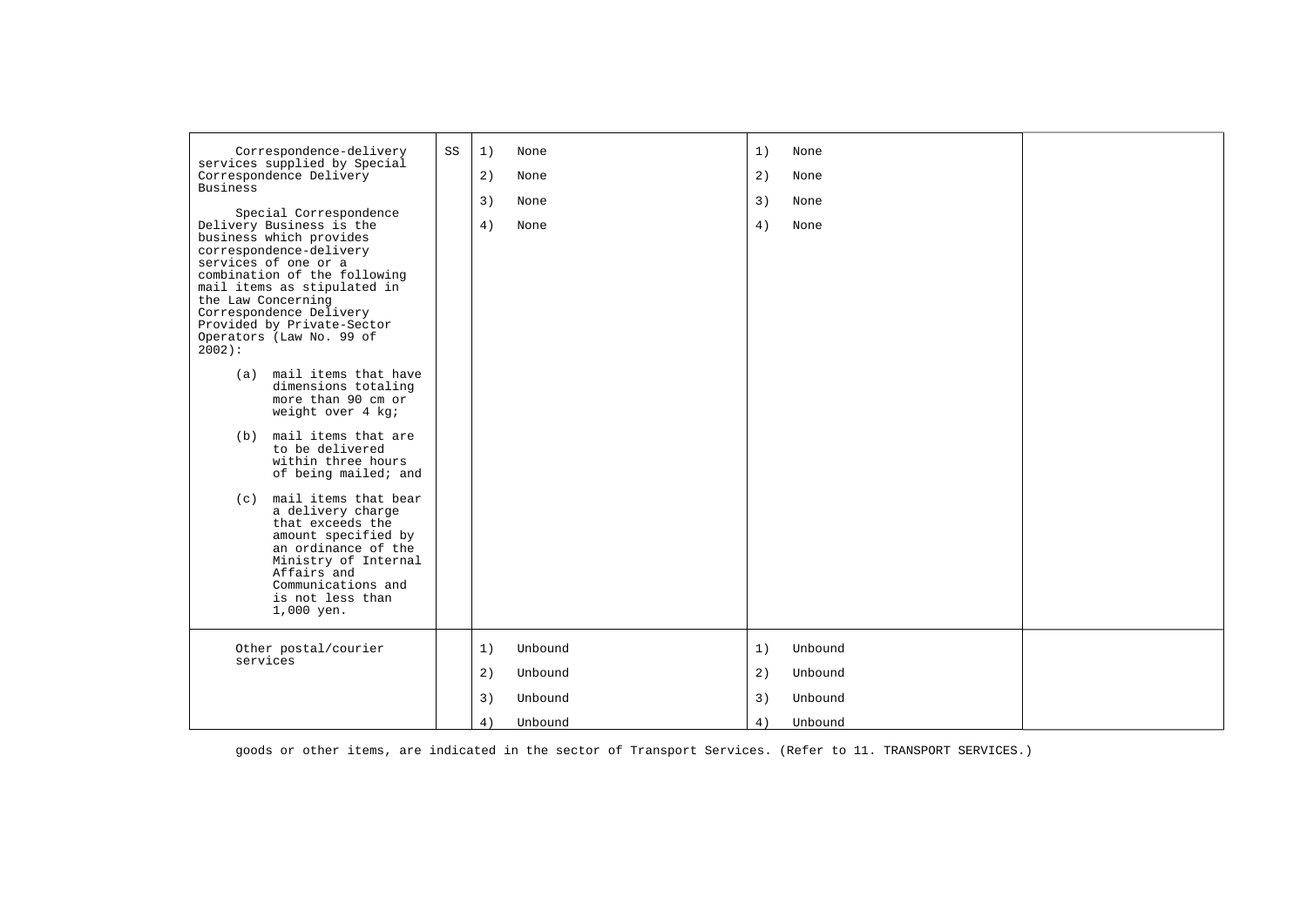| $C_{\bullet}$ | Telecommunications Services                                                                                                                          |    |                |                                                                                                                                                                                                |                |                                                                                                                                                      |                                                                    |  |  |
|---------------|------------------------------------------------------------------------------------------------------------------------------------------------------|----|----------------|------------------------------------------------------------------------------------------------------------------------------------------------------------------------------------------------|----------------|------------------------------------------------------------------------------------------------------------------------------------------------------|--------------------------------------------------------------------|--|--|
| a)<br>b)      | Basic telecommunications<br>services:<br>Voice telephone services;<br>(CPC 7521)<br>Packet-switched data<br>transmission services;<br>$(CPC 7523**)$ | SS | 1)<br>2)<br>3) | None<br>None<br>None except that foreign<br>capital participation, direct<br>and/or indirect, in Nippon<br>Telegraph and Telephone<br>Corporation $(NTT)^{23}$ must be<br>less than one-third. | 1)<br>2)<br>3) | None<br>None<br>None except that board<br>members and auditors in NTT<br>and the Regional Companies<br>are required to have Japanese<br>nationality. | Japan undertakes the<br>ADDITIONAL COMMITMENTS<br>described below. |  |  |
| $\circ$ )     | Circuit-switched data<br>transmission services;<br>$(CPC 7523**)$                                                                                    |    | 4)             | None                                                                                                                                                                                           | 4)             | None                                                                                                                                                 |                                                                    |  |  |
| d)            | Telex services;<br>$(CPC 7523**)$                                                                                                                    |    |                |                                                                                                                                                                                                |                |                                                                                                                                                      |                                                                    |  |  |
| f)            | Facsimile services;<br>$(CPC 7521**, 7529**)$                                                                                                        |    |                |                                                                                                                                                                                                |                |                                                                                                                                                      |                                                                    |  |  |
| q)            | Private leased circuit<br>services; and<br>$(CPC 7522**, 7523**)$                                                                                    |    |                |                                                                                                                                                                                                |                |                                                                                                                                                      |                                                                    |  |  |
| $\circ$ )     | Other                                                                                                                                                |    |                |                                                                                                                                                                                                |                |                                                                                                                                                      |                                                                    |  |  |

#### JAPAN: ADDITIONAL COMMITMENTS

Scope

The following are definitions and principles on the regulatory framework for the basic telecommunications services.

Definitions

- (a) the term "telecommunications" means the transmission and reception of signals by any electromagnetic means;
- (b) the term "public telecommunications transport service" means any telecommunications transport service required, explicitly or in effect, by Japan to be offered to the public generally. Such services may include, *inter alia*, telegraph, telephone, telex, and data transmission typically involving the real-time transmission of customer-supplied information between two or more points without any end-to-end change in the form or content of the customer's information;

(c) the term "public telecommunications transport network" means the public telecommunications infrastructure which permits

<span id="page-28-0"></span>23 NTT must own all the shares issued by the Regional Companies.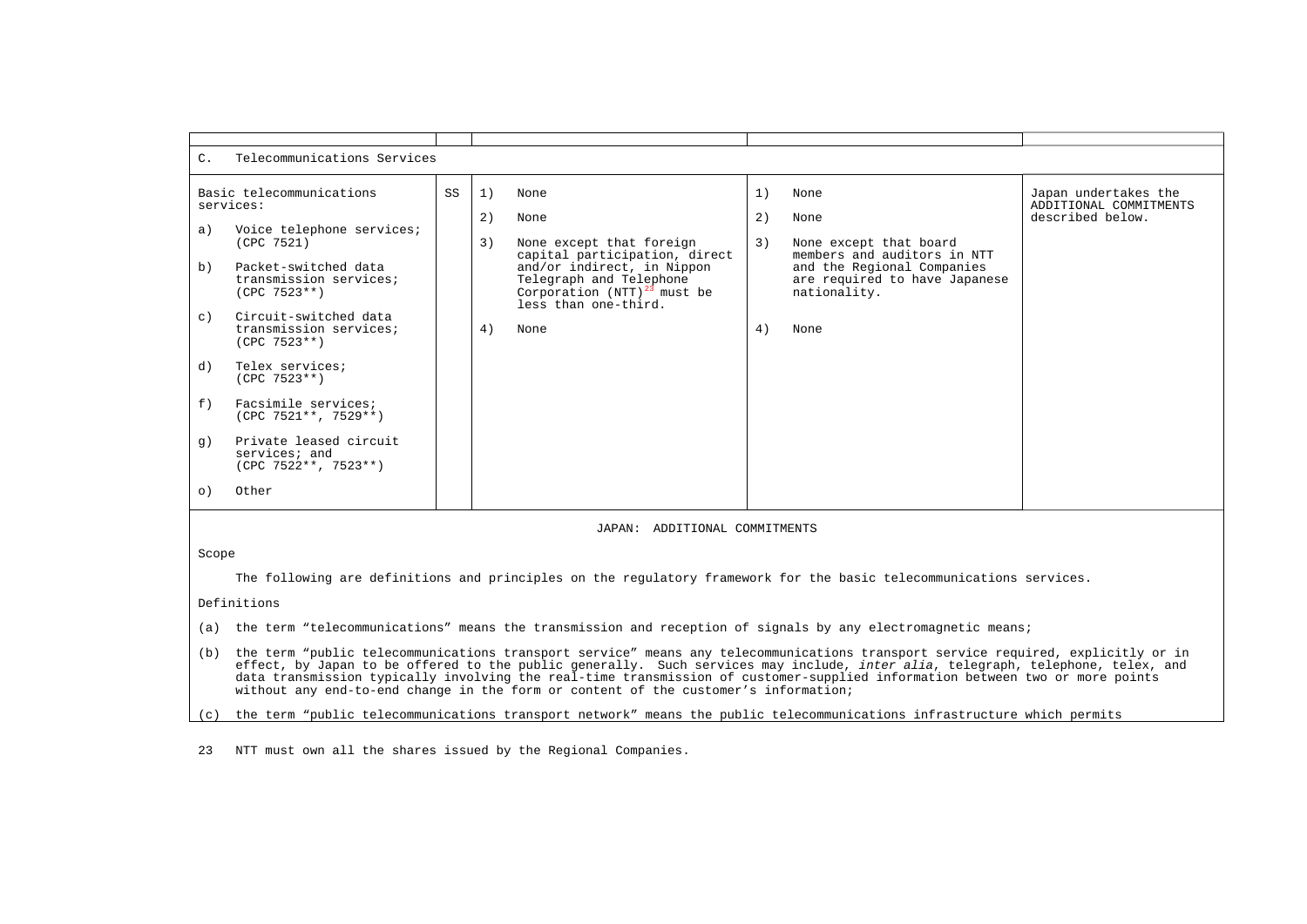telecommunications between and among defined network termination points;

- (d) the term "essential facilities" means facilities of a public telecommunications transport network or service that:
	- (i) are exclusively or predominantly provided by a single or limited number of suppliers; and
	- (ii) cannot feasibly be economically or technically substituted in order to provide a service;
- (e) the term "major supplier" means a supplier that has the ability to materially affect the terms of participation having regard to price and supply in the relevant market for basic telecommunications services as a result of:
	- (i) control over essential facilities; or
	- (ii) use of its position in the market;
- (f) the term "facilities-based suppliers" means telecommunications carriers who establish telecommunications circuit facilities;
- (g) the term "services-based suppliers" means telecommunications carriers other than the telecommunications carriers defined by subparagraph (f) above.
- 1. Competitive Safeguards
- 1.1 Prevention of Anti-competitive Practices in Telecommunications

 Appropriate measures shall be maintained for the purposes of preventing suppliers, who alone or together are a major supplier, from engaging in or continuing anti-competitive practices.

1.2 Safeguards

The anti-competitive practices referred to in paragraph 1.1 shall include in particular:

- (a) engaging in anti-competitive cross-subsidisation or pricing services in a manner that gives rise to unfair competition;
- (b) discriminating specific persons unfairly in providing telecommunications services;
- (c) using information obtained from competitors with anti-competitive results; and
- (d) not making available to other service suppliers on a timely basis technical information about essential facilities and commercially relevant information which are necessary for them to provide services.
- 2. Interconnection
- 2.1 Interconnection to be Ensured

 Interconnection shall be ensured between a facilities-based supplier and any other facilities-based supplier or a services-based supplier to the extent provided for in its laws and regulations.

2.2 Interconnection with Major Suppliers

 Interconnection with a major supplier shall be ensured at any technically feasible point in the network. Such interconnection is provided:

(a) under non-discriminatory terms, conditions (including technical standards and specifications) and rates and of a quality no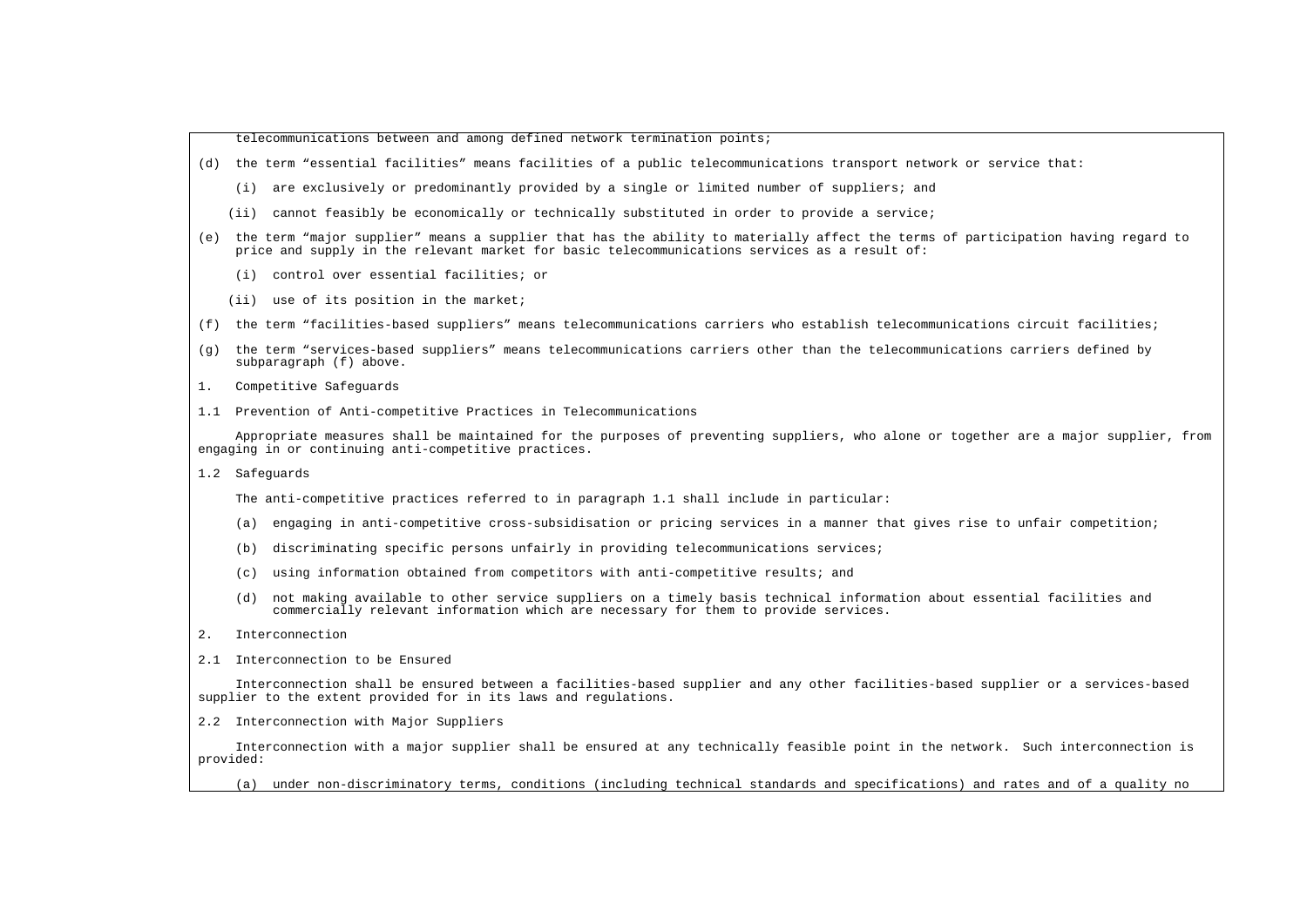less favorable than that provided for its own like services, for like services of non-affiliated service suppliers or of its subsidiaries or other affiliates:

 (b) in a timely fashion, on terms, conditions (including technical standards and specifications) and cost-oriented rates that are  $transparent$ , reasonable, having regard to economic feasibility, and sufficiently unbundled<sup>(Note)</sup> so that the service supplier need not pay for network components or facilities that it does not require for the services to be provided; and

(Note) "Sufficiently unbundled" network components or facilities include unbundled local loop (including line sharing).

 (c) upon request, at points in addition to the network termination points offered to the majority of users, subject to charges that reflect the cost of construction of necessary additional facilities.

#### 2.3 Co-Location, etc.

It shall be ensured that a major supplier is required to allow other service suppliers who interconnect with the major supplier:

- (a) to locate their equipment which is essential for interconnection within the major supplier's buildings; or
- (b) to install their cables and lines which are essential for interconnection within the major supplier's buildings, conduits, cable tunnels or telephone poles;

 where physically feasible and where no practical or viable alternatives exist, in order to interconnect smoothly with the essential facilities of the major supplier.

2.4 Interconnection Pursuant to an Approved Reference Interconnection Offer

 It shall be ensured that major suppliers are required to provide a reference interconnection offer for approval by the relevant regulatory authorities. The reference interconnection offer shall be consistent with the principles of paragraph 1 and shall contain written statements of the charges and conditions on which a major supplier will interconnect with other service suppliers. At a minimum, the reference interconnection offer shall be required to contain the following:

- (a) a list and description of the interconnection-related services offered, the terms and conditions for such services, the operational and technical requirements, and the procedures or processes that will be used to order and provide such services;
- (b) a list of cost-oriented rates that a major supplier offers for all its interconnection-related services. Where feasible, the major supplier shall be required to use an established methodology based on incremental forward-looking economic cost;
- (c) standard periods between the dates of request and commencement which are stipulated in a clear manner and are reasonable; and
- (d) a statement regarding the duration of the proposed interconnection agreement, if it is fixed.
- 2.5 Section 2.2, 2.3 and 2.4 are applied only to a major supplier which has control over essential facilities.
- 2.6 Public Availability of the Procedures for Interconnection Negotiations

It shall be ensured that the procedures applicable for interconnection to a major supplier are made publicly available.

2.7 Transparency of Interconnection Arrangements

 It shall be ensured that a major supplier makes publicly available either its interconnection agreements or reference interconnection offer.

2.8 Interconnection Dispute Settlement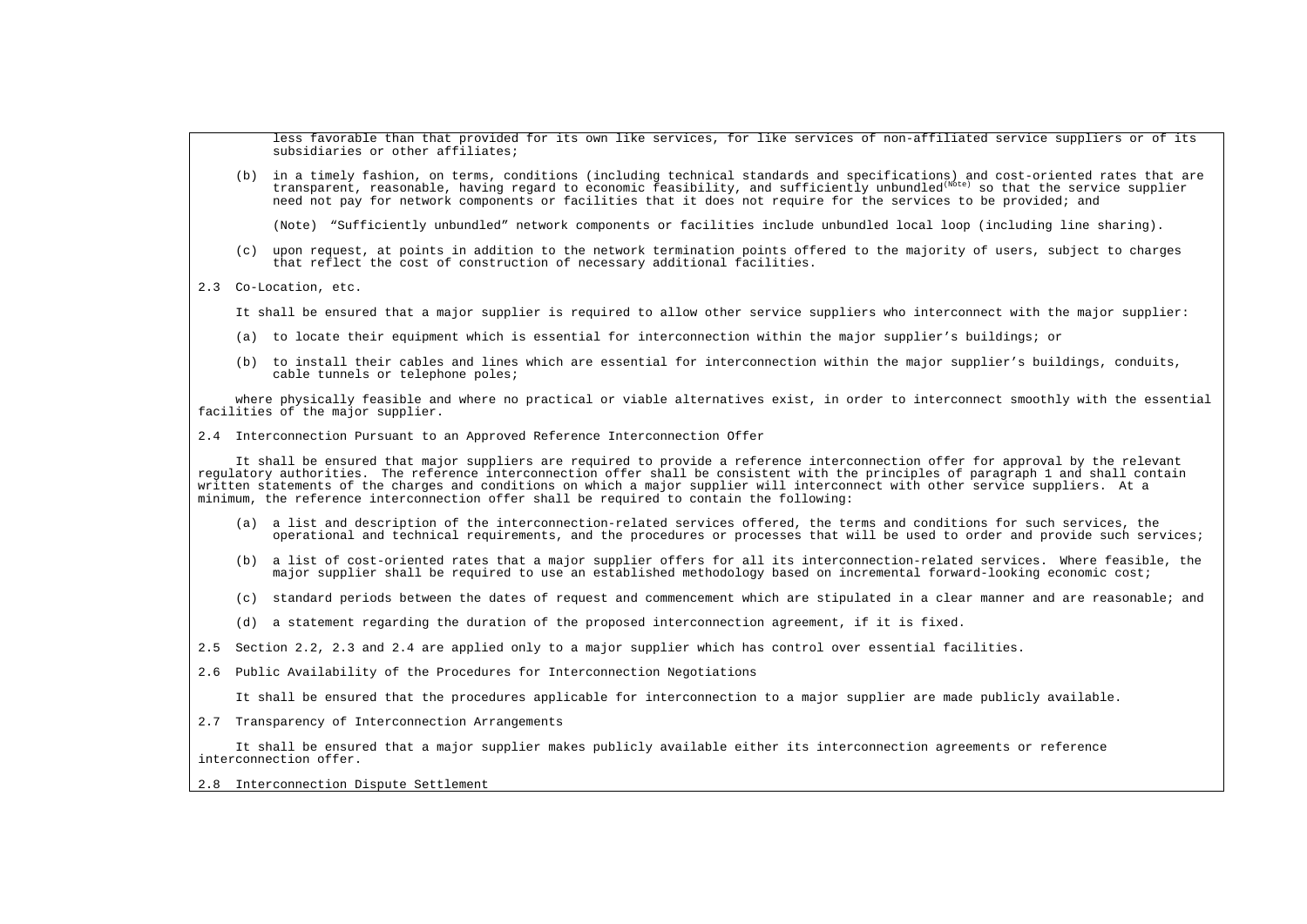A service supplier requesting interconnection with a major supplier shall have recourse, either:

- (a) at any time; or
- (b) after a reasonable period of time which has been made publicly known;

 to an independent domestic body, which may be a regulatory body as referred to in paragraph 5, to resolve disputes regarding appropriate terms, conditions and rates for interconnection within a reasonable period of time, to the extent that these have not been established previously.

3. Universal Service

 Japan has the right to define the kind of universal service obligation it wishes to maintain. Such obligations shall not be regarded as anti-competitive per se, provided that they are administered in a transparent, non-discriminatory and competitively neutral manner and are not more burdensome than necessary for the kind of universal service defined by Japan.

- 4. Public Availability of Licensing Criteria
	- (a) Where a licence is required, the following shall be made publicly available:
		- (i) all the licensing criteria and the period of time normally required to reach a decision concerning an application for a licence; and
		- (ii) the terms and conditions of individual licences.
	- (b) The reasons for the denial of a licence shall be made known to the applicant upon request.
- 5. Independent Regulators

 The regulatory body shall be separate from, and not accountable to, any supplier of telecommunications services. The decisions of and the procedures used by regulators shall be impartial with respect to all market participants.

6. Allocation and Use of Scarce Resources

 Any procedures for the allocation and use of scarce resources, including frequencies, numbers and rights of way, shall be carried out in an objective, timely, transparent and non-discriminatory manner. The current state of allocated frequency bands shall be made publicly available except for detailed identification of frequencies allocated for specific government uses.

|                                                      | 3)<br>4) | Unbound<br>Unbound | 3)<br>4)                  | Unbound<br>Unbound |  |
|------------------------------------------------------|----------|--------------------|---------------------------|--------------------|--|
| Value-added services:<br>SS<br>Electronic mail<br>h) | 1)<br>2) | None<br>None       | $\mathbf{a}$<br>÷щ.<br>2) | None<br>None       |  |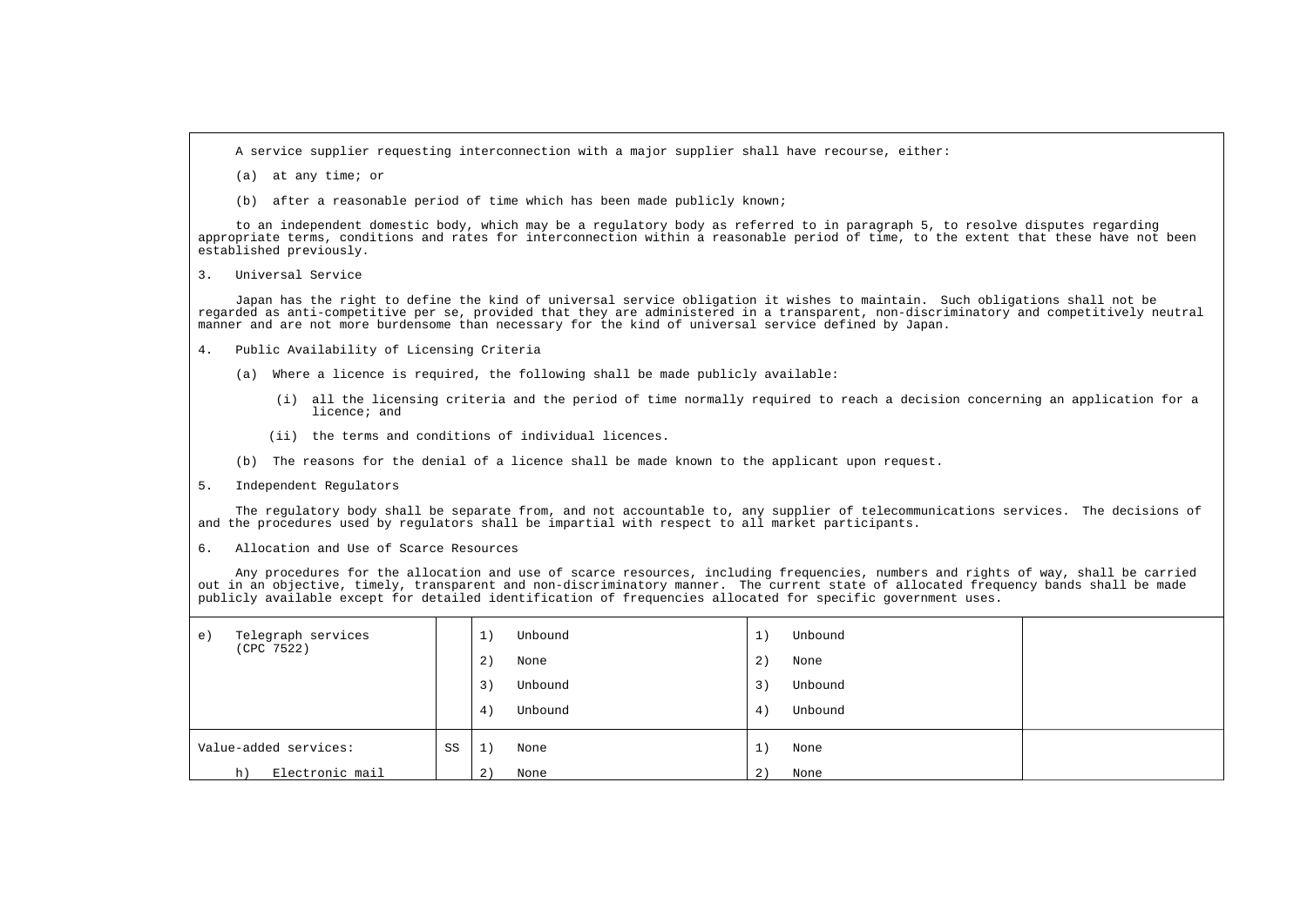|    | $\pm$ )<br>i) | services;<br>$(CPC 7523**)$<br>Voice mail services;<br>$(CPC 7523**)$<br>On-line information                                   |    | 3) | None except that foreign<br>capital participation, direct<br>and/or indirect, in Nippon<br>Telegraph and Telephone<br>Corporation $(NTT)^{25}$ must be<br>less than one-third. | 3) | None except that board<br>members and auditors in NTT<br>and the Regional Companies<br>are required to have Japanese<br>nationality. |  |
|----|---------------|--------------------------------------------------------------------------------------------------------------------------------|----|----|--------------------------------------------------------------------------------------------------------------------------------------------------------------------------------|----|--------------------------------------------------------------------------------------------------------------------------------------|--|
|    |               | and data base<br>retrieval services;<br>$(CPC 7523**)$                                                                         |    | 4) | None                                                                                                                                                                           | 4) | None                                                                                                                                 |  |
|    | k)            | Electronic data<br>interchange (EDI)<br>services;<br>$(CPC 7523**)$                                                            |    |    |                                                                                                                                                                                |    |                                                                                                                                      |  |
|    | 1)            | Enhanced/value added<br>facsimile services<br>including store and<br>forward, store and<br>retrieve;<br>$(CPC 7523**)$         |    |    |                                                                                                                                                                                |    |                                                                                                                                      |  |
|    | m)            | Code and protocol<br>conversion services;                                                                                      |    |    |                                                                                                                                                                                |    |                                                                                                                                      |  |
|    | n)            | On-line information<br>and/or data<br>processing services<br>(including<br>transaction<br>$processing)$ ; and<br>$(CPC 843**)$ |    |    |                                                                                                                                                                                |    |                                                                                                                                      |  |
|    | $\circ$ )     | Other                                                                                                                          |    |    |                                                                                                                                                                                |    |                                                                                                                                      |  |
| D. |               | Audiovisual Services                                                                                                           |    |    |                                                                                                                                                                                |    |                                                                                                                                      |  |
| a) |               | Motion picture and video<br>tape production and                                                                                | SS | 1) | None                                                                                                                                                                           | 1) | None                                                                                                                                 |  |
|    |               | distribution services<br>(CPC 9611)                                                                                            |    | 2) | None                                                                                                                                                                           | 2) | None                                                                                                                                 |  |
|    |               |                                                                                                                                |    | 3) | None                                                                                                                                                                           | 3) | None                                                                                                                                 |  |
|    |               |                                                                                                                                |    | 4) | None                                                                                                                                                                           | 4) | None                                                                                                                                 |  |
| b) |               | Motion picture projection<br>services                                                                                          | SS | 1) | None                                                                                                                                                                           | 1) | None                                                                                                                                 |  |
|    |               | (CPC 9612)                                                                                                                     |    | 2) | None                                                                                                                                                                           | 2) | None                                                                                                                                 |  |
|    |               |                                                                                                                                |    |    |                                                                                                                                                                                |    |                                                                                                                                      |  |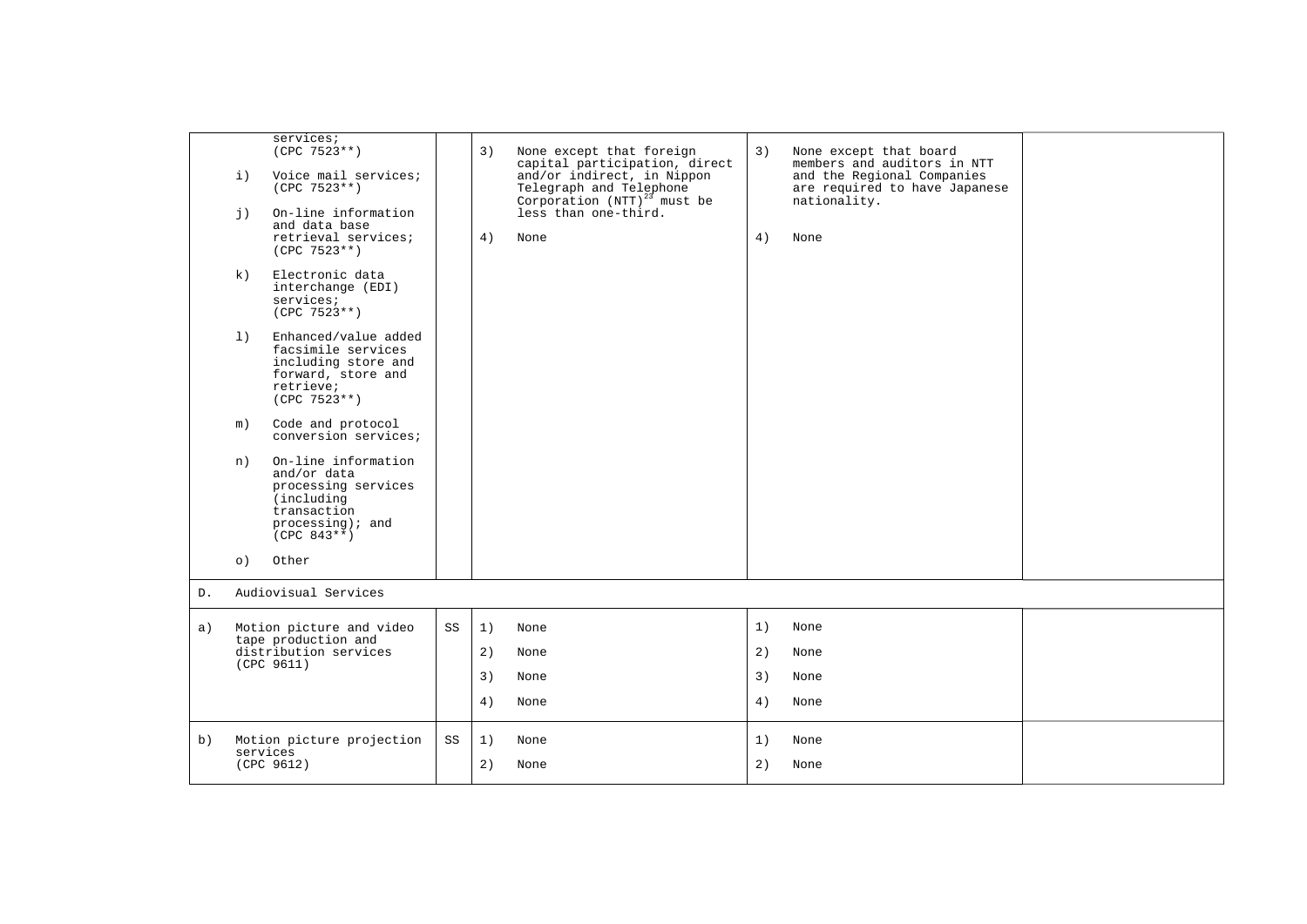|                                                     |    | 3)<br>None    | $\overline{3}$ )<br>None |  |
|-----------------------------------------------------|----|---------------|--------------------------|--|
|                                                     |    | 4)<br>None    | 4)<br>None               |  |
| Radio and television<br>$\circ$ )                   |    | Unbound<br>1) | Unbound<br>1)            |  |
| services<br>(CPC 9613)                              |    | 2)<br>None    | 2)<br>None               |  |
|                                                     |    | 3)<br>Unbound | Unbound<br>3)            |  |
|                                                     |    | 4)<br>Unbound | 4)<br>Unbound            |  |
| Radio and television<br>d)                          |    | 1)<br>Unbound | Unbound<br>1)            |  |
| transmission services<br>(CPC 7524)                 |    | 2)<br>None    | 2)<br>None               |  |
|                                                     |    | 3)<br>Unbound | 3)<br>Unbound            |  |
|                                                     |    | 4)<br>Unbound | 4)<br>Unbound            |  |
| Sound recording services<br>e)                      | SS | 1)<br>None    | 1)<br>None               |  |
|                                                     |    | 2)<br>None    | 2)<br>None               |  |
|                                                     |    | 3)<br>None    | 3)<br>None               |  |
|                                                     |    | 4)<br>None    | 4)<br>None               |  |
| f)<br>Other                                         |    | 1)<br>Unbound | 1)<br>Unbound            |  |
|                                                     |    | 2)<br>Unbound | 2)<br>Unbound            |  |
|                                                     |    | 3)<br>Unbound | Unbound<br>3)            |  |
|                                                     |    | 4)<br>Unbound | 4)<br>Unbound            |  |
| Ε.<br>Other                                         |    | 1)<br>Unbound | 1)<br>Unbound            |  |
|                                                     |    | 2)<br>Unbound | 2)<br>Unbound            |  |
|                                                     |    | 3)<br>Unbound | 3)<br>Unbound            |  |
|                                                     |    | 4)<br>Unbound | Unbound<br>4)            |  |
| 3.<br>CONSTRUCTION AND RELATED ENGINEERING SERVICES |    |               |                          |  |
|                                                     |    |               |                          |  |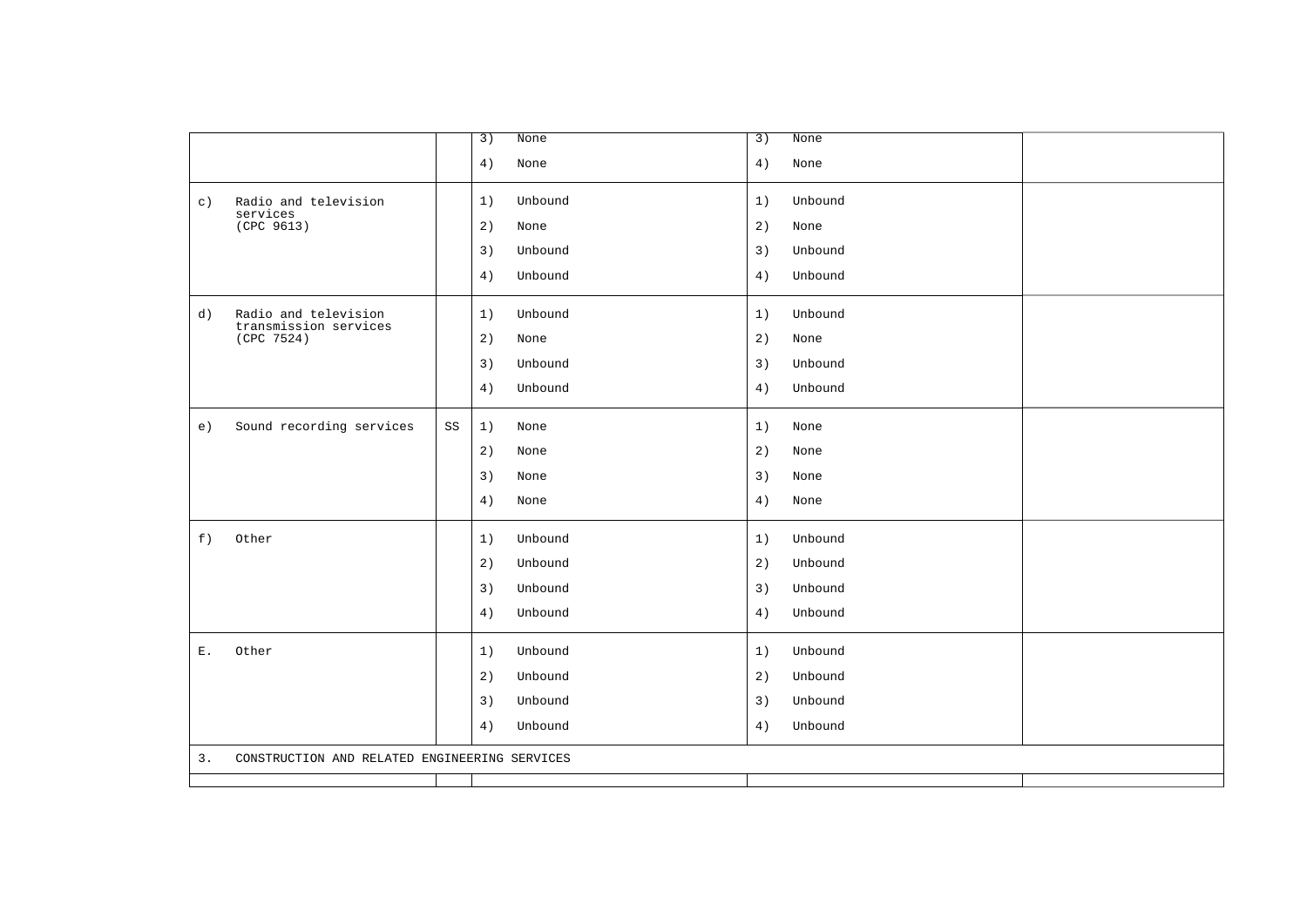| Α.             | General Construction Work<br>for Buildings<br>(CPC 512)         |    |                                                                                                                                                                |    |                                                                                                                                                                                                           |  |
|----------------|-----------------------------------------------------------------|----|----------------------------------------------------------------------------------------------------------------------------------------------------------------|----|-----------------------------------------------------------------------------------------------------------------------------------------------------------------------------------------------------------|--|
| <b>B</b> .     | General Construction Work<br>for Civil Engineering<br>(CPC 513) |    |                                                                                                                                                                |    |                                                                                                                                                                                                           |  |
| $\mathsf{C}$ . | Installation and Assembly<br>Work<br>(CPC 514, 516)             |    |                                                                                                                                                                |    |                                                                                                                                                                                                           |  |
| D.             | Building Completion and<br>Finishing Work<br>(CPC 517)          |    |                                                                                                                                                                |    |                                                                                                                                                                                                           |  |
| Ε.             | Other<br>(CPC 511, 515, 518)                                    |    |                                                                                                                                                                |    |                                                                                                                                                                                                           |  |
|                | These services<br>(a)<br>indicated above                        | 1) | Unbound*                                                                                                                                                       | 1) | Unbound*                                                                                                                                                                                                  |  |
|                | excluding those<br>related to mining                            | 2) | None                                                                                                                                                           | 2) | None                                                                                                                                                                                                      |  |
|                |                                                                 | 3) | None                                                                                                                                                           | 3) | None                                                                                                                                                                                                      |  |
|                |                                                                 | 4) | None except that commercial<br>presence is required.                                                                                                           | 4) | None                                                                                                                                                                                                      |  |
|                | These services<br>(b)<br>related to mining                      | 1) | Unbound*                                                                                                                                                       | 1) | Unbound*                                                                                                                                                                                                  |  |
|                |                                                                 | 2) | None                                                                                                                                                           | 2) | None                                                                                                                                                                                                      |  |
|                |                                                                 | 3) | None except that services<br>requiring mining rights or                                                                                                        | 3) | None except that:                                                                                                                                                                                         |  |
|                |                                                                 |    | mining lease rights must be<br>supplied by a Japanese<br>national or an enterprise<br>established under Japanese<br>law, in accordance with the<br>Mining Law. |    | services requiring mining<br>rights or mining lease rights<br>must be supplied by a<br>Japanese national or an<br>enterprise established under<br>Japanese law, in accordance<br>with the Mining Law; and |  |
|                |                                                                 |    |                                                                                                                                                                |    | prior notification is<br>required in accordance with<br>the Foreign Exchange and<br>Foreign Trade Law.                                                                                                    |  |
|                |                                                                 | 4) | None except that:<br>services requiring mining<br>rights or mining lease rights                                                                                | 4) | None except that services<br>requiring mining rights or<br>mining lease rights must be<br>supplied by a Japanese                                                                                          |  |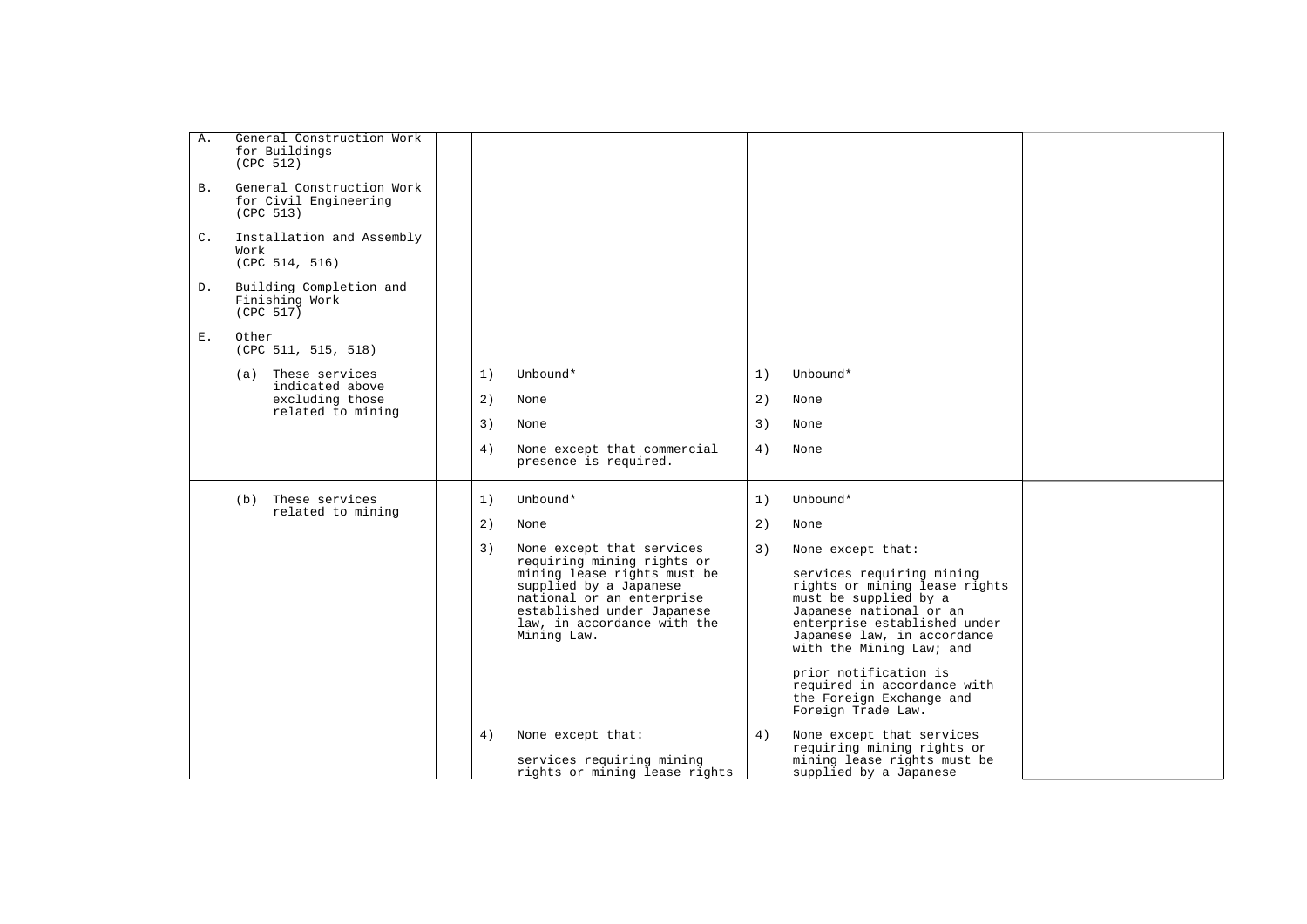|                |                                                                              |    | required.  | must be supplied by a<br>Japanese national or an<br>enterprise established under<br>Japanese law, in accordance<br>with the Mining Law; and<br>commercial presence is |    | national or an enterprise<br>established under Japanese<br>law, in accordance with the<br>Mining Law. |  |
|----------------|------------------------------------------------------------------------------|----|------------|-----------------------------------------------------------------------------------------------------------------------------------------------------------------------|----|-------------------------------------------------------------------------------------------------------|--|
| 4.             | DISTRIBUTION SERVICES                                                        |    |            |                                                                                                                                                                       |    |                                                                                                       |  |
| Α.             | Commission Agents'<br>Services<br>(CPC 621, 61111, 61130,<br>61210)          |    |            |                                                                                                                                                                       |    |                                                                                                       |  |
| B.             | Wholesale Trade Services<br>(CPC 622, 61111, 61130,<br>61210)                |    |            |                                                                                                                                                                       |    |                                                                                                       |  |
| $\mathsf{C}$ . | Retailing Services<br>(CPC 631, 632, 61112,<br>61130, 61210)                 |    |            |                                                                                                                                                                       |    |                                                                                                       |  |
| D.             | Franchising Services<br>(CPC 8929)                                           |    |            |                                                                                                                                                                       |    |                                                                                                       |  |
|                | These services<br>(a)<br>indicated above                                     | SS | 1)<br>None |                                                                                                                                                                       | 1) | None                                                                                                  |  |
|                | excluding those<br>related to                                                |    | 2)<br>None |                                                                                                                                                                       | 2) | None                                                                                                  |  |
|                | petroleum, petroleum<br>products, alcoholic                                  |    | 3)<br>None |                                                                                                                                                                       | 3) | None                                                                                                  |  |
|                | beverages, and those<br>supplied at Public<br>Wholesale Market <sup>24</sup> |    | 4)<br>None |                                                                                                                                                                       | 4) | None                                                                                                  |  |
|                | These services<br>(b)                                                        |    | 1)<br>None |                                                                                                                                                                       | 1) | None                                                                                                  |  |
|                | related to petroleum<br>and petroleum<br>products                            |    | 2)<br>None |                                                                                                                                                                       | 2) | None                                                                                                  |  |
|                |                                                                              |    | 3)<br>None |                                                                                                                                                                       | 3) | None except that prior                                                                                |  |

<span id="page-35-0"></span>24 Public Wholesale Market is a market established under national or local government approval for commission agents' services and<br>wholesale trade services of fresh foods including vegetables, fruits, marine products, me with auction or bidding hall, parking lot and other facilities necessary for trade and disposal of aforementioned goods, which is operated on a permanent basis.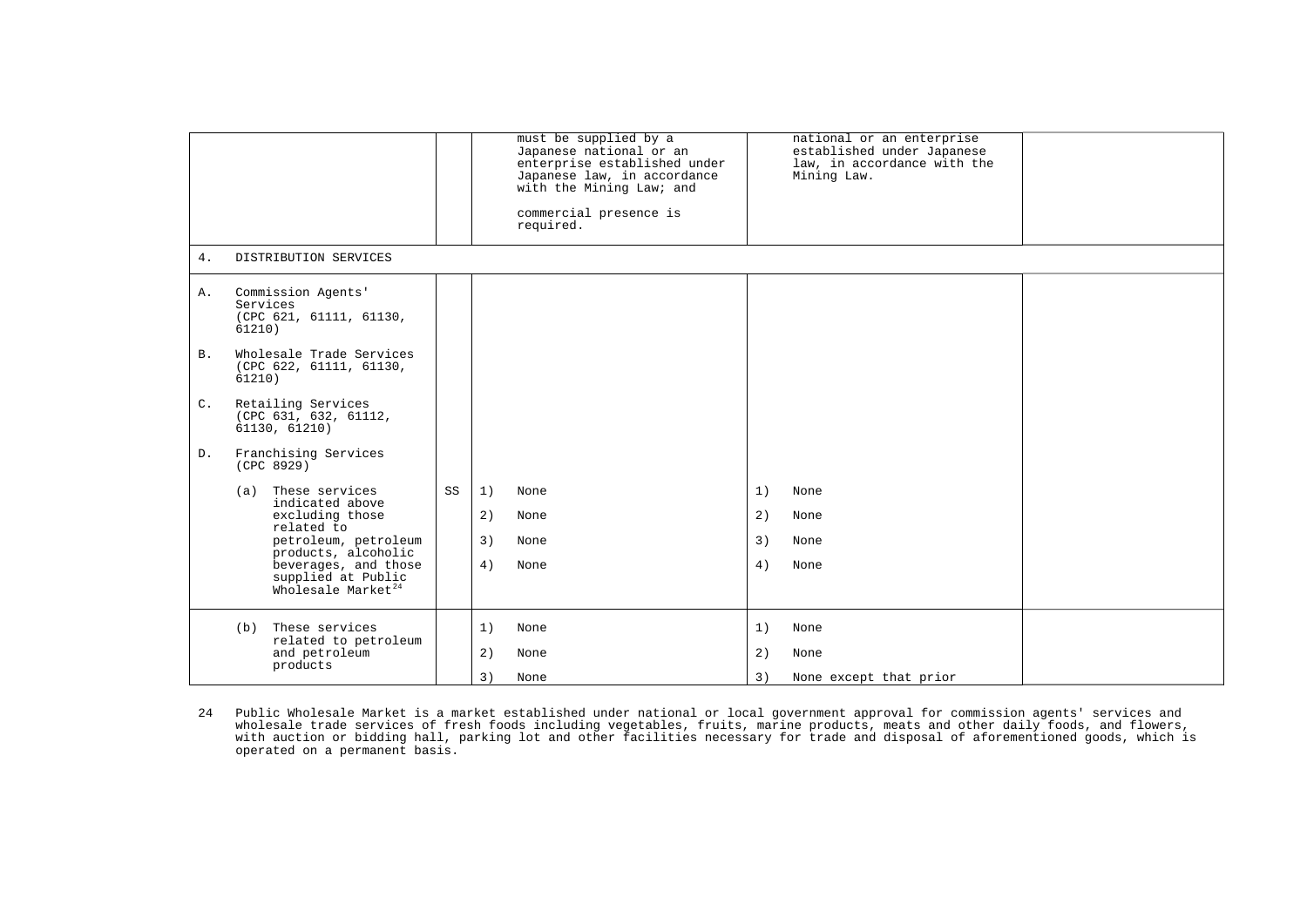|                                               |    |    |                                                                                                                                                                                                        |    | notification is required in<br>accordance with the Foreign<br>Exchange and Foreign Trade<br>Law. |  |
|-----------------------------------------------|----|----|--------------------------------------------------------------------------------------------------------------------------------------------------------------------------------------------------------|----|--------------------------------------------------------------------------------------------------|--|
|                                               |    | 4) | Unbound                                                                                                                                                                                                | 4) | Unbound                                                                                          |  |
| These services<br>(c)<br>related to alcoholic | SS | 1) | None                                                                                                                                                                                                   | 1) | None                                                                                             |  |
| beverages                                     |    | 2) | None                                                                                                                                                                                                   | 2) | None                                                                                             |  |
|                                               |    | 3) | None except that the number<br>of licences conferred to<br>service suppliers may be<br>limited.                                                                                                        | 3) | None                                                                                             |  |
|                                               |    | 4) | None except that the number<br>of licences conferred to<br>service suppliers may be<br>limited.                                                                                                        | 4) | None                                                                                             |  |
| These services<br>(d)                         |    | 1) | Unbound*                                                                                                                                                                                               | 1) | Unbound*                                                                                         |  |
| supplied at Public<br>Wholesale Market        |    | 2) | Unbound*                                                                                                                                                                                               | 2) | Unbound*                                                                                         |  |
|                                               |    | 3) | None except that:                                                                                                                                                                                      | 3) | None                                                                                             |  |
|                                               |    |    | the number of licences<br>conferred to service<br>suppliers may be limited; and                                                                                                                        |    |                                                                                                  |  |
|                                               |    |    | a service supplier at Central<br>Public Wholesale Market must<br>be an enterprise established<br>under Japanese law, in<br>accordance with the Public<br>Wholesale Market Law (Law No.<br>35 of 1971). |    |                                                                                                  |  |
|                                               |    | 4) | None except that:                                                                                                                                                                                      | 4) | None                                                                                             |  |
|                                               |    |    | the number of licences<br>conferred to service<br>suppliers may be limited; and                                                                                                                        |    |                                                                                                  |  |
|                                               |    |    | a service supplier at Central<br>Public Wholesale Market must<br>be an enterprise established<br>under Japanese law, in<br>accordance with the Public                                                  |    |                                                                                                  |  |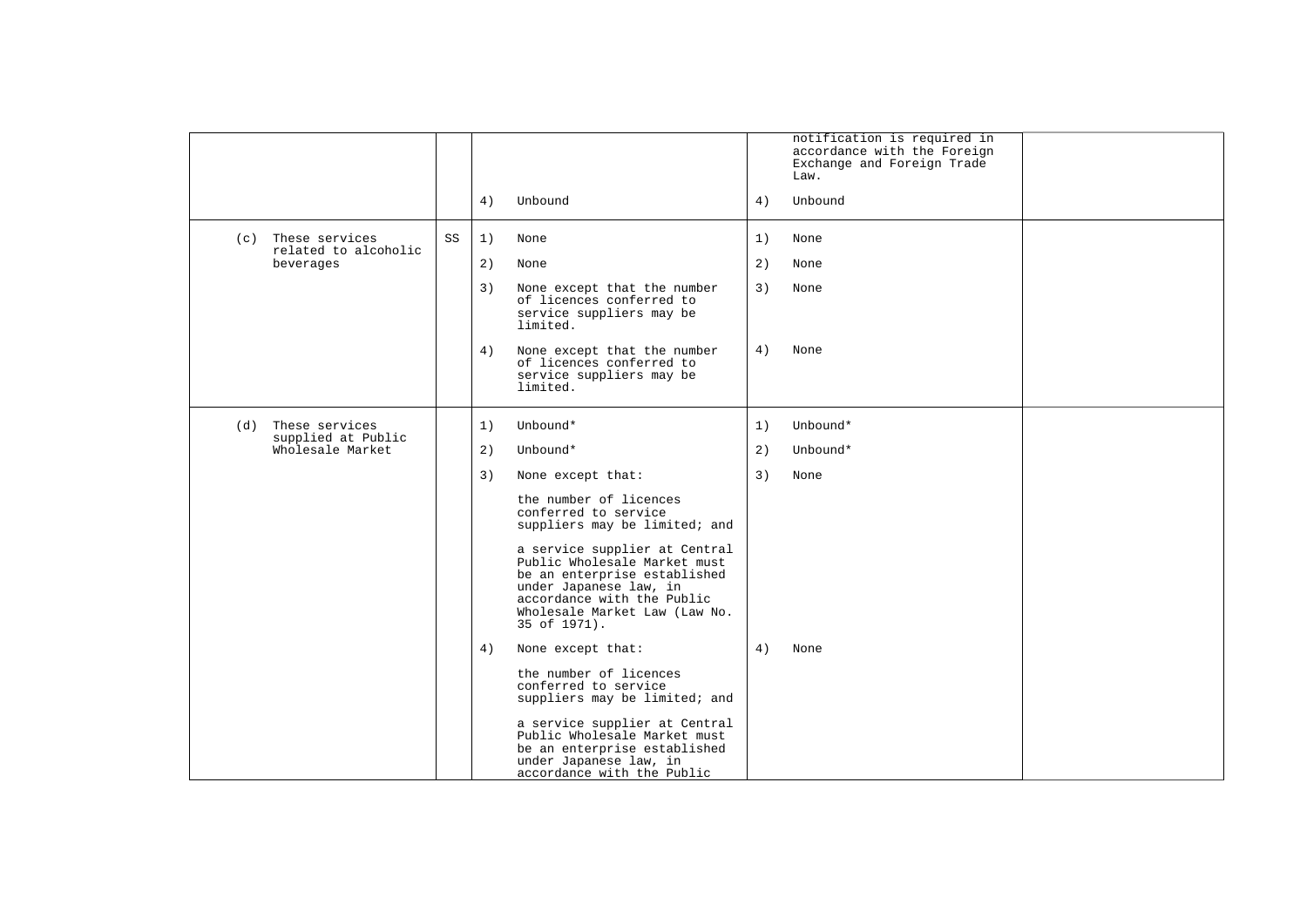|           |                                                              | Wholesale Market Law.                                                                                                        |                |
|-----------|--------------------------------------------------------------|------------------------------------------------------------------------------------------------------------------------------|----------------|
| Ε.        | Other                                                        | Unbound<br>1)                                                                                                                | Unbound<br>1)  |
|           |                                                              | 2)<br>Unbound                                                                                                                | 2)<br>Unbound  |
|           |                                                              | 3)<br>Unbound                                                                                                                | Unbound<br>3)  |
|           |                                                              | 4)<br>Unbound                                                                                                                | 4)<br>Unbound  |
| 5.        | EDUCATIONAL SERVICES                                         |                                                                                                                              |                |
| Α.        | Primary Education<br>Services                                |                                                                                                                              |                |
|           | Pre-school education                                         | Unbound*<br>1)                                                                                                               | Unbound*<br>1) |
|           | services supplied by<br>nursery services                     | 2)<br>None                                                                                                                   | 2)<br>None     |
|           | $(CPC 92110**)$                                              | 3)<br>None                                                                                                                   | 3)<br>None     |
|           | Child day-care services<br>(CPC 93321)                       | Unbound<br>4)                                                                                                                | 4)<br>None     |
|           | Primary education<br>services <sup>25,26</sup> , supplied as | Unbound<br>1)                                                                                                                | Unbound<br>1)  |
|           | formal education<br>(CPC 92110**, 9219)                      | 2)<br>Unbound                                                                                                                | 2)<br>Unbound  |
|           |                                                              | 3)<br>None except that Formal<br>Education Institutions must<br>be established by school<br>juridical persons. <sup>27</sup> | 3)<br>None     |
|           |                                                              | Unbound<br>4)                                                                                                                | Unbound<br>4)  |
| <b>B.</b> | Secondary Education                                          |                                                                                                                              |                |

- <span id="page-37-0"></span>25 These Educational Services supplied as fomal education in Japan are supplied by Formal Education Institutions. "Formal Education Institutions" mean elementary schools, lower secondary schools, secondary schools, upper secondary schools, universities, junior colleges, colleges of technology, schools for the blind, schools for the deaf, schools for the handicapped and kindergartens.
- <span id="page-37-1"></span>26 Specific commitments on market access and national treatment through any mode of supply shall not be construed to apply to the recognition of credits, degrees and other certificates in Formal Education Institutions, specialised training colleges (Senshu-Gakko) and miscellaneous schools (Kakushu-Gakko) under Japanese law.
- <span id="page-37-2"></span>27 The term "school juridical person" means a non-profit juridical person established for the purposes of supplying educational services under Japanese law.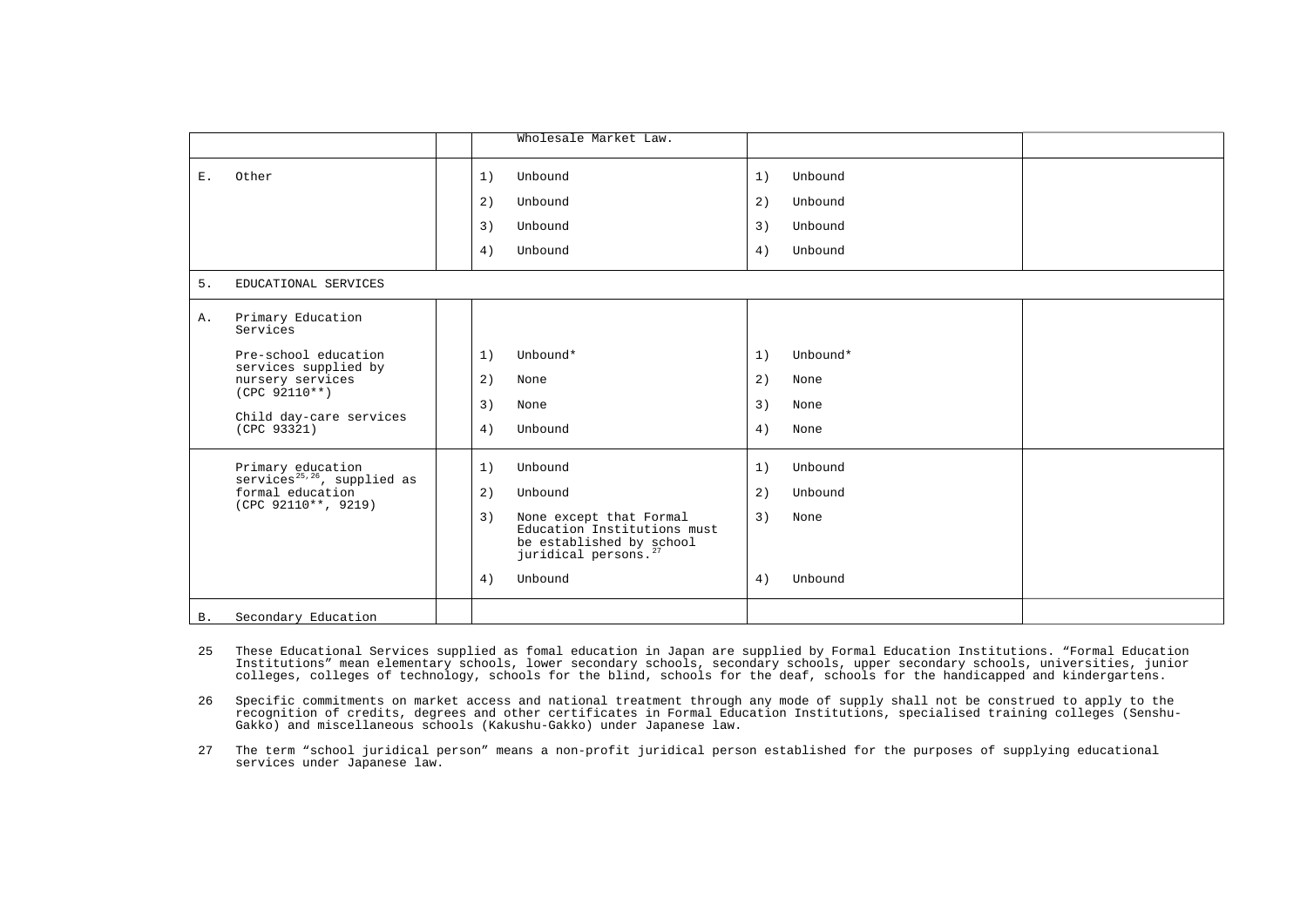|                | Services                                                           |    |    |                                                                                                             |    |         |  |
|----------------|--------------------------------------------------------------------|----|----|-------------------------------------------------------------------------------------------------------------|----|---------|--|
|                | Secondary education<br>services <sup>25,26</sup> , supplied<br>(a) |    | 1) | Unbound                                                                                                     | 1) | Unbound |  |
|                | as formal education<br>(CPC 9221, 9222,                            |    | 2) | Unbound                                                                                                     | 2) | Unbound |  |
|                | 9223)                                                              |    | 3) | None except that Formal<br>Education Institutions must<br>be established by school<br>juridical persons.    | 3) | None    |  |
|                |                                                                    |    | 4) | Unbound                                                                                                     | 4) | Unbound |  |
|                | (b) Other                                                          |    | 1) | Unbound                                                                                                     | 1) | Unbound |  |
|                |                                                                    |    | 2) | Unbound                                                                                                     | 2) | Unbound |  |
|                |                                                                    |    | 3) | Unbound                                                                                                     | 3) | Unbound |  |
|                |                                                                    |    | 4) | Unbound                                                                                                     | 4) | Unbound |  |
| $\mathsf{C}$ . | Higher Education<br>Services <sup>25,26</sup>                      | SS | 1) | None                                                                                                        | 1) | None    |  |
|                | (CPC 9231, 9239)                                                   |    | 2) | None                                                                                                        | 2) | None    |  |
|                |                                                                    |    | 3) | None except that Formal<br>Education Institutions<br>must be established<br>by school juridical<br>persons. | 3) | None    |  |
|                |                                                                    |    | 4) | None                                                                                                        | 4) | None    |  |
| D.             | Adult Education<br>Services <sup>26,28</sup>                       | SS | 1) | None                                                                                                        | 1) | None    |  |
|                | (CPC 924)                                                          |    | 2) | None                                                                                                        | 2) | None    |  |
| Ε.             | Other Education<br>Services <sup>26,28</sup>                       |    | 3) | None                                                                                                        | 3) | None    |  |
|                | (including services<br>supplied by instructor of                   |    | 4) | None                                                                                                        | 4) | None    |  |

<span id="page-38-0"></span>28 Formal Education Institutions must be established by school juridical persons. Specialised training colleges and miscellaneous<br>schools may be required to be established by school juridical persons. Formal Education Inst at the same time they may supply educational services other than formal education, while specialised training colleges and miscellaneous schools supply educational services other than formal education.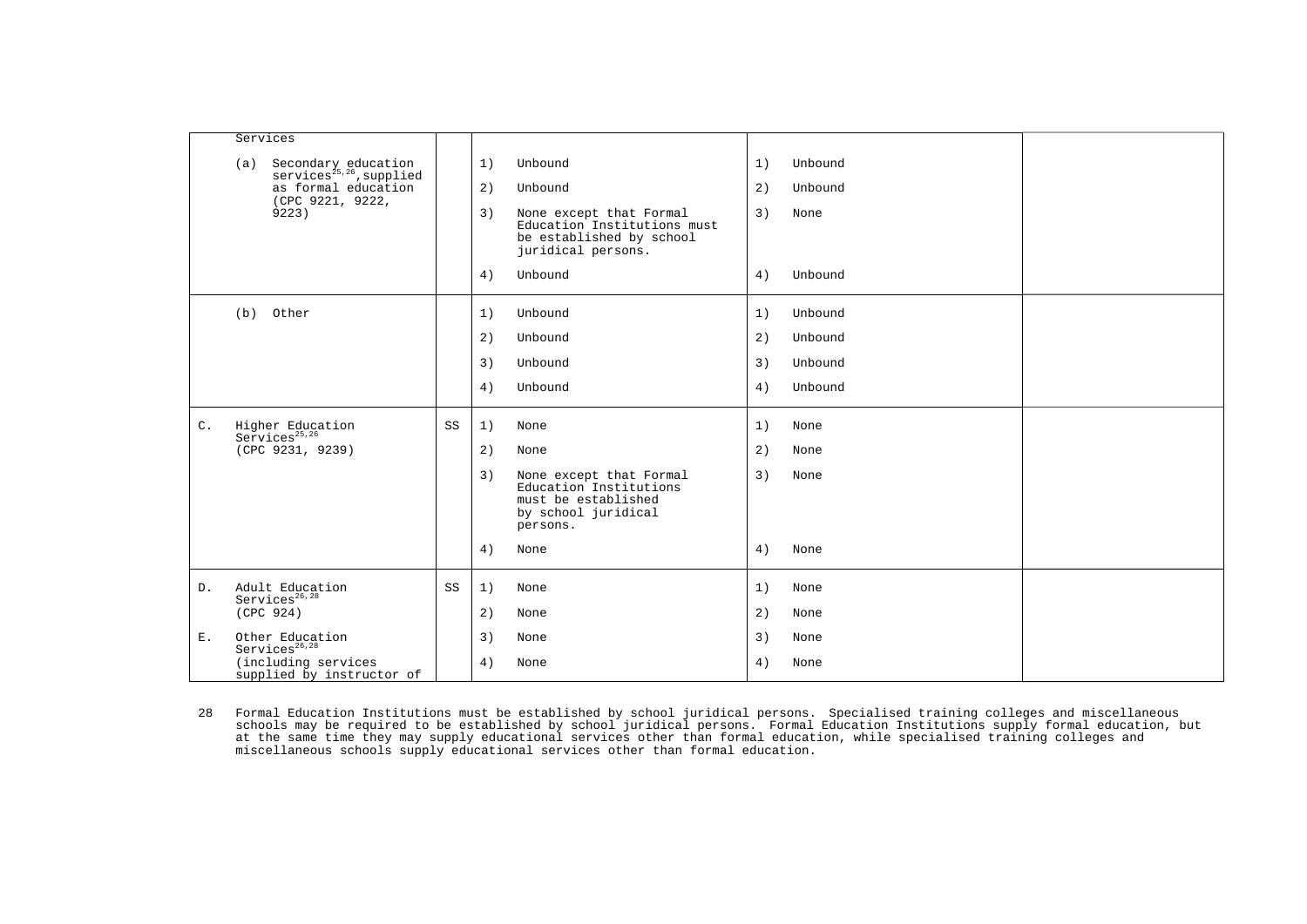|                | Thai classical or<br>traditional dance, Thai<br>music, Thai cuisine, Thai<br>boxing and Thai language)<br>(CPC 929) |                |                |  |
|----------------|---------------------------------------------------------------------------------------------------------------------|----------------|----------------|--|
| 6.             | ENVIRONMENTAL SERVICES                                                                                              |                |                |  |
| Α.             | Sewage Services<br>(CPC 9401)                                                                                       | Unbound*<br>1) | 1)<br>Unbound* |  |
|                |                                                                                                                     | 2)<br>None     | 2)<br>None     |  |
|                |                                                                                                                     | 3)<br>None     | 3)<br>None     |  |
|                |                                                                                                                     | 4)<br>None     | 4)<br>None     |  |
| Β.             | Refuse Disposal Services                                                                                            | 1)<br>Unbound* | 1)<br>Unbound* |  |
|                | (CPC 9402)                                                                                                          | 2)<br>None     | 2)<br>None     |  |
|                |                                                                                                                     | 3)<br>None     | 3)<br>None     |  |
|                |                                                                                                                     | 4)<br>None     | 4)<br>None     |  |
| $\mathsf{C}$ . | Sanitation and Similar<br>Services                                                                                  | Unbound*<br>1) | Unbound*<br>1) |  |
|                | (CPC 9403)                                                                                                          | 2)<br>None     | 2)<br>None     |  |
|                |                                                                                                                     | 3)<br>None     | 3)<br>None     |  |
|                |                                                                                                                     | 4)<br>None     | 4)<br>None     |  |
| D.             | Other                                                                                                               |                |                |  |
|                | Cleaning services of<br>exhaust gases                                                                               | Unbound*<br>1) | 1)<br>Unbound* |  |
|                | (CPC 9404)                                                                                                          | 2)<br>None     | 2)<br>None     |  |
|                | Noise abatement services<br>(CPC 9405)                                                                              | 3)<br>None     | 3)<br>None     |  |
|                | Nature and landscape<br>protection services<br>(CPC 9406)                                                           | 4)<br>None     | 4)<br>None     |  |
|                | Other environmental<br>protection services                                                                          |                |                |  |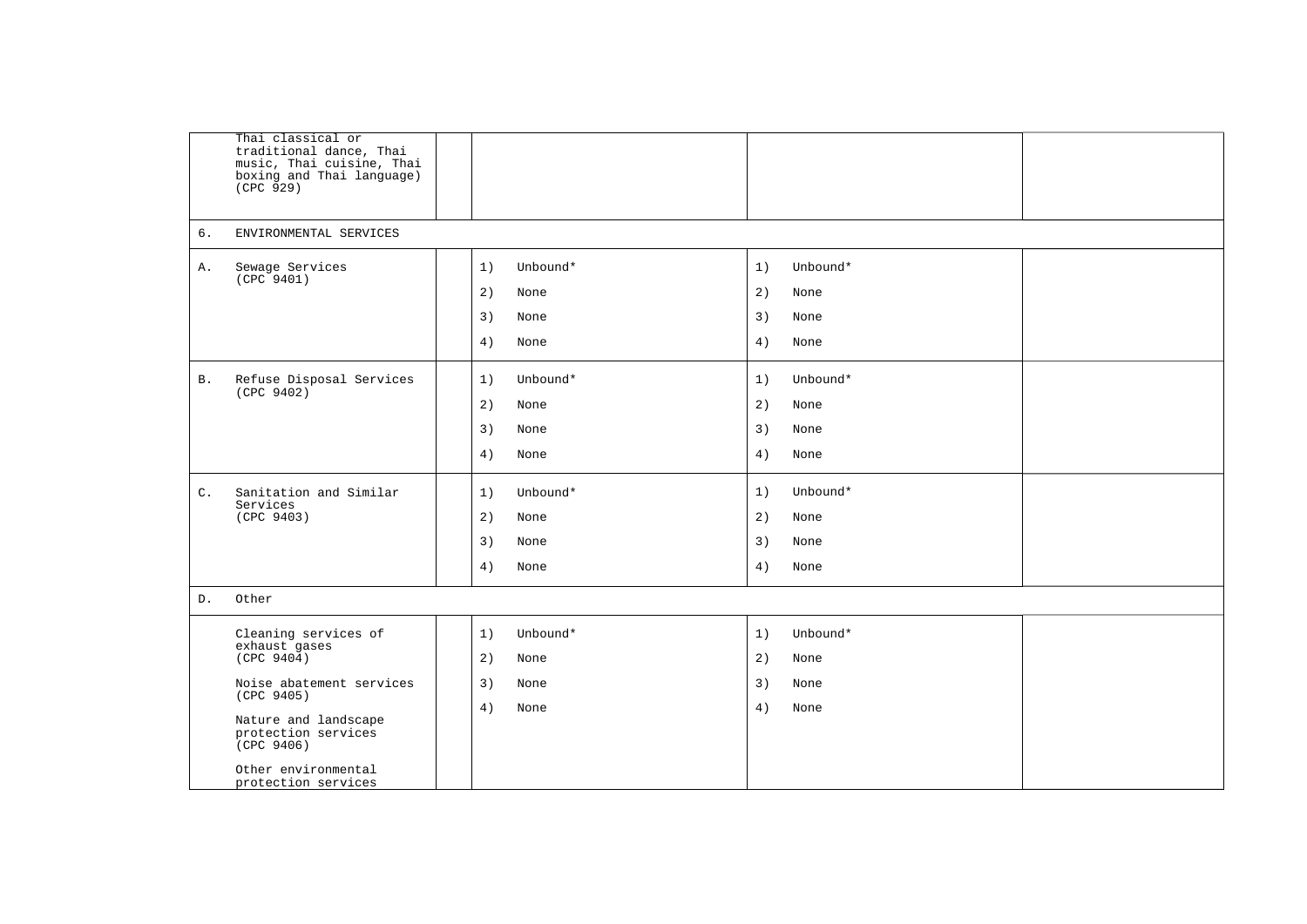| $0A \cap Q$<br>CDC |  |  |
|--------------------|--|--|
|                    |  |  |

 For the purposes of this Schedule, the Understanding on Commitments in Financial Services (hereinafter referred to as the "Understanding") which is included in Japan's Schedule of Specific Commitments of the GATS (WTO Document GATS/SC/46/Suppl.3) is incorporated into and made a part of this Schedule.

 Japan undertakes its specific commitments with respect to Financial Services in accordance with Chapter 7, Annex on Financial Services to the GATS, referred to in paragraph 3 of Article 72, which shall apply *mutatis mutandis* to financial services in this Agreement (hereinafter referred to the "Annex on Financial Services"), and the Understanding.

 For prudential reasons within the context of paragraph 2(a) of Annex on Financial Services, Japan shall not be prevented from taking measures such as non-discriminatory limitations on juridical forms of a commercial presence. For the same reasons, Japan shall not be prevented from applying non-discriminatory limitations concerning admission to the market of new financial services which shall be consistent with regulatory framework aimed at achieving such prudential objectives. In this context, securities firms are allowed to deal in securities defined in the relevant Japanese law, and banks are not allowed to deal in those securities unless allowed in accordance with the said law.

 With respect to specific commitments in the sectors of Financial Services, services supplied in Thailand to the service consumer in Japan without any active marketing from the service supplier are considered as services supplied under subparagraph (y)(ii) of Article 73.

| Insurance and Insurance-<br>Α.<br>Related Services | Specific commitments in the<br>market access column with respect<br>to the supply of a service under<br>subparagraphs $(y)(i)$ and $(ii)$ of<br>Article 73 are unbound except for<br>obligations under paragraphs B3<br>and 4 of the Understanding<br>respectively which are incurred in<br>this sector additionally to those<br>covered by the provisions of<br>Articles 74, 75 and 76 and Annex<br>on Financial Services, subject to<br>conditions and qualifications set<br>out below. |      |
|----------------------------------------------------|-------------------------------------------------------------------------------------------------------------------------------------------------------------------------------------------------------------------------------------------------------------------------------------------------------------------------------------------------------------------------------------------------------------------------------------------------------------------------------------------|------|
|                                                    | 1)<br>1)<br>None except that:                                                                                                                                                                                                                                                                                                                                                                                                                                                             | None |
|                                                    | commercial presence is in<br>principle required for<br>insurance contracts on the<br>following items and any<br>liability arising therefrom:                                                                                                                                                                                                                                                                                                                                              |      |

29 Insurance intermediation services may be supplied only for insurance contracts allowed to be supplied in Japan.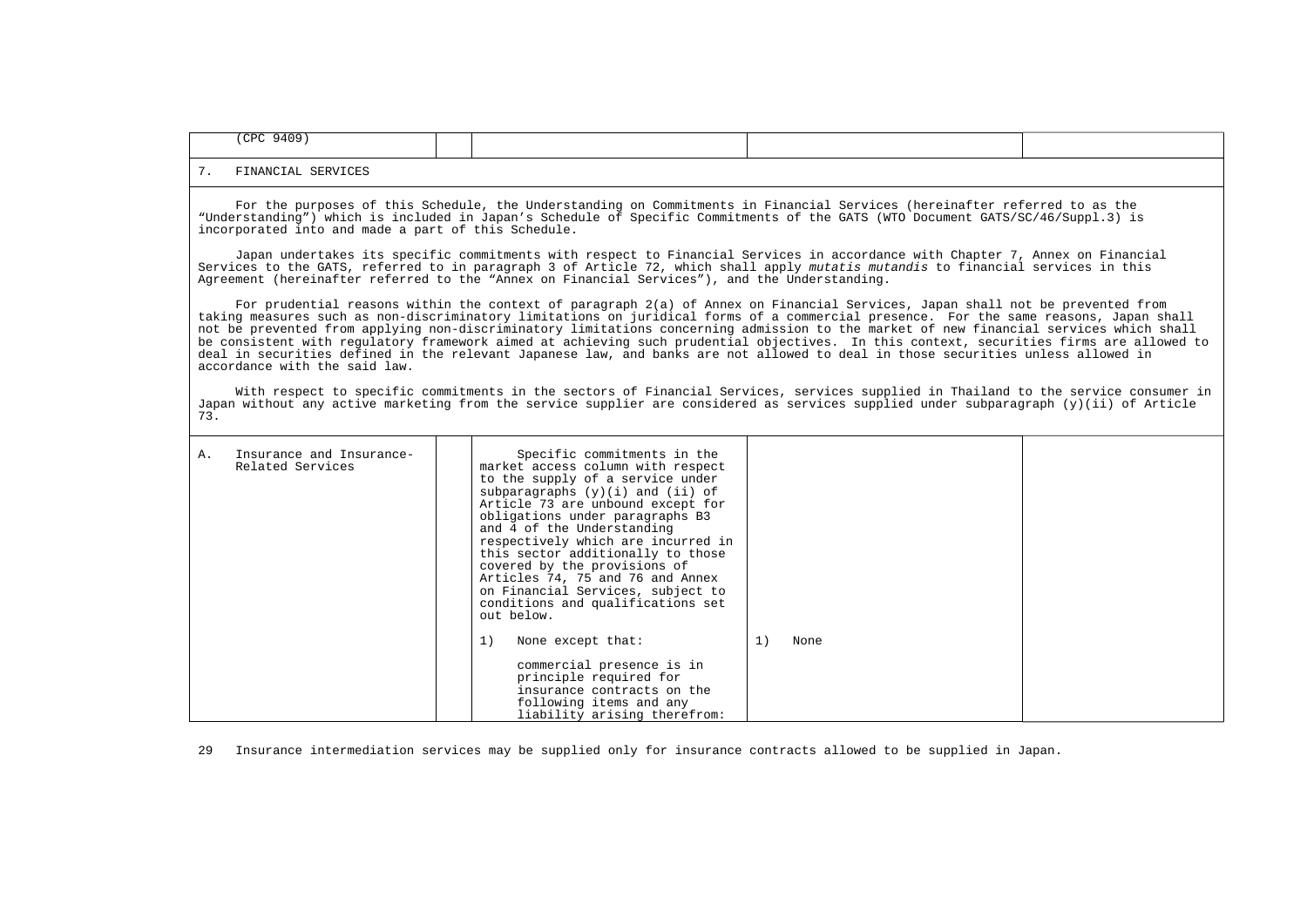<span id="page-41-0"></span>

|                                                                                                                    | (a) goods being transported<br>within Japan; and<br>(b) ships of Japanese<br>registration which are<br>not used for<br>international maritime<br>transport; and<br>commercial presence is<br>required for insurance<br>intermediation services in<br>Japan.                                                                                                                                       |               |  |
|--------------------------------------------------------------------------------------------------------------------|---------------------------------------------------------------------------------------------------------------------------------------------------------------------------------------------------------------------------------------------------------------------------------------------------------------------------------------------------------------------------------------------------|---------------|--|
|                                                                                                                    | 2)<br>None except that:                                                                                                                                                                                                                                                                                                                                                                           | 2)<br>None    |  |
|                                                                                                                    | commercial presence is in<br>principle required for<br>insurance contracts on the<br>following items and any<br>liability arising therefrom:<br>(a) goods being transported<br>within Japan; and<br>(b) ships of Japanese<br>registration which are<br>not used for<br>international maritime<br>transport; and<br>commercial presence is<br>required for insurance<br>intermediation services in |               |  |
|                                                                                                                    | Japan.                                                                                                                                                                                                                                                                                                                                                                                            |               |  |
|                                                                                                                    | None $^{29}$<br>3)                                                                                                                                                                                                                                                                                                                                                                                | 3)<br>None    |  |
|                                                                                                                    | Unbound<br>4)                                                                                                                                                                                                                                                                                                                                                                                     | Unbound<br>4) |  |
| Banking and Other<br><b>B.</b><br>Financial Services<br>(excluding Insurance and<br>Insurance-Related<br>Services) | Specific commitments in the<br>market access column with respect<br>to the supply of a service under<br>subparagraphs $(y)(i)$ and $(ii)$ of<br>Article 73 are unbound except for<br>obligations under paragraphs B3<br>and 4 of the Understanding<br>respectively which are incurred in<br>this sector additionally to those<br>covered by the provisions of                                     |               |  |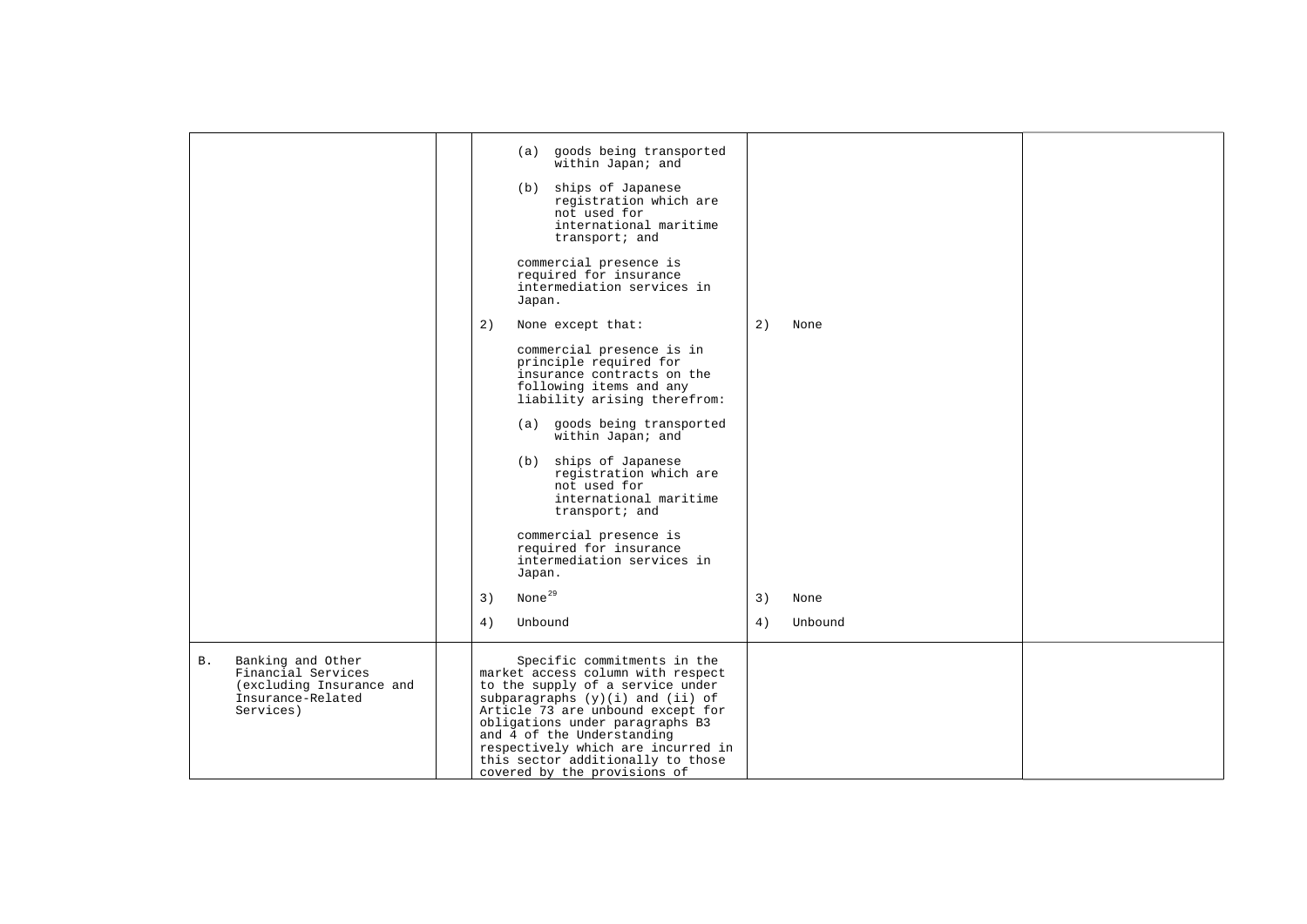|            |                                                 |    | Articles 74, 75 and 76 and Annex<br>on Financial Services, subject to<br>conditions and qualifications set<br>out below. |    |                                                                                                                    |    |                                                                                                      |
|------------|-------------------------------------------------|----|--------------------------------------------------------------------------------------------------------------------------|----|--------------------------------------------------------------------------------------------------------------------|----|------------------------------------------------------------------------------------------------------|
|            |                                                 | 1) | None except that commercial<br>presence is required for<br>discretionary investment<br>management services.              | 1) | None                                                                                                               |    |                                                                                                      |
|            |                                                 | 2) | None                                                                                                                     | 2) | None                                                                                                               |    |                                                                                                      |
|            |                                                 | 3) | None                                                                                                                     | 3) | None except that the deposit<br>insurance system does not<br>cover deposits taken by<br>branches of foreign banks. |    |                                                                                                      |
|            |                                                 | 4) | Unbound                                                                                                                  | 4) | Unbound                                                                                                            |    |                                                                                                      |
| 8.         | HEALTH RELATED AND SOCIAL SERVICES              |    |                                                                                                                          |    |                                                                                                                    |    |                                                                                                      |
| Α.         | Hospital Services<br>(CPC 9311)                 | 1) | Unbound*                                                                                                                 | 1) | Unbound*                                                                                                           | 2) | The reimbursement                                                                                    |
|            |                                                 | 2) | None                                                                                                                     | 2) | None                                                                                                               |    | of expenses for<br>medical treatment<br>received by                                                  |
|            |                                                 | 3) | Unbound except that there is<br>no limitation on the<br>participation of foreign<br>capital.                             | 3) | Unbound except that there is<br>no limitation on the<br>participation of foreign<br>capital.                       |    | Japanese nationals<br>in Thailand shall<br>be permissible.<br>Such reimbursement<br>shall be made in |
|            |                                                 | 4) | Unbound                                                                                                                  | 4) | Unbound                                                                                                            |    | accordance with<br>Japan's laws and<br>regulations.                                                  |
| <b>B</b> . | Other Human Health Services                     |    |                                                                                                                          |    |                                                                                                                    |    |                                                                                                      |
|            | Medical services                                | 1) | Unbound*                                                                                                                 | 1) | Unbound*                                                                                                           |    |                                                                                                      |
|            | delivered in the<br>ambulance                   | 2) | None                                                                                                                     | 2) | None                                                                                                               |    |                                                                                                      |
|            | (CPC 93192)                                     | 3) | Unbound except that there is<br>no limitation on the<br>participation of foreign<br>capital.                             | 3) | Unbound except that there is<br>no limitation on the<br>participation of foreign<br>capital.                       |    |                                                                                                      |
|            |                                                 | 4) | Unbound                                                                                                                  | 4) | Unbound                                                                                                            |    |                                                                                                      |
|            | Residential health<br>facilities services other | 1) | Unbound*                                                                                                                 | 1) | Unbound*                                                                                                           |    |                                                                                                      |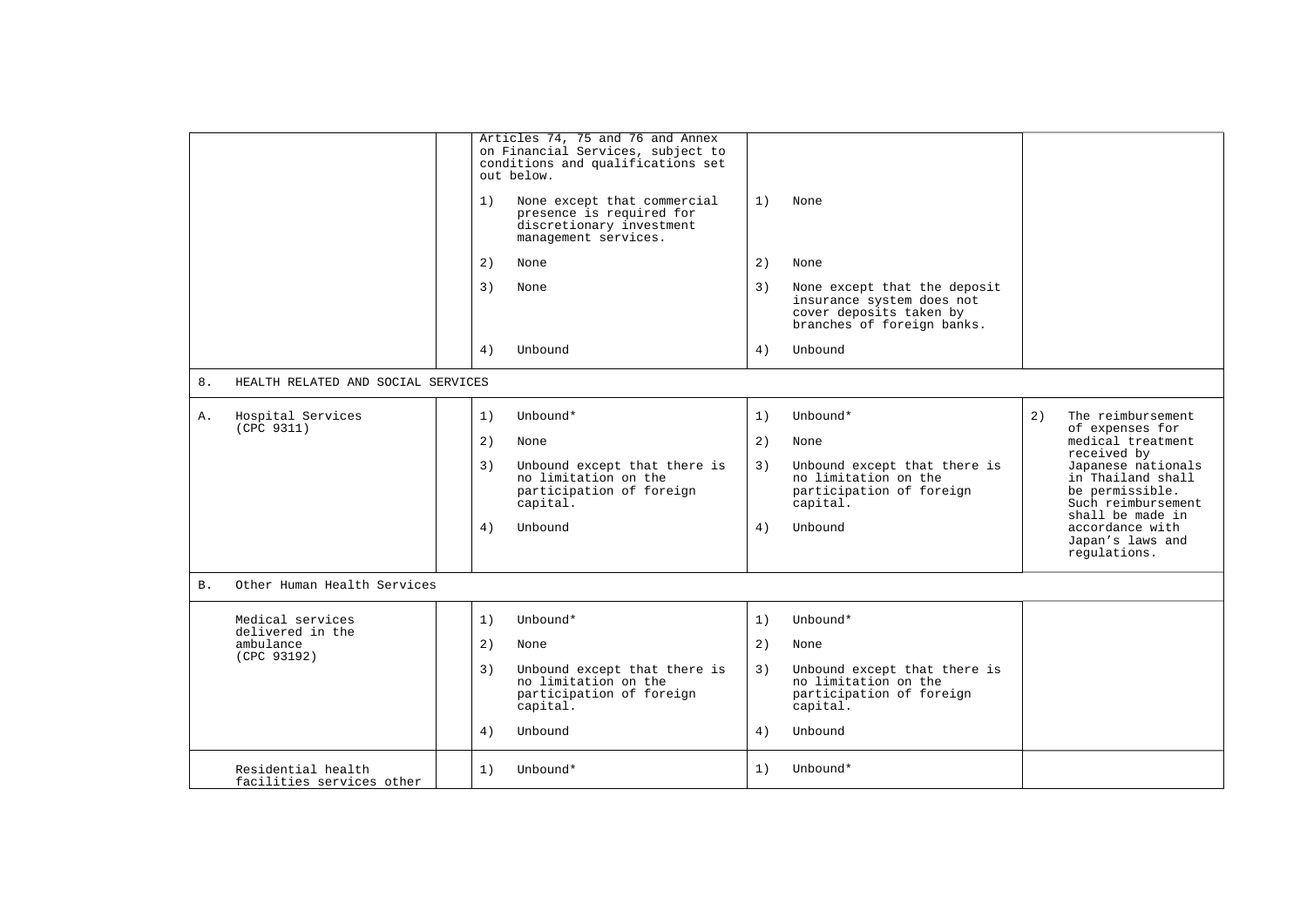| than hospital services<br>(CPC 93193)                    | $\overline{2}$ ) | Unbound                                                                                      | 2) | Unbound                                                                                      |  |
|----------------------------------------------------------|------------------|----------------------------------------------------------------------------------------------|----|----------------------------------------------------------------------------------------------|--|
|                                                          | 3)               | Unbound                                                                                      | 3) | Unbound                                                                                      |  |
|                                                          | 4)               | Unbound                                                                                      | 4) | Unbound                                                                                      |  |
| Blood collection services<br>stipulated in the Law to    | 1)               | Unbound                                                                                      | 1) | Unbound                                                                                      |  |
| Secure the Stable Supply<br>and Related Matters          | 2)               | None                                                                                         | 2) | None                                                                                         |  |
| Regarding Safe Blood<br>Products (Law No. 160 of         | 3)               | Unbound                                                                                      | 3) | Unbound                                                                                      |  |
| 1956)<br>(CPC 93199)                                     | 4)               | Unbound                                                                                      | 4) | Unbound                                                                                      |  |
| Other                                                    | 1)               | Unbound                                                                                      | 1) | Unbound                                                                                      |  |
|                                                          | 2)               | Unbound                                                                                      | 2) | Unbound                                                                                      |  |
|                                                          | 3)               | Unbound                                                                                      | 3) | Unbound                                                                                      |  |
|                                                          | 4)               | Unbound                                                                                      | 4) | Unbound                                                                                      |  |
| Social Services<br>$\mathsf{C}$ .<br>(including services | 1)               | Unbound*                                                                                     | 1) | Unbound*                                                                                     |  |
| supplied by certified<br>careworker, excluding           | 2)               | None                                                                                         | 2) | None                                                                                         |  |
| child day-care services)<br>(CPC 933, except 93321)      | 3)               | Unbound except that there is<br>no limitation on the<br>participation of foreign<br>capital. | 3) | Unbound except that there is<br>no limitation on the<br>participation of foreign<br>capital. |  |
|                                                          | 4)               | Unbound                                                                                      | 4) | None                                                                                         |  |
| D.<br>Other                                              | 1)               | Unbound                                                                                      | 1) | Unbound                                                                                      |  |
|                                                          | 2)               | Unbound                                                                                      | 2) | Unbound                                                                                      |  |
|                                                          | 3)               | Unbound                                                                                      | 3) | Unbound                                                                                      |  |
|                                                          | 4)               | Unbound                                                                                      | 4) | Unbound                                                                                      |  |
| 9.<br>TOURISM AND TRAVEL RELATED SERVICES                |                  |                                                                                              |    |                                                                                              |  |
| Hotels and Restaurants<br>Α.                             |                  |                                                                                              |    |                                                                                              |  |
| Hotels and restaurants                                   | 1)               | Unbound*                                                                                     | 1) | Unbound*                                                                                     |  |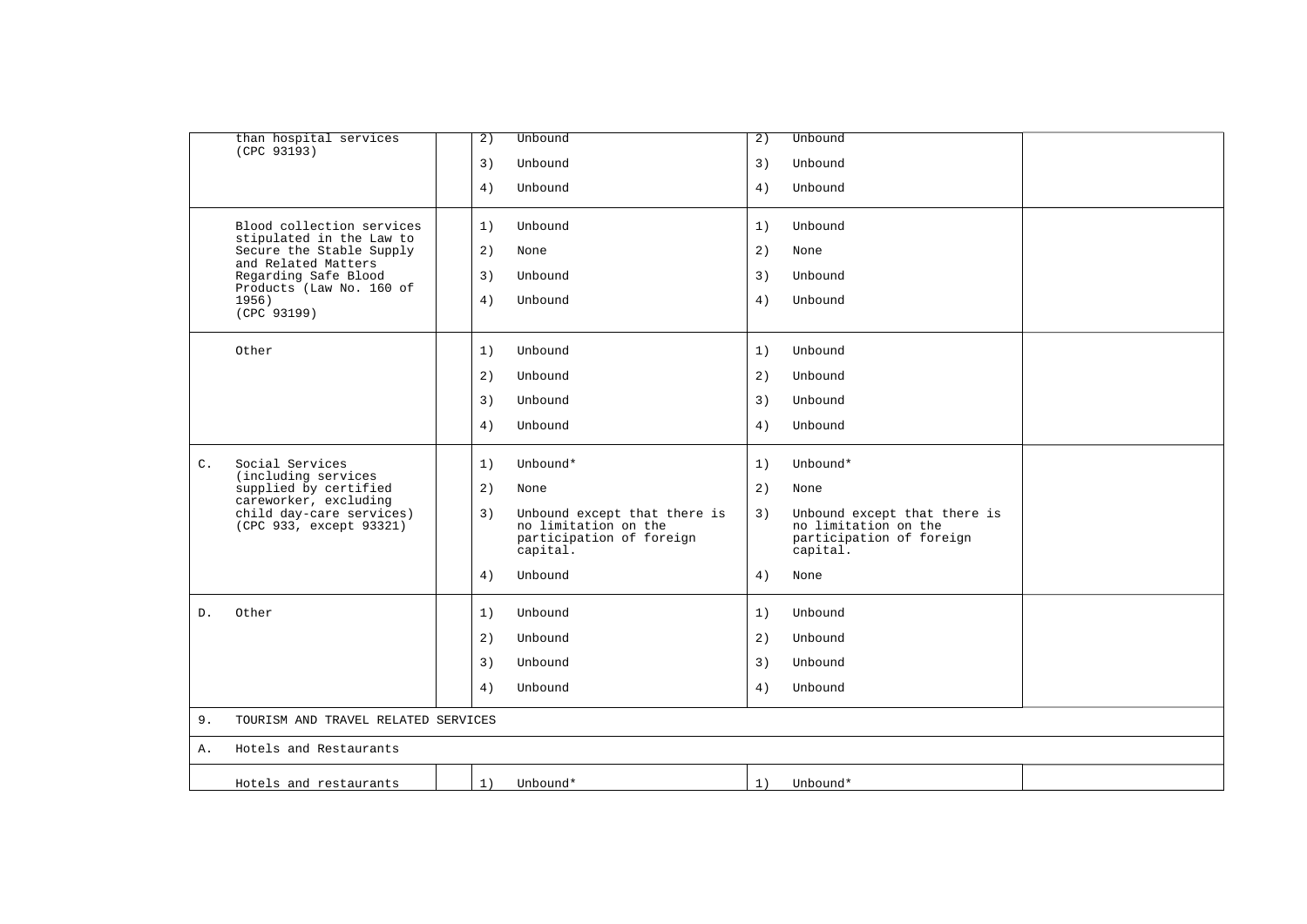|                | services (including<br>services supplied by Thai |             | 2) | None     | 2) | None     |  |
|----------------|--------------------------------------------------|-------------|----|----------|----|----------|--|
|                | cook, excluding catering<br>services)            |             | 3) | None     | 3) | None     |  |
|                | (CPC 641-643, except<br>6423)                    |             | 4) | None     | 4) | None     |  |
|                | Hotel management services                        |             | 1) | Unbound* | 1) | Unbound* |  |
|                |                                                  |             | 2) | None     | 2) | None     |  |
|                |                                                  |             | 3) | None     | 3) | None     |  |
|                |                                                  |             | 4) | None     | 4) | None     |  |
|                | Catering services<br>(CPC 6423)                  | SS          | 1) | None     | 1) | None     |  |
|                |                                                  |             | 2) | None     | 2) | None     |  |
|                |                                                  |             | 3) | None     | 3) | None     |  |
|                |                                                  |             | 4) | None     | 4) | None     |  |
| <b>B</b> .     | Travel Agencies and Tour<br>Operators Services   | $_{\rm SS}$ | 1) | None     | 1) | None     |  |
|                | (CPC 7471)                                       |             | 2) | None     | 2) | None     |  |
|                |                                                  |             | 3) | None     | 3) | None     |  |
|                |                                                  |             | 4) | None     | 4) | None     |  |
| $\mathsf{C}$ . | Tourist Guides Services<br>(CPC 7472)            |             | 1) | Unbound* | 1) | Unbound* |  |
|                |                                                  |             | 2) | None     | 2) | None     |  |
|                |                                                  |             | 3) | None     | 3) | None     |  |
|                |                                                  |             | 4) | None     | 4) | None     |  |
| D.             | Other                                            |             | 1) | Unbound  | 1) | Unbound  |  |
|                |                                                  |             | 2) | Unbound  | 2) | Unbound  |  |
|                |                                                  |             | 3) | Unbound  | 3) | Unbound  |  |
|                |                                                  |             | 4) | Unbound  | 4) | Unbound  |  |
|                |                                                  |             |    |          |    |          |  |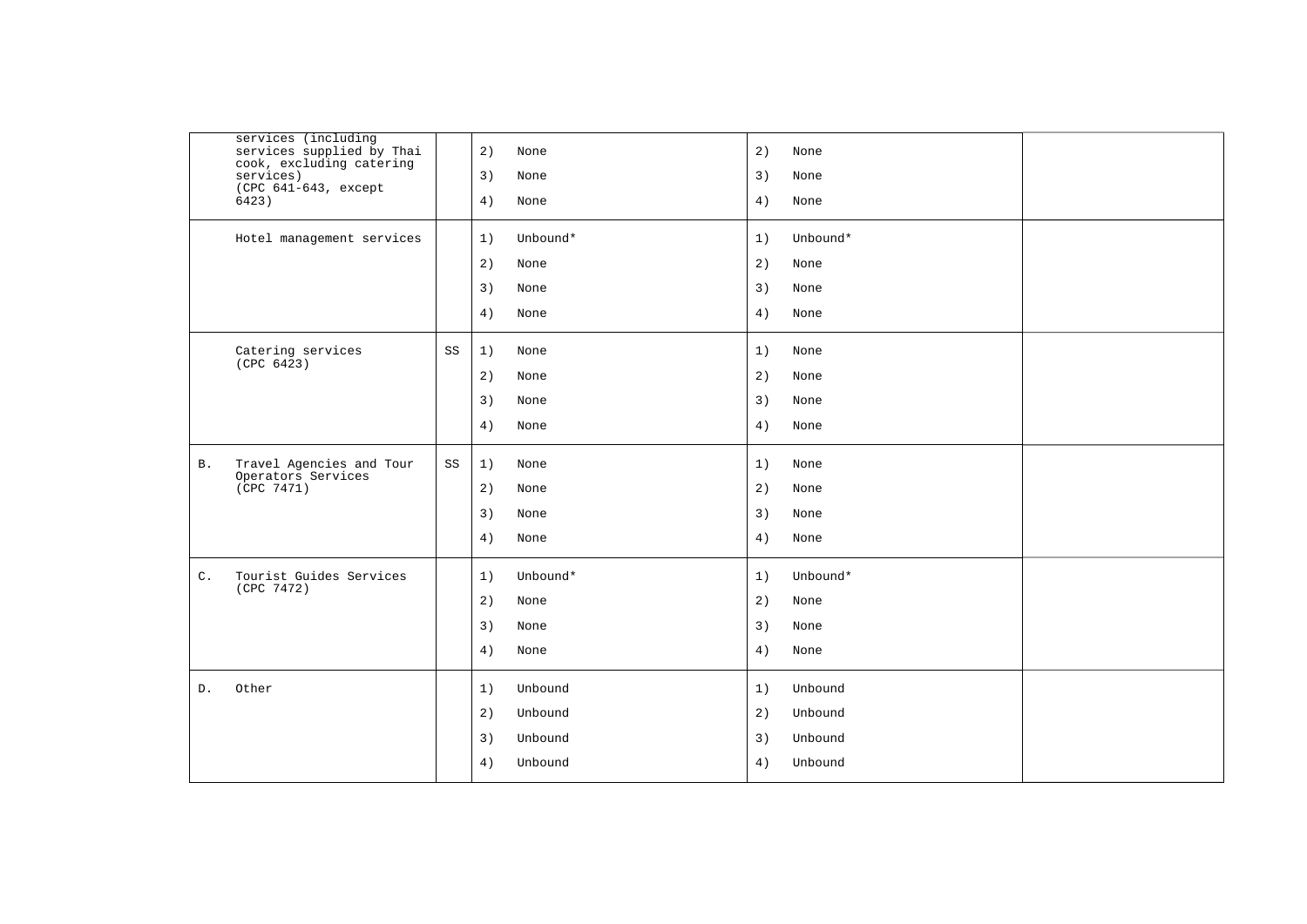|                | 10. RECREATIONAL, CULTURAL AND SPORTING SERVICES                                                                                                         |    |                                                      |                      |                              |  |  |
|----------------|----------------------------------------------------------------------------------------------------------------------------------------------------------|----|------------------------------------------------------|----------------------|------------------------------|--|--|
| Α.             | Entertainment Services<br>(including Thai classical<br>or traditional dance,<br>Thai music, theatre, live<br>bands and circus<br>services)<br>(CPC 9619) | SS | 1)<br>None<br>2)<br>None<br>3)<br>None<br>4)<br>None | 1)<br>2)<br>3)<br>4) | None<br>None<br>None<br>None |  |  |
| <b>B.</b>      | News agency Services<br>(CPC 962)                                                                                                                        | SS | 1)<br>None<br>2)<br>None<br>3)<br>None<br>4)<br>None | 1)<br>2)<br>3)<br>4) | None<br>None<br>None<br>None |  |  |
| $\mathsf{C}$ . | Libraries, Archives, Museum and Other Cultural Services                                                                                                  |    |                                                      |                      |                              |  |  |
|                | Libraries and archives<br>services<br>(CPC 96311, 96312)                                                                                                 | SS | 1)<br>None<br>2)<br>None<br>3)<br>None<br>4)<br>None | 1)<br>2)<br>3)<br>4) | None<br>None<br>None<br>None |  |  |
|                | Museum services including<br>preservation services of<br>historical sites and<br>buildings<br>(CPC 9632)                                                 | SS | 1)<br>None<br>2)<br>None<br>3)<br>None<br>4)<br>None | 1)<br>2)<br>3)<br>4) | None<br>None<br>None<br>None |  |  |
| D.             | Other cultural services<br>(CPC 9633)                                                                                                                    | SS | None<br>1)<br>2)<br>None<br>3)<br>None<br>4)<br>None | 1)<br>2)<br>3)<br>4) | None<br>None<br>None<br>None |  |  |
|                | Sporting and Other Recreational Services                                                                                                                 |    |                                                      |                      |                              |  |  |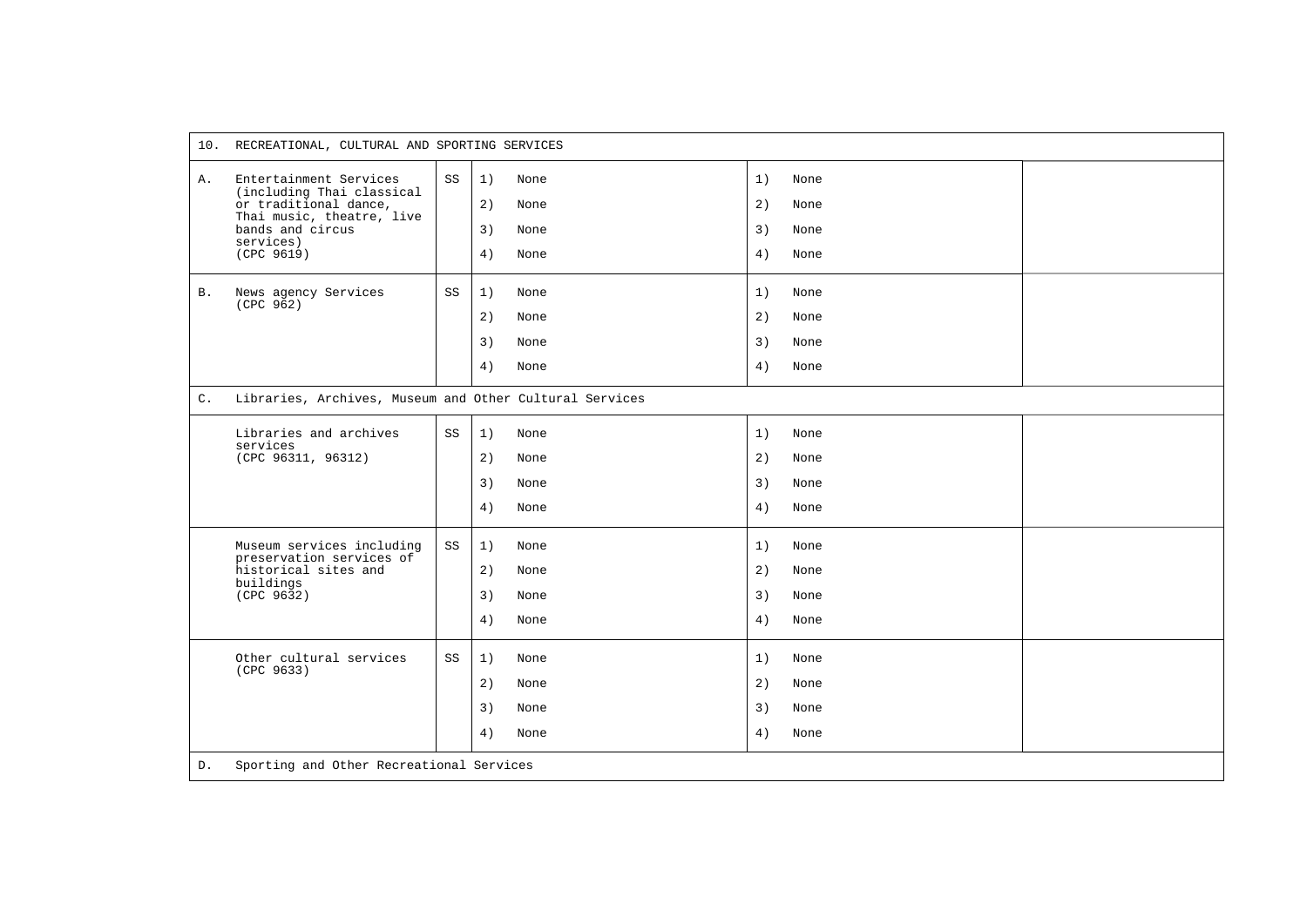|                | Sporting services<br>(including Muay Thai<br>(kickboxing))             |    | 1)<br>2)             | Unbound*<br>None                                                                                      | 1)<br>2)             | Unbound*<br>None                                                                                     |                                                                                  |
|----------------|------------------------------------------------------------------------|----|----------------------|-------------------------------------------------------------------------------------------------------|----------------------|------------------------------------------------------------------------------------------------------|----------------------------------------------------------------------------------|
|                | (CPC 9641)<br>Recreation parks and<br>beach services<br>(CPC 96491)    |    | 3)<br>4)             | None<br>None                                                                                          | 3)<br>4)             | None<br>None                                                                                         |                                                                                  |
|                | Gambling and betting<br>services<br>(CPC 96492)                        |    | 1)<br>2)<br>3)<br>4) | Unbound<br>Unbound<br>Unbound<br>Unbound                                                              | 1)<br>2)<br>3)<br>4) | Unbound<br>Unbound<br>Unbound<br>Unbound                                                             |                                                                                  |
|                | Other recreational<br>services<br>(CPC 96499)                          | SS | 1)<br>2)<br>3)<br>4) | None<br>None<br>None<br>None                                                                          | 1)<br>2)<br>3)<br>4) | None<br>None<br>None<br>None                                                                         |                                                                                  |
| $\mathbf{E}$ . | Other                                                                  |    | 1)<br>2)<br>3)<br>4) | Unbound<br>Unbound<br>Unbound<br>Unbound                                                              | 1)<br>2)<br>3)<br>4) | Unbound<br>Unbound<br>Unbound<br>Unbound                                                             |                                                                                  |
| 11.            | TRANSPORT SERVICES                                                     |    |                      |                                                                                                       |                      |                                                                                                      |                                                                                  |
| Α.             | Maritime Transport Services                                            |    |                      |                                                                                                       |                      |                                                                                                      |                                                                                  |
| $a)$ , $b)$    | International maritime<br>transport services<br>(including services of | SS | 1)                   | Liner Shipping: None <sup>30</sup><br>(a)<br>Bulk, tramp, and other<br>(b)<br>international shipping, | 1)                   | Liner Shipping: None <sup>30</sup><br>(a)<br>Bulk, tramp, and other<br>(b)<br>international shipping | The following<br>services will be made<br>available to<br>international maritime |

<span id="page-46-0"></span>30 Restriction or prohibition of a) entry in Japanese ports and b) loading or unloading of cargoes in Japanese ports for a designated period may be imposed as a countermeasure on operators of vessels who belong to the country in which interests of Japanese<br>operators continue to be substantially damaged, in spite of prior notification of taking such measu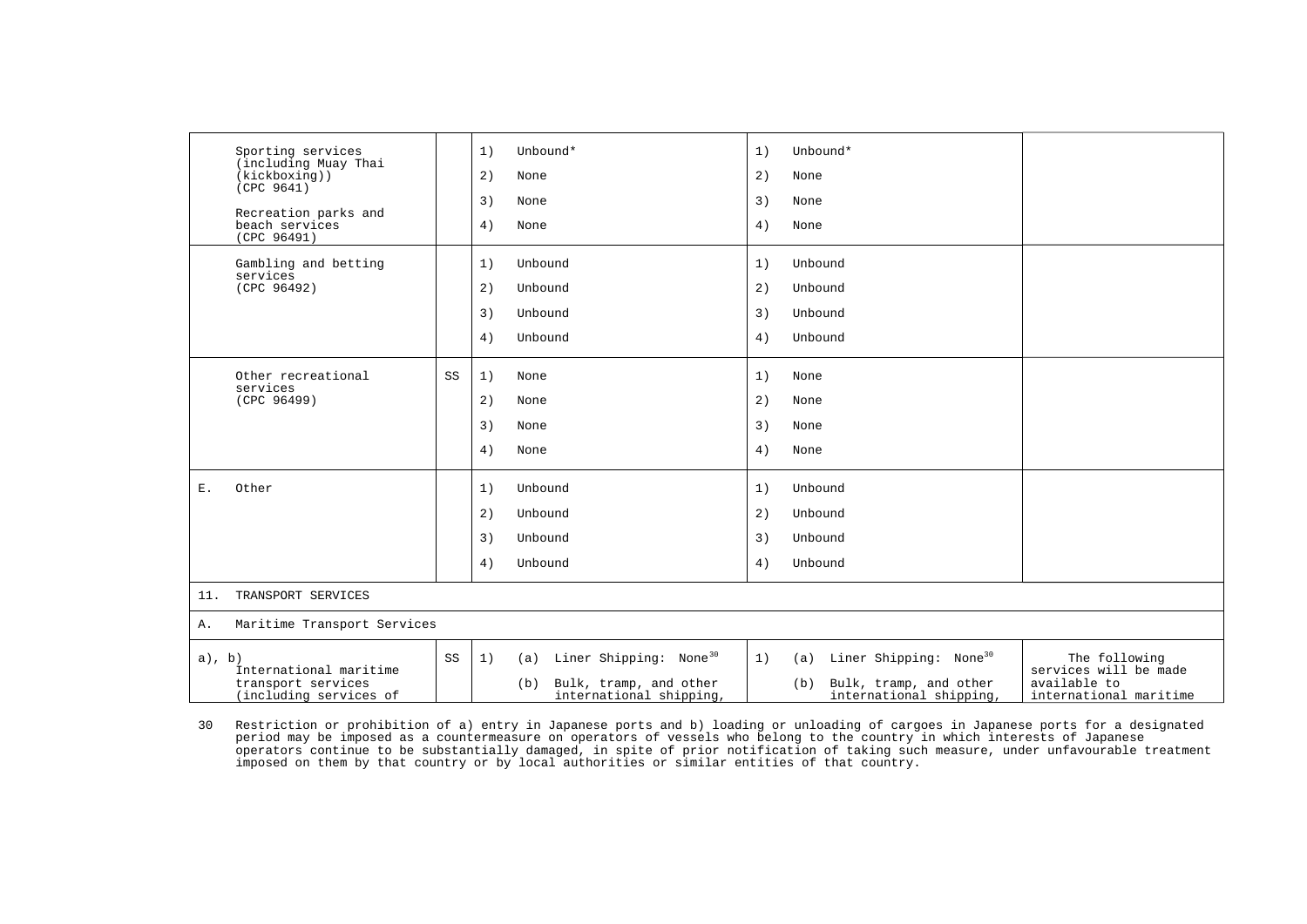| passenger transportation<br>and freight<br>transportation)<br>(CPC 7211, 7212) | 2) | None | including passenger<br>transportation: None <sup>30</sup>                                                  | 2) | None | including passenger<br>transportation: None <sup>30</sup>                                                  | transport suppliers on<br>reasonable and non-<br>discriminatory terms and<br>conditions: |                                                                                       |
|--------------------------------------------------------------------------------|----|------|------------------------------------------------------------------------------------------------------------|----|------|------------------------------------------------------------------------------------------------------------|------------------------------------------------------------------------------------------|---------------------------------------------------------------------------------------|
|                                                                                | 3) | (a)  | Establishment of a<br>registered company for                                                               | 3) | (a)  | Establishment of a<br>registered company for                                                               | (a) Pilotage                                                                             | services;                                                                             |
|                                                                                |    |      | the purpose of operating<br>a fleet flying the flag<br>of Japan: None except<br>that there is a            |    |      | the purpose of operating<br>a fleet flying the flag<br>of Japan: None except<br>that there is a            | (b)<br>towing                                                                            | Pushing and<br>services;                                                              |
|                                                                                |    |      | nationality requirement <sup>31</sup><br>for a ship to fly the<br>flag of Japan.                           |    |      | nationality requirement <sup>31</sup><br>for a ship to fly the<br>flag of Japan.                           | (c)<br>watering                                                                          | Provisioning,<br>fuelling and                                                         |
|                                                                                |    | (b)  | Other forms of<br>commercial presence for<br>the supply of<br>international maritime                       |    | (b)  | Other forms of<br>commercial presence for<br>the supply of<br>international maritime                       | (d)<br>Garbage                                                                           | services;<br>collecting and                                                           |
|                                                                                |    |      | transport services (as<br>defined in paragraph 1<br>of Note below): None                                   |    |      | transport services (as<br>defined in paragraph 1<br>of Note below): None                                   | refuse<br>disposal                                                                       | services;                                                                             |
|                                                                                | 4) | (a)  | Ships' crews: None<br>except that foreign<br>nationals employed by                                         | 4) | (a)  | Ships' crews: None<br>except that foreign<br>nationals employed by                                         | (e)                                                                                      | Port captain's<br>services;                                                           |
|                                                                                |    |      | Japanese enterprises,<br>except for the seafarers<br>referred to in the                                    |    |      | Japanese enterprises,<br>except for the seafarers<br>referred to in the                                    | (f)                                                                                      | Navigation<br>aids services;                                                          |
|                                                                                |    |      | relevant official<br>notification, may not<br>work on the vessels<br>flying the Japanese<br>flag.          |    |      | relevant official<br>notification, may not<br>work on the vessels<br>flying the Japanese<br>flag.          | (q)<br>ship                                                                              | Shore based<br>operational<br>services<br>essential to                                |
|                                                                                |    | (b)  | Key personnel employed<br>in relation to a<br>commercial presence as<br>defined under 3)(b)<br>above: None |    | (b)  | Key personnel employed<br>in relation to a<br>commercial presence as<br>defined under 3)(b)<br>above: None |                                                                                          | operations,<br>including<br>communica-<br>tions, water<br>and electrical<br>supplies: |

- <span id="page-47-0"></span>31 In this sector, the term "nationality requirement" means that the ship must be owned by:
	- (a) a natural person with Japanese nationality; or
	- (b) an enterprise established under Japanese law, with all representatives ("daihyosha") and not less than two-thirds of executives administering the affairs of the enterprise ("gyomu-wo-shikkosuru yakuin") having Japanese nationality.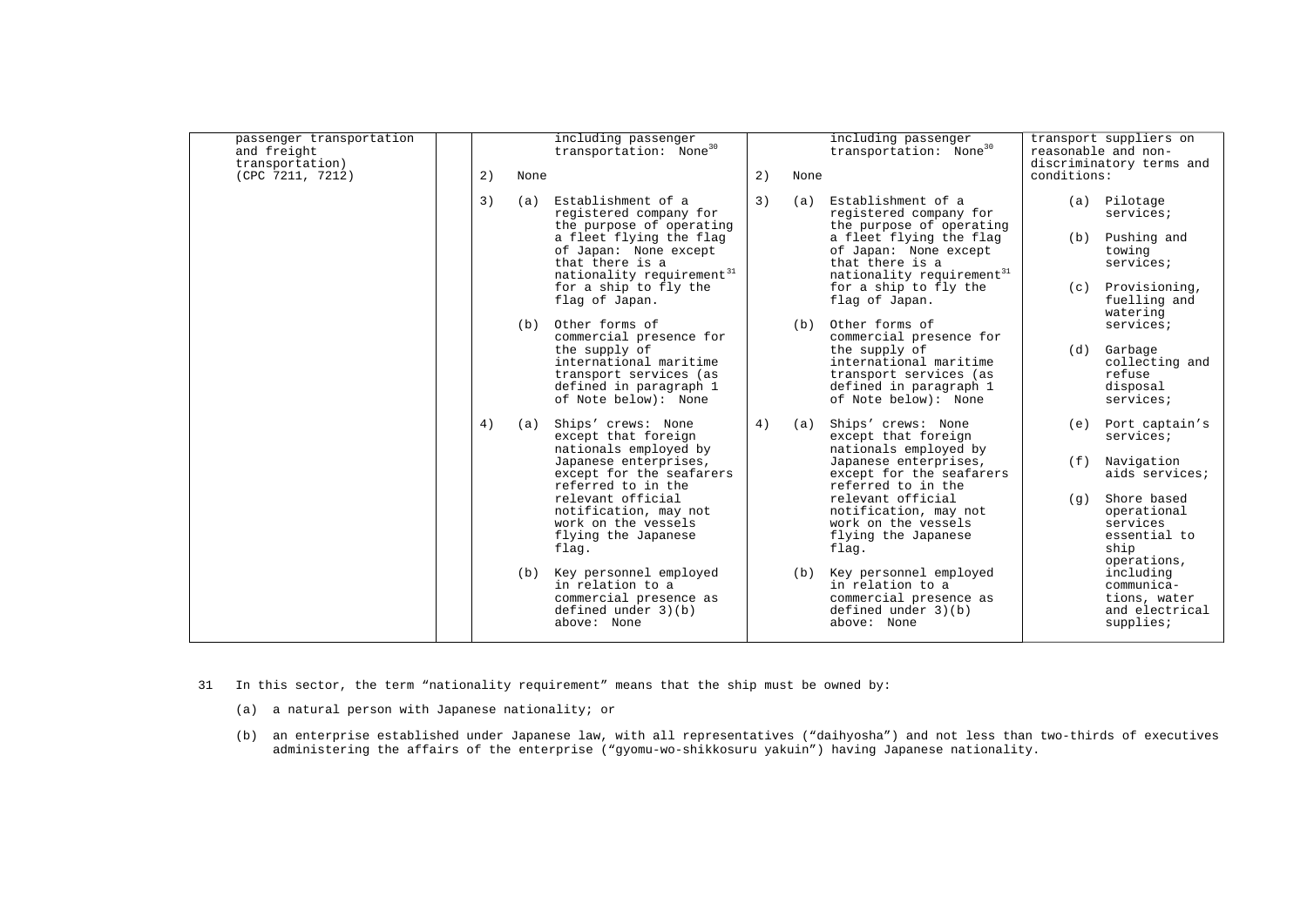|         |                                                 |    |                                                                                                                                                                      |                                     |          | (h)<br>Emergency<br>repair<br>services; and<br>$(i)$ Anchorage,<br>berths and<br>berthing<br>services. |
|---------|-------------------------------------------------|----|----------------------------------------------------------------------------------------------------------------------------------------------------------------------|-------------------------------------|----------|--------------------------------------------------------------------------------------------------------|
| $\in$ ) | Rental of vessels with<br>crew                  | SS | 1)<br>None                                                                                                                                                           | 1)                                  | None     |                                                                                                        |
|         | (excluding vessels flying<br>the Japanese flag) |    | 2)<br>None                                                                                                                                                           | 2)                                  | None     |                                                                                                        |
|         | (CPC 7213)                                      |    | 3)<br>None                                                                                                                                                           | 3)                                  | None     |                                                                                                        |
|         |                                                 |    | 4)<br>None                                                                                                                                                           | 4)                                  | None     |                                                                                                        |
| Α.      | Maritime Auxiliary Transport Services           |    |                                                                                                                                                                      |                                     |          |                                                                                                        |
| d)      | Maintenance and repair of                       |    | Unbound*<br>1)                                                                                                                                                       | 1)                                  | Unbound* |                                                                                                        |
|         | vessels<br>$(CPC 8868**)$                       |    | 2)<br>None                                                                                                                                                           | 2)                                  | None     |                                                                                                        |
|         |                                                 |    | 3)<br>or extending docks or berths<br>which can be used to<br>manufacture or repair the<br>vessels beyond a fixed scale<br>are subject to an economic<br>needs test. | None except that establishing<br>3) | None     |                                                                                                        |
|         |                                                 |    | 4)<br>None                                                                                                                                                           | 4)                                  | None     |                                                                                                        |
| e)      | Pushing and towing<br>services                  |    | 1)<br>Unbound*                                                                                                                                                       | 1)                                  | Unbound* |                                                                                                        |
|         | (7214)                                          |    | 2)<br>None                                                                                                                                                           | 2)                                  | None     |                                                                                                        |
|         |                                                 |    | 3)<br>None                                                                                                                                                           | 3)                                  | None     |                                                                                                        |
|         |                                                 |    | 4)<br>None                                                                                                                                                           | 4)                                  | None     |                                                                                                        |
| f)      | Salvaging and refloating<br>services, watering  | SS | 1)<br>None                                                                                                                                                           | 1)                                  | None     |                                                                                                        |
|         | services, fueling<br>services, garbage          |    | 2)<br>None                                                                                                                                                           | 2)                                  | None     |                                                                                                        |
|         | collecting services<br>(CPC 7454, 7459)         |    | 3)<br>None                                                                                                                                                           | 3)                                  | None     |                                                                                                        |
|         |                                                 |    | 4)<br>None                                                                                                                                                           | 4)                                  | None     |                                                                                                        |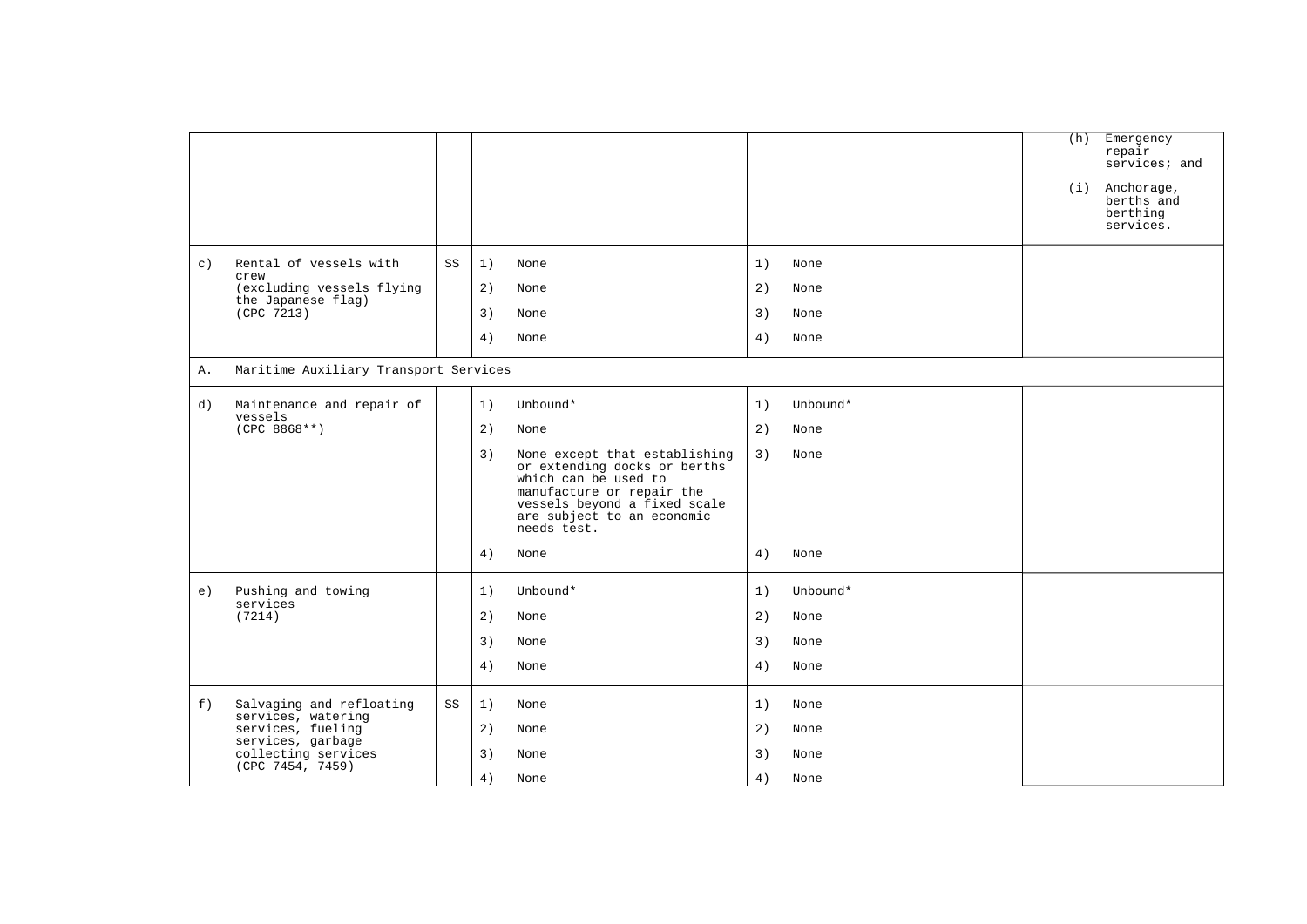| f) | Pilotage services<br>(CPC 7452)                 | 1) | Unbound*                                                                                                                                               | 1) | Unbound* |  |
|----|-------------------------------------------------|----|--------------------------------------------------------------------------------------------------------------------------------------------------------|----|----------|--|
|    |                                                 | 2) | None                                                                                                                                                   | 2) | None     |  |
|    |                                                 | 3) | Unbound                                                                                                                                                | 3) | Unbound  |  |
|    |                                                 | 4) | Unbound                                                                                                                                                | 4) | Unbound  |  |
| f) | Port and waterway<br>operation services         | 1) | Unbound                                                                                                                                                | 1) | Unbound  |  |
|    | (excluding cargo handling                       | 2) | Unbound                                                                                                                                                | 2) | Unbound  |  |
|    | services)<br>(CPC 7451)                         | 3) | Unbound                                                                                                                                                | 3) | Unbound  |  |
|    | Navigation aid services<br>(CPC 7453)           | 4) | Unbound                                                                                                                                                | 4) | Unbound  |  |
|    | Maritime cargo handling                         | 1) | Unbound*                                                                                                                                               | 1) | Unbound* |  |
|    | services (as defined in<br>paragraph 2 of Note  | 2) | None                                                                                                                                                   | 2) | None     |  |
|    | below)                                          | 3) | None except that the number<br>of licences conferred to<br>service suppliers may be<br>limited in ports designated<br>by the Government. <sup>32</sup> | 3) | None     |  |
|    |                                                 | 4) | None except that the number<br>of licences conferred to<br>service suppliers may be<br>limited in ports designated<br>by the Government. <sup>32</sup> | 4) | None     |  |
|    | Container station and                           | 1) | Unbound*                                                                                                                                               | 1) | Unbound* |  |
|    | depot services (as<br>defined in paragraph 3 of | 2) | None                                                                                                                                                   | 2) | None     |  |
|    | Note below)                                     | 3) | None except that the number<br>of licences conferred to<br>service suppliers may be<br>limited in ports designated<br>by the Government. <sup>32</sup> | 3) | None     |  |

<span id="page-49-0"></span>32 Public utility concession or licensing procedures may apply in case of occupation of the public domain.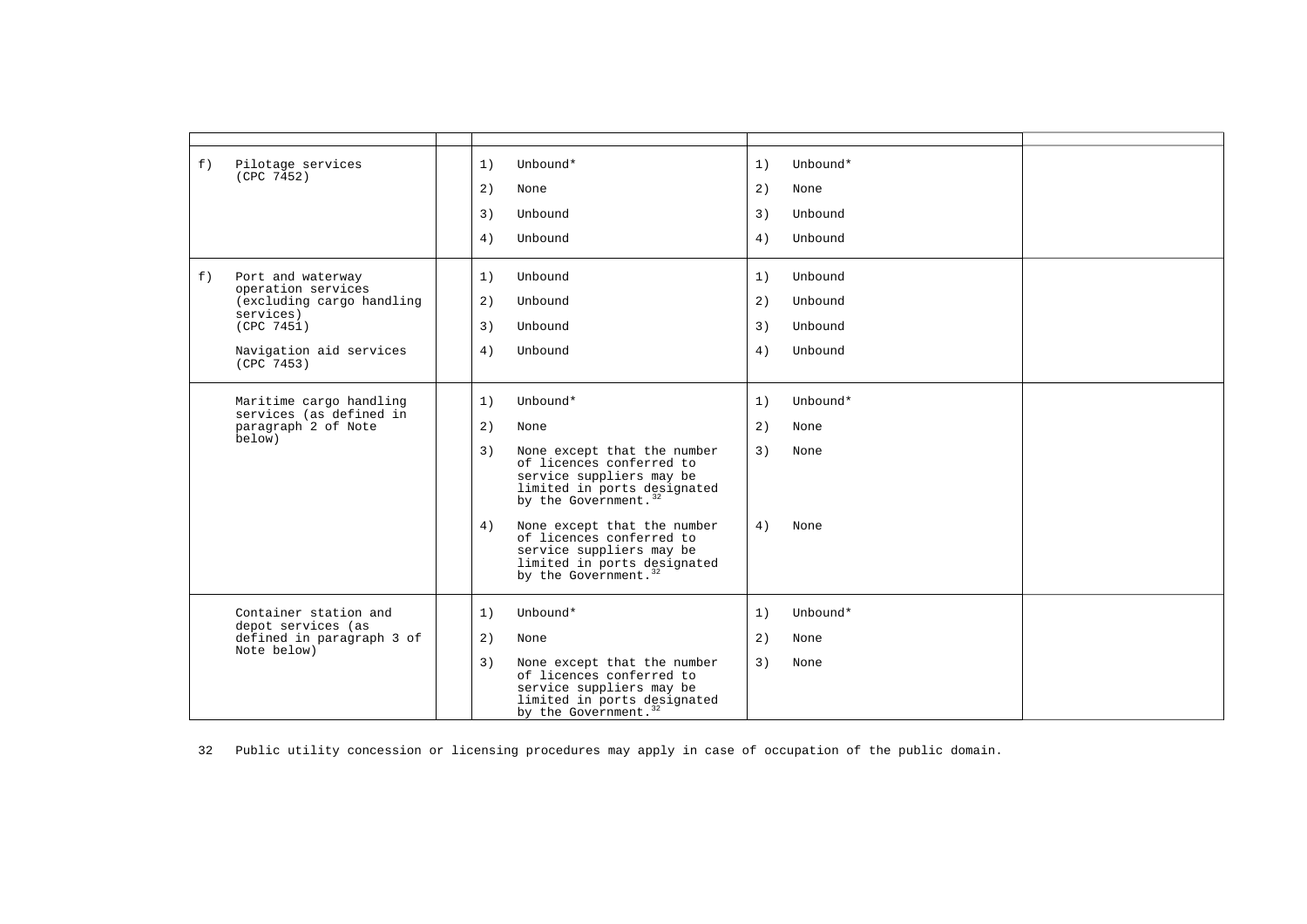|                                                                                         |    | 4)                   | None except that the number<br>of licences conferred to<br>service suppliers may be<br>limited in ports designated<br>by the Government. <sup>32</sup>                                                                                                                                    | 4)                   | None                                                                                                                                                                                                                                       |  |
|-----------------------------------------------------------------------------------------|----|----------------------|-------------------------------------------------------------------------------------------------------------------------------------------------------------------------------------------------------------------------------------------------------------------------------------------|----------------------|--------------------------------------------------------------------------------------------------------------------------------------------------------------------------------------------------------------------------------------------|--|
| Maritime agency services<br>(as defined in paragraph<br>4 of Note below)                | SS | 1)<br>2)<br>3)<br>4) | None<br>None<br>None<br>None                                                                                                                                                                                                                                                              | 1)<br>2)<br>3)<br>4) | None<br>None<br>None<br>None                                                                                                                                                                                                               |  |
| Maritime freight<br>forwarding services (as<br>defined in paragraph 5 of<br>Note below) | SS | 1)                   | None except that:<br>commercial presence is<br>required; and<br>an operation permit or<br>governmental registration<br>will be granted on reciprocal<br>basis.                                                                                                                            | 1)                   | None except that an operation<br>permit or governmental<br>registration will be granted<br>on reciprocal basis.                                                                                                                            |  |
|                                                                                         |    | 2)<br>3)<br>4)       | None<br>None except that an operation<br>permit or governmental<br>registration will be granted<br>on reciprocal basis.<br>None except that:<br>commercial presence is<br>required; and<br>an operation permit or<br>governmental registration<br>will be granted on reciprocal<br>basis. | 2)<br>3)<br>4)       | None<br>None except that an operation<br>permit or governmental<br>registration will be granted<br>on reciprocal basis.<br>None except that an operation<br>permit or governmental<br>registration will be granted<br>on reciprocal basis. |  |

Note to the Specific Commitments in the Sectors

of Maritime Transport Services and Maritime Auxiliary Transport Services

Notwithstanding the fact that road, rail, inland waterways and related auxiliary services are not fully covered in this Schedule of<br>specific commitments, a multimodal transport operator<sup>(Note 1)</sup> shall have the ability to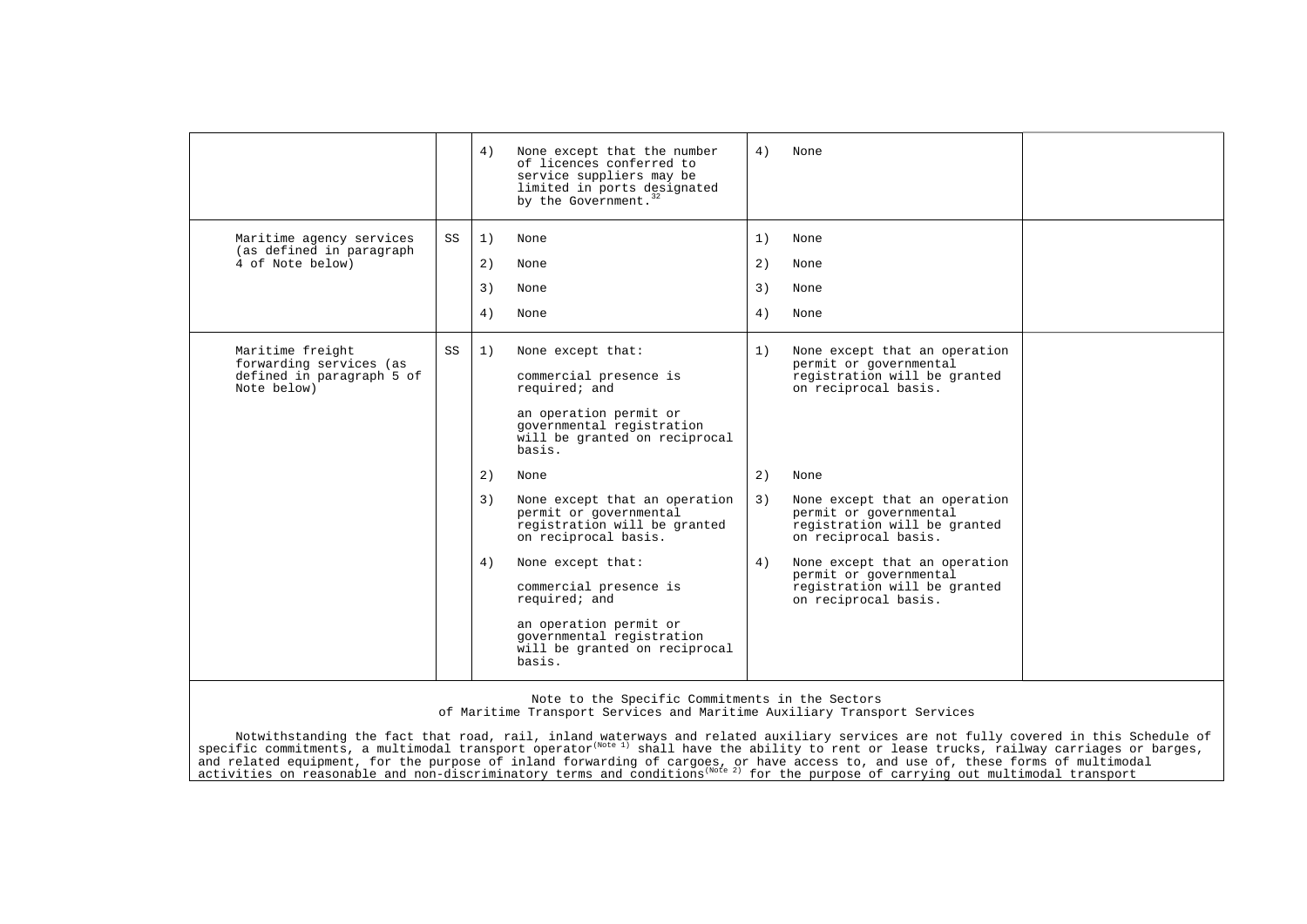## operations.

- (Note 1) "Multimodal transport operator" means the person on whose behalf the bill of lading, multimodal transport document or any other document evidencing a contract of multimodal carriage of goods is issued and who is responsible for the carriage of goods pursuant to the contract of carriage.
- (Note 2) "Reasonable and non-discriminatory terms and conditions" means, for the purposes of multimodal transport operations, the ability of the multimodal transport operator to arrange for the conveyance of its merchandise on a timely basis, including priority over other merchandise which has entered the port at a later date.

## Definitions

1. "Other forms of commercial presence for the supply of international maritime transport services" means the ability for international maritime transport service suppliers of Thailand to undertake in Japan all activities which are necessary for the supply to their customers of a partially or fully integrated transport service, within which the maritime transport constitutes a substantial element. (This commitment shall however not be construed as limiting in any manner the specific commitments undertaken in respect of services supplied under subparagraph  $(y)(i)$  of Article 73).

These activities include, but are not limited to:

- (a) marketing and sales of maritime transport and related services through direct contact with customers, from quotation to invoicing, these services being those operated or offered by the service supplier itself or by service suppliers with which the service seller has established standing business arrangements;
- (b) the acquisition, on their own account or on behalf of their customers (and the resale to their customers) of any domestic transport and related services, including inward transport services by any mode, particularly inland waterways, road and rail, but excluding air, necessary for the supply of the integrated service;
- (c) the preparation of documentation concerning transport documents, customs documents, or other documents related to the origin and character of the goods transported;
- (d) the provision of business information by any means, including computerised information systems and electronic data interchange (subject to the provisions of the Annex on Telecommunications to the GATS);
- (e) the setting up of any business arrangements (including participation in the stock of a company) and the appointment of personnel recruited locally (or, in the case of foreign personnel, subject to the commitments provided for in Chapter 9) with any locally established shipping agency; and
- (f) acting on behalf of the companies, organising the call of the ship or taking over cargoes when required.

2. "Maritime cargo handling services" means activities exercised by stevedore companies, including terminal operators, but not including the direct activities of dockers, when this workforce is organised independently of the stevedoring or terminal operator companies. The activities covered include the organisation and supervision of:

- (a) the loading/discharging of cargo to/from a ship;
- (b) the lashing/unlashing of cargo; and
- (c) the reception/delivery and safekeeping of cargoes before shipment or after discharge.

3. "Container station and depot services" means activities consisting in storing containers, whether in port areas or inland, with a view to their stuffing/stripping, repairing and making them available for shipments.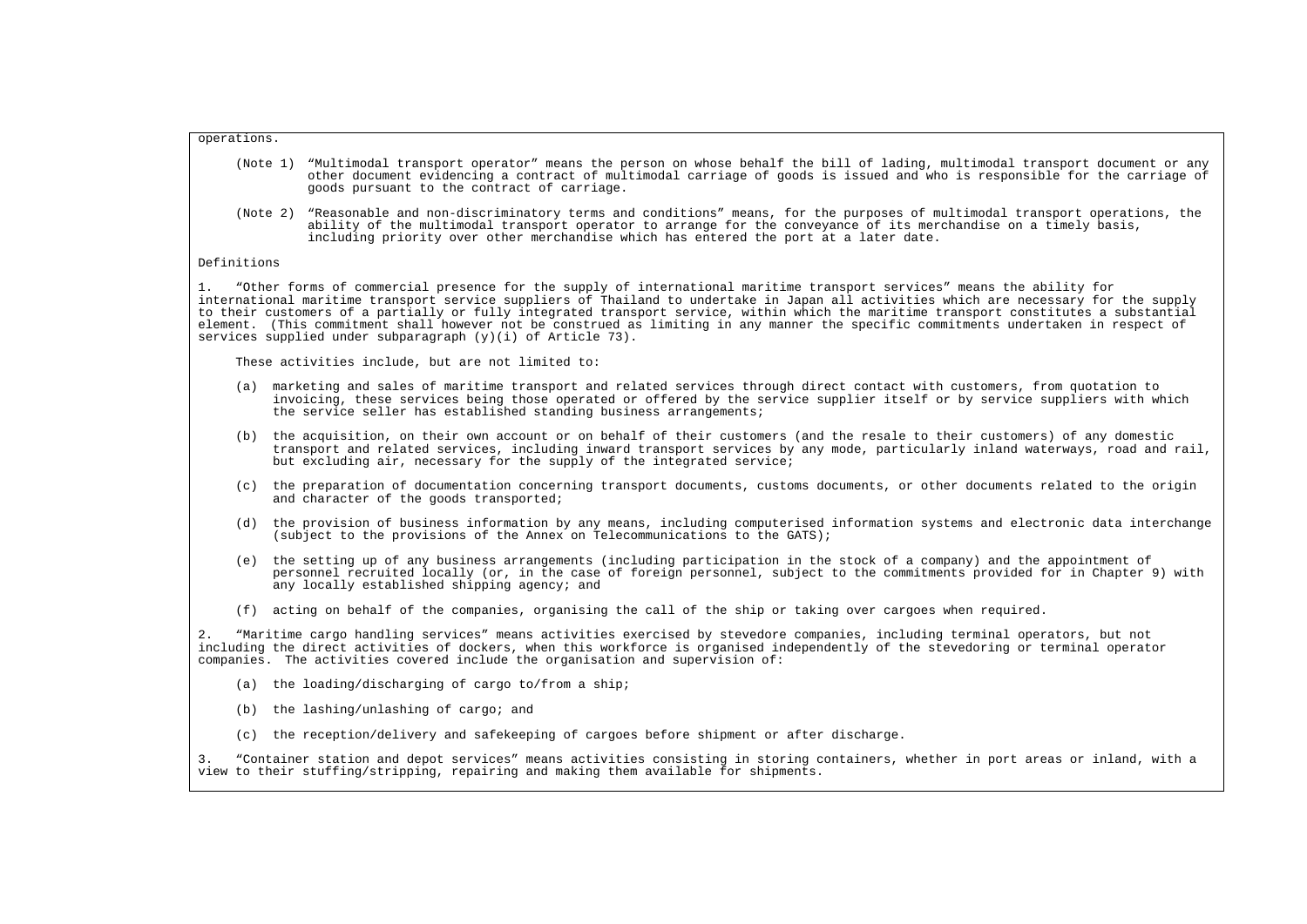4. "Maritime agency services" means activities consisting in representing, within a given geographic area, as an agent the business interests of one or more shipping lines or shipping companies, for the following purposes:

- (a) marketing and sales of maritime transport and related services, from quotation to invoicing, and issuance of bills of lading on behalf of the companies, acquisition and resale of the necessary related services, preparation of documentation, and provision of business information; and
- (b) acting on behalf of the companies organising the call of the ship or taking over cargoes when required.

5. "Maritime freight forwarding services" means an activity consisting of organising and monitoring shipment operations on behalf of shippers, through the acquisition of transport and related services, preparation of documentation and provision of business information. Maritime freight forwarding services include those provided by a person on whose behalf the bill of lading or any other document evidencing a contract of carriage of goods is issued and who is responsible for the carriage of goods pursuant to the contract of carriage.

B. Internal Waterways Transport

| d) | Maintenance and repair of<br>vessels<br>$(CPC 8868**)$                                                                                  |    | 1)<br>2)<br>3)       | Unbound*<br>None<br>None except that establishing<br>or extending docks or berths<br>which can be used to<br>manufacture or repair the<br>vessels beyond a fixed scale<br>are subject to an economic<br>needs test. | 1)<br>2)<br>3)       | Unbound*<br>None<br>None         |  |
|----|-----------------------------------------------------------------------------------------------------------------------------------------|----|----------------------|---------------------------------------------------------------------------------------------------------------------------------------------------------------------------------------------------------------------|----------------------|----------------------------------|--|
|    |                                                                                                                                         |    | 4)                   | None                                                                                                                                                                                                                | 4)                   | None                             |  |
| e) | Pushing and towing<br>services<br>(CPC 7224)                                                                                            |    | 1)<br>2)<br>3)<br>4) | Unbound*<br>None<br>None<br>None                                                                                                                                                                                    | 1)<br>2)<br>3)<br>4) | Unbound*<br>None<br>None<br>None |  |
| f) | Salvaging and refloating<br>services, watering<br>services, fuelling<br>services and garbage<br>collecting services<br>(CPC 7454, 7459) | SS | 1)<br>2)<br>3)<br>4) | None<br>None<br>None<br>None                                                                                                                                                                                        | 1)<br>2)<br>3)<br>4) | None<br>None<br>None<br>None     |  |
| f) | Pilotage services                                                                                                                       |    | 1)                   | Unbound*                                                                                                                                                                                                            | 1)                   | Unbound*                         |  |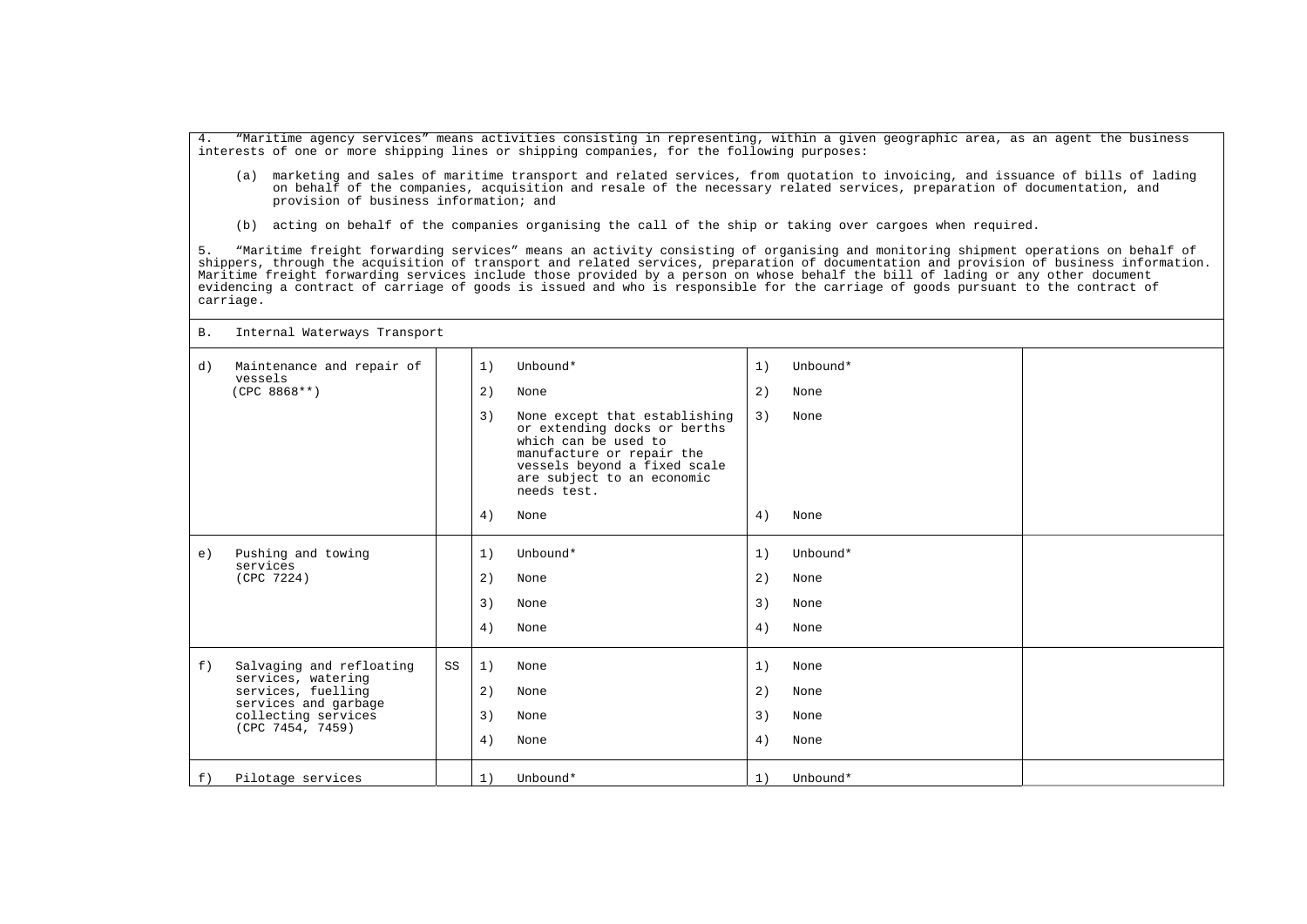|                | (CPC 7452)                                         |    | 2) | Unbound*                                                | 2) | Unbound* |  |
|----------------|----------------------------------------------------|----|----|---------------------------------------------------------|----|----------|--|
|                |                                                    |    | 3) | Unbound                                                 | 3) | Unbound  |  |
|                |                                                    |    | 4) | Unbound                                                 | 4) | Unbound  |  |
| f)             | Port and waterway                                  |    | 1) | Unbound                                                 | 1) | Unbound  |  |
|                | operation services<br>(excluding cargo handling    |    | 2) | Unbound                                                 | 2) | Unbound  |  |
|                | services)<br>(CPC 7451)                            |    | 3) | Unbound                                                 | 3) | Unbound  |  |
|                | Navigation aid services<br>(CPC 7453)              |    | 4) | Unbound                                                 | 4) | Unbound  |  |
| $\mathsf{C}$ . | Air Transport Services                             |    |    |                                                         |    |          |  |
| d)             | Aircraft repair and<br>maintenance services        |    | 1) | Unbound*                                                | 1) | Unbound* |  |
|                | defined in subparagraph<br>(a) of Article 73       |    | 2) | None                                                    | 2) | None     |  |
|                |                                                    |    | 3) | None except that the number<br>of licences conferred to | 3) | None     |  |
|                |                                                    |    |    | service suppliers may be<br>limited.                    |    |          |  |
|                |                                                    |    | 4) | None                                                    | 4) | None     |  |
| e)             | Selling and marketing of<br>air transport services | SS | 1) | None                                                    | 1) | None     |  |
|                | defined in subparagraph<br>$(p)$ of Article $73$   |    | 2) | None                                                    | 2) | None     |  |
|                |                                                    |    | 3) | None                                                    | 3) | None     |  |
|                |                                                    |    | 4) | None                                                    | 4) | None     |  |
| e)             | Computer reservation<br>system services defined    | SS | 1) | None                                                    | 1) | None     |  |
|                | in subparagraph (d) of<br>Article 73               |    | 2) | None                                                    | 2) | None     |  |
|                |                                                    |    | 3) | None                                                    | 3) | None     |  |
|                |                                                    |    | 4) | None                                                    | 4) | None     |  |
| D.             | Space transport<br>(CPC 733)                       |    | 1) | Unbound                                                 | 1) | Unbound  |  |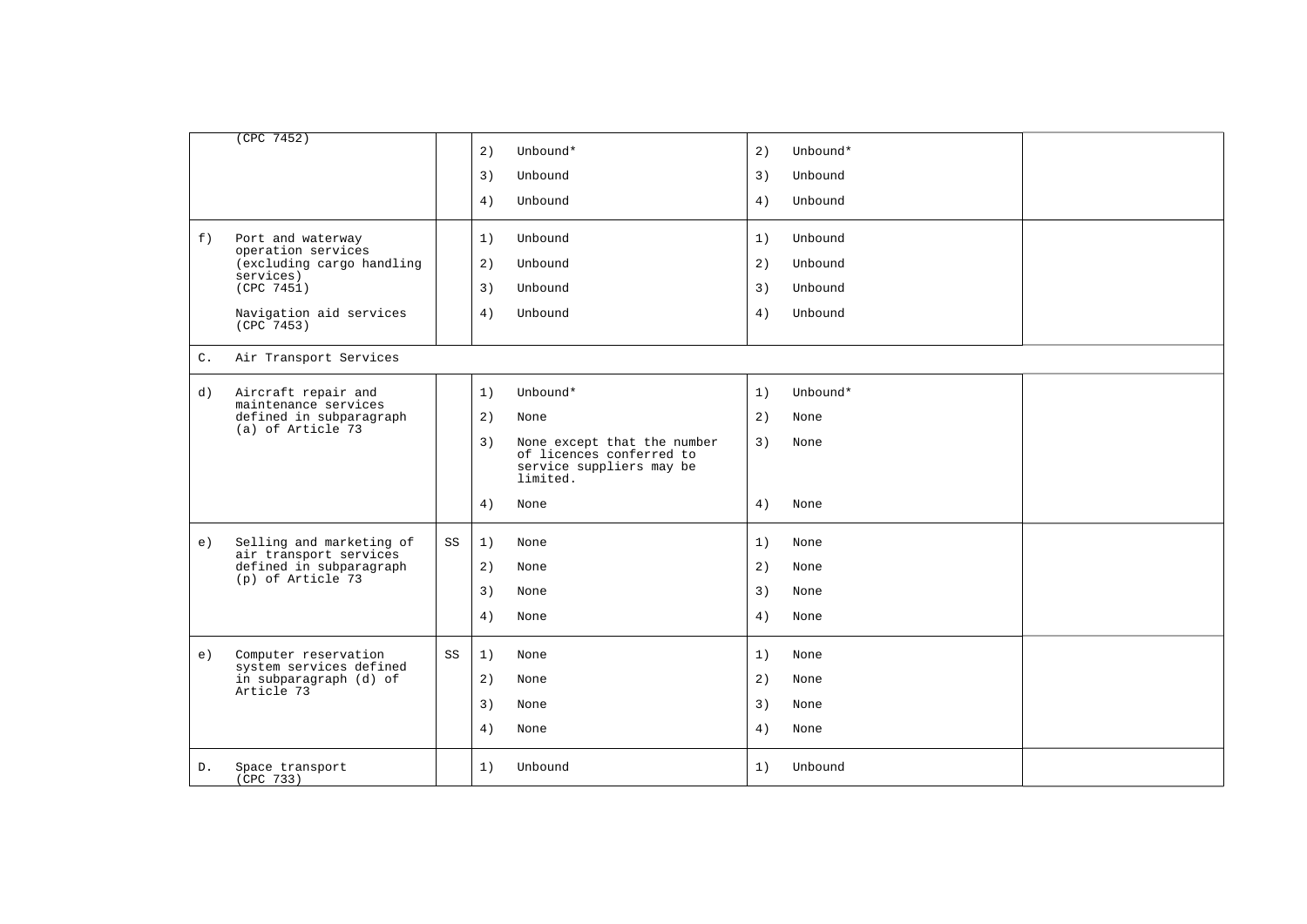|           |                                            | $\overline{2}$ )<br>None |          | $\overline{2}$ ) | None                                                                                                                       |  |
|-----------|--------------------------------------------|--------------------------|----------|------------------|----------------------------------------------------------------------------------------------------------------------------|--|
|           |                                            | 3)                       | Unbound  | 3)               | Unbound                                                                                                                    |  |
|           |                                            | 4)                       | Unbound  | 4)               | Unbound                                                                                                                    |  |
| Ε.        | Rail Transport Services                    |                          |          |                  |                                                                                                                            |  |
| a)        | Passenger transportation<br>(CPC 7111)     | 1)                       | Unbound* | 1)               | Unbound*                                                                                                                   |  |
|           |                                            | 2)<br>None               |          | 2)               | None                                                                                                                       |  |
|           |                                            | 3)<br>None               |          | 3)               | None except that prior<br>notification is required in<br>accordance with the Foreign<br>Exchange and Foreign Trade<br>Law. |  |
|           |                                            | 4)<br>None               |          | 4)               | None                                                                                                                       |  |
| b)        | Freight transportation                     | 1)                       | Unbound* | 1)               | Unbound*                                                                                                                   |  |
|           | (CPC 7112)                                 | 2)<br>None               |          | 2)               | None                                                                                                                       |  |
|           |                                            | 3)<br>None               |          | 3)               | None except that prior<br>notification is required in<br>accordance with the Foreign<br>Exchange and Foreign Trade<br>Law. |  |
|           |                                            | 4)<br>None               |          | 4)               | None                                                                                                                       |  |
| $\circ$ ) | Pushing and towing<br>services             | 1)                       | Unbound* | 1)               | Unbound*                                                                                                                   |  |
|           | (CPC 7113)                                 | 2)<br>None               |          | 2)               | None                                                                                                                       |  |
|           |                                            | 3)<br>None               |          | 3)               | None                                                                                                                       |  |
|           |                                            | 4)<br>None               |          | 4)               | None                                                                                                                       |  |
| d)        | Maintenance and repair<br>services of rail | 1)                       | Unbound* | 1)               | Unbound*                                                                                                                   |  |
|           | transport equipment<br>$(CPC 8868**)$      | 2)<br>None               |          | 2)               | None                                                                                                                       |  |
|           |                                            | 3)<br>None               |          | 3)               | None                                                                                                                       |  |
|           |                                            | 4)<br>None               |          | 4)               | None                                                                                                                       |  |
|           |                                            |                          |          |                  |                                                                                                                            |  |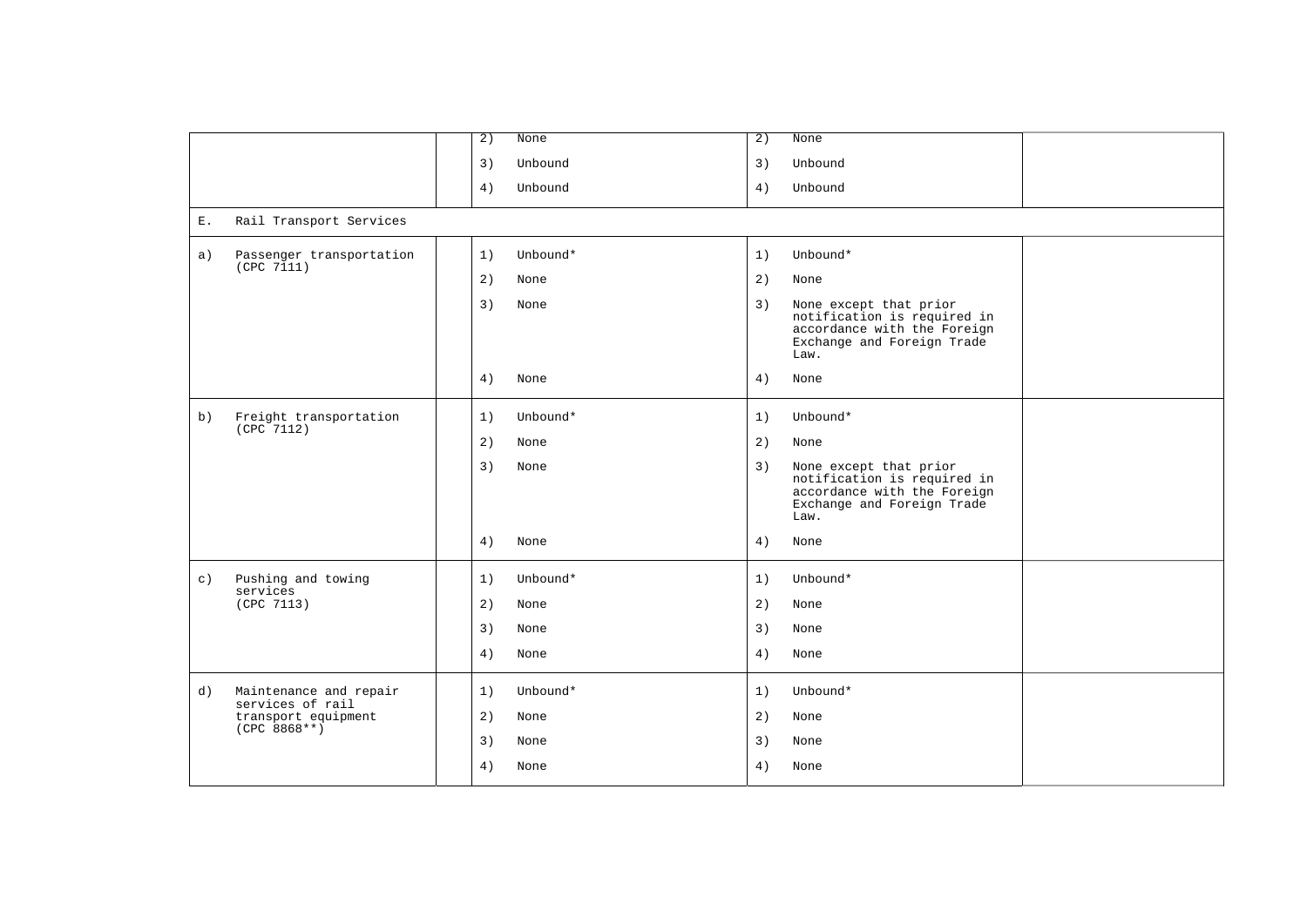| d)    | Rental of rail transport                              | SS | 1) | None                                                                                                                                                                                                                                                | 1) | None                                                                                                                       |  |
|-------|-------------------------------------------------------|----|----|-----------------------------------------------------------------------------------------------------------------------------------------------------------------------------------------------------------------------------------------------------|----|----------------------------------------------------------------------------------------------------------------------------|--|
|       | equipment with operator                               |    | 2) | None                                                                                                                                                                                                                                                | 2) | None                                                                                                                       |  |
|       |                                                       |    | 3) | None                                                                                                                                                                                                                                                | 3) | None                                                                                                                       |  |
|       |                                                       |    | 4) | None                                                                                                                                                                                                                                                | 4) | None                                                                                                                       |  |
| e)    | Supporting services for<br>rail transport services    | SS | 1) | None                                                                                                                                                                                                                                                | 1) | None                                                                                                                       |  |
|       | (CPC 743)                                             |    | 2) | None                                                                                                                                                                                                                                                | 2) | None                                                                                                                       |  |
|       |                                                       |    | 3) | None                                                                                                                                                                                                                                                | 3) | None except that prior<br>notification is required in<br>accordance with the Foreign<br>Exchange and Foreign Trade<br>Law. |  |
|       |                                                       |    | 4) | None                                                                                                                                                                                                                                                | 4) | None                                                                                                                       |  |
| $F$ . | Road Transport Services                               |    |    |                                                                                                                                                                                                                                                     |    |                                                                                                                            |  |
| a)    | Passenger transportation<br>(CPC 71211, 71212, 71213, |    | 1) | Unbound*                                                                                                                                                                                                                                            | 1) | Unbound*                                                                                                                   |  |
|       | 71214, 71221)                                         |    | 2) | None                                                                                                                                                                                                                                                | 2) | None                                                                                                                       |  |
|       |                                                       |    | 3) | None except that limitations<br>on the number of service<br>suppliers, on the number of<br>service operations or on the<br>quantity of service output<br>may be applied, on a<br>temporary and non-<br>discriminatory basis.                        | 3) | None except that prior<br>notification is required in<br>accordance with the Foreign<br>Exchange and Foreign Trade<br>Law. |  |
|       |                                                       |    | 4) | None except that:                                                                                                                                                                                                                                   | 4) | None                                                                                                                       |  |
|       |                                                       |    |    | limitations on the number of<br>service suppliers, on the<br>number of service operations<br>or on the quantity of service<br>output may be applied, on a<br>temporary and non-<br>discriminatory basis; and<br>commercial presence is<br>required. |    |                                                                                                                            |  |
|       |                                                       |    |    |                                                                                                                                                                                                                                                     |    |                                                                                                                            |  |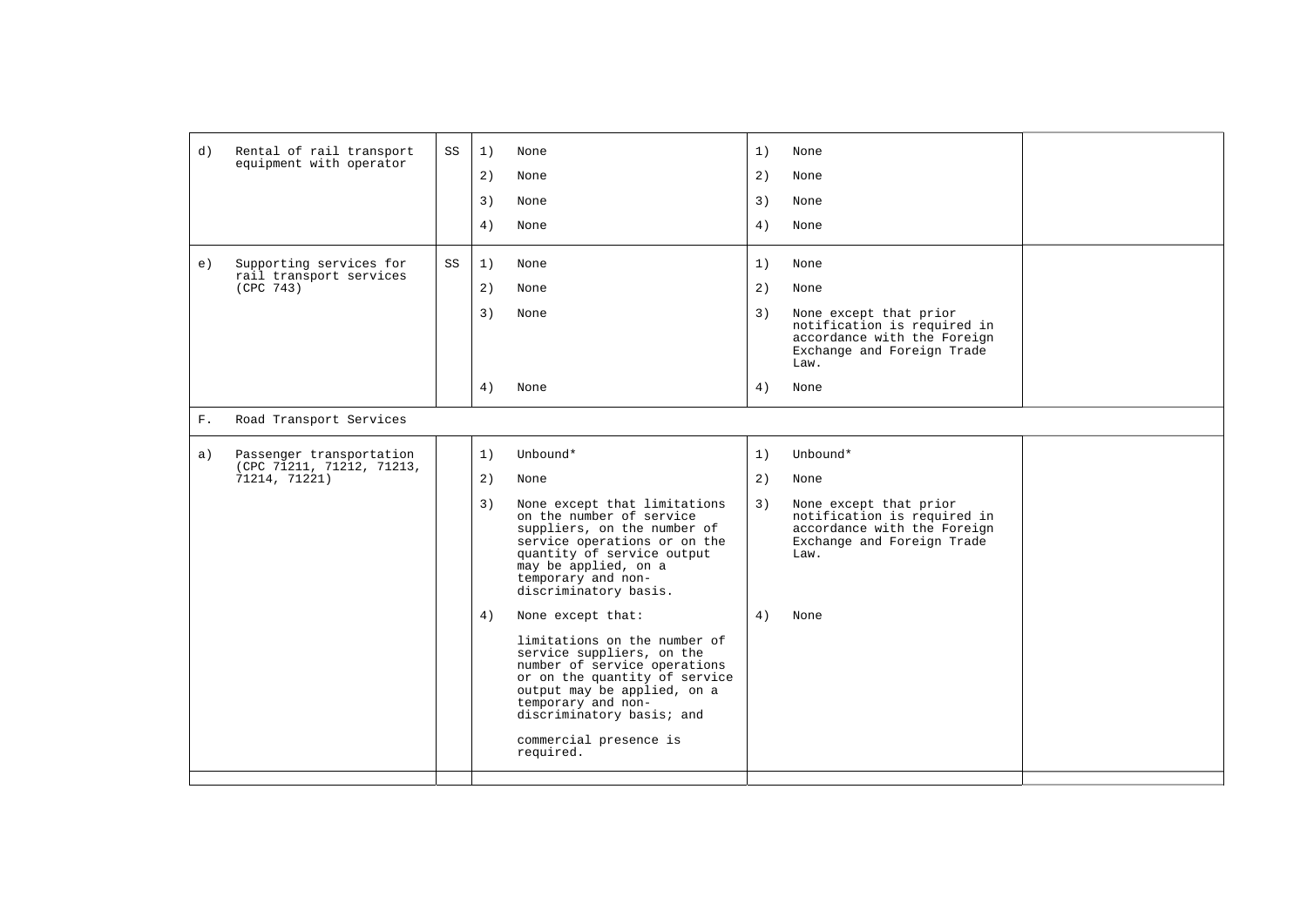| Other scheduled passenger<br>a)<br>transportation           |    | 1) | Unbound                                                        | 1) | Unbound  |  |
|-------------------------------------------------------------|----|----|----------------------------------------------------------------|----|----------|--|
| (CPC 71219)                                                 |    | 2) | Unbound                                                        | 2) | Unbound  |  |
| Rental services of<br>a)<br>passenger cars with             |    | 3) | Unbound                                                        | 3) | Unbound  |  |
| operator                                                    |    | 4) | Unbound                                                        | 4) | Unbound  |  |
| (CPC 71222)                                                 |    |    |                                                                |    |          |  |
| Rental services of buses<br>a)<br>and coaches with operator |    |    |                                                                |    |          |  |
| (CPC 71223)                                                 |    |    |                                                                |    |          |  |
| Passenger transportation<br>a)<br>by man- or animal-drawn   |    |    |                                                                |    |          |  |
| vehicles<br>(CPC 71224)                                     |    |    |                                                                |    |          |  |
| Other non-scheduled<br>a)                                   |    |    |                                                                |    |          |  |
| passenger transportation<br>(CPC 71229)                     |    |    |                                                                |    |          |  |
|                                                             |    |    |                                                                |    |          |  |
| Freight transportation<br>b)                                |    | 1) | Unbound*                                                       | 1) | Unbound* |  |
| services<br>(CPC 7123)                                      |    | 2) | None                                                           | 2) | None     |  |
|                                                             |    | 3) | None except that limitations<br>on the number of service       | 3) | None     |  |
|                                                             |    |    | suppliers, on the number of                                    |    |          |  |
|                                                             |    |    | service operations or on the<br>quantity of service output     |    |          |  |
|                                                             |    |    | may be applied, on a<br>temporary and non-                     |    |          |  |
|                                                             |    |    | discriminatory basis.                                          |    |          |  |
|                                                             |    | 4) | None except that:                                              | 4) | None     |  |
|                                                             |    |    | limitations on the number of<br>service suppliers, on the      |    |          |  |
|                                                             |    |    | number of services operations<br>or on the quantity of service |    |          |  |
|                                                             |    |    | output may be applied, on a<br>temporary and non-              |    |          |  |
|                                                             |    |    | discriminatory basis; and                                      |    |          |  |
|                                                             |    |    | commercial presence is                                         |    |          |  |
|                                                             |    |    | required.                                                      |    |          |  |
| Rental of commercial<br>$\circ$ )                           | SS | 1) | None                                                           | 1) | None     |  |
| vehicles with operator                                      |    |    |                                                                |    |          |  |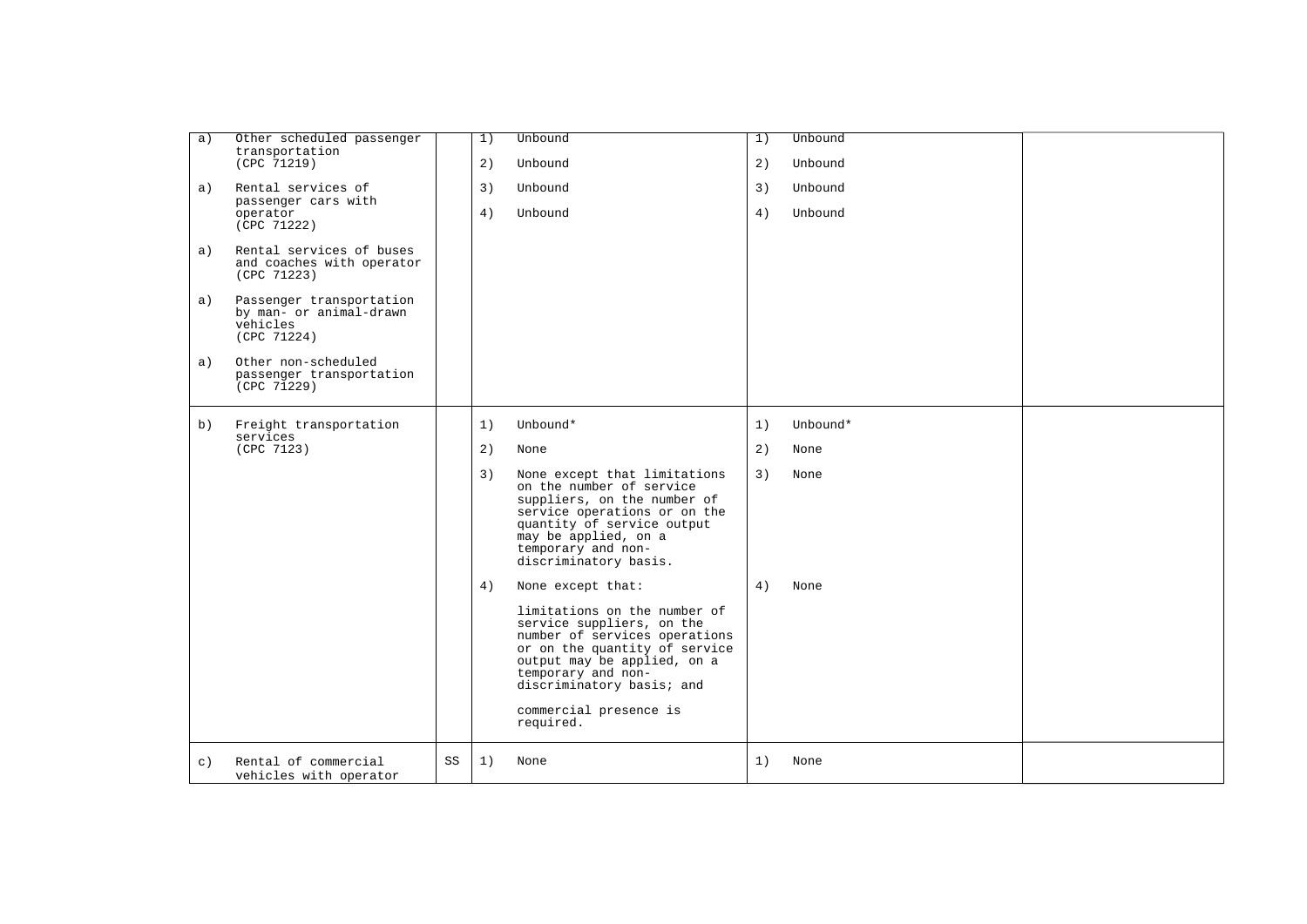|    | (CPC 7124)                                   |    | 2) | None                                                                                                                                      | 2) | None                                                                                                                       |  |
|----|----------------------------------------------|----|----|-------------------------------------------------------------------------------------------------------------------------------------------|----|----------------------------------------------------------------------------------------------------------------------------|--|
|    |                                              |    | 3) | None                                                                                                                                      | 3) | None                                                                                                                       |  |
|    |                                              |    | 4) | None                                                                                                                                      | 4) | None                                                                                                                       |  |
| d) | Maintenance and repair                       |    | 1) | Unbound*                                                                                                                                  | 1) | Unbound*                                                                                                                   |  |
|    | services of road<br>transport equipment      |    | 2) | None                                                                                                                                      | 2) | None                                                                                                                       |  |
|    | (including services<br>supplied by mechanic) |    | 3) | None                                                                                                                                      | 3) | None                                                                                                                       |  |
|    | (CPC 6112, 8867)                             |    | 4) | None except that commercial<br>presence is required.                                                                                      | 4) | None                                                                                                                       |  |
| e) | Supporting services for                      | SS | 1) | None                                                                                                                                      | 1) | None                                                                                                                       |  |
|    | road transport services<br>(CPC 744)         |    | 2) | None                                                                                                                                      | 2) | None                                                                                                                       |  |
|    |                                              |    | 3) | None except that the number<br>of licences conferred to<br>services suppliers may be<br>limited for motorway<br>businesses. <sup>33</sup> | 3) | None                                                                                                                       |  |
|    |                                              |    | 4) | None except that the number<br>of licences conferred to<br>services suppliers may be<br>limited for motorway<br>businesses.               | 4) | None                                                                                                                       |  |
| G. | Pipeline Transport                           |    |    |                                                                                                                                           |    |                                                                                                                            |  |
| a) | Transportation of fuels<br>(CPC 7131)        |    |    |                                                                                                                                           |    |                                                                                                                            |  |
|    | (a) transportation<br>services of natural    |    | 1) | Unbound                                                                                                                                   | 1) | Unbound                                                                                                                    |  |
|    | gas on a fee or<br>contract basis            |    | 2) | None                                                                                                                                      | 2) | None                                                                                                                       |  |
|    |                                              |    | 3) | None except that the number<br>of licences conferred to<br>service suppliers may be<br>limited.                                           | 3) | None except that prior<br>notification is required in<br>accordance with the Foreign<br>Exchange and Foreign Trade<br>Law. |  |

<span id="page-57-0"></span>33 "Motorway business" means services of operating motorways, on a fee basis.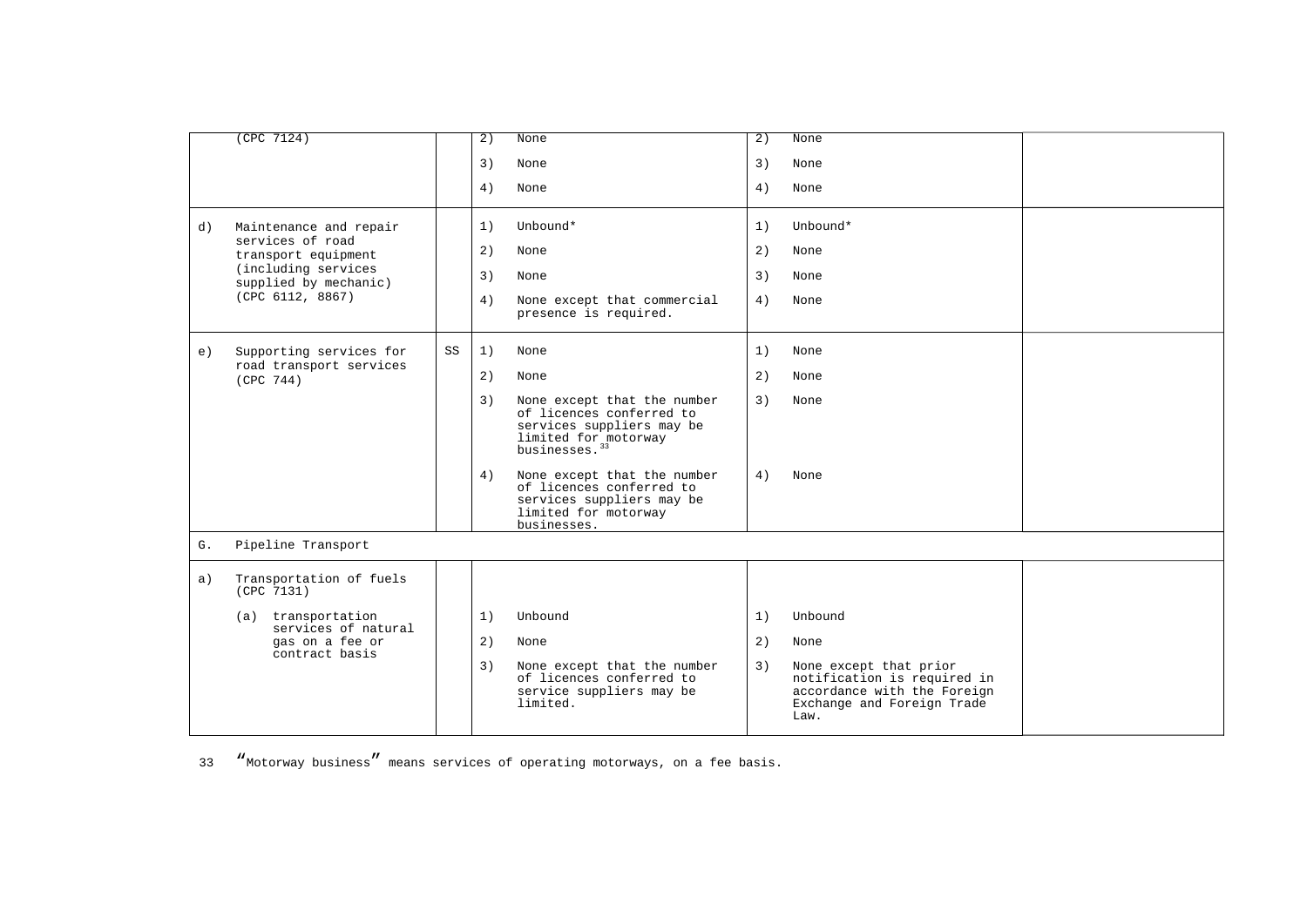|    |                                                 |    | 4)<br>Unbound  | 4) | Unbound                                                                                                                    |  |
|----|-------------------------------------------------|----|----------------|----|----------------------------------------------------------------------------------------------------------------------------|--|
|    | (b) transportation<br>services of               |    | 1)<br>Unbound  | 1) | Unbound                                                                                                                    |  |
|    | petroleum on a fee<br>or contract basis         |    | 2)<br>None     | 2) | None                                                                                                                       |  |
|    |                                                 |    | 3)<br>None     | 3) | None                                                                                                                       |  |
|    |                                                 |    | 4)<br>Unbound  | 4) | Unbound                                                                                                                    |  |
| b) | Transport services of<br>goods other than fuels | SS | 1)<br>None     | 1) | None                                                                                                                       |  |
|    | (CPC 7139)                                      |    | 2)<br>None     | 2) | None                                                                                                                       |  |
|    |                                                 |    | 3)<br>None     | 3) | None                                                                                                                       |  |
|    |                                                 |    | 4)<br>None     | 4) | None                                                                                                                       |  |
| Η. | Services Auxiliary to All Modes of Transport    |    |                |    |                                                                                                                            |  |
| a) | Cargo-handling services<br>(excluding services  |    | 1)<br>Unbound* | 1) | Unbound*                                                                                                                   |  |
|    | relating to maritime                            |    | 2)<br>None     | 2) | None                                                                                                                       |  |
|    | transport services)<br>(CPC 741)                |    | 3)<br>None     | 3) | None                                                                                                                       |  |
|    |                                                 |    | 4)<br>None     | 4) | None                                                                                                                       |  |
| b) | Storage and warehouse                           |    | 1)<br>Unbound* | 1) | Unbound*                                                                                                                   |  |
|    | services (excluding<br>services relating to     |    | 2)<br>None     | 2) | None                                                                                                                       |  |
|    | petroleum and petroleum<br>products)            |    | 3)<br>None     | 3) | None                                                                                                                       |  |
|    | (CPC 742)                                       |    | 4)<br>None     | 4) | None                                                                                                                       |  |
| b) | Storage and warehouse                           |    | 1)<br>Unbound* | 1) | Unbound*                                                                                                                   |  |
|    | services relating to<br>petroleum and petroleum |    | 2)<br>None     | 2) | None                                                                                                                       |  |
|    | products<br>(CPC 742)                           |    | 3)<br>None     | 3) | None except that prior<br>notification is required in<br>accordance with the Foreign<br>Exchange and Foreign Trade<br>Law. |  |
|    |                                                 |    | Unbound<br>4)  | 4) | Unbound                                                                                                                    |  |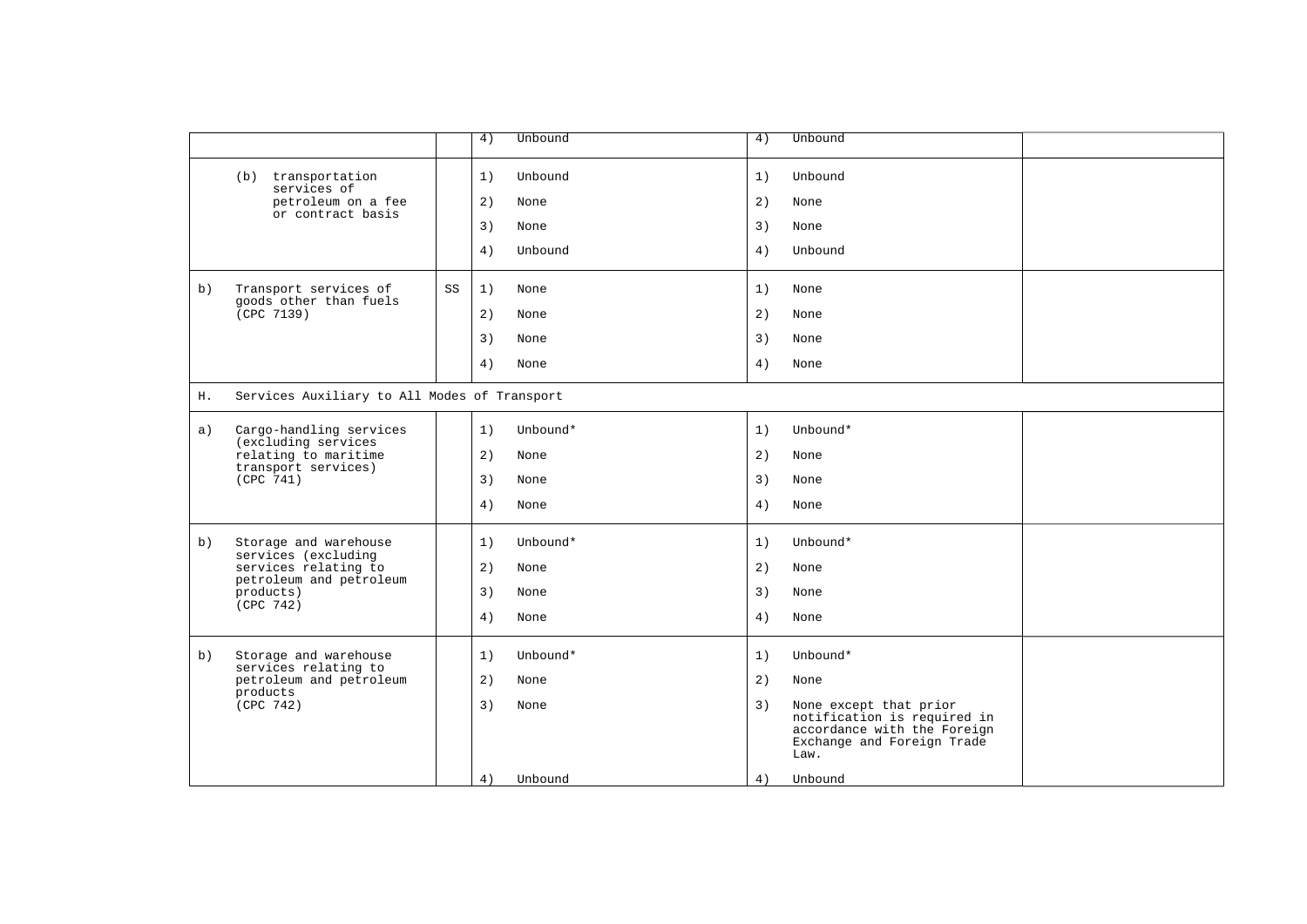| $\circ$ ) | Freight transport agency<br>services (excluding | SS | 1) | None except that commercial<br>presence is required. | 1) | None     |  |
|-----------|-------------------------------------------------|----|----|------------------------------------------------------|----|----------|--|
|           | services relating to<br>maritime freight        |    | 2) | None                                                 | 2) | None     |  |
|           | forwarding services)<br>(CPC 748)               |    | 3) | None                                                 | 3) | None     |  |
|           |                                                 |    | 4) | None except that commercial<br>presence is required. | 4) | None     |  |
| d)        | Other                                           |    |    |                                                      |    |          |  |
|           | Customs clearance<br>(a)<br>agent services      | SS | 1) | None except that commercial<br>presence is required. | 1) | None     |  |
|           | related to Japanese<br>Customs                  |    | 2) | None except that commercial<br>presence is required. | 2) | None     |  |
|           |                                                 |    | 3) | None                                                 | 3) | None     |  |
|           |                                                 |    | 4) | None except that commercial<br>presence is required. | 4) | None     |  |
|           | (b) Other                                       |    | 1) | Unbound                                              | 1) | Unbound  |  |
|           |                                                 |    | 2) | Unbound                                              | 2) | Unbound  |  |
|           |                                                 |    | 3) | Unbound                                              | 3) | Unbound  |  |
|           |                                                 |    | 4) | Unbound                                              | 4) | Unbound  |  |
| Ι.        | Other Transport Services                        |    | 1) | Unbound                                              | 1) | Unbound  |  |
|           |                                                 |    | 2) | Unbound                                              | 2) | Unbound  |  |
|           |                                                 |    | 3) | Unbound                                              | 3) | Unbound  |  |
|           |                                                 |    | 4) | Unbound                                              | 4) | Unbound  |  |
| 12.       | OTHER SERVICES NOT INCLUDED ELSEWHERE           |    |    |                                                      |    |          |  |
|           | Thai spa services                               |    | 1) | Unbound*                                             | 1) | Unbound* |  |
|           | (excluding the medical<br>related services)     |    | 2) | None                                                 | 2) | None     |  |
|           |                                                 |    | 3) | None                                                 | 3) | None     |  |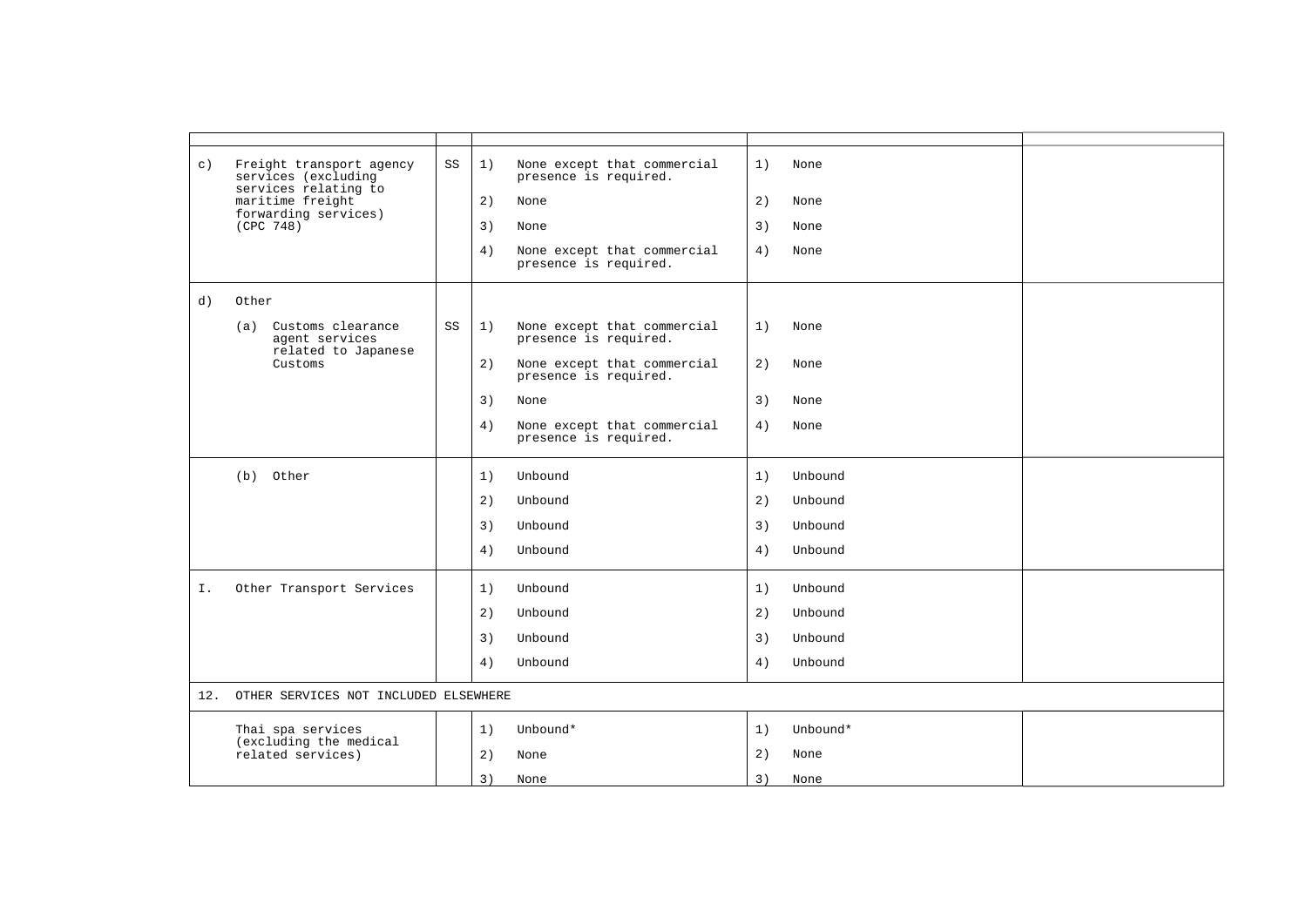|       | 4)<br>None    | 4) | None    |  |
|-------|---------------|----|---------|--|
| Other | Unbound<br>1) | 1) | Unbound |  |
|       | Unbound<br>2) | 2) | Unbound |  |
|       | Unbound<br>3) | 3) | Unbound |  |
|       | Unbound<br>4) | 4) | Unbound |  |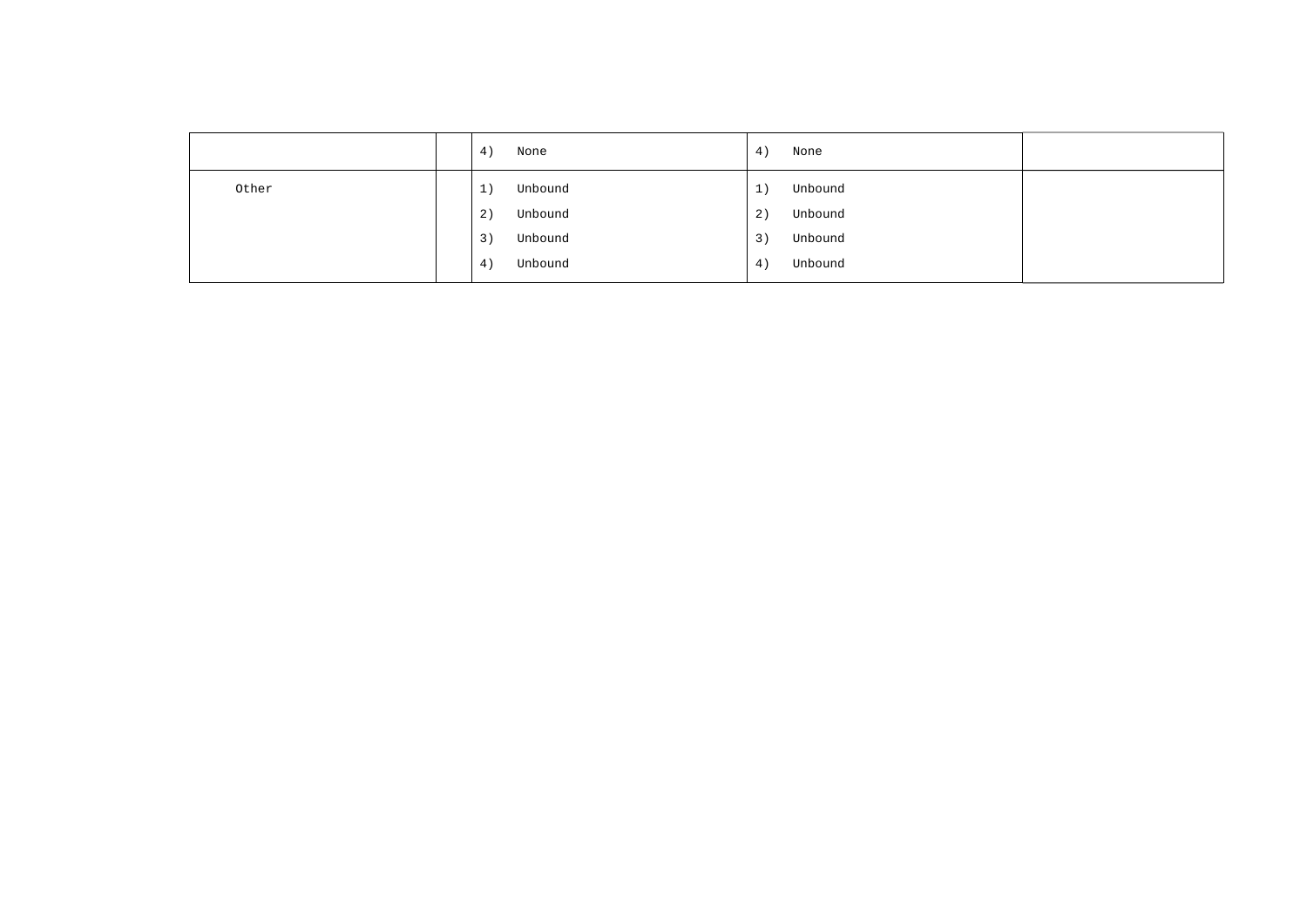| Modes of supply: 1) Cross-border supply 2) Consumption abroad 3) Commercial presence 4) Presence of natural persons |                                                                                                                                                                                                                                                                                                                                                                                                                                                                                                                                                    |                                                                                                                                                                                                                                                                                       |                                                                                                                                                                                                                                                                                                                                                                                                                                                                                                                                                                                                                  |  |  |  |  |
|---------------------------------------------------------------------------------------------------------------------|----------------------------------------------------------------------------------------------------------------------------------------------------------------------------------------------------------------------------------------------------------------------------------------------------------------------------------------------------------------------------------------------------------------------------------------------------------------------------------------------------------------------------------------------------|---------------------------------------------------------------------------------------------------------------------------------------------------------------------------------------------------------------------------------------------------------------------------------------|------------------------------------------------------------------------------------------------------------------------------------------------------------------------------------------------------------------------------------------------------------------------------------------------------------------------------------------------------------------------------------------------------------------------------------------------------------------------------------------------------------------------------------------------------------------------------------------------------------------|--|--|--|--|
| Sector or Subsector                                                                                                 | Limitations on Market Access                                                                                                                                                                                                                                                                                                                                                                                                                                                                                                                       | Limitations on<br>National Treatment                                                                                                                                                                                                                                                  | Additional Commitments                                                                                                                                                                                                                                                                                                                                                                                                                                                                                                                                                                                           |  |  |  |  |
| Ι.<br>HORIZONTAL COMMITMENTS                                                                                        |                                                                                                                                                                                                                                                                                                                                                                                                                                                                                                                                                    |                                                                                                                                                                                                                                                                                       |                                                                                                                                                                                                                                                                                                                                                                                                                                                                                                                                                                                                                  |  |  |  |  |
| ALL SECTORS INCLUDED IN THIS<br><b>SCHEDULE</b>                                                                     | 3)<br>Unless otherwise specified at<br>the sector- specific level,<br>commercial presence in<br>sectors or subsectors in this<br>Schedule is permitted only<br>through a limited liability<br>company which is registered<br>in Thailand and which meets<br>the following conditions:<br>Foreign equity<br>a)<br>participation must not<br>exceed 49 per cent of<br>the registered capital;<br>and<br>The number of foreign<br>b)<br>shareholders must be<br>less than half of the<br>total number of<br>shareholders of the<br>company concerned. | 3)<br>Unless otherwise specified at<br>the sector- specific level,<br>for commercial entity<br>incorporated pursuant to<br>Thailand's laws and<br>regulations with foreign<br>equity participation not<br>exceeding 49 per cent of the<br>registered capital: None<br>Others: Unbound | Unless otherwise specified at<br>the sector-specific level,<br>commercial entity not<br>incorporated pursuant to<br>Thailand's laws and<br>regulations or commercial<br>entity incorporated pursuant<br>to Thailand's laws and<br>regulations with foreign<br>equity participation<br>exceeding 49 per cent of the<br>registered capital may<br>acquire permission for<br>commercial presence in<br>sectors or subsectors in this<br>Schedule, provided that such<br>entity satisfies the criteria<br>stipulated under the Foreign<br>Business Act B.E. 2542<br>(1999), including those in<br>Sections 5 and 18. |  |  |  |  |

Part 3 Schedule of Thailand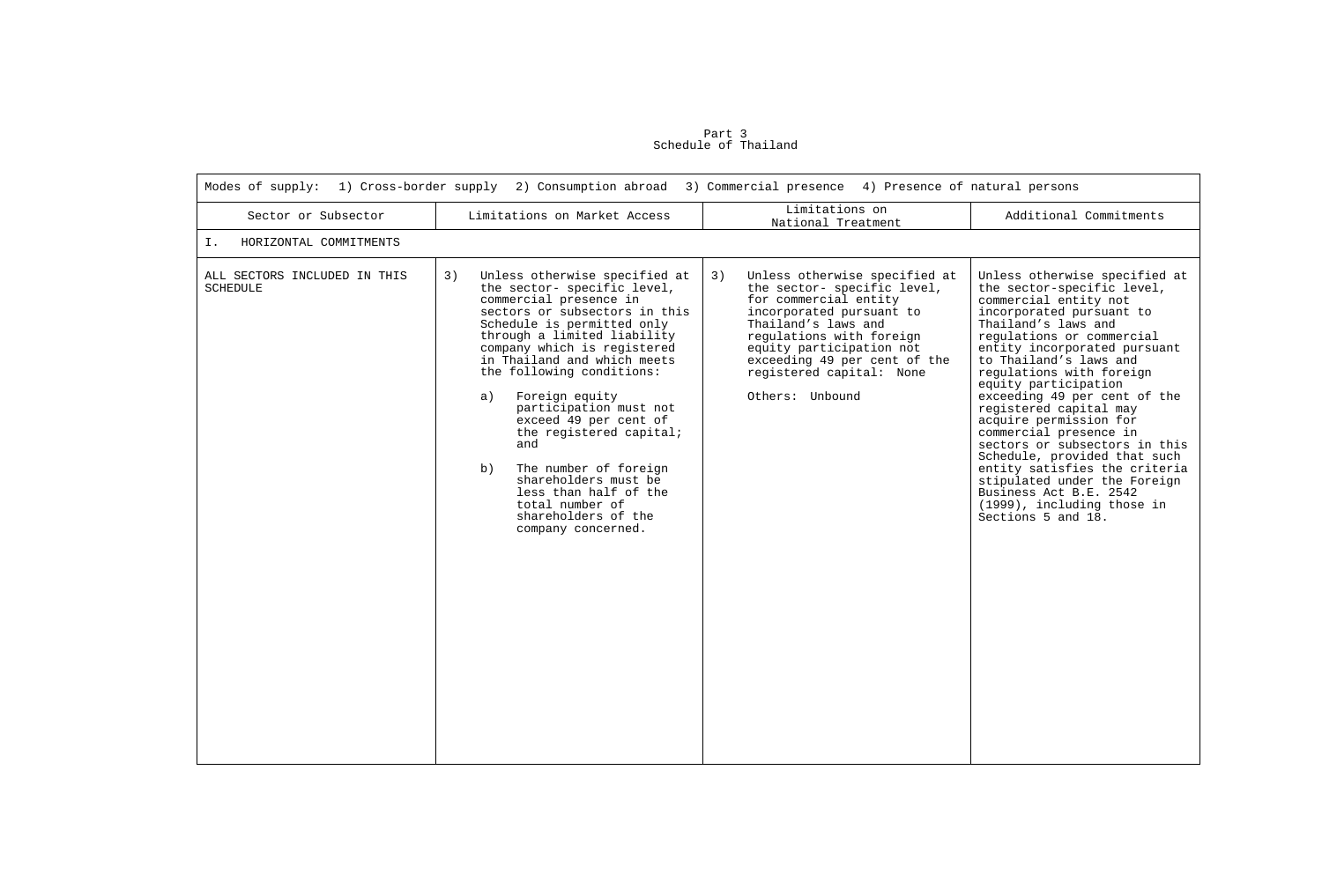| 3), 4) Acquisition and usage of<br>land: according to the Land<br>Code of Thailand, foreign<br>nationals or domestic<br>companies which are deemed<br>foreigners are not allowed to<br>purchase or own land in<br>Thailand. However, they may<br>lease land and own buildings.<br>Foreigners are also allowed<br>to own part of condominium<br>units under the laws and<br>regulations governing the<br>ownership of condominiums. | 3), 4) Acquisition and usage of<br>land: Unbound, except as<br>provided in the Limitation on<br>Market Access column<br>(hereinafter referred to as<br>"MA column")                                                                                      | Pursuant to the Official<br>Information Act B.E. 2540<br>(1997), by-laws, resolutions<br>of the Council of Ministers,<br>requlations, orders,<br>circulars, Rules, work<br>pattern, policies or<br>interpretations only insofar<br>as they are made or issued to<br>have the same force as by-<br>laws and intended to be of<br>general application to<br>private individuals concerned<br>shall be published in the<br>Government Gazette. |
|------------------------------------------------------------------------------------------------------------------------------------------------------------------------------------------------------------------------------------------------------------------------------------------------------------------------------------------------------------------------------------------------------------------------------------|----------------------------------------------------------------------------------------------------------------------------------------------------------------------------------------------------------------------------------------------------------|---------------------------------------------------------------------------------------------------------------------------------------------------------------------------------------------------------------------------------------------------------------------------------------------------------------------------------------------------------------------------------------------------------------------------------------------|
| 4)<br>Unless otherwise specified at<br>the sector-specific level,<br>unbound except:                                                                                                                                                                                                                                                                                                                                               | Unbound, except as provided<br>4)<br>in the MA column                                                                                                                                                                                                    |                                                                                                                                                                                                                                                                                                                                                                                                                                             |
| (a) intra-corporate<br>transferees who have<br>satisfied the criteria<br>for management needs <sup>1</sup> and<br>other criteria<br>stipulated by the<br>Department of Employment<br>under the Working of<br>Aliens Act B.E. 2521<br>$(1978)$ .                                                                                                                                                                                    | Natural persons of Japan who<br>engage in business activities<br>which require technology or<br>knowledge at advanced level<br>on the basis of a personal<br>contract with public or<br>private organisation in the<br>territory of Thailand:<br>Unbound |                                                                                                                                                                                                                                                                                                                                                                                                                                             |

<span id="page-62-0"></span>In considering managerial needs, the following facts shall be taken into consideration by the relevant authority, namely: (1)<br>size of fully paid-up capital; (2) employment creation; (3) extent of foreign investment; (4) ex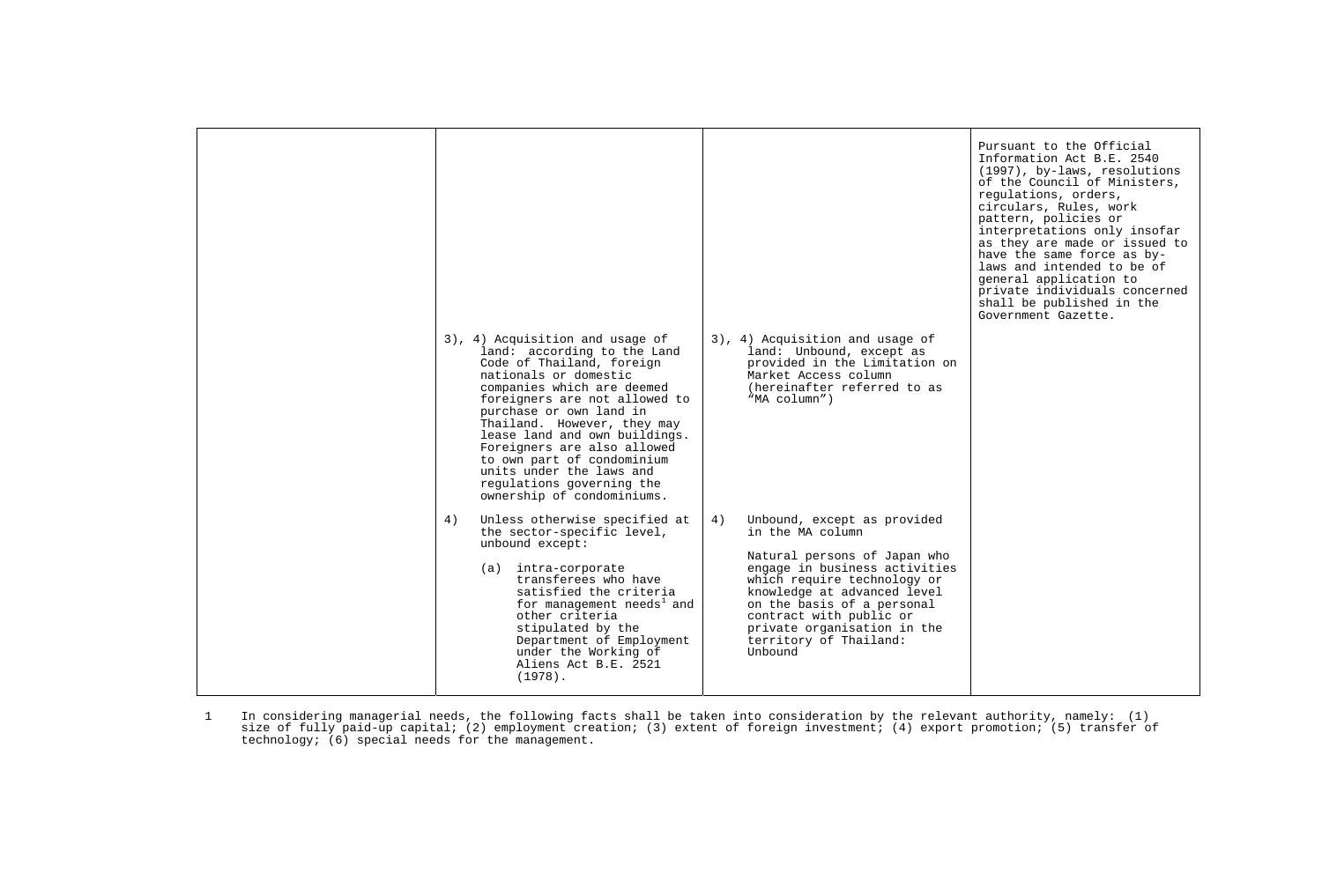|  | An intra-corporate<br>transferee is a natural<br>person of Japan who is<br>an employee of the<br>managerial or executive<br>level or a specialist of<br>a juridical person of<br>Japan; who is<br>transferred temporarily<br>for the supply of<br>service through<br>commercial presence in<br>Thailand; and who has<br>been employed by the<br>juridical person<br>concerned outside<br>Thailand for a period of<br>not less than one year<br>immediately preceding<br>the date of his or her<br>application for<br>admission. |  |
|--|---------------------------------------------------------------------------------------------------------------------------------------------------------------------------------------------------------------------------------------------------------------------------------------------------------------------------------------------------------------------------------------------------------------------------------------------------------------------------------------------------------------------------------|--|
|  |                                                                                                                                                                                                                                                                                                                                                                                                                                                                                                                                 |  |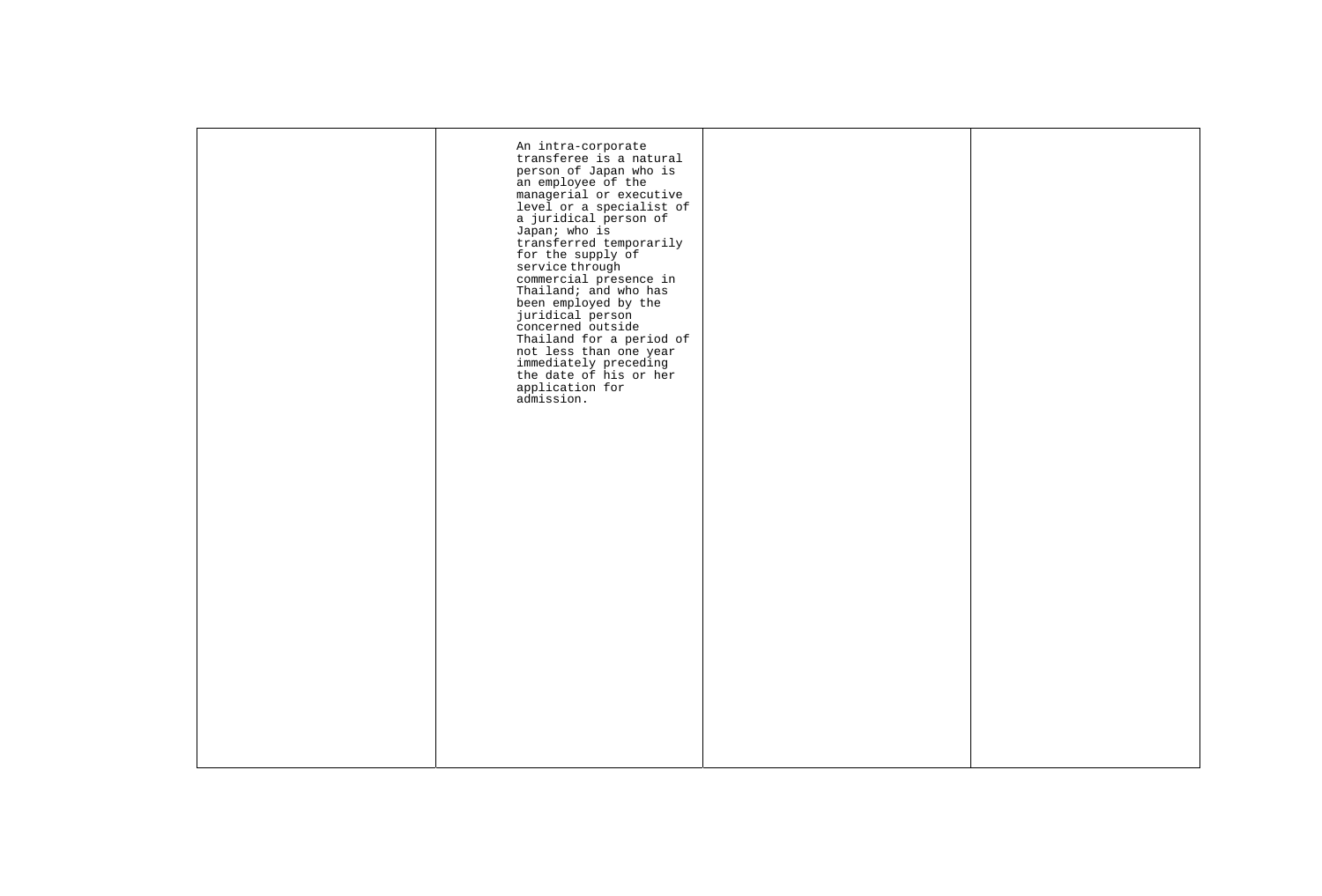| Manager is defined as:<br>A person within an<br>organisation who<br>primarily directs the<br>organisation, or a<br>department or sub-<br>division of the<br>organisation, supervises<br>and controls the work of<br>other supervisory,<br>professional or<br>managerial employees,<br>has the authority to<br>hire and fire or<br>recommend hiring, firing<br>or other personnel<br>actions (such as<br>promotion or leave<br>authorisation), and<br>exercises discretionary<br>authority over day-to-<br>day operations. He or<br>she must not be a first-<br>line supervisor, unless<br>the employees supervised<br>are professionals, or an<br>employee who primarily<br>performs tasks necessary<br>for the provision of the<br>service. |  |
|----------------------------------------------------------------------------------------------------------------------------------------------------------------------------------------------------------------------------------------------------------------------------------------------------------------------------------------------------------------------------------------------------------------------------------------------------------------------------------------------------------------------------------------------------------------------------------------------------------------------------------------------------------------------------------------------------------------------------------------------|--|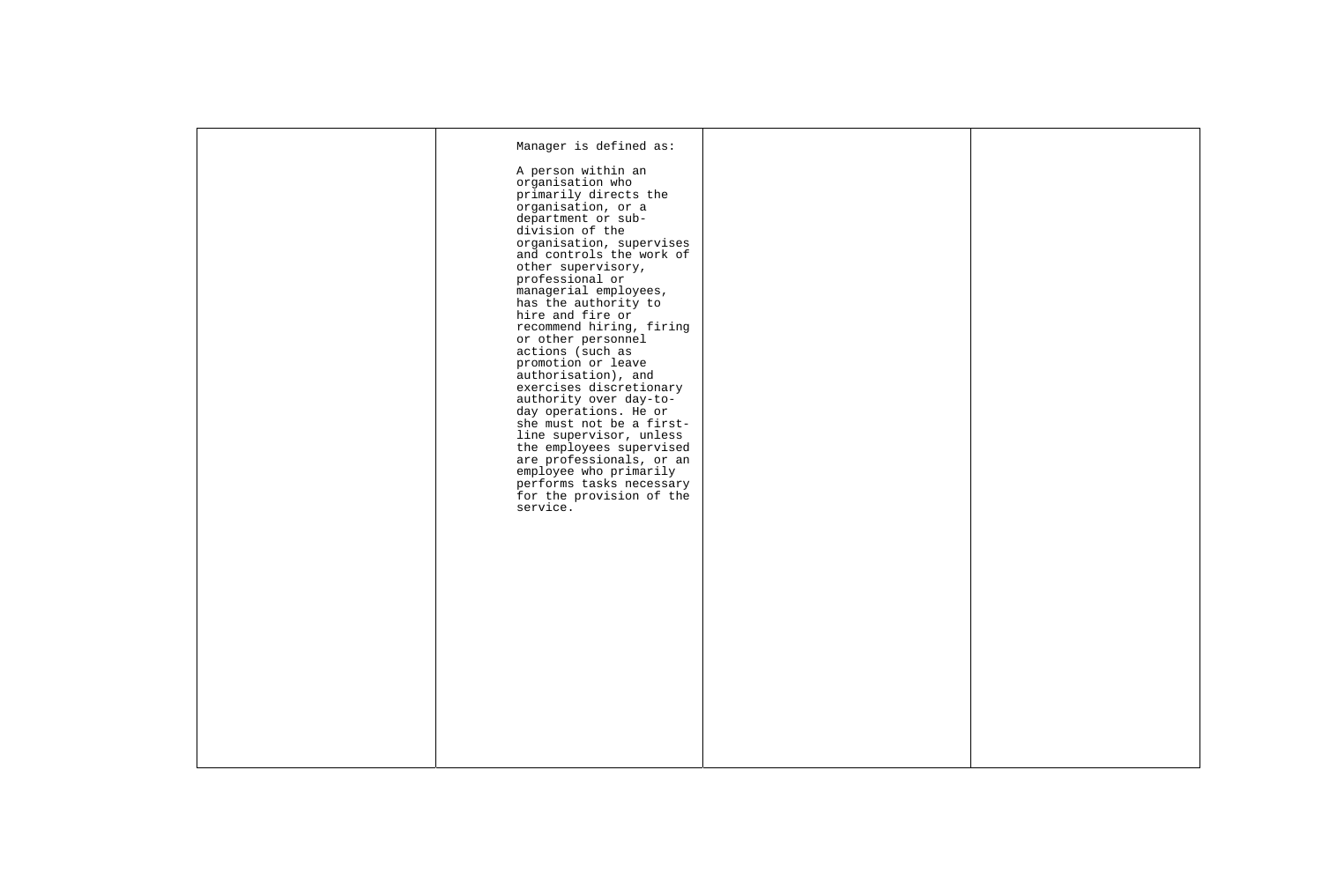|  | Executive is defined as:<br>A person within an<br>organisation who<br>primarily directs the                                                                                                                                                              |  |
|--|----------------------------------------------------------------------------------------------------------------------------------------------------------------------------------------------------------------------------------------------------------|--|
|  | management of the<br>organisation,<br>establishes the goals<br>and policies of the<br>organisation, excerises<br>wide latitude in<br>decision-making, and<br>receives only general<br>supervision or direction                                           |  |
|  | from higher-level<br>executives, the board of<br>directors, or<br>shareholders of the<br>businesses. An executive<br>would not directly<br>perform tasks related to<br>the actual provision of<br>a service or services of<br>the organisation.          |  |
|  | Specialist is defined<br>as:                                                                                                                                                                                                                             |  |
|  | A person within an<br>organisation who<br>possesses knowledge at<br>an advanced level of<br>continued expertise and<br>who possesses<br>proprietary knowledge of<br>the organisation's<br>services, research<br>equipment, techniques,<br>or management. |  |
|  |                                                                                                                                                                                                                                                          |  |
|  |                                                                                                                                                                                                                                                          |  |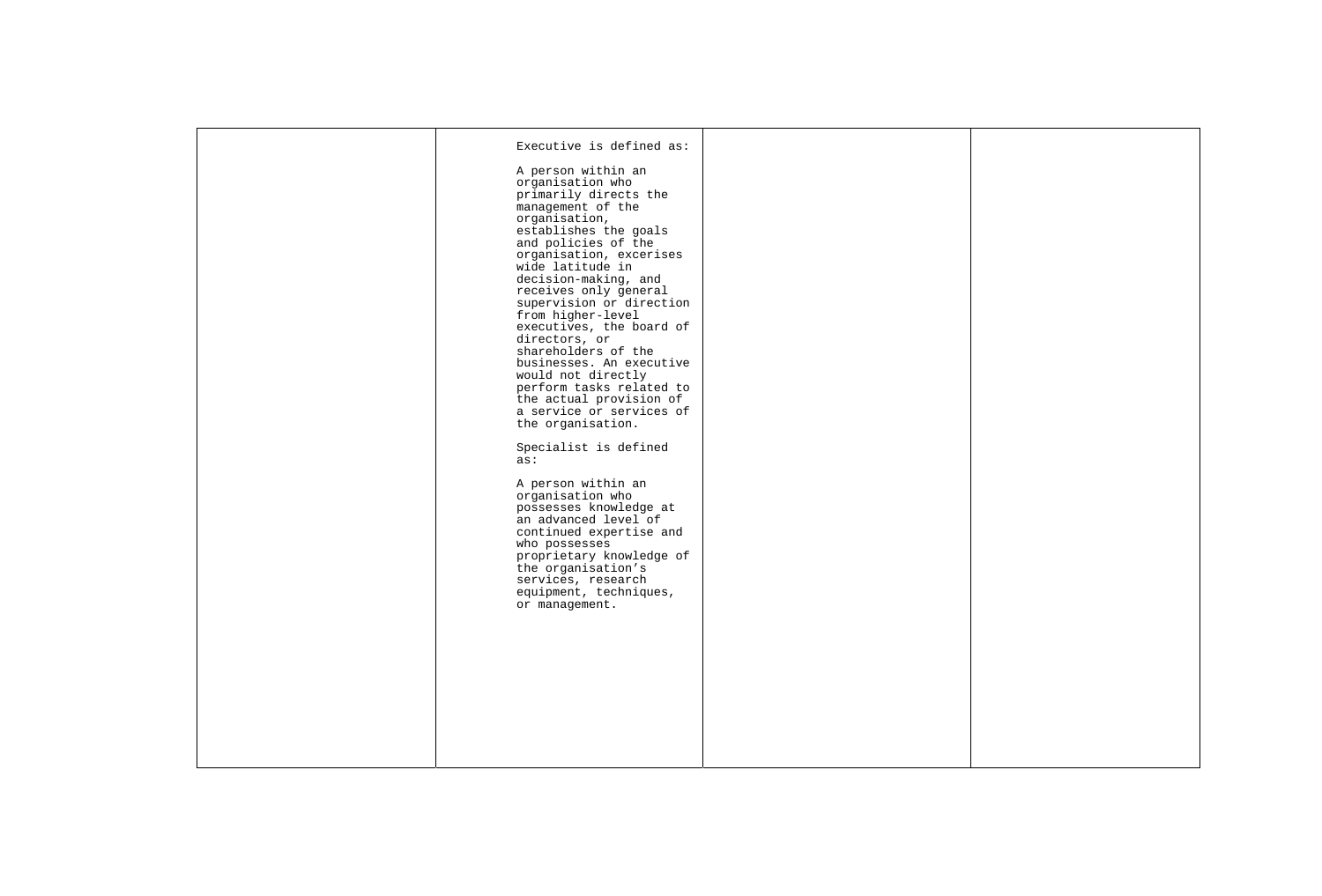|  | (b) natural persons of<br>Japan, who engage in<br>business activities<br>which require technology<br>or knowledge at advanced<br>level on the basis of a<br>personal contract with<br>public or private<br>organisation in the<br>territory of Thailand<br>and have satisfied the<br>criteria for management<br>needs <sup>2</sup> and other criteria<br>stipulated by the<br>Department of Employment<br>under the Working of<br>Aliens Act in the<br>following subsectors: |  |
|--|------------------------------------------------------------------------------------------------------------------------------------------------------------------------------------------------------------------------------------------------------------------------------------------------------------------------------------------------------------------------------------------------------------------------------------------------------------------------------|--|
|  | Consultancy<br>$\sim$ $-$<br>services related to<br>the installation of<br>computer hardware<br>(CPC 84100);<br>Software<br>$\sim$ .<br>implementation                                                                                                                                                                                                                                                                                                                       |  |
|  | services (CPC<br>84210+84220+84240+<br>$84250$ );<br>Data processing<br>$\sim$                                                                                                                                                                                                                                                                                                                                                                                               |  |
|  | services (excluding<br>those provided over<br>public<br>telecommunications<br>network) (CPC<br>84310+84320+84330+<br>$84390$ ;                                                                                                                                                                                                                                                                                                                                               |  |
|  | Data base services<br>$\equiv$<br>(excluding those<br>provided over<br>public<br>telecommunications<br>network) (CPC<br>84400;                                                                                                                                                                                                                                                                                                                                               |  |

<span id="page-66-0"></span>2 See footnote 1.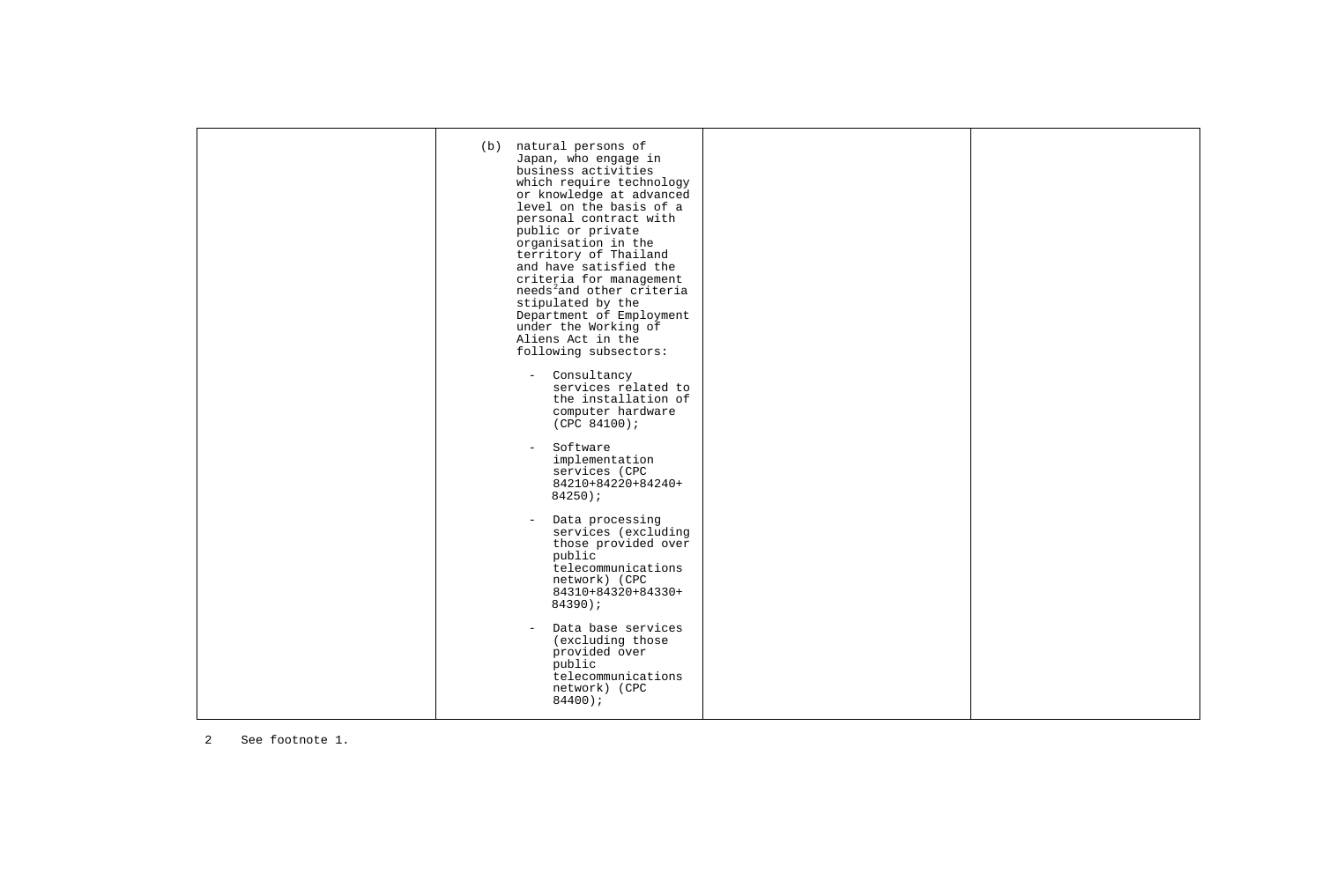| Other computer<br>services: Software<br>training services<br>for staff of<br>clients (part of<br>CPC 84900);                                                                                               |  |
|------------------------------------------------------------------------------------------------------------------------------------------------------------------------------------------------------------|--|
| General management<br>consulting services<br>(CPC 86501);                                                                                                                                                  |  |
| Engineering<br>services (CPC 86721<br>to $86727 + 86729$ )<br>(except civil<br>engineer);                                                                                                                  |  |
| Hotel loding<br>$\overline{\phantom{a}}$<br>services (CPC<br>$64110$ ; and                                                                                                                                 |  |
| Restaurant services<br>$(CPC 64210)$ .                                                                                                                                                                     |  |
| Such natural person must<br>be employed under an<br>employment contract by a<br>limited liability<br>company registered under<br>Thai law and engaged in<br>substantive business<br>operation in Thailand. |  |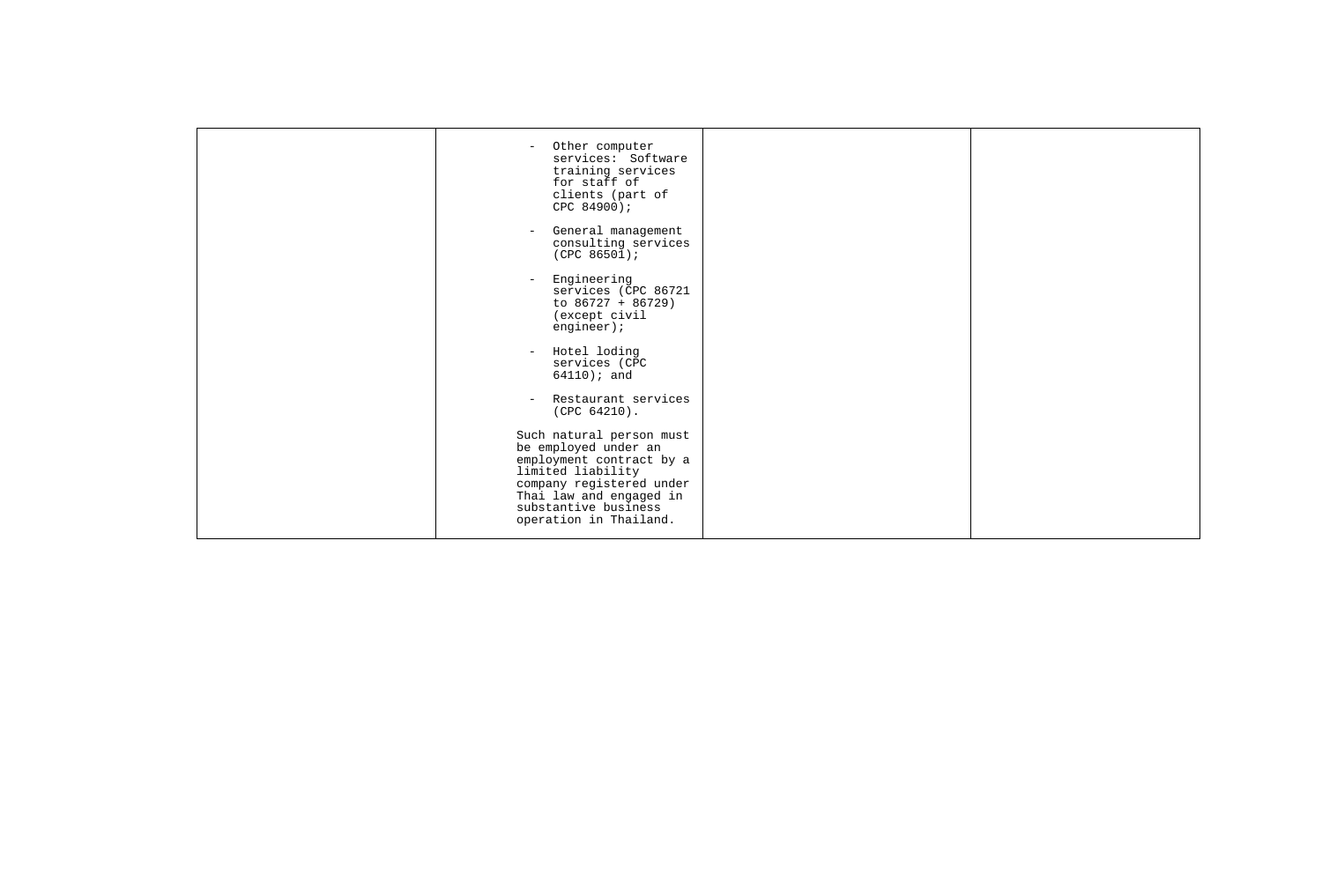|       | Modes of supply: 1) Cross-border supply 2) Consumption abroad 3) Commercial presence 4) Presence of natural persons |    |                              |    |                                      |                        |
|-------|---------------------------------------------------------------------------------------------------------------------|----|------------------------------|----|--------------------------------------|------------------------|
|       | Sector or Subsector                                                                                                 | SS | Limitations on Market Access |    | Limitations on<br>National Treatment | Additional Commitments |
| II.   | SECTOR-SPECIFIC COMMITMENTS                                                                                         |    |                              |    |                                      |                        |
| $1$ . | <b>BUSINESS SERVICES</b>                                                                                            |    |                              |    |                                      |                        |
| Α.    | Professional Services                                                                                               |    |                              |    |                                      |                        |
| (a)   | Legal services<br>(CPC 86111+86119+                                                                                 |    | Unbound<br>1)                | 1) | Unbound                              |                        |
|       | 86120+86130+86190)                                                                                                  |    | 2)<br>None                   | 2) | None                                 |                        |
|       |                                                                                                                     |    | 3)<br>None                   | 3) | None                                 |                        |
|       |                                                                                                                     |    | 4)<br>Unbound                | 4) | Unbound                              |                        |
|       | (b) Accounting, auditing and                                                                                        |    | 1)<br>Unbound                | 1) | Unbound                              |                        |
|       | bookkeeping services (CPC<br>86211 to 86213                                                                         |    | 2)<br>None                   | 2) | None                                 |                        |
|       | $+86219+86220$                                                                                                      |    | 3)<br>None                   | 3) | None                                 |                        |
|       |                                                                                                                     |    | 4)<br>Unbound                | 4) | Unbound                              |                        |
| (c)   | Taxation Services<br>(CPC 863)                                                                                      |    | Unbound<br>1)                | 1) | Unbound                              |                        |
|       |                                                                                                                     |    | 2)<br>Unbound                | 2) | Unbound                              |                        |
|       |                                                                                                                     |    | 3)<br>Unbound                | 3) | Unbound                              |                        |
|       |                                                                                                                     |    | 4)<br>Unbound                | 4) | Unbound                              |                        |
| (d)   | Architectural services<br>(CPC 86711 to 86714+86719                                                                 |    | Unbound<br>1)                | 1) | Unbound                              |                        |
|       |                                                                                                                     |    | 2)<br>None                   | 2) | None                                 |                        |
|       |                                                                                                                     |    | 3)<br>None                   | 3) | None                                 |                        |
|       |                                                                                                                     |    | 4)<br>Unbound                | 4) | Unbound                              |                        |
|       | (e) Engineering services (CPC<br>86721 to 86727 +86729)                                                             |    | 1)<br>Unbound                | 1) | Unbound                              |                        |
|       |                                                                                                                     |    | 2)<br>None                   | 2) | None                                 |                        |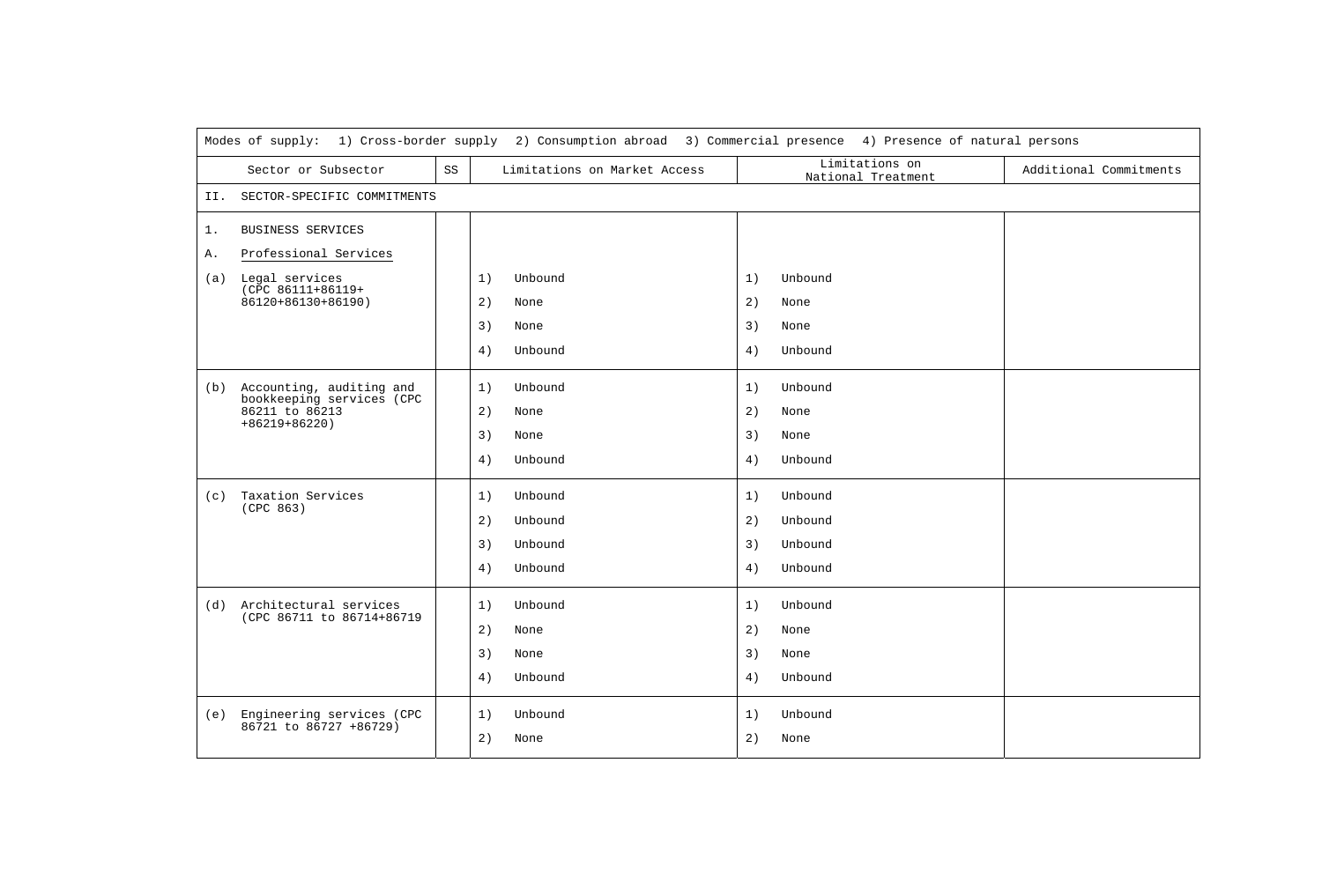|                                                                                          | 3)<br>3)<br>None<br>None<br>4)<br>4)<br>(a) As indicated in the<br>Unbound, except as provided<br>in the horizontal section<br>horizontal section<br>(b) Unbound for civil<br>engineer                                                                                                                                                                                                    |
|------------------------------------------------------------------------------------------|-------------------------------------------------------------------------------------------------------------------------------------------------------------------------------------------------------------------------------------------------------------------------------------------------------------------------------------------------------------------------------------------|
| (f) Integrated engineering<br>services<br>(CPC 8673)                                     | 1)<br>1)<br>Unbound<br>Unbound<br>2)<br>2)<br>Unbound<br>Unbound<br>3)<br>3)<br>Unbound<br>Unbound<br>4)<br>Unbound<br>4)<br>Unbound                                                                                                                                                                                                                                                      |
| Urban planning and<br>(g)<br>landscape architectural<br>services<br>(CPC 86741 to 86742) | Unbound<br>1)<br>Unbound<br>1)<br>2)<br>2)<br>None<br>None<br>3)<br>3)<br>None<br>None<br>4)<br>4)<br>Unbound<br>Unbound                                                                                                                                                                                                                                                                  |
| Medical services<br>(h)<br>(CPC 93121 to 93122)                                          | 1)<br>Unbound<br>1)<br>Unbound<br>2)<br>Unbound<br>2)<br>Unbound<br>3)<br>3)<br>Unbound<br>Unbound<br>4)<br>4)<br>Subject to approval by the<br>Unbound<br>Medical Council of Thailand<br>pursuant to Section 26 (6) of<br>the Medical Profession Act<br>B.E. 2525 (1982), Japanese<br>medical doctor may accompany<br>Japanese patient(s) coming<br>for medical treatment in<br>Thailand |
| Dental services<br>(h)<br>(CPC 93123)                                                    | Unbound<br>Unbound<br>1)<br>1)<br>2)<br>Unbound<br>2)<br>Unbound<br>3)<br>3)<br>Unbound<br>Unbound                                                                                                                                                                                                                                                                                        |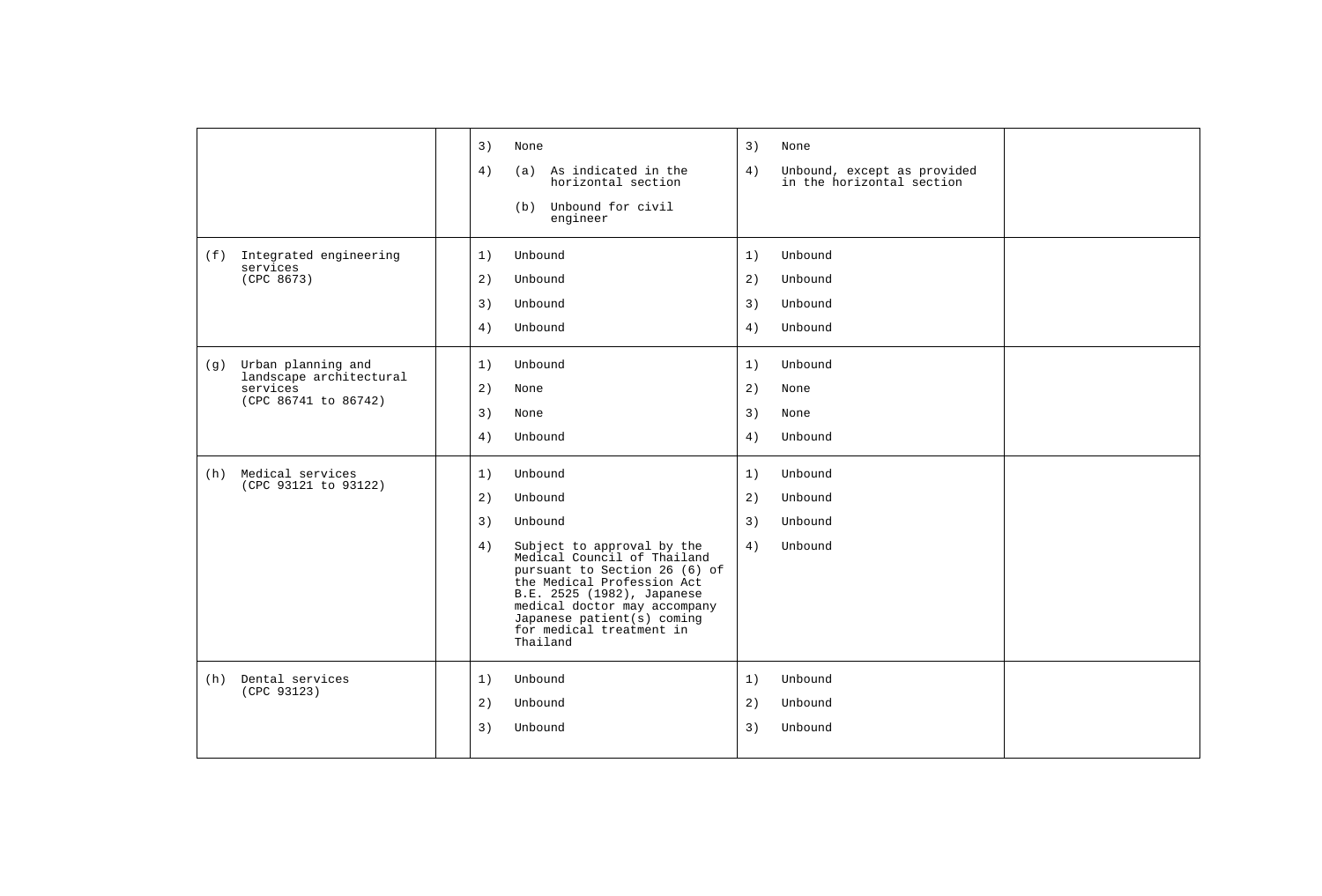|                                                                                                                                                  | 4)<br>Unbound<br>4)<br>Unbound                                                                                                                                                                                                             |
|--------------------------------------------------------------------------------------------------------------------------------------------------|--------------------------------------------------------------------------------------------------------------------------------------------------------------------------------------------------------------------------------------------|
| (i) Veterinary services<br>(CPC 932)                                                                                                             | Unbound<br>1)<br>Unbound<br>1)<br>2)<br>Unbound<br>2)<br>Unbound<br>3)<br>Unbound<br>3)<br>Unbound<br>Unbound<br>4)<br>Unbound<br>4)                                                                                                       |
| (j) Services provided by<br>midwives, nurses,<br>physiotherapists and<br>para-medical personnel<br>(CPC 93191)                                   | Unbound<br>1)<br>Unbound<br>1)<br>2)<br>Unbound<br>2)<br>Unbound<br>Unbound<br>3)<br>Unbound<br>3)<br>4)<br>4)<br>Unbound<br>Unbound                                                                                                       |
| (k) Other<br>(including extraction of<br>Thai herbs)                                                                                             | Unbound<br>1)<br>Unbound<br>1)<br>2)<br>Unbound<br>2)<br>Unbound<br>3)<br>Unbound<br>3)<br>Unbound<br>4)<br>4)<br>Unbound<br>Unbound                                                                                                       |
| Computer and Related<br><b>B</b> .<br>Services<br>(a) Consultancy services<br>related to the<br>installation of computer<br>hardware (CPC 84100) | Unbound<br>Unbound<br>1)<br>1)<br>2)<br>2)<br>None<br>None<br>Foreign equity participation<br>No limitation as long as<br>3)<br>3)<br>of less than 50 per cent is<br>foreign equity participation<br>allowed.<br>is less than 50 per cent. |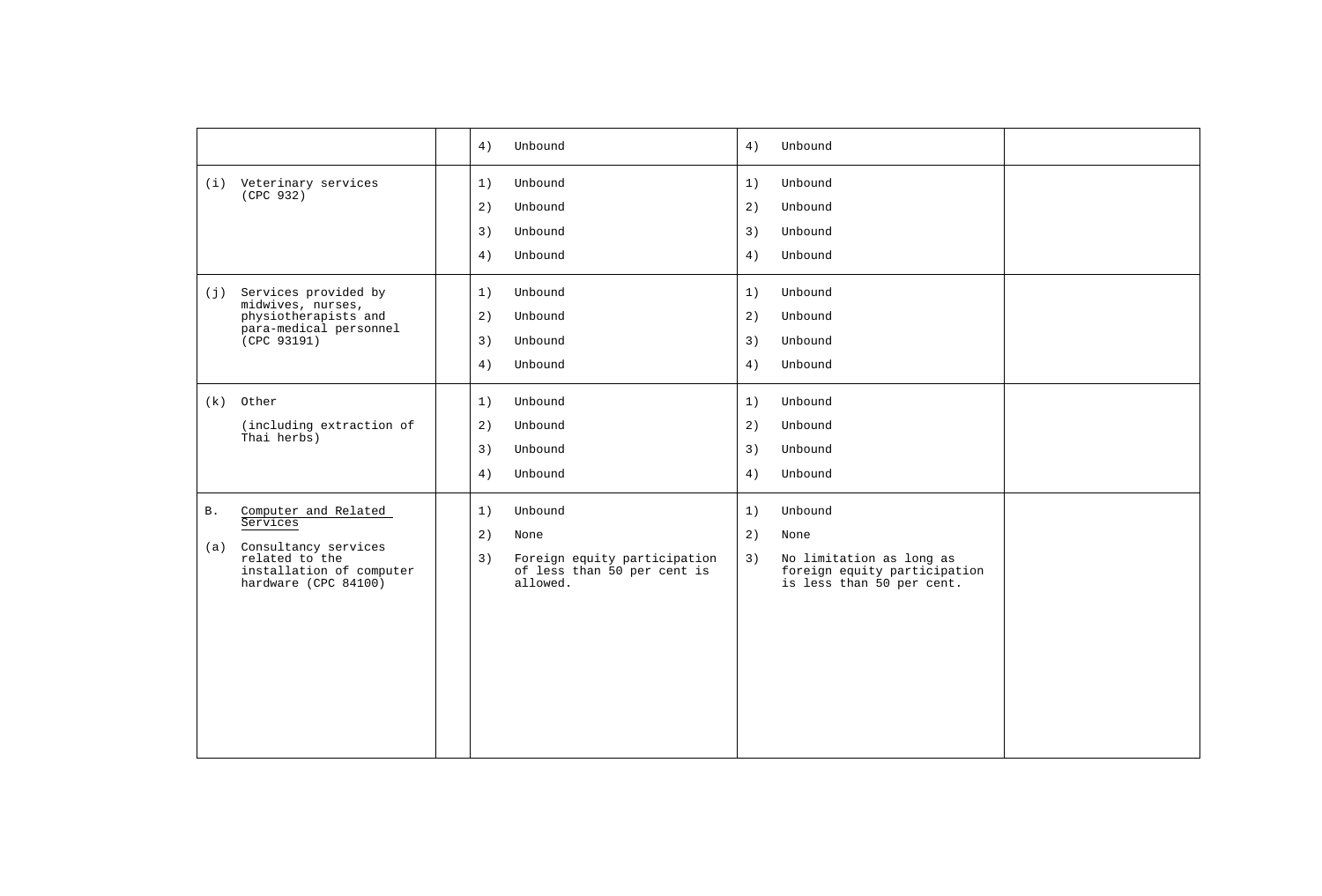|                                                                                  | 4)                   | Supply of services by natural<br>persons, who engage in<br>business activities which<br>require technology or<br>knowledge at an advanced<br>level on the basis of a<br>personal contract with public<br>or private organisations in<br>the territory of Thailand,<br>may be subject to numerical<br>ceilings and specific<br>qualification requirements<br>set by the Ministry of<br>Information and Communication<br>Technology (hereinafter<br>referred to as the "ICT<br>Ministry"), otherwise as<br>indicated in the horizontal<br>section. | 4)                   | Unbound, except as provided<br>in the horizontal section                                                                                                             |  |
|----------------------------------------------------------------------------------|----------------------|--------------------------------------------------------------------------------------------------------------------------------------------------------------------------------------------------------------------------------------------------------------------------------------------------------------------------------------------------------------------------------------------------------------------------------------------------------------------------------------------------------------------------------------------------|----------------------|----------------------------------------------------------------------------------------------------------------------------------------------------------------------|--|
| (b) Software implementation<br>services (CPC 84210+84220<br>$+84230+84240+84250$ | 1)<br>2)<br>3)<br>4) | Unbound<br>None<br>Foreign equity participation<br>of less than 50 per cent is<br>allowed.<br>Supply of services by natural<br>persons, who engage in<br>business activities which<br>require technology or<br>knowledge at an advanced<br>level on the basis of a<br>personal contract with public<br>or private organisations in<br>the territory of Thailand,<br>may be subject to numerical<br>ceilings and specific<br>qualification requirements<br>set by the ICT Ministry,<br>otherwise as indicated in the<br>horizontal section.       | 1)<br>2)<br>3)<br>4) | Unbound<br>None<br>No limitation as long as<br>foreign equity participation<br>is less than 50 per cent.<br>Unbound, except as provided<br>in the horizontal section |  |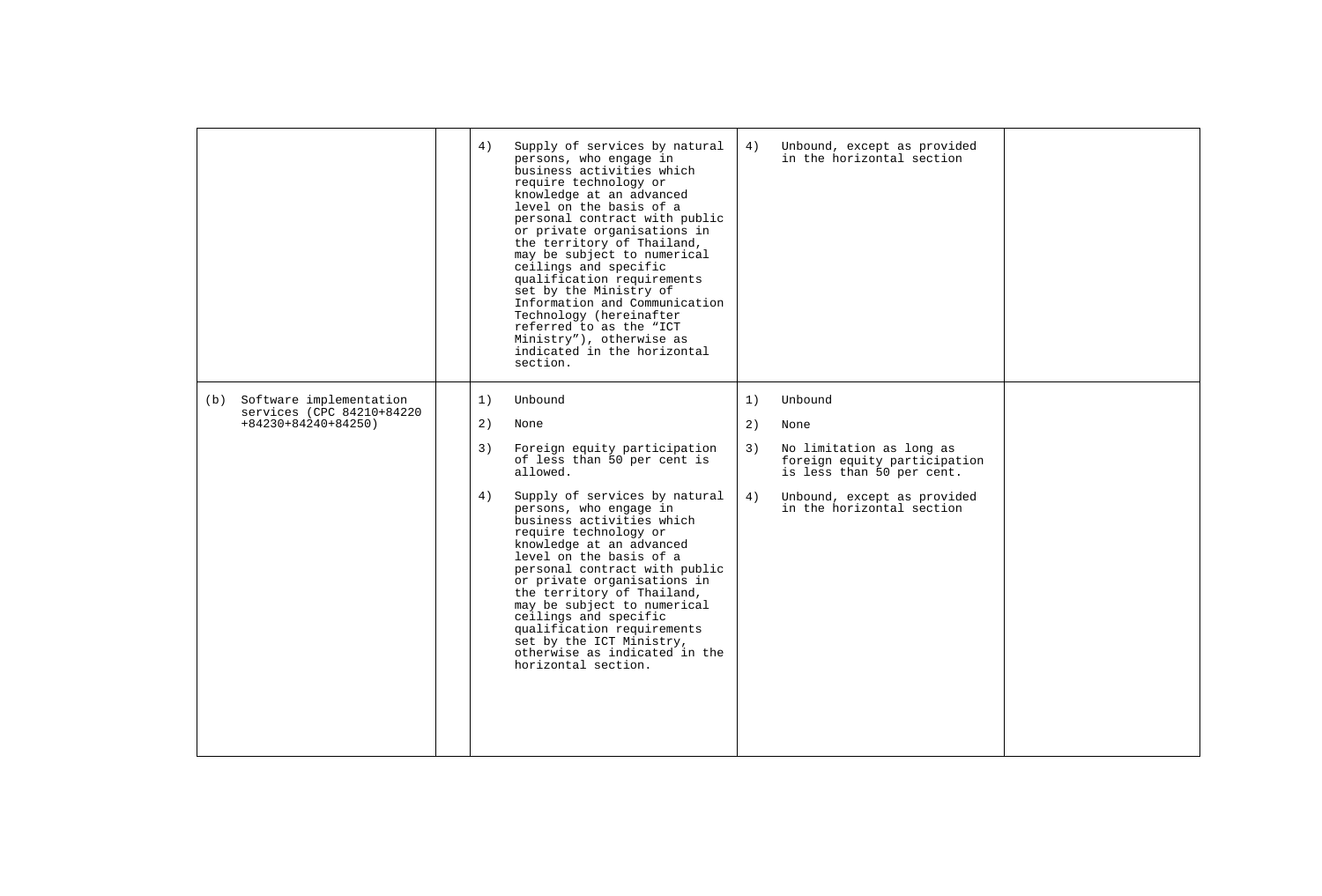| Data processing services<br>(c)<br>(excluding those provided<br>over public<br>telecommunications<br>network)<br>(CPC 84310+84320<br>$+84330+84390$ | 1)<br>Unbound<br>1)<br>Unbound<br>2)<br>2)<br>None<br>None<br>3)<br>Foreign equity participation<br>3)<br>of less than 50 per cent is<br>allowed.<br>4)<br>Supply of services by natural<br>4)<br>persons, who engage in<br>business activities which<br>require technology or<br>knowledge at an advanced<br>level on the basis of a<br>personal contract with public<br>or private organisations in<br>the territory of Thailand,<br>may be subject to numerical<br>ceilings and specific<br>qualification requirements<br>set by the ICT Ministry,<br>otherwise as indicated in the<br>horizontal section. | No limitation as long as<br>foreign equity participation<br>is less than 50 per cent.<br>Unbound, except as provided<br>in the horizontal section |
|-----------------------------------------------------------------------------------------------------------------------------------------------------|---------------------------------------------------------------------------------------------------------------------------------------------------------------------------------------------------------------------------------------------------------------------------------------------------------------------------------------------------------------------------------------------------------------------------------------------------------------------------------------------------------------------------------------------------------------------------------------------------------------|---------------------------------------------------------------------------------------------------------------------------------------------------|
| (d)<br>Data base services<br>(excluding those provided<br>over public<br>telecommunications<br>network)<br>(CPC 84400)                              | 1)<br>Unbound<br>1)<br>Unbound<br>2)<br>2)<br>None<br>None<br>3)<br>Foreign equity participation<br>3)<br>of less than 50 per cent is<br>allowed.<br>4)<br>Supply of services by natural<br>4)<br>persons, who engage in<br>business activities which<br>require technology or<br>knowledge at an advanced<br>level on the basis of a<br>personal contract with public<br>or private organisations in<br>the territory of Thailand,<br>may be subject to numerical<br>ceilings and specific<br>qualification requirements<br>set by the ICT Ministry,<br>otherwise as indicated in the<br>horizontal section. | No limitation as long as<br>foreign equity participation<br>is less than 50 per cent.<br>Unbound, except as provided<br>in the horizontal section |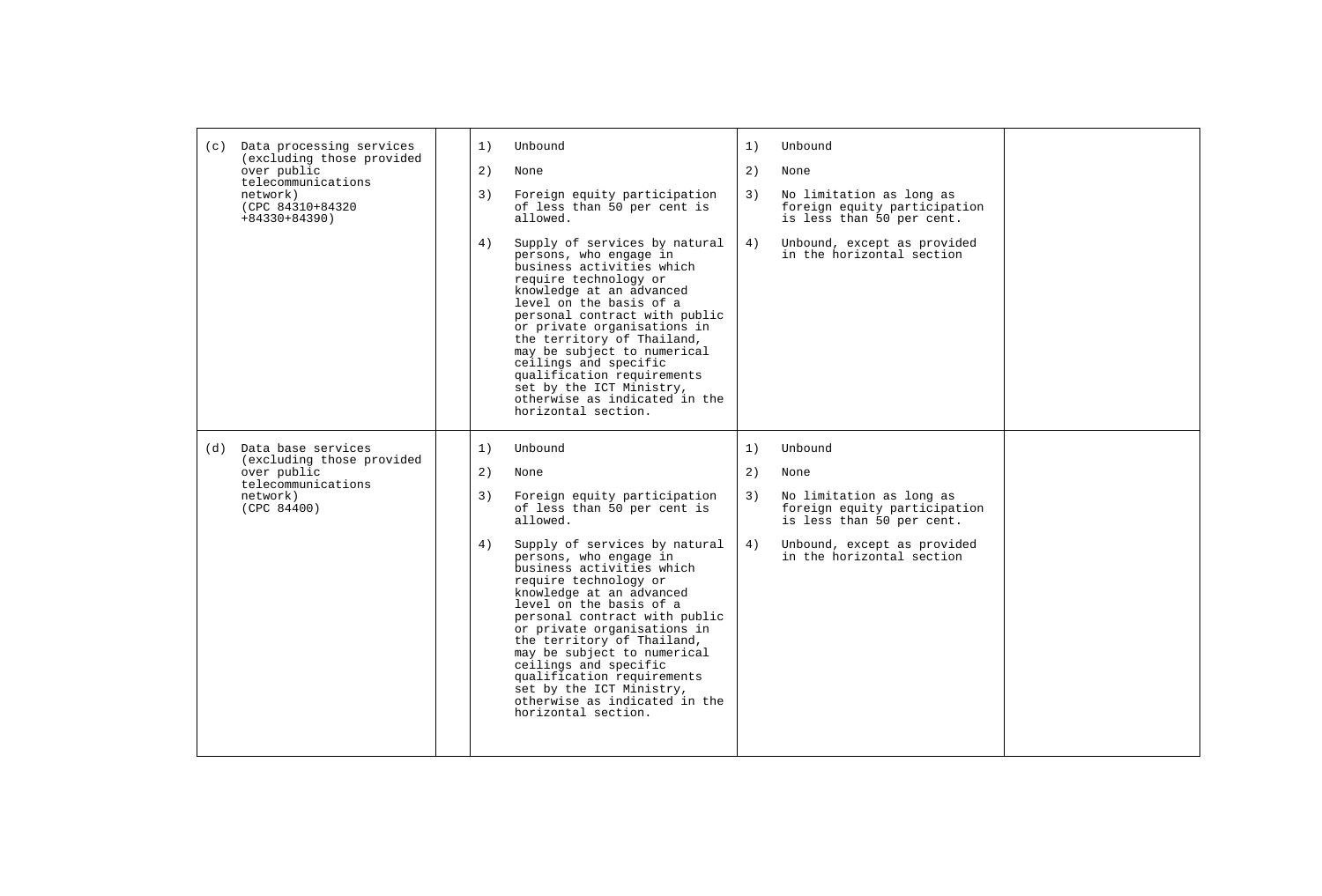| (e) Maintenance and repair<br>Unbound<br>1)<br>1)<br>Unbound<br>services of office<br>machinery and equipment<br>2)<br>2)<br>None<br>None<br>including computers<br>(CPC 84500)<br>Foreign equity participation<br>No limitation as long as<br>3)<br>3)<br>of less than 50 per cent is<br>foreign equity participation<br>allowed.<br>is less than 50 per cent.<br>Supply of services by natural<br>Unbound, except as provided<br>4)<br>4)<br>persons, who engage in<br>in the horizontal section<br>business activities which<br>require technology or<br>knowledge at an advanced<br>level on the basis of a<br>personal contract with public<br>or private organisations in<br>the territory of Thailand,<br>may be subject to numerical<br>ceilings and specific<br>qualification requirements<br>set by the ICT Ministry,<br>otherwise as indicated in the<br>horizontal section.<br>(e) Other computer services<br>Data preparation services<br>Unbound<br>1)<br>1)<br>Unbound<br>(CPC 84910)<br>2)<br>Unbound<br>2)<br>Unbound<br>Unbound<br>3)<br>3)<br>Unbound<br>4)<br>4)<br>Unbound<br>Unbound<br>Software training<br>Unbound<br>1)<br>1)<br>Unbound<br>services for staff of<br>clients (part of CPC<br>2)<br>2)<br>None<br>None<br>84990)<br>Foreign equity participation<br>No limitation as long as<br>3)<br>3)<br>of less than 50 per cent is<br>foreign equity participation<br>allowed.<br>is less than 50 per cent. |  |  |  |
|------------------------------------------------------------------------------------------------------------------------------------------------------------------------------------------------------------------------------------------------------------------------------------------------------------------------------------------------------------------------------------------------------------------------------------------------------------------------------------------------------------------------------------------------------------------------------------------------------------------------------------------------------------------------------------------------------------------------------------------------------------------------------------------------------------------------------------------------------------------------------------------------------------------------------------------------------------------------------------------------------------------------------------------------------------------------------------------------------------------------------------------------------------------------------------------------------------------------------------------------------------------------------------------------------------------------------------------------------------------------------------------------------------------------------------------|--|--|--|
|                                                                                                                                                                                                                                                                                                                                                                                                                                                                                                                                                                                                                                                                                                                                                                                                                                                                                                                                                                                                                                                                                                                                                                                                                                                                                                                                                                                                                                          |  |  |  |
|                                                                                                                                                                                                                                                                                                                                                                                                                                                                                                                                                                                                                                                                                                                                                                                                                                                                                                                                                                                                                                                                                                                                                                                                                                                                                                                                                                                                                                          |  |  |  |
|                                                                                                                                                                                                                                                                                                                                                                                                                                                                                                                                                                                                                                                                                                                                                                                                                                                                                                                                                                                                                                                                                                                                                                                                                                                                                                                                                                                                                                          |  |  |  |
|                                                                                                                                                                                                                                                                                                                                                                                                                                                                                                                                                                                                                                                                                                                                                                                                                                                                                                                                                                                                                                                                                                                                                                                                                                                                                                                                                                                                                                          |  |  |  |
|                                                                                                                                                                                                                                                                                                                                                                                                                                                                                                                                                                                                                                                                                                                                                                                                                                                                                                                                                                                                                                                                                                                                                                                                                                                                                                                                                                                                                                          |  |  |  |
|                                                                                                                                                                                                                                                                                                                                                                                                                                                                                                                                                                                                                                                                                                                                                                                                                                                                                                                                                                                                                                                                                                                                                                                                                                                                                                                                                                                                                                          |  |  |  |
|                                                                                                                                                                                                                                                                                                                                                                                                                                                                                                                                                                                                                                                                                                                                                                                                                                                                                                                                                                                                                                                                                                                                                                                                                                                                                                                                                                                                                                          |  |  |  |
|                                                                                                                                                                                                                                                                                                                                                                                                                                                                                                                                                                                                                                                                                                                                                                                                                                                                                                                                                                                                                                                                                                                                                                                                                                                                                                                                                                                                                                          |  |  |  |
|                                                                                                                                                                                                                                                                                                                                                                                                                                                                                                                                                                                                                                                                                                                                                                                                                                                                                                                                                                                                                                                                                                                                                                                                                                                                                                                                                                                                                                          |  |  |  |
|                                                                                                                                                                                                                                                                                                                                                                                                                                                                                                                                                                                                                                                                                                                                                                                                                                                                                                                                                                                                                                                                                                                                                                                                                                                                                                                                                                                                                                          |  |  |  |
|                                                                                                                                                                                                                                                                                                                                                                                                                                                                                                                                                                                                                                                                                                                                                                                                                                                                                                                                                                                                                                                                                                                                                                                                                                                                                                                                                                                                                                          |  |  |  |
|                                                                                                                                                                                                                                                                                                                                                                                                                                                                                                                                                                                                                                                                                                                                                                                                                                                                                                                                                                                                                                                                                                                                                                                                                                                                                                                                                                                                                                          |  |  |  |
|                                                                                                                                                                                                                                                                                                                                                                                                                                                                                                                                                                                                                                                                                                                                                                                                                                                                                                                                                                                                                                                                                                                                                                                                                                                                                                                                                                                                                                          |  |  |  |
|                                                                                                                                                                                                                                                                                                                                                                                                                                                                                                                                                                                                                                                                                                                                                                                                                                                                                                                                                                                                                                                                                                                                                                                                                                                                                                                                                                                                                                          |  |  |  |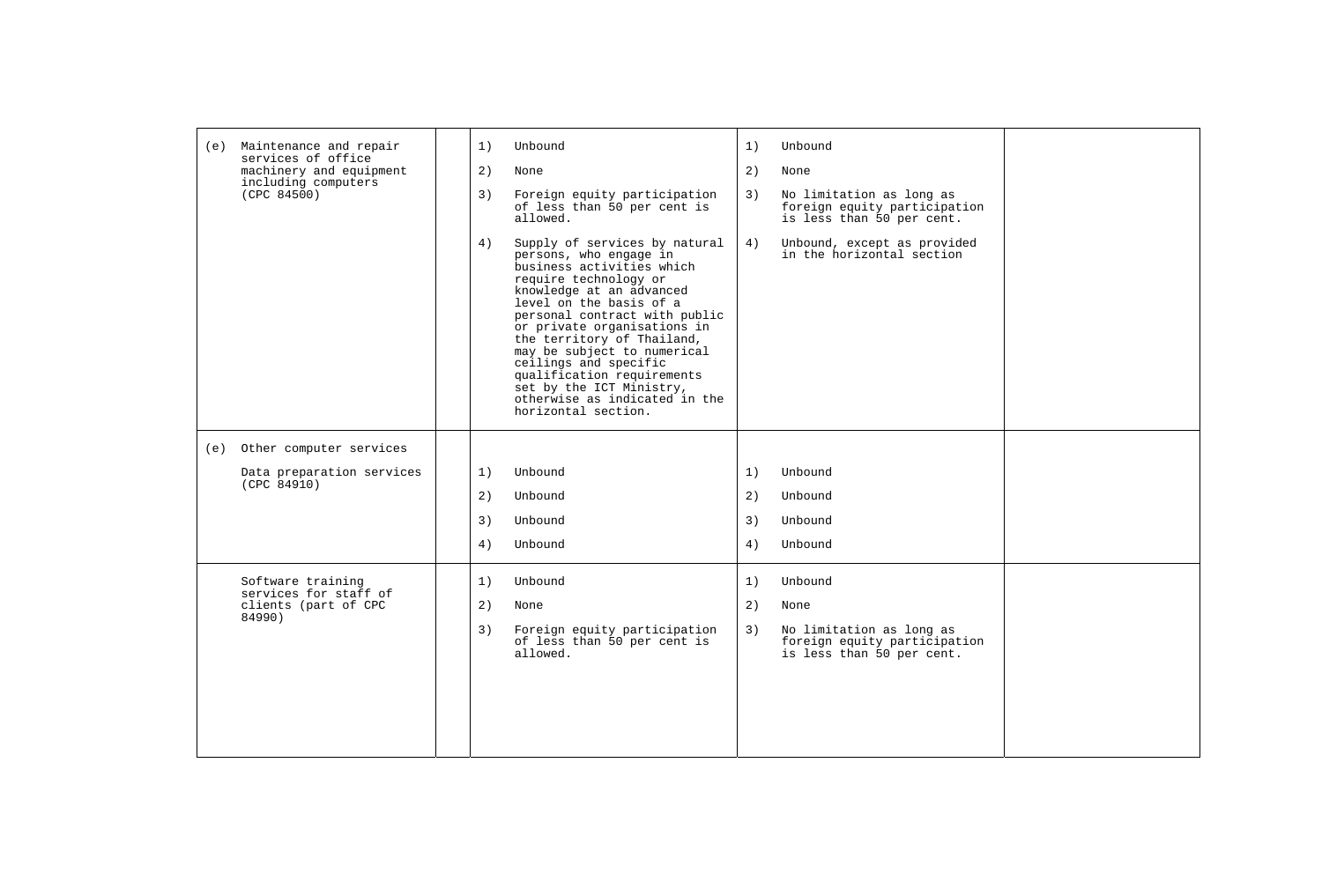|                |                                         | 4) | Supply of services by natural<br>persons, who engage in<br>business activities which<br>require technology or<br>knowledge at an advanced<br>level on the basis of a<br>personal contract with public<br>or private organisations in<br>the territory of Thailand,<br>may be subject to numerical<br>ceilings and specific<br>qualification requirements<br>set by the ICT Ministry,<br>otherwise as indicated in the<br>horizontal section. | 4) | Unbound, except as provided<br>in the horizontal section |  |
|----------------|-----------------------------------------|----|----------------------------------------------------------------------------------------------------------------------------------------------------------------------------------------------------------------------------------------------------------------------------------------------------------------------------------------------------------------------------------------------------------------------------------------------|----|----------------------------------------------------------|--|
|                | Others (the rest of CPC                 | 1) | Unbound                                                                                                                                                                                                                                                                                                                                                                                                                                      | 1) | Unbound                                                  |  |
|                | 84990)                                  | 2) | Unbound                                                                                                                                                                                                                                                                                                                                                                                                                                      | 2) | Unbound                                                  |  |
|                |                                         | 3) | Unbound                                                                                                                                                                                                                                                                                                                                                                                                                                      | 3) | Unbound                                                  |  |
|                |                                         | 4) | Unbound                                                                                                                                                                                                                                                                                                                                                                                                                                      | 4) | Unbound                                                  |  |
| $\mathsf{C}$ . | Research and Development<br>Services    |    |                                                                                                                                                                                                                                                                                                                                                                                                                                              |    |                                                          |  |
| (a)            | R&D services on natural<br>science      | 1) | Unbound                                                                                                                                                                                                                                                                                                                                                                                                                                      | 1) | Unbound                                                  |  |
|                | (CPC 851)                               | 2) | Unbound                                                                                                                                                                                                                                                                                                                                                                                                                                      | 2) | Unbound                                                  |  |
|                | (including extraction of<br>Thai herbs) | 3) | Unbound                                                                                                                                                                                                                                                                                                                                                                                                                                      | 3) | Unbound                                                  |  |
|                |                                         | 4) | Unbound                                                                                                                                                                                                                                                                                                                                                                                                                                      | 4) | Unbound                                                  |  |
| (b)            | R&D services on social                  | 1) | Unbound                                                                                                                                                                                                                                                                                                                                                                                                                                      | 1) | Unbound                                                  |  |
|                | sciences and humanities<br>(CPC 852)    | 2) | Unbound                                                                                                                                                                                                                                                                                                                                                                                                                                      | 2) | Unbound                                                  |  |
|                |                                         | 3) | Unbound                                                                                                                                                                                                                                                                                                                                                                                                                                      | 3) | Unbound                                                  |  |
|                |                                         | 4) | Unbound                                                                                                                                                                                                                                                                                                                                                                                                                                      | 4) | Unbound                                                  |  |
|                | (c) Interdisciplinary R&D               | 1) | Unbound                                                                                                                                                                                                                                                                                                                                                                                                                                      | 1) | Unbound                                                  |  |
|                | services<br>(CPC 853)                   | 2) | Unbound                                                                                                                                                                                                                                                                                                                                                                                                                                      | 2) | Unbound                                                  |  |
|                |                                         |    |                                                                                                                                                                                                                                                                                                                                                                                                                                              |    |                                                          |  |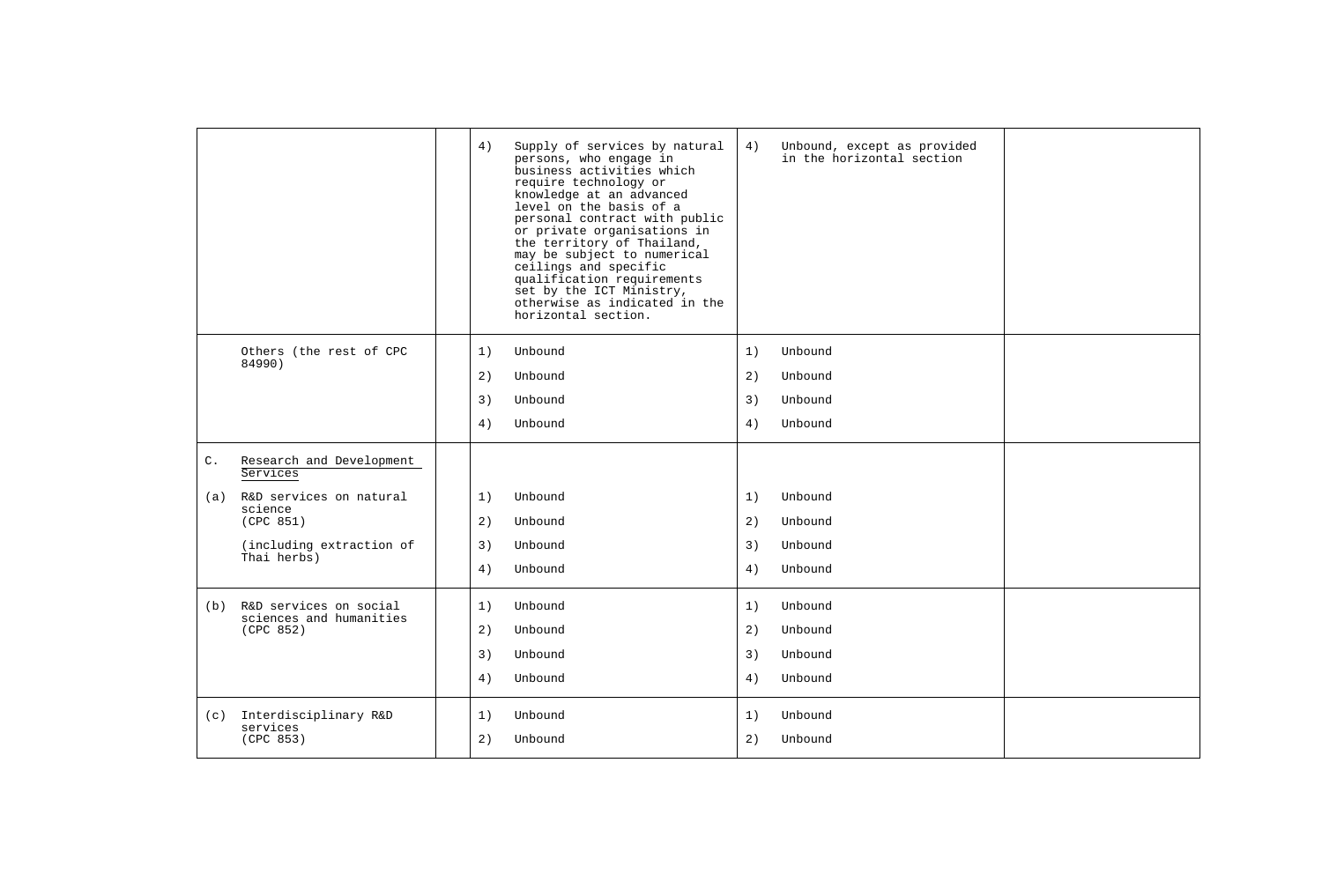|                |                                                  | 3)<br>Unbound | 3) | Unbound |  |
|----------------|--------------------------------------------------|---------------|----|---------|--|
|                |                                                  | 4)<br>Unbound | 4) | Unbound |  |
| D.             | Real Estate Services                             |               |    |         |  |
| (a)            | Real Estate services                             | Unbound<br>1) | 1) | Unbound |  |
|                | involving own or leased<br>property<br>(CPC 821) | 2)<br>Unbound | 2) | Unbound |  |
|                |                                                  | 3)<br>Unbound | 3) | Unbound |  |
|                |                                                  | Unbound<br>4) | 4) | Unbound |  |
|                | (b) Real Estate services on a                    | 1)<br>Unbound | 1) | Unbound |  |
|                | fee or contract basis<br>(CPC 822)               | 2)<br>Unbound | 2) | Unbound |  |
|                |                                                  | 3)<br>Unbound | 3) | Unbound |  |
|                |                                                  | Unbound<br>4) | 4) | Unbound |  |
| $\mathbf{E}$ . | Rental/Leasing Services<br>without Operators     |               |    |         |  |
| (a)            | Relating to ships                                | 1)<br>Unbound | 1) | Unbound |  |
|                | (CPC 83103)                                      | 2)<br>Unbound | 2) | Unbound |  |
|                |                                                  | 3)<br>Unbound | 3) | Unbound |  |
|                |                                                  | 4)<br>Unbound | 4) | Unbound |  |
| (b)            | Relating to aircraft                             | 1)<br>Unbound | 1) | Unbound |  |
|                | (CPC 83104)                                      | 2)<br>Unbound | 2) | Unbound |  |
|                |                                                  | 3)<br>Unbound | 3) | Unbound |  |
|                |                                                  | 4)<br>Unbound | 4) | Unbound |  |
| (c)            | Relating to other                                | 1)<br>Unbound | 1) | Unbound |  |
|                | transport equipment<br>(CPC 83101+83102+83105)   | 2)<br>Unbound | 2) | Unbound |  |
|                |                                                  |               |    |         |  |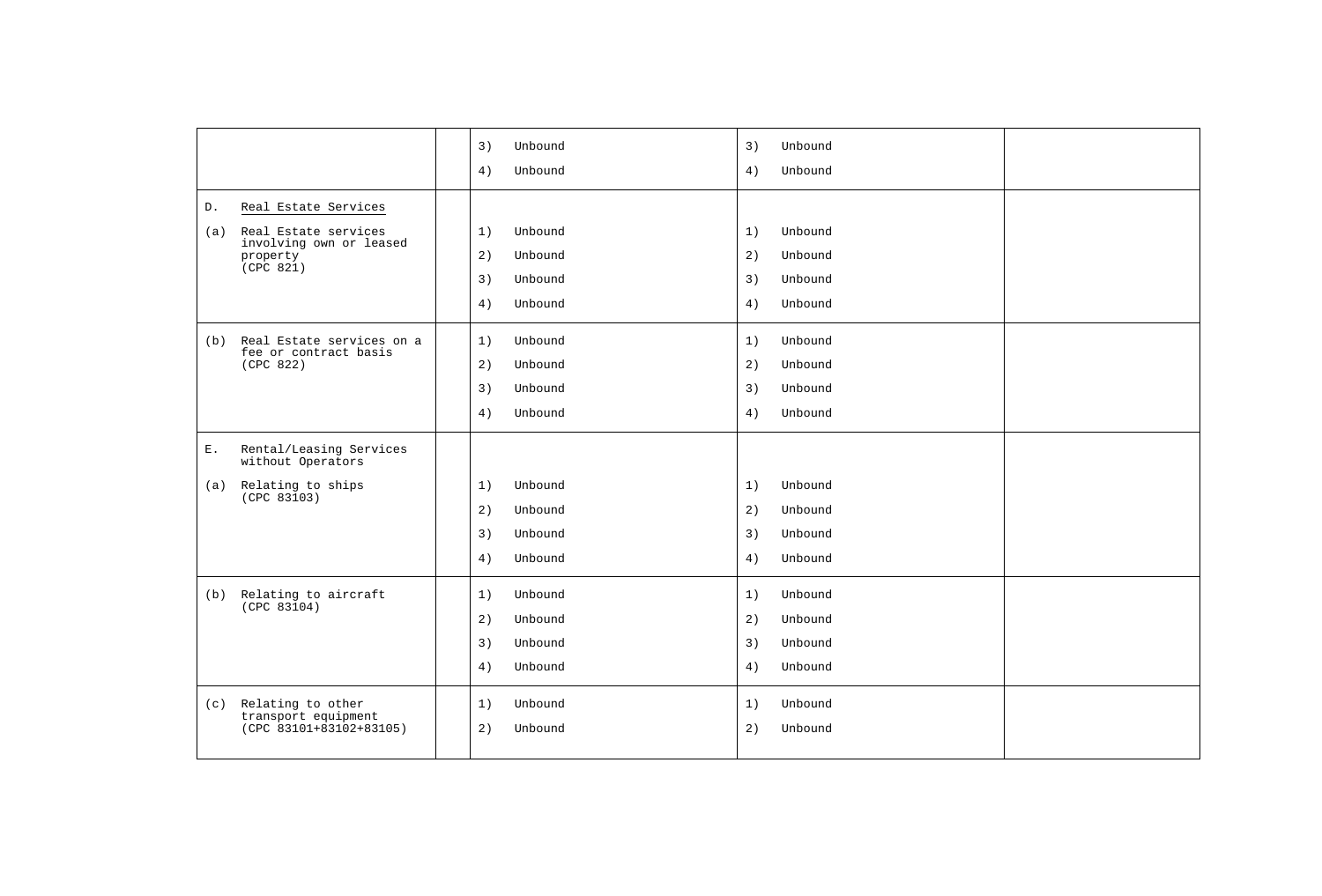|                |                                                                           | 3) | Unbound                                                                                                                                                                                                           | 3) | Unbound                                                                                                                                                              |  |
|----------------|---------------------------------------------------------------------------|----|-------------------------------------------------------------------------------------------------------------------------------------------------------------------------------------------------------------------|----|----------------------------------------------------------------------------------------------------------------------------------------------------------------------|--|
|                |                                                                           | 4) | Unbound                                                                                                                                                                                                           | 4) | Unbound                                                                                                                                                              |  |
|                | (d) Rental and leasing                                                    | 1) | Unbound                                                                                                                                                                                                           | 1) | Unbound                                                                                                                                                              |  |
|                | services concerning<br>agricultural machinery,<br>construction machinery, | 2) | None                                                                                                                                                                                                              | 2) | None                                                                                                                                                                 |  |
|                | office machinery, other<br>machinery and equipment                        | 3) | None                                                                                                                                                                                                              | 3) | None                                                                                                                                                                 |  |
|                | without operator<br>$(CPC 83106 - 83109)$                                 | 4) | As indicated in the<br>horizontal section                                                                                                                                                                         | 4) | Unbound, except as provided<br>in the horizontal section                                                                                                             |  |
|                | (e) Other<br>(CPC 832)                                                    | 1) | Unbound                                                                                                                                                                                                           | 1) | Unbound                                                                                                                                                              |  |
|                |                                                                           | 2) | Unbound                                                                                                                                                                                                           | 2) | Unbound                                                                                                                                                              |  |
|                |                                                                           | 3) | Unbound                                                                                                                                                                                                           | 3) | Unbound                                                                                                                                                              |  |
|                |                                                                           | 4) | Unbound                                                                                                                                                                                                           | 4) | Unbound                                                                                                                                                              |  |
| $\mathbf{F}$ . | Other Business Services                                                   |    |                                                                                                                                                                                                                   |    |                                                                                                                                                                      |  |
| (a)            | Advertising services                                                      | 1) | Unbound                                                                                                                                                                                                           | 1) | Unbound                                                                                                                                                              |  |
|                | $(CPC 87110+87120 +87190)$                                                | 2) | None                                                                                                                                                                                                              | 2) | None                                                                                                                                                                 |  |
|                |                                                                           | 3) | Foreign equity participation<br>of not exceeding 50 per cent<br>is allowed as long as a loan<br>to capital ratio of 3:1 or<br>lower is maintained; and no<br>limitation on the number of<br>foreign shareholders. | 3) | No limitation as long as (1)<br>foreign equity participation<br>does not exceed 50 per cent;<br>and (2) a loan to capital<br>ratio of 3:1 or lower is<br>maintained. |  |
|                |                                                                           | 4) | As indicated in the<br>horizontal section                                                                                                                                                                         | 4) | Unbound, except as provided<br>in the horizontal section                                                                                                             |  |
| (b)            | Market research and                                                       | 1) | Unbound                                                                                                                                                                                                           | 1) | Unbound                                                                                                                                                              |  |
|                | public opinion polling<br>services<br>(CPC 86401 to 86402)                | 2) | None                                                                                                                                                                                                              | 2) | None                                                                                                                                                                 |  |
|                |                                                                           | 3) | None                                                                                                                                                                                                              | 3) | None                                                                                                                                                                 |  |
|                |                                                                           | 4) | As indicated in the<br>horizontal section                                                                                                                                                                         | 4) | Unbound, except as provided<br>in the horizontal section                                                                                                             |  |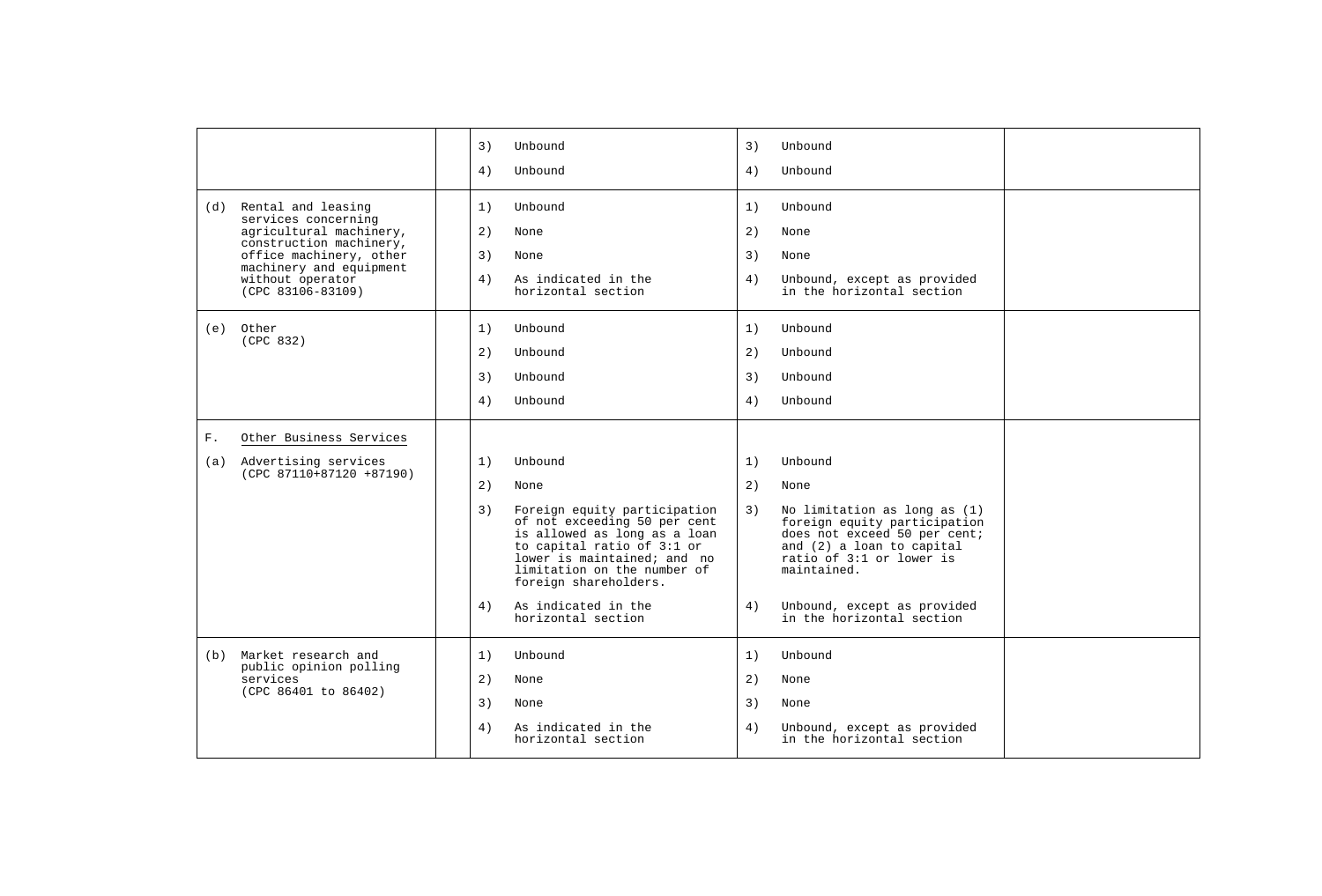| (c) Management consulting<br>services                            |                                                                                                                                                                                                                                                                                                                                                                                                                                                            |                      |                                                                                                                                                                                                                                                                                                                                                                        |  |
|------------------------------------------------------------------|------------------------------------------------------------------------------------------------------------------------------------------------------------------------------------------------------------------------------------------------------------------------------------------------------------------------------------------------------------------------------------------------------------------------------------------------------------|----------------------|------------------------------------------------------------------------------------------------------------------------------------------------------------------------------------------------------------------------------------------------------------------------------------------------------------------------------------------------------------------------|--|
| General management                                               | 1)<br>None                                                                                                                                                                                                                                                                                                                                                                                                                                                 | 1)                   | None                                                                                                                                                                                                                                                                                                                                                                   |  |
| consulting services<br>(CPC 86501)                               | 2)<br>None                                                                                                                                                                                                                                                                                                                                                                                                                                                 | 2)                   | None                                                                                                                                                                                                                                                                                                                                                                   |  |
|                                                                  | 3)<br>Foreign equity participation<br>of up to 100 per cent is<br>allowed as long as (1) the<br>investor / service supplier<br>which is an enterprise of<br>Japan is registered as a<br>registered ordinary<br>partnership, limited<br>partnership or limited<br>liability company in<br>Thailand; and (2) a loan to<br>capital ratio of 3:1 or lower<br>is maintained<br>(a) As indicated in the<br>4)<br>horizontal section<br>(b) Unbound for legal and | 3)<br>4)             | No limitation as long as (1)<br>the investor / service<br>supplier which is an<br>enterprise of Japan is<br>registered as a registered<br>ordinary partnership, limited<br>partnership or limited<br>liability company in<br>Thailand; and (2) a loan to<br>capital ratio of 3:1 or lower<br>is maintained<br>Unbound, except as provided<br>in the horizontal section |  |
|                                                                  | auditing consultants                                                                                                                                                                                                                                                                                                                                                                                                                                       |                      |                                                                                                                                                                                                                                                                                                                                                                        |  |
| Financial management                                             | Unbound<br>1)                                                                                                                                                                                                                                                                                                                                                                                                                                              | 1)                   | Unbound                                                                                                                                                                                                                                                                                                                                                                |  |
| consulting services<br>(except business tax)<br>(CPC 86502)      | 2)<br>Unbound                                                                                                                                                                                                                                                                                                                                                                                                                                              | 2)                   | Unbound                                                                                                                                                                                                                                                                                                                                                                |  |
|                                                                  | 3)<br>Unbound                                                                                                                                                                                                                                                                                                                                                                                                                                              | 3)                   | Unbound                                                                                                                                                                                                                                                                                                                                                                |  |
|                                                                  | 4)<br>Unbound                                                                                                                                                                                                                                                                                                                                                                                                                                              | 4)                   | Unbound                                                                                                                                                                                                                                                                                                                                                                |  |
| Marketing management<br>consulting services<br>(CPC 86503)       | Unbound<br>1)<br>2)<br>Unbound<br>3)<br>None<br>Unbound<br>4)                                                                                                                                                                                                                                                                                                                                                                                              | 1)<br>2)<br>3)<br>4) | Unbound<br>Unbound<br>None<br>Unbound                                                                                                                                                                                                                                                                                                                                  |  |
| Human resources<br>management consulting<br>services (CPC 86504) | 1)<br>Unbound<br>2)<br>Unbound                                                                                                                                                                                                                                                                                                                                                                                                                             | 1)<br>2)             | Unbound<br>Unbound                                                                                                                                                                                                                                                                                                                                                     |  |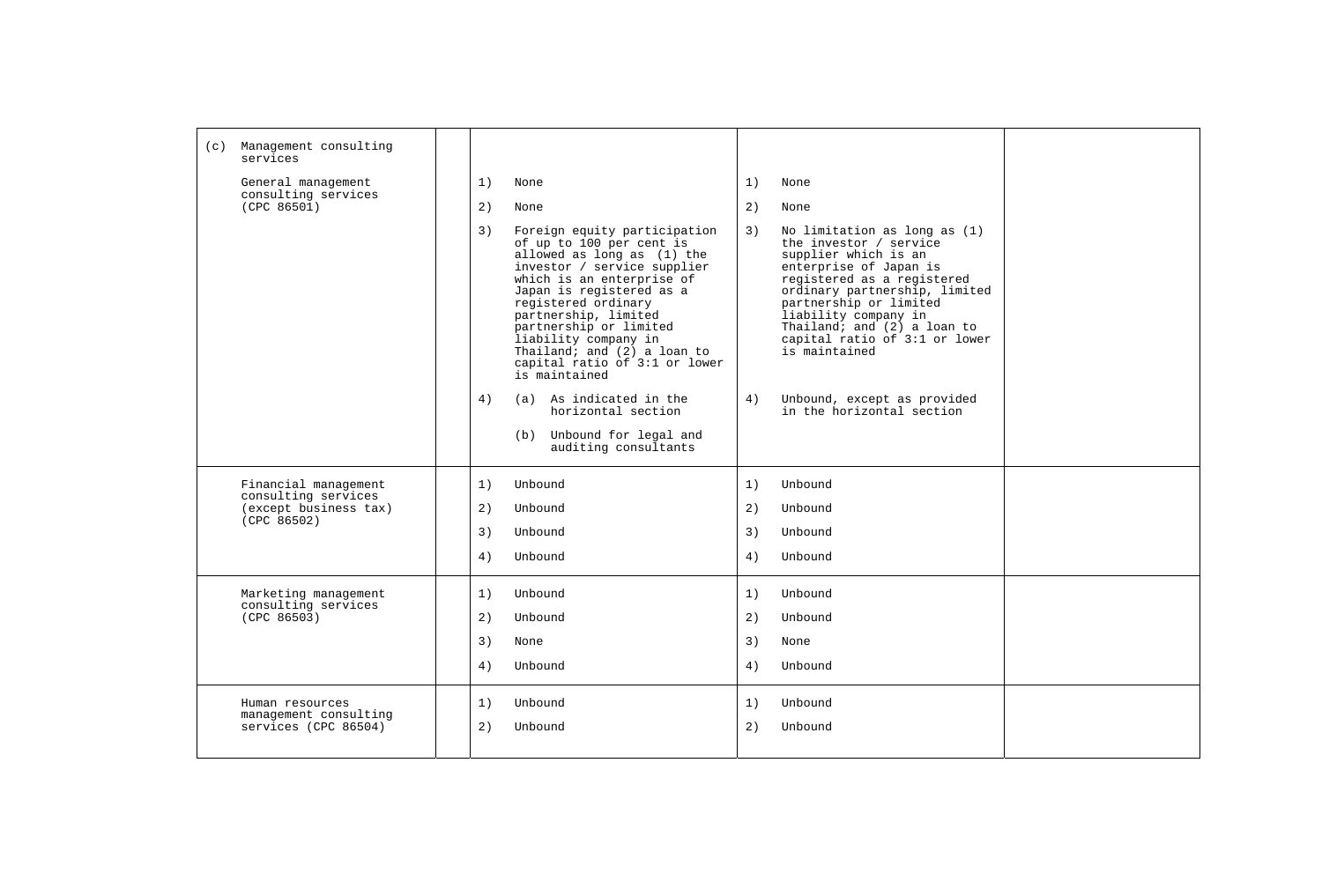|                                                                                                                                                                                                                                                                                                                                        | 3)<br>4)             | None<br>Unbound                                                                                                                                                                     | 3)<br>4)             | None<br>Unbound                                                                                                                                                                                       |  |
|----------------------------------------------------------------------------------------------------------------------------------------------------------------------------------------------------------------------------------------------------------------------------------------------------------------------------------------|----------------------|-------------------------------------------------------------------------------------------------------------------------------------------------------------------------------------|----------------------|-------------------------------------------------------------------------------------------------------------------------------------------------------------------------------------------------------|--|
| Production management<br>consulting services<br>(CPC 86505)                                                                                                                                                                                                                                                                            | 1)<br>2)<br>3)<br>4) | Unbound<br>Unbound<br>None<br>Unbound                                                                                                                                               | 1)<br>2)<br>3)<br>4) | Unbound<br>Unbound<br>None<br>Unbound                                                                                                                                                                 |  |
| Public relations services<br>(CPC 86506)                                                                                                                                                                                                                                                                                               | 1)<br>2)<br>3)<br>4) | Unbound<br>Unbound<br>None<br>Unbound                                                                                                                                               | 1)<br>2)<br>3)<br>4) | Unbound<br>Unbound<br>None<br>Unbound                                                                                                                                                                 |  |
| Logistics consulting<br>services (excluding all<br>transport services)<br>(part of CPC 86509)<br>Advisory and<br>quidance services<br>concerning logistics for<br>the purpose of seeking<br>the utmost efficiency in<br>delivering and/or<br>collecting goods. All<br>transport and related<br>communication services<br>are excluded. | 1)<br>2)<br>3)<br>4) | Unbound<br>Unbound<br>Foreign equity participation<br>of not exceeding 51 per cent<br>is allowed as long as a loan<br>to capital ratio of 3:1 or<br>lower is maintained.<br>Unbound | 1)<br>2)<br>3)<br>4) | Unbound<br>Unbound<br>No limitation as long as (1)<br>foreign equity participation<br>does not exceed 51 per cent;<br>and (2) a loan to capital<br>ratio of 3:1 or lower is<br>maintained.<br>Unbound |  |
| Other management<br>consulting services<br>(the rest of CPC 86509)                                                                                                                                                                                                                                                                     | 1)<br>2)<br>3)<br>4) | Unbound<br>Unbound<br>Unbound<br>Unbound                                                                                                                                            | 1)<br>2)<br>3)<br>4) | Unbound<br>Unbound<br>Unbound<br>Unbound                                                                                                                                                              |  |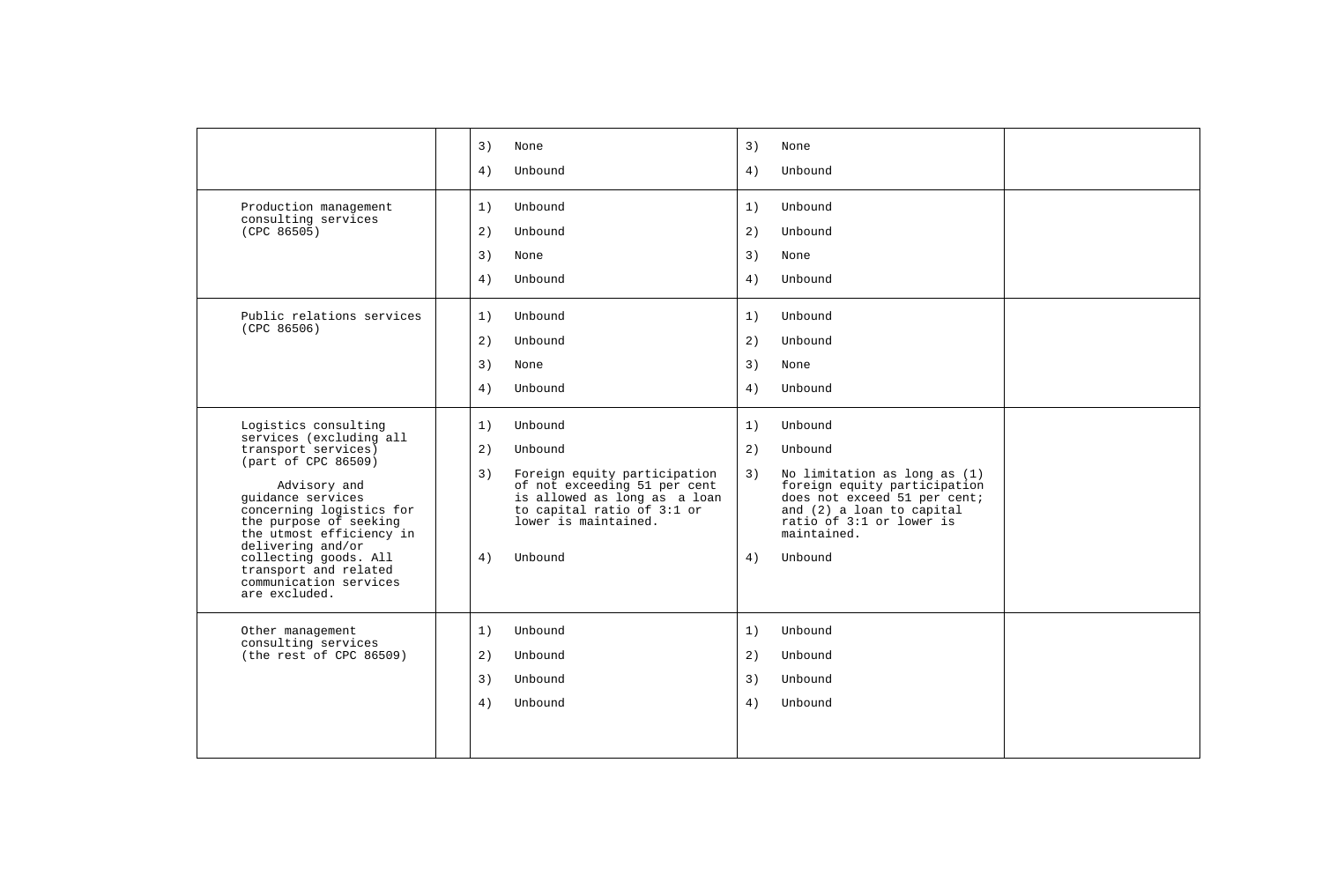| (d) Services related to<br>management consulting<br>(CPC 866) |    |                                           |    |                                                          |  |
|---------------------------------------------------------------|----|-------------------------------------------|----|----------------------------------------------------------|--|
| Project management                                            | 1) | Unbound                                   | 1) | Unbound                                                  |  |
| services other than for<br>construction (CPC 86601)           | 2) | Unbound                                   | 2) | Unbound                                                  |  |
|                                                               | 3) | None                                      | 3) | None                                                     |  |
|                                                               | 4) | Unbound                                   | 4) | Unbound                                                  |  |
| Arbitration and<br>conciliation services                      | 1) | Unbound                                   | 1) | Unbound                                                  |  |
| (CPC 86602)                                                   | 2) | Unbound                                   | 2) | Unbound                                                  |  |
| Other management services<br>(CPC 86609)                      | 3) | Unbound                                   | 3) | Unbound                                                  |  |
|                                                               | 4) | Unbound                                   | 4) | Unbound                                                  |  |
| (e) Technical testing and<br>analysis services<br>(CPC 8676)  |    |                                           |    |                                                          |  |
| Composition and purity                                        | 1) | Unbound                                   | 1) | Unbound                                                  |  |
| testing and analysis<br>services and other                    | 2) | None                                      | 2) | None                                                     |  |
| technical testing and<br>analysis services                    | 3) | None                                      | 3) | None                                                     |  |
| $(CPC 86761+86769)$                                           | 4) | As indicated in the<br>horizontal section | 4) | Unbound, except as provided<br>in the horizontal section |  |
| Technical testing and                                         | 1) | Unbound                                   | 1) | Unbound                                                  |  |
| analysis services of<br>physical properties,                  | 2) | Unbound                                   | 2) | Unbound                                                  |  |
| integrated mechanical and<br>electrical system, and           | 3) | Unbound                                   | 3) | Unbound                                                  |  |
| technical inspection<br>services<br>(CPC 86762 to 86764)      | 4) | Unbound                                   | 4) | Unbound                                                  |  |
|                                                               |    |                                           |    |                                                          |  |
|                                                               |    |                                           |    |                                                          |  |
|                                                               |    |                                           |    |                                                          |  |
|                                                               |    |                                           |    |                                                          |  |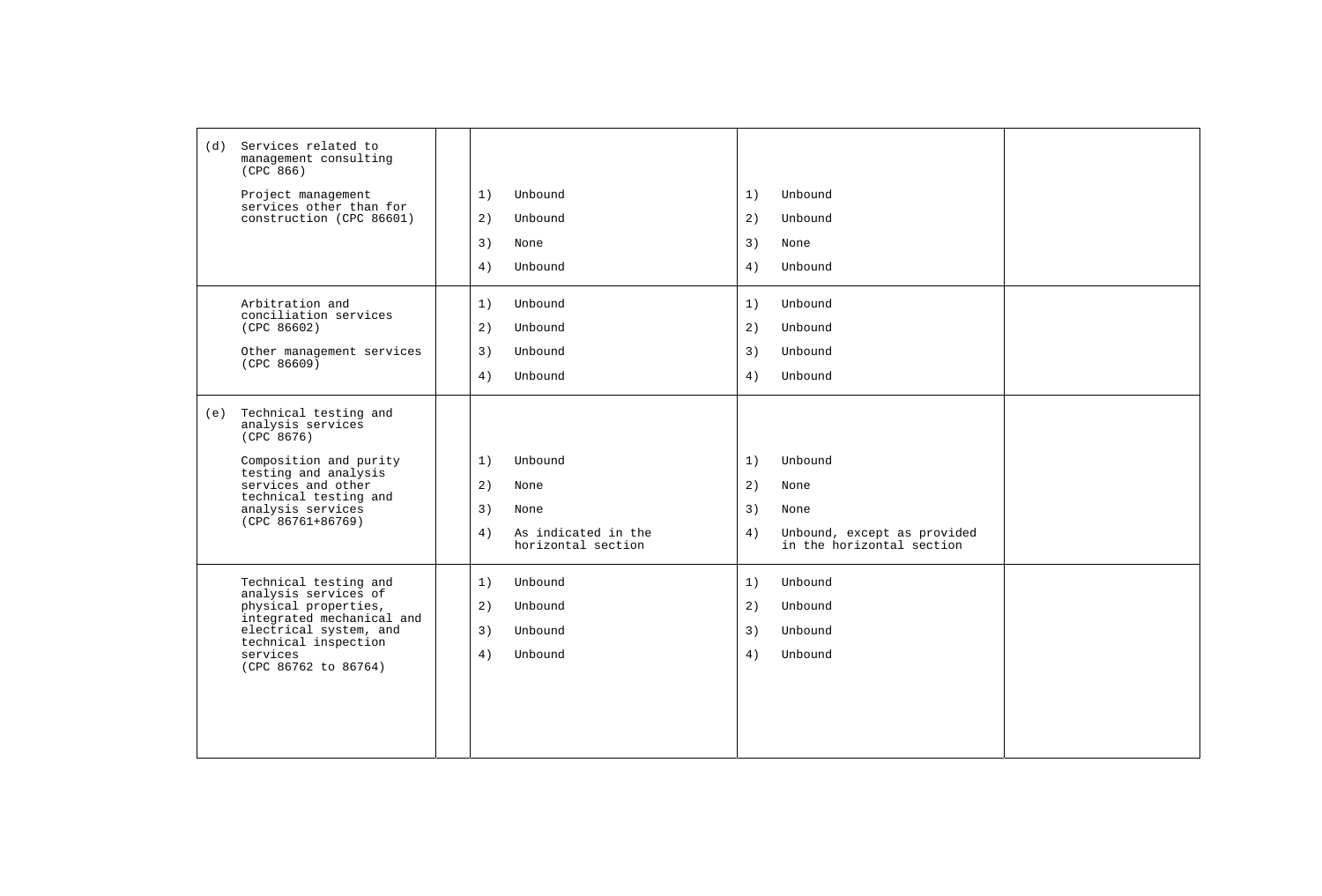| Services incidental to<br>(f)<br>agriculture<br>(CPC 881):<br>Consultancy services on<br>agricultural extension:                                                      | 1)<br>Unbound                                                                                | 1)<br>Unbound                                                                                               |  |
|-----------------------------------------------------------------------------------------------------------------------------------------------------------------------|----------------------------------------------------------------------------------------------|-------------------------------------------------------------------------------------------------------------|--|
| soil preparation<br>$\overline{\phantom{a}}$<br>seed production<br>÷<br>plant protection<br>$\overline{\phantom{a}}$<br>harvesting<br>grading<br>packing<br>storaging | 2)<br>None<br>3)<br>None<br>As indicated in the<br>4)<br>horizontal section                  | 2)<br>None<br>3)<br>None<br>4)<br>Unbound, except as provided<br>in the horizontal section                  |  |
| Soil analysis laboratory                                                                                                                                              | 1)<br>None<br>2)<br>None<br>3)<br>None<br>4)<br>As indicated in the<br>horizontal section    | 1)<br>None<br>2)<br>None<br>3)<br>None<br>Unbound, except as provided<br>4)<br>in the horizontal section    |  |
| Soil survey and land use<br>planning                                                                                                                                  | 1)<br>Unbound<br>2)<br>None<br>3)<br>None<br>As indicated in the<br>4)<br>horizontal section | 1)<br>Unbound<br>2)<br>None<br>3)<br>None<br>4)<br>Unbound, except as provided<br>in the horizontal section |  |
| Cover crop seed<br>multiplication                                                                                                                                     | Unbound<br>1)<br>2)<br>None<br>3)<br>None<br>4)<br>As indicated in the<br>horizontal section | Unbound<br>1)<br>2)<br>None<br>3)<br>None<br>4)<br>Unbound, except as provided<br>in the horizontal section |  |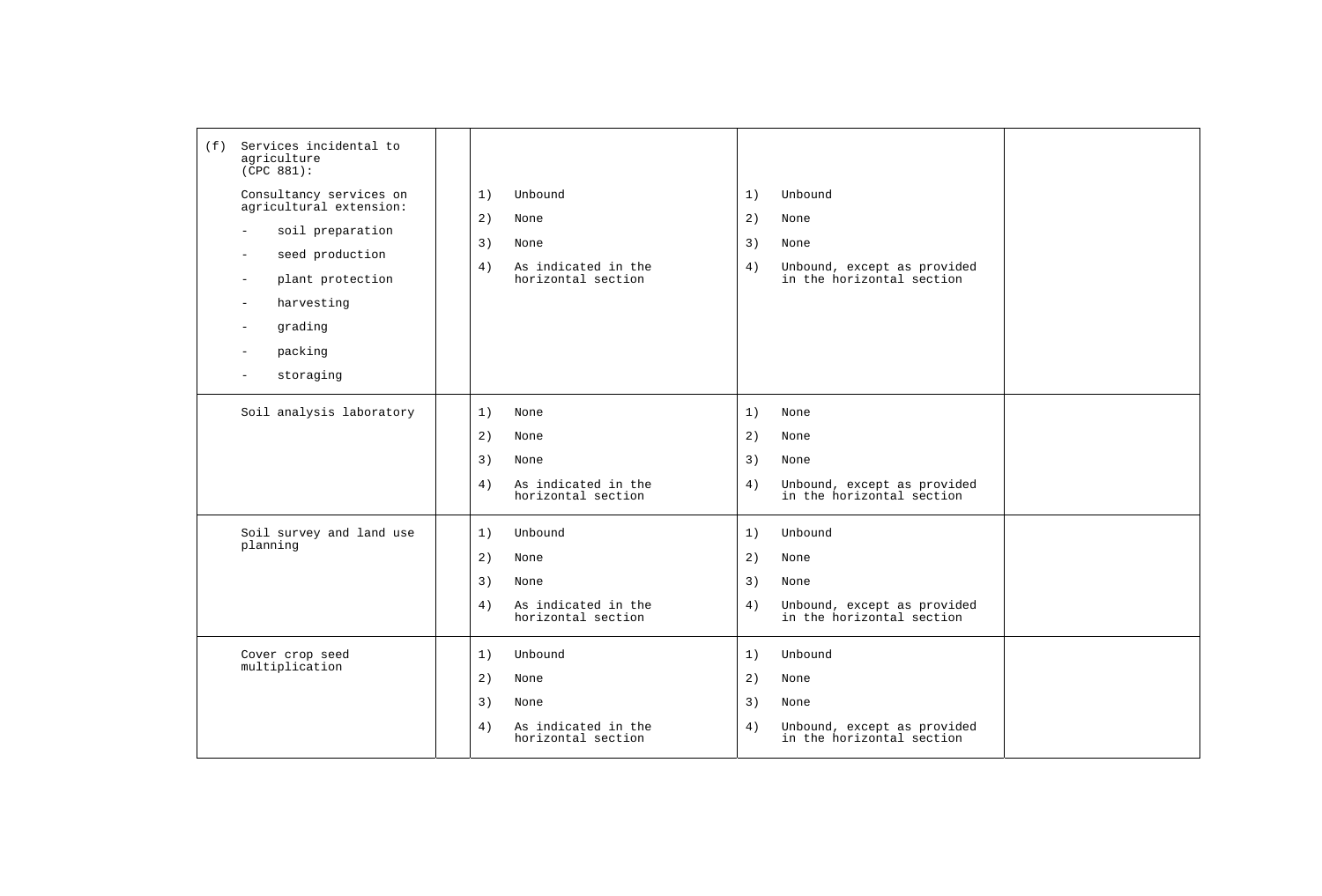| Others                                                 | 1) | Unbound                                   | 1) | Unbound                                                  |  |
|--------------------------------------------------------|----|-------------------------------------------|----|----------------------------------------------------------|--|
|                                                        | 2) | Unbound                                   | 2) | Unbound                                                  |  |
|                                                        | 3) | Unbound                                   | 3) | Unbound                                                  |  |
|                                                        | 4) | Unbound                                   | 4) | Unbound                                                  |  |
| Services incidental to<br>(f)<br>hunting               | 1) | Unbound                                   | 1) | Unbound                                                  |  |
| (CPC 881)                                              | 2) | Unbound                                   | 2) | Unbound                                                  |  |
|                                                        | 3) | Unbound                                   | 3) | Unbound                                                  |  |
|                                                        | 4) | Unbound                                   | 4) | Unbound                                                  |  |
| (f) Services incidental to<br>forestry<br>(CPC 881):   |    |                                           |    |                                                          |  |
| Forestry consultant                                    | 1) | Unbound                                   | 1) | Unbound                                                  |  |
| services                                               | 2) | None                                      | 2) | None                                                     |  |
|                                                        | 3) | None                                      | 3) | None                                                     |  |
|                                                        | 4) | As indicated in the<br>horizontal section | 4) | Unbound, except as provided<br>in the horizontal section |  |
| Others                                                 | 1) | Unbound                                   | 1) | Unbound                                                  |  |
|                                                        | 2) | Unbound                                   | 2) | Unbound                                                  |  |
|                                                        | 3) | Unbound                                   | 3) | Unbound                                                  |  |
|                                                        | 4) | Unbound                                   | 4) | Unbound                                                  |  |
| Services incidental to<br>(g)<br>fishing<br>(CPC 882): |    |                                           |    |                                                          |  |
| International trading,                                 | 1) | Unbound                                   | 1) | Unbound                                                  |  |
| exporting products<br>services (broker)                | 2) | None                                      | 2) | None                                                     |  |
|                                                        | 3) | None                                      | 3) | None                                                     |  |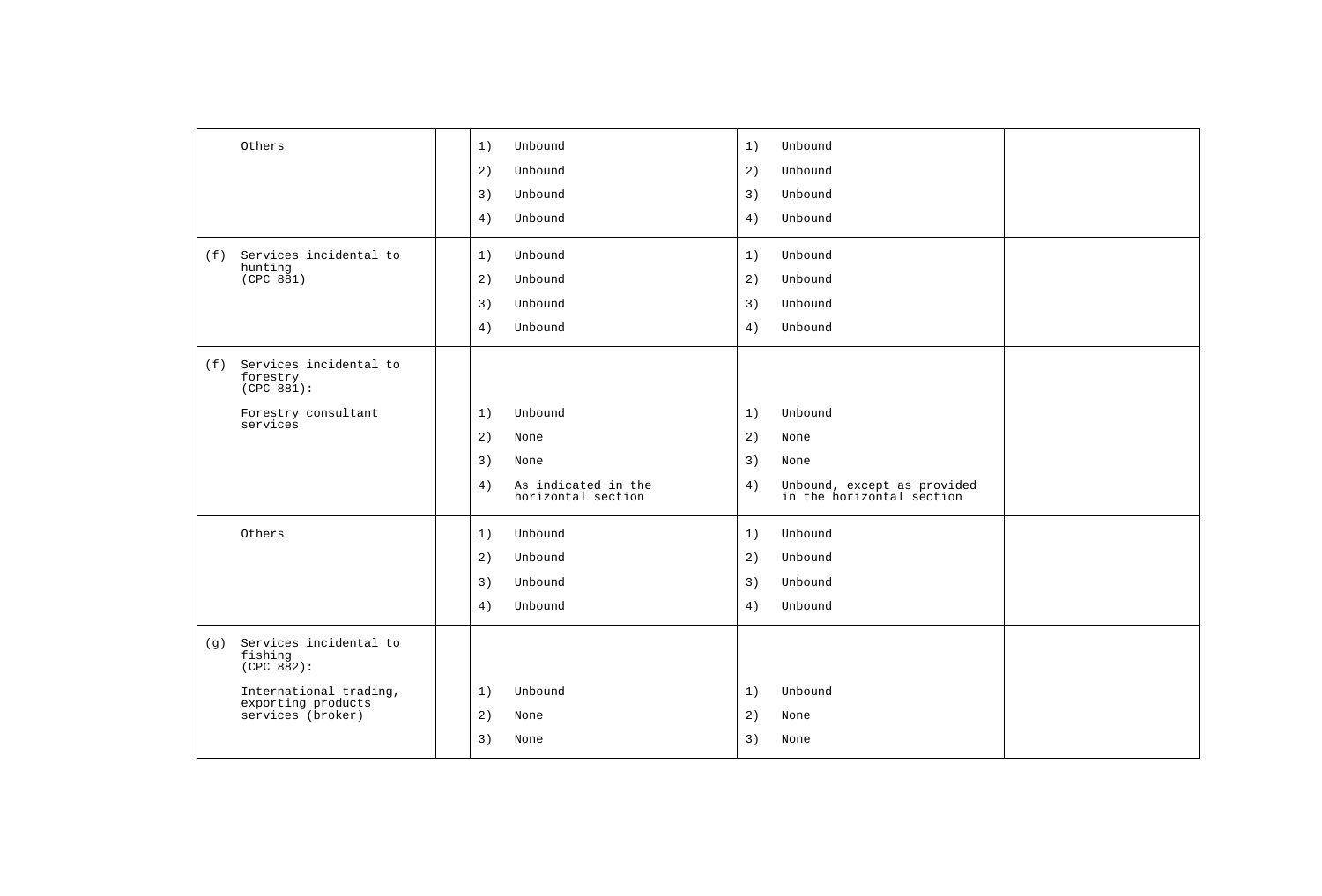|                                                        | 4)         | As indicated in the<br>horizontal section | 4) | Unbound, except as provided<br>in the horizontal section |  |
|--------------------------------------------------------|------------|-------------------------------------------|----|----------------------------------------------------------|--|
| Quality analysis services                              | 1)         | Unbound                                   | 1) | Unbound                                                  |  |
|                                                        | 2)<br>None |                                           | 2) | None                                                     |  |
|                                                        | 3)<br>None |                                           | 3) | None                                                     |  |
|                                                        | 4)         | As indicated in the<br>horizontal section | 4) | Unbound, except as provided<br>in the horizontal section |  |
| Canning process analysis<br>services                   | 1)         | Unbound                                   | 1) | Unbound                                                  |  |
|                                                        | 2)<br>None |                                           | 2) | None                                                     |  |
|                                                        | 3)<br>None |                                           | 3) | None                                                     |  |
|                                                        | 4)         | As indicated in the<br>horizontal section | 4) | Unbound, except as provided<br>in the horizontal section |  |
| Technical services                                     |            |                                           |    |                                                          |  |
| - Consulting                                           | 1)         | Unbound                                   | 1) | Unbound                                                  |  |
| - Research on marketing                                | 2)<br>None |                                           | 2) | None                                                     |  |
| - Quality control                                      | 3)<br>None |                                           | 3) | None                                                     |  |
|                                                        | 4)         | As indicated in the<br>horizontal section | 4) | Unbound, except as provided<br>in the horizontal section |  |
| Others                                                 | 1)         | Unbound                                   | 1) | Unbound                                                  |  |
|                                                        | 2)         | Unbound                                   | 2) | Unbound                                                  |  |
|                                                        | 3)         | Unbound                                   | 3) | Unbound                                                  |  |
|                                                        | 4)         | Unbound                                   | 4) | Unbound                                                  |  |
| Services incidental to<br>(h)<br>mining (CPC 883+5115) |            |                                           |    |                                                          |  |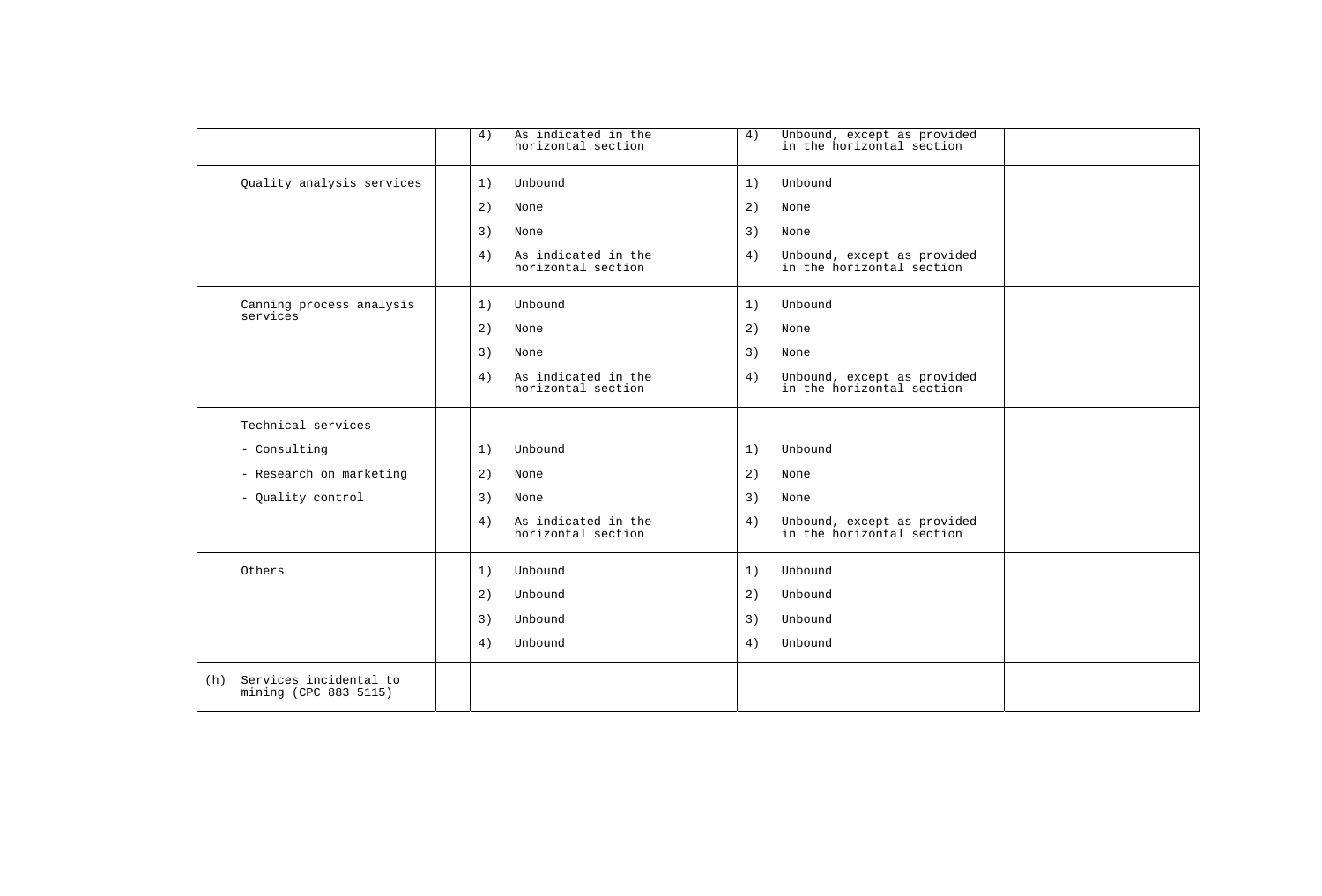| at oil and gas<br>$\equiv$<br>fields                      | 1) | Unbound                                       | 1) | Unbound                                                  |  |
|-----------------------------------------------------------|----|-----------------------------------------------|----|----------------------------------------------------------|--|
| (part of CPC<br>$883 + 5115$ )                            | 2) | None                                          | 2) | None                                                     |  |
|                                                           | 3) | None                                          | 3) | None                                                     |  |
|                                                           | 4) | (a) As indicated in the<br>horizontal section | 4) | Unbound, except as provided<br>in the horizontal section |  |
|                                                           |    | (b) Unbound for civil<br>engineer             |    |                                                          |  |
| others<br>$\overline{\phantom{a}}$                        | 1) | Unbound                                       | 1) | Unbound                                                  |  |
|                                                           | 2) | Unbound                                       | 2) | Unbound                                                  |  |
|                                                           | 3) | Unbound                                       | 3) | Unbound                                                  |  |
|                                                           | 4) | Unbound                                       | 4) | Unbound                                                  |  |
| Services incidental to<br>(i)<br>manufacturing            | 1) | Unbound                                       | 1) | Unbound                                                  |  |
| (CPC 884+885, except for                                  | 2) | Unbound                                       | 2) | Unbound                                                  |  |
| 88442)                                                    | 3) | Unbound                                       | 3) | Unbound                                                  |  |
|                                                           | 4) | Unbound                                       | 4) | Unbound                                                  |  |
| Services incidental to<br>(j)<br>energy distribution (CPC | 1) | Unbound                                       | 1) | Unbound                                                  |  |
| 887)                                                      | 2) | Unbound                                       | 2) | Unbound                                                  |  |
|                                                           | 3) | Unbound                                       | 3) | Unbound                                                  |  |
|                                                           | 4) | Unbound                                       | 4) | Unbound                                                  |  |
| (k) Placement and supply<br>services of personnel         | 1) | Unbound                                       | 1) | Unbound                                                  |  |
| (CPC 872)                                                 | 2) | Unbound                                       | 2) | Unbound                                                  |  |
|                                                           | 3) | Unbound                                       | 3) | Unbound                                                  |  |
|                                                           | 4) | Unbound                                       | 4) | Unbound                                                  |  |
| Investigation and<br>(1)<br>security                      | 1) | Unbound                                       | 1) | Unbound                                                  |  |
| (CPC 873)                                                 | 2) | Unbound                                       | 2) | Unbound                                                  |  |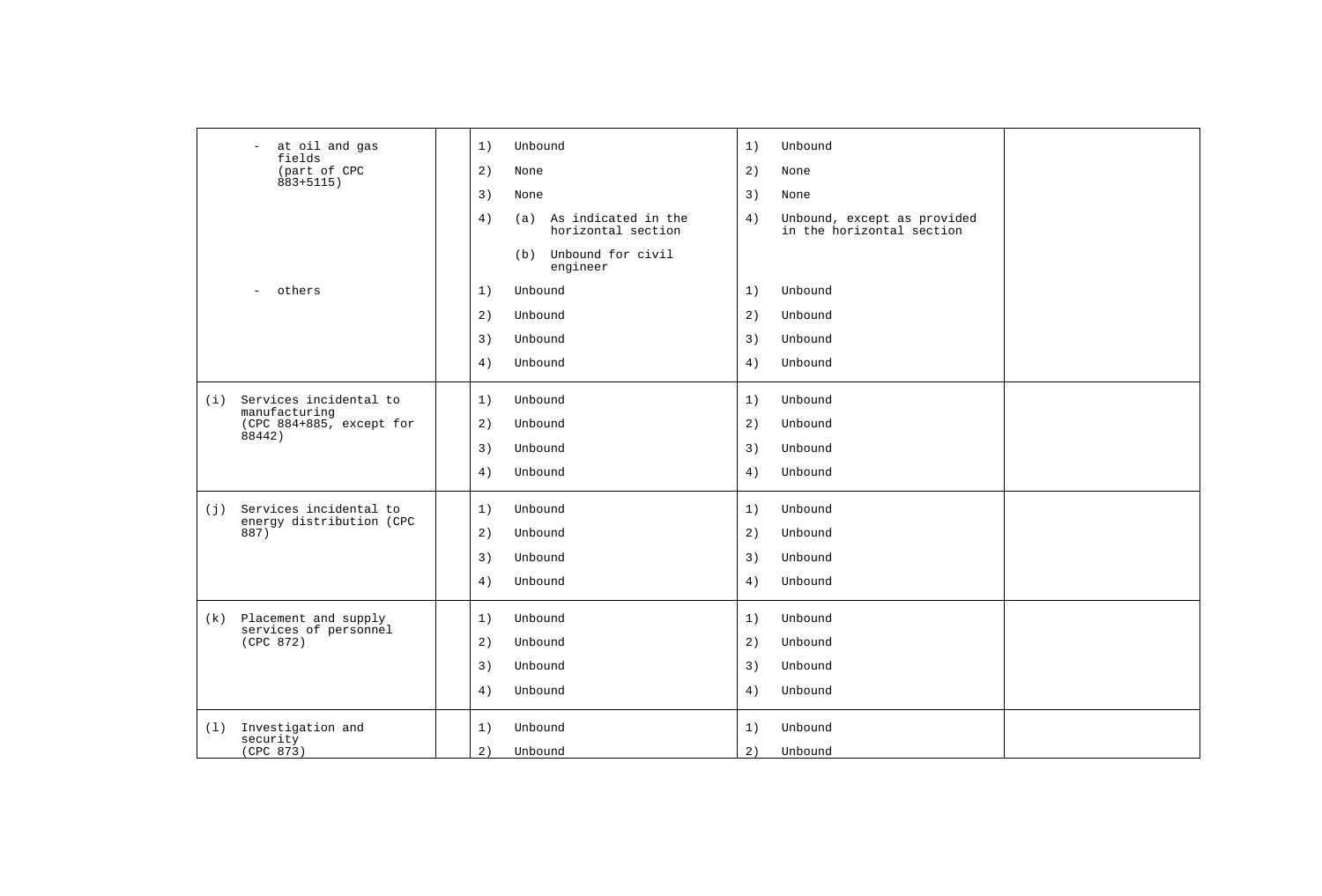|                                                                                                                                                         | 3)<br>3)<br>Unbound<br>Unbound<br>4)<br>Unbound<br>4)<br>Unbound                                                      |  |
|---------------------------------------------------------------------------------------------------------------------------------------------------------|-----------------------------------------------------------------------------------------------------------------------|--|
| Related scientific and<br>(m)<br>technical consulting<br>services<br>(CPC 8675)                                                                         |                                                                                                                       |  |
| Oil and gas<br>$\equiv$<br>exploration                                                                                                                  | Unbound<br>1)<br>1)<br>Unbound                                                                                        |  |
| (part of CPC 8675)                                                                                                                                      | 2)<br>2)<br>None<br>None                                                                                              |  |
|                                                                                                                                                         | 3)<br>3)<br>None<br>None                                                                                              |  |
|                                                                                                                                                         | 4)<br>(a) As indicated in the<br>Unbound, except as provided<br>4)<br>horizontal section<br>in the horizontal section |  |
|                                                                                                                                                         | Unbound for civil<br>(b)<br>engineer                                                                                  |  |
| - Others                                                                                                                                                | 1)<br>Unbound<br>1)<br>Unbound                                                                                        |  |
|                                                                                                                                                         | 2)<br>2)<br>Unbound<br>Unbound                                                                                        |  |
|                                                                                                                                                         | 3)<br>3)<br>Unbound<br>Unbound                                                                                        |  |
|                                                                                                                                                         | 4)<br>Unbound<br>4)<br>Unbound                                                                                        |  |
| Maintenance and repair of<br>n)<br>equipment (not including<br>maritime vessels,<br>aircraft or other<br>transport equipment)<br>(CPC 633+8861 to 8866) |                                                                                                                       |  |
| Maintenance and repair<br>services by a Japanese<br>enterprise established in                                                                           | 1)<br>Unbound<br>1)<br>Unbound<br>2)<br>Unbound<br>2)<br>Unbound                                                      |  |
| Thailand relating to the                                                                                                                                |                                                                                                                       |  |

3. As defined in Article 73 (g) of Chapter 7.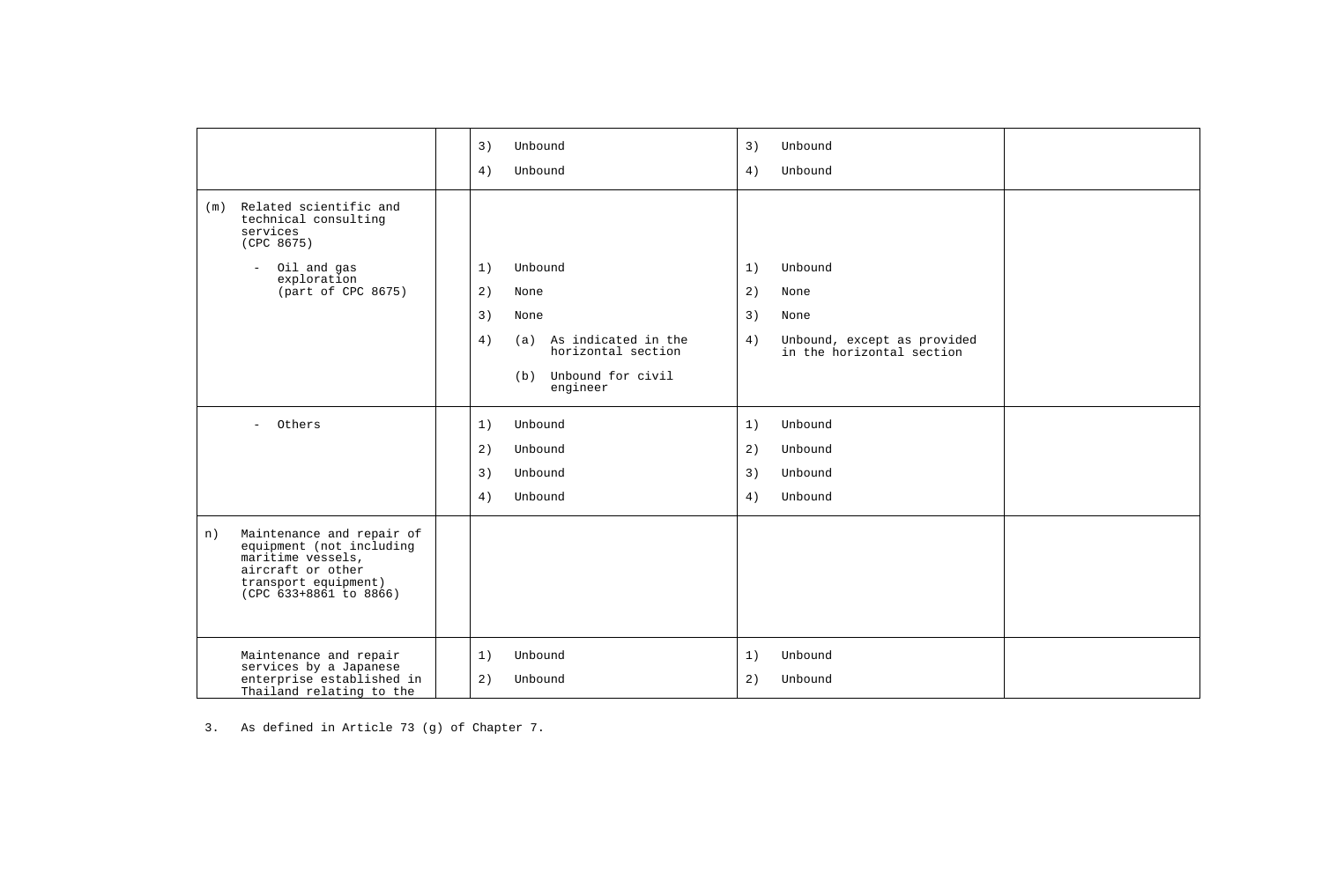| maintenance and repair<br>$\cap$ f:<br>household electrical<br>appliances it<br>wholesales in<br>Thailand that are<br>manufactured in<br>Thailand by it, or<br>by its group<br>companies in<br>Thailand under the<br>same brand; or<br>household electrical<br>appliances<br>manufactured in<br>Japan by its group<br>companies under the<br>same brand.<br>"group companies"<br>Note:<br>means companies<br>registered in Japan<br>or Thailand that<br>are owned <sup>3</sup><br>directly, or<br>through another<br>company registered<br>in Japan or in<br>Thailand, by a<br>company registered<br>in Japan and<br>entitled to<br>benefits under this<br>Agreement. | 3)<br>4) | Foreign equity participation<br>of not exceeding 60 per cent<br>is allowed as long as (1)<br>service supplier is<br>registered in Thailand with a<br>minimum capital of 100<br>million baht; (2) a loan to<br>capital ratio of 3:1 or lower<br>is maintained; (3) the<br>members of the board of<br>directors of Thai nationality<br>is in accordance with the<br>ratio of Thai equity<br>participation; (4) at least<br>half of the senior mechanics <sup>4</sup><br>are of Thai nationality; (5)<br>amongst the non-Thai members<br>of the board of directors, at<br>least one is a Thai resident;<br>(6) at least one senior<br>manager is of Thai<br>nationality; (7) there is no<br>more than one service center;<br>and (8) transfer of<br>technology <sup>5</sup> is provided to<br>Thai persons, such as on-the-<br>job training, and necessary<br>information and know-how is<br>provided to the Thai<br>employees.<br>Unbound | 3)<br>4) | No limitation as long as $(1)$<br>foreign equity participation<br>does not exceed 60 per cent;<br>(2) service supplier is<br>registered in Thailand with a<br>minimum capital of 100<br>million baht; (3) a loan to<br>capital ratio of 3:1 or lower<br>is maintained; (4) the<br>members of the board of<br>directors of Thai nationality<br>is in accordance with the<br>ratio of Thai equity<br>participation; (5) at least<br>half of the senior mechanics<br>are of Thai nationality; (6)<br>amongst the non-Thai members<br>of the board of directors, at<br>least one is a Thai resident;<br>(7) at least one senior<br>manager is of Thai<br>nationality; (8) there is no<br>more than one service center;<br>and (9) transfer of<br>technology <sup>5</sup> is provided to<br>Thai persons, such as on-the-<br>job training, and necessary<br>information and know-how is<br>provided to the Thai<br>employees.<br>Unbound |  |
|-----------------------------------------------------------------------------------------------------------------------------------------------------------------------------------------------------------------------------------------------------------------------------------------------------------------------------------------------------------------------------------------------------------------------------------------------------------------------------------------------------------------------------------------------------------------------------------------------------------------------------------------------------------------------|----------|-----------------------------------------------------------------------------------------------------------------------------------------------------------------------------------------------------------------------------------------------------------------------------------------------------------------------------------------------------------------------------------------------------------------------------------------------------------------------------------------------------------------------------------------------------------------------------------------------------------------------------------------------------------------------------------------------------------------------------------------------------------------------------------------------------------------------------------------------------------------------------------------------------------------------------------------|----------|-------------------------------------------------------------------------------------------------------------------------------------------------------------------------------------------------------------------------------------------------------------------------------------------------------------------------------------------------------------------------------------------------------------------------------------------------------------------------------------------------------------------------------------------------------------------------------------------------------------------------------------------------------------------------------------------------------------------------------------------------------------------------------------------------------------------------------------------------------------------------------------------------------------------------------------|--|
| Others                                                                                                                                                                                                                                                                                                                                                                                                                                                                                                                                                                                                                                                                | 1)<br>2) | Unbound<br>Unbound                                                                                                                                                                                                                                                                                                                                                                                                                                                                                                                                                                                                                                                                                                                                                                                                                                                                                                                      | 1)<br>2) | Unbound<br>Unbound                                                                                                                                                                                                                                                                                                                                                                                                                                                                                                                                                                                                                                                                                                                                                                                                                                                                                                                  |  |
|                                                                                                                                                                                                                                                                                                                                                                                                                                                                                                                                                                                                                                                                       | 3)       | Unbound                                                                                                                                                                                                                                                                                                                                                                                                                                                                                                                                                                                                                                                                                                                                                                                                                                                                                                                                 | 3)       | Unbound                                                                                                                                                                                                                                                                                                                                                                                                                                                                                                                                                                                                                                                                                                                                                                                                                                                                                                                             |  |
|                                                                                                                                                                                                                                                                                                                                                                                                                                                                                                                                                                                                                                                                       | 4)       | Unbound                                                                                                                                                                                                                                                                                                                                                                                                                                                                                                                                                                                                                                                                                                                                                                                                                                                                                                                                 | 4)       | Unbound                                                                                                                                                                                                                                                                                                                                                                                                                                                                                                                                                                                                                                                                                                                                                                                                                                                                                                                             |  |

<span id="page-85-1"></span>4. Senior mechanics are those persons whose duties include supervisory functions.

<span id="page-85-2"></span><span id="page-85-0"></span>5. The transfer of technology includes transfer of technical know-how, technology alternatives and technology procedures from<br>Japanese companies and their engineers or technicians to Thai engineers or technicians of such J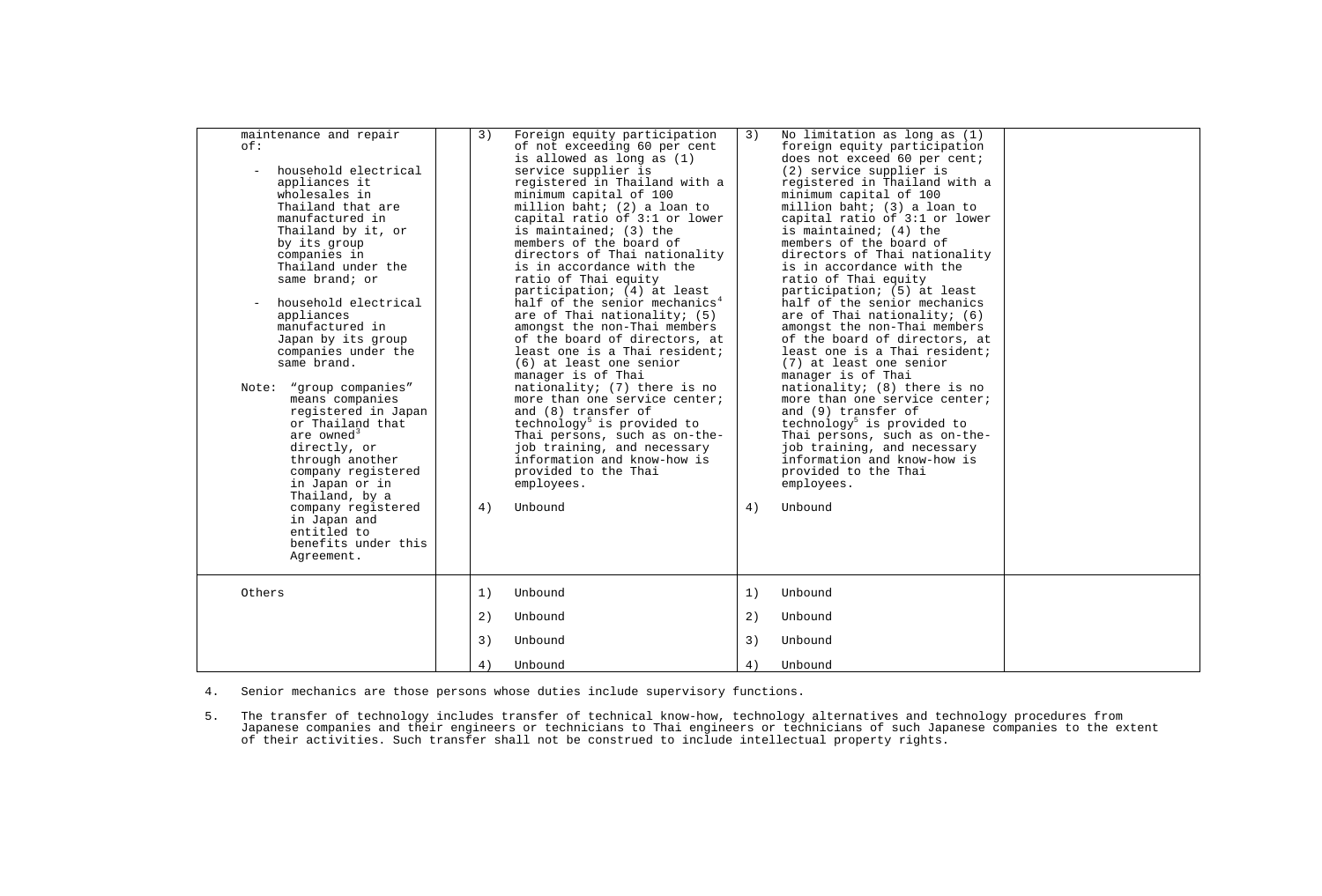| (0) | Building-cleaning<br>services                 | 1)<br>Unbound | 1) | Unbound |  |
|-----|-----------------------------------------------|---------------|----|---------|--|
|     | (CPC 874)                                     | 2)<br>Unbound | 2) | Unbound |  |
|     |                                               | 3)<br>Unbound | 3) | Unbound |  |
|     |                                               | 4)<br>Unbound | 4) | Unbound |  |
| (p) | Photographic services<br>(CPC 875)            | Unbound<br>1) | 1) | Unbound |  |
|     |                                               | 2)<br>Unbound | 2) | Unbound |  |
|     |                                               | 3)<br>Unbound | 3) | Unbound |  |
|     |                                               | Unbound<br>4) | 4) | Unbound |  |
| (q) | Packaging services<br>(CPC 87600)             | Unbound<br>1) | 1) | Unbound |  |
|     |                                               | 2)<br>None    | 2) | None    |  |
|     |                                               | 3)<br>None    | 3) | None    |  |
|     |                                               | 4)<br>Unbound | 4) | Unbound |  |
| (r) | Publishing and printing<br>services excluding | 1)<br>Unbound | 1) | Unbound |  |
|     | publishing newspaper<br>(CPC 88442)           | 2)<br>None    | 2) | None    |  |
|     |                                               | 3)<br>None    | 3) | None    |  |
|     |                                               | 4)<br>Unbound | 4) | Unbound |  |
| (s) | Convention services                           | 1)<br>Unbound | 1) | Unbound |  |
|     | $(CPC 87909**)$                               | 2)<br>Unbound | 2) | Unbound |  |
|     |                                               | 3)<br>Unbound | 3) | Unbound |  |
|     |                                               | 4)<br>Unbound | 4) | Unbound |  |
|     |                                               |               |    |         |  |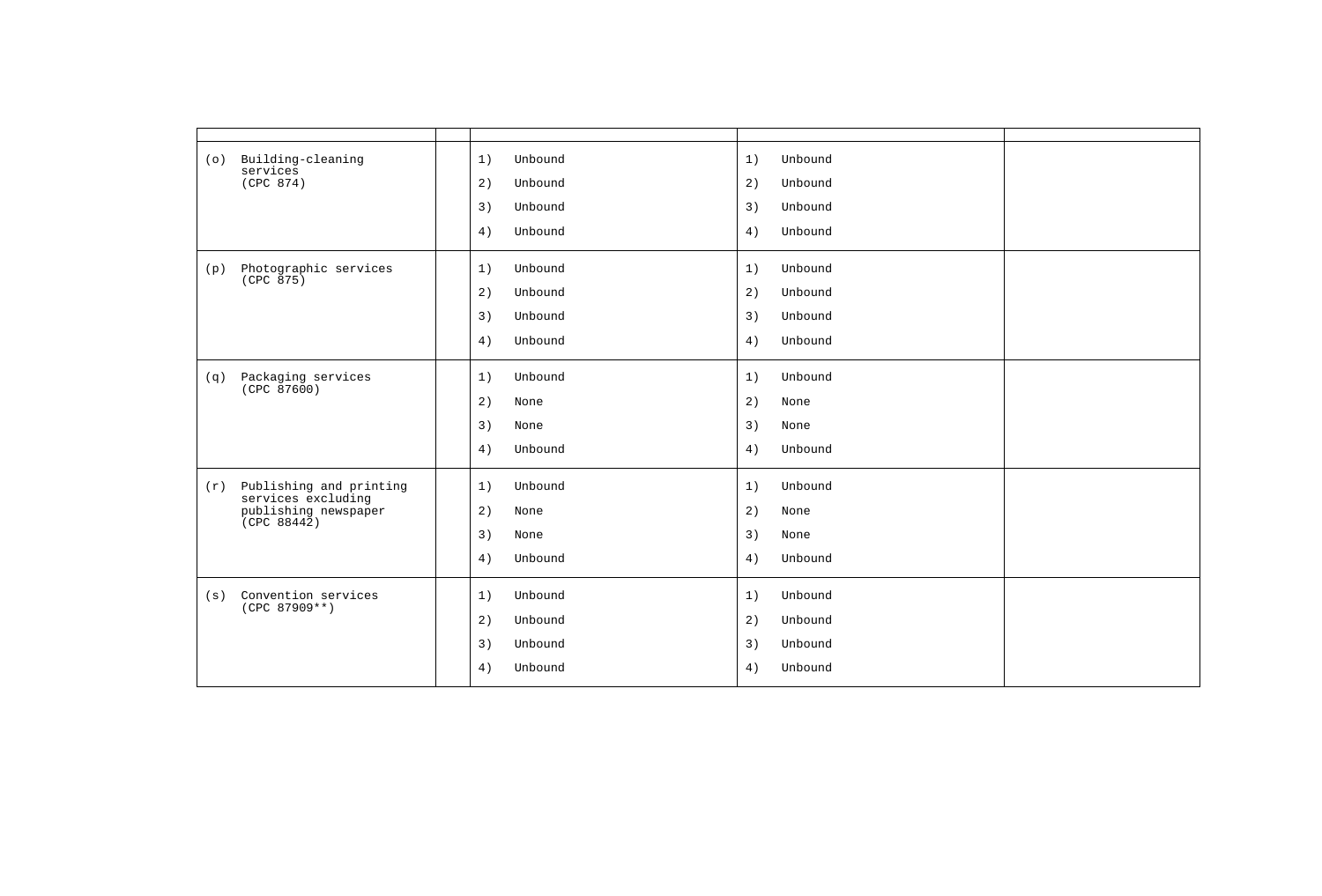|           | $(t)$ Other                                                                |  |    |                                           |    |                                                          |  |
|-----------|----------------------------------------------------------------------------|--|----|-------------------------------------------|----|----------------------------------------------------------|--|
|           | Credit reporting<br>services, collection                                   |  | 1) | Unbound                                   | 1) | Unbound                                                  |  |
|           | agency services,<br>telephone answering                                    |  | 2) | Unbound                                   | 2) | Unbound                                                  |  |
|           | services, duplicating<br>services, mailing list                            |  | 3) | Unbound                                   | 3) | Unbound                                                  |  |
|           | compilation and mailing<br>services, special design<br>services, and other |  | 4) | Unbound                                   | 4) | Unbound                                                  |  |
|           | business services<br>(CPC 87901 to<br>87904+87906+87907+the                |  |    |                                           |    |                                                          |  |
|           | rest of CPC 87909)                                                         |  |    |                                           |    |                                                          |  |
|           | Translation and                                                            |  | 1) | Unbound                                   | 1) | Unbound                                                  |  |
|           | interpretation services<br>(CPC 87905)                                     |  | 2) | None                                      | 2) | None                                                     |  |
|           |                                                                            |  | 3) | None                                      | 3) | None                                                     |  |
|           |                                                                            |  | 4) | As indicated in the<br>horizontal section | 4) | Unbound, except as provided<br>in the horizontal section |  |
| $2$ .     | COMMUNICATION SERVICES                                                     |  |    |                                           |    |                                                          |  |
| Α.        | Postal services<br>(CPC 7511)                                              |  | 1) | Unbound                                   | 1) | Unbound                                                  |  |
|           |                                                                            |  | 2) | Unbound                                   | 2) | Unbound                                                  |  |
|           |                                                                            |  | 3) | Unbound                                   | 3) | Unbound                                                  |  |
|           |                                                                            |  | 4) | Unbound                                   | 4) | Unbound                                                  |  |
| <b>B.</b> | Courier services<br>(CPC 7512)                                             |  | 1) | Unbound                                   | 1) | Unbound                                                  |  |
|           |                                                                            |  | 2) | Unbound                                   | 2) | Unbound                                                  |  |
|           |                                                                            |  | 3) | Unbound                                   | 3) | Unbound                                                  |  |
|           |                                                                            |  | 4) | Unbound                                   | 4) | Unbound                                                  |  |
|           |                                                                            |  |    |                                           |    |                                                          |  |
|           |                                                                            |  |    |                                           |    |                                                          |  |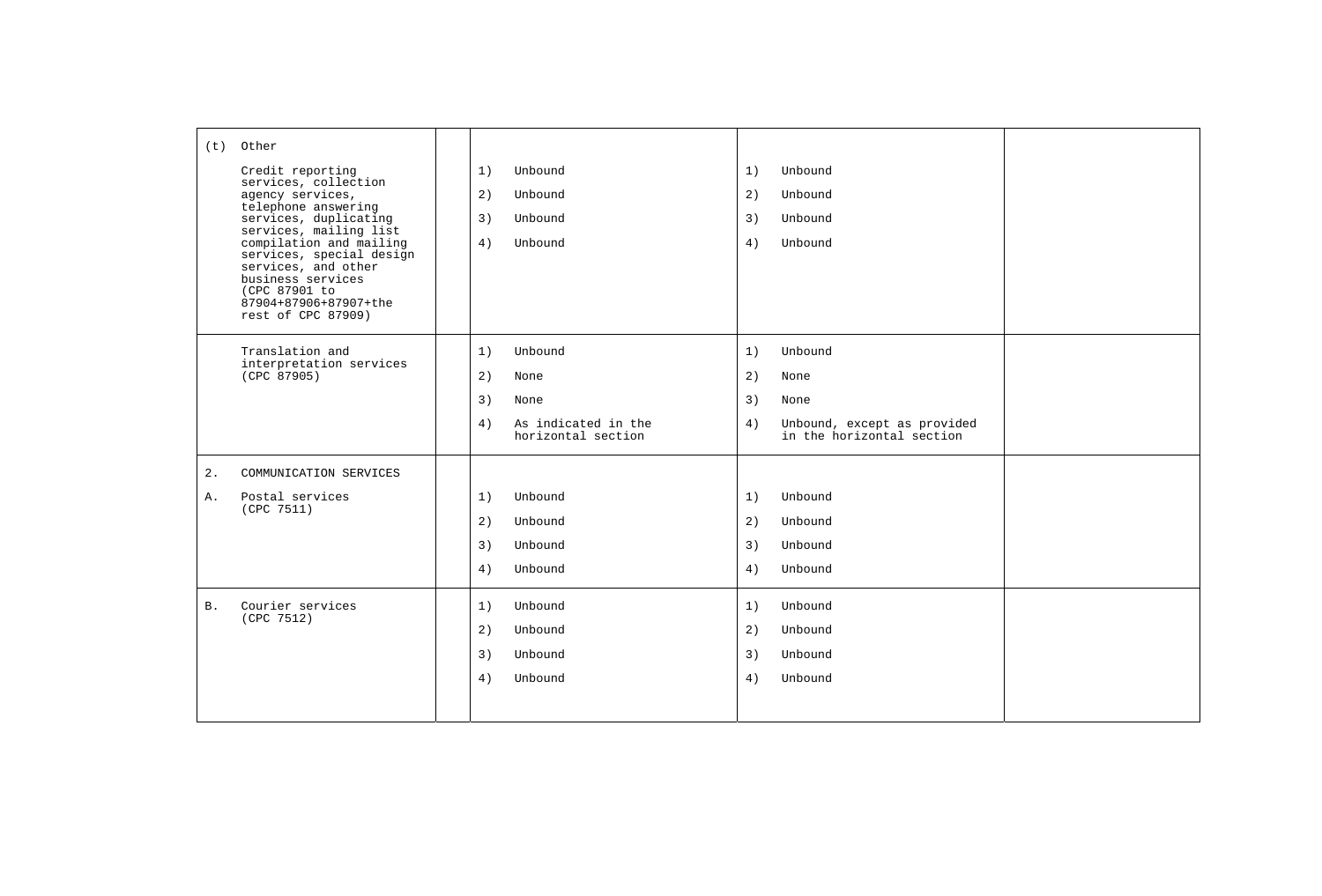## C. Telecommunications Services<sup>[6](#page-88-0)</sup>

Commitments undertaken in this Schedule are subject to the following general conditions:

- Each service to be supplied in Thailand requires a specific licence issued by the National Telecommunications Commission  $(NTC)$ . The number of licences may be limited.
- Licences are granted only to service suppliers duly constituted according to the Thai legislation, which requires head office and management located in the Area of Thailand.
- The telecommunications services in the Schedule of Specific Commitments shall be on facilities basis.
- Unless otherwise specified at subsector level, the service provider shall be a Thai registered company with foreign equity participation not exceeding 20 per cent of the registered capital. The NTC or other competent authorities specified by law may, from time to time and in pursuant to the right recognised by paragraph 4 of the preamble of the General Agreement on Trade in Services (GATS), prescribe a prohibition that it sees fit to meet national policy objectives and, given asymmetries existing with respect to the degree of development of telecommunications sector and regulatory practice in Thailand, adopt measures which the NTC deems appropriate in furtherance of its responsibility under the relevant telecommunications laws.
- Conditional upon passage and coming into force of all necessary new communication acts, commencing from the year of 2006, commitments on public telecommunications services will be introduced, and carried out in accordance with the implementing regulations to be issued by virtue of those acts.

<span id="page-88-0"></span><sup>6.</sup> Thailand's commitments under the WTO Agreement for this sector as per Documents GATS/SC/85 (15 April 1994) and GATS/S/85/Suppl.2 (11 April 1997), unless otherwise specifically stipulated, are incorporated herein. Until the review under Article 89, Thailand does not accept to renegotiate such commitments or negotiate any further commitments on this sector.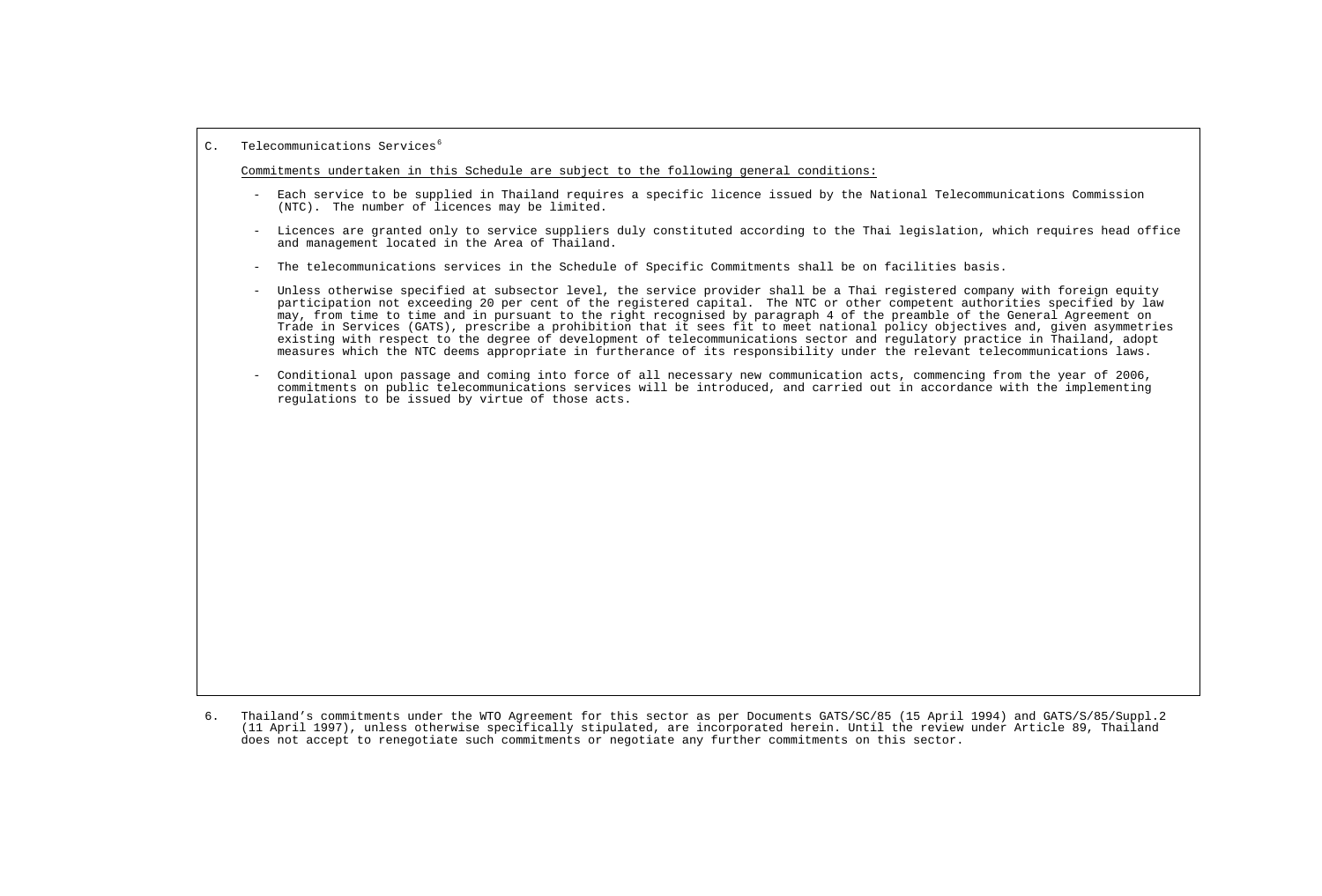| Public local, domestic<br>long distance and<br>international services:<br>(a) Voice telephone<br>services<br>Telex services<br>(b)<br>Telegraph services<br>(c)<br>Facsimile services<br>(d) | 3)<br>4) | 1), 2)<br>None, other than<br>traffic shall be routed<br>through a gateway in<br>Thailand operated by a<br>supplier duly licensed;<br>the provision of<br>concerned services shall<br>be agreed by the<br>supplier duly licensed<br>of both ends.<br>Conditional upon passage and<br>coming into force of all<br>necessary new communication<br>acts, commencing from the<br>year of 2006, Thailand will<br>introduce the market access<br>elements as contained in<br>those acts into the relevant<br>parts of its Schedule of<br>Specific Commitments relating<br>to the supply of public<br>telecommunication services.<br>Unbound as indicated in the | 1), 2)<br>3)<br>4) | None<br>Conditional upon passage and<br>coming into force of all<br>necessary new communication<br>acts, commencing from the<br>year of 2006, Thailand will<br>introduce the national<br>treatment elements as<br>contained in those acts into<br>the relevant parts of its<br>Schedule of Specific<br>Commitments relating to the<br>supply of public<br>telecommunication services.<br>Unbound, except as provided | Conditional upon passage<br>and coming into force of<br>all necessary new<br>communication acts,<br>commencing from the year<br>of 2006, Thailand will<br>introduce into its<br>Schedule of Specific<br>Commitments on public<br>telecommunication<br>services its treatment<br>on the subjects relating<br>to competitive<br>safeguards,<br>interconnection,<br>universal service.<br>public availability of<br>licensing criteria,<br>separation of regulatory<br>and operational<br>functions, and the<br>allocation and use of<br>scarce resources. |
|----------------------------------------------------------------------------------------------------------------------------------------------------------------------------------------------|----------|-----------------------------------------------------------------------------------------------------------------------------------------------------------------------------------------------------------------------------------------------------------------------------------------------------------------------------------------------------------------------------------------------------------------------------------------------------------------------------------------------------------------------------------------------------------------------------------------------------------------------------------------------------------|--------------------|----------------------------------------------------------------------------------------------------------------------------------------------------------------------------------------------------------------------------------------------------------------------------------------------------------------------------------------------------------------------------------------------------------------------|---------------------------------------------------------------------------------------------------------------------------------------------------------------------------------------------------------------------------------------------------------------------------------------------------------------------------------------------------------------------------------------------------------------------------------------------------------------------------------------------------------------------------------------------------------|
|                                                                                                                                                                                              |          | horizontal section                                                                                                                                                                                                                                                                                                                                                                                                                                                                                                                                                                                                                                        |                    | in the horizontal section                                                                                                                                                                                                                                                                                                                                                                                            |                                                                                                                                                                                                                                                                                                                                                                                                                                                                                                                                                         |
| (j) Data base access services<br>(part of CPC 7523)                                                                                                                                          | 1)<br>2) | 1.1 Service providers must<br>use public<br>telecommunication<br>network under national<br>telecommunication<br>authorities;<br>1.2 Radio application<br>service is subject to<br>frequency availability.<br>None                                                                                                                                                                                                                                                                                                                                                                                                                                         | 1)<br>2)           | None<br>None                                                                                                                                                                                                                                                                                                                                                                                                         |                                                                                                                                                                                                                                                                                                                                                                                                                                                                                                                                                         |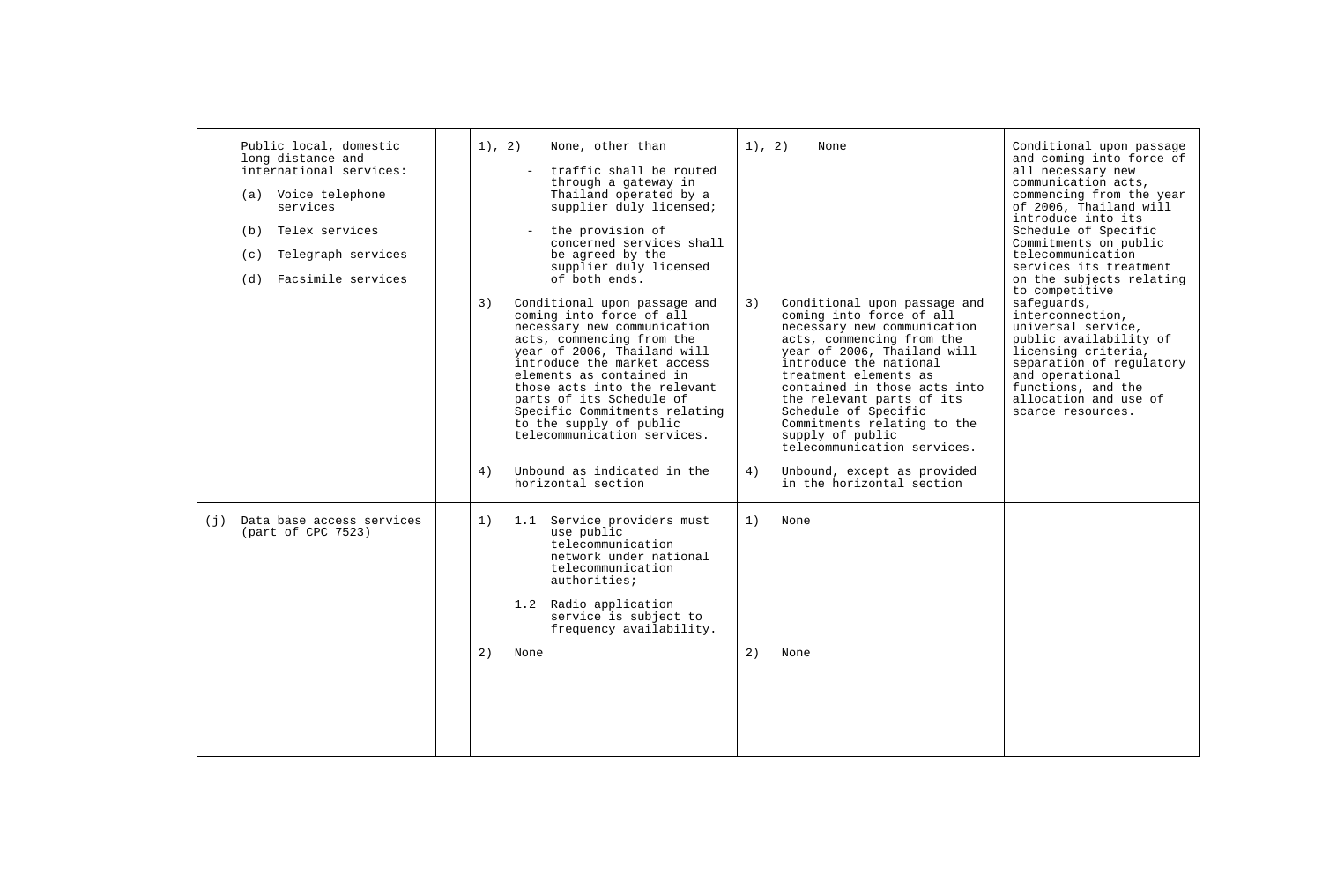|                                                                                    | 3)<br>4) | (a)  | Shall be a Thai<br>registered company with<br>the foreign equity<br>participation not<br>exceeding 25 per cent of<br>the registered capital<br>and the number of<br>foreign shareholders<br>must not exceed 25 per<br>cent of the total number<br>of shareholders of the<br>company<br>(b) Must use public<br>telecommunication<br>network under national<br>telecommunication<br>authorities<br>As indicated in the<br>horizontal section | 3)<br>4) | No limitations as long as<br>foreign equity participation<br>does not exceed 25 per cent<br>None |  |
|------------------------------------------------------------------------------------|----------|------|--------------------------------------------------------------------------------------------------------------------------------------------------------------------------------------------------------------------------------------------------------------------------------------------------------------------------------------------------------------------------------------------------------------------------------------------|----------|--------------------------------------------------------------------------------------------------|--|
| (n) On-line information<br>and/or data processing<br>services (part of CPC<br>843) | 1)       |      | 1.1 Services providers must<br>use telecommunication<br>network under national<br>telecommunication<br>authorities;<br>1.2 Radio application<br>service is subject to<br>frequency availability                                                                                                                                                                                                                                            | 1)       | None                                                                                             |  |
|                                                                                    | 2)       | None |                                                                                                                                                                                                                                                                                                                                                                                                                                            | 2)       | None                                                                                             |  |
|                                                                                    | 3)       |      | (a) Shall be a Thai<br>registered company with<br>the foreign equity<br>participation not<br>exceeding 25 per cent of<br>the registered capital<br>and the number of<br>foreign shareholders<br>must not exceed 25 per<br>cent of the total number<br>of shareholders of the<br>company                                                                                                                                                    | 3)       | No limitations as long as<br>foreign equity participation<br>does not exceed 25 per cent         |  |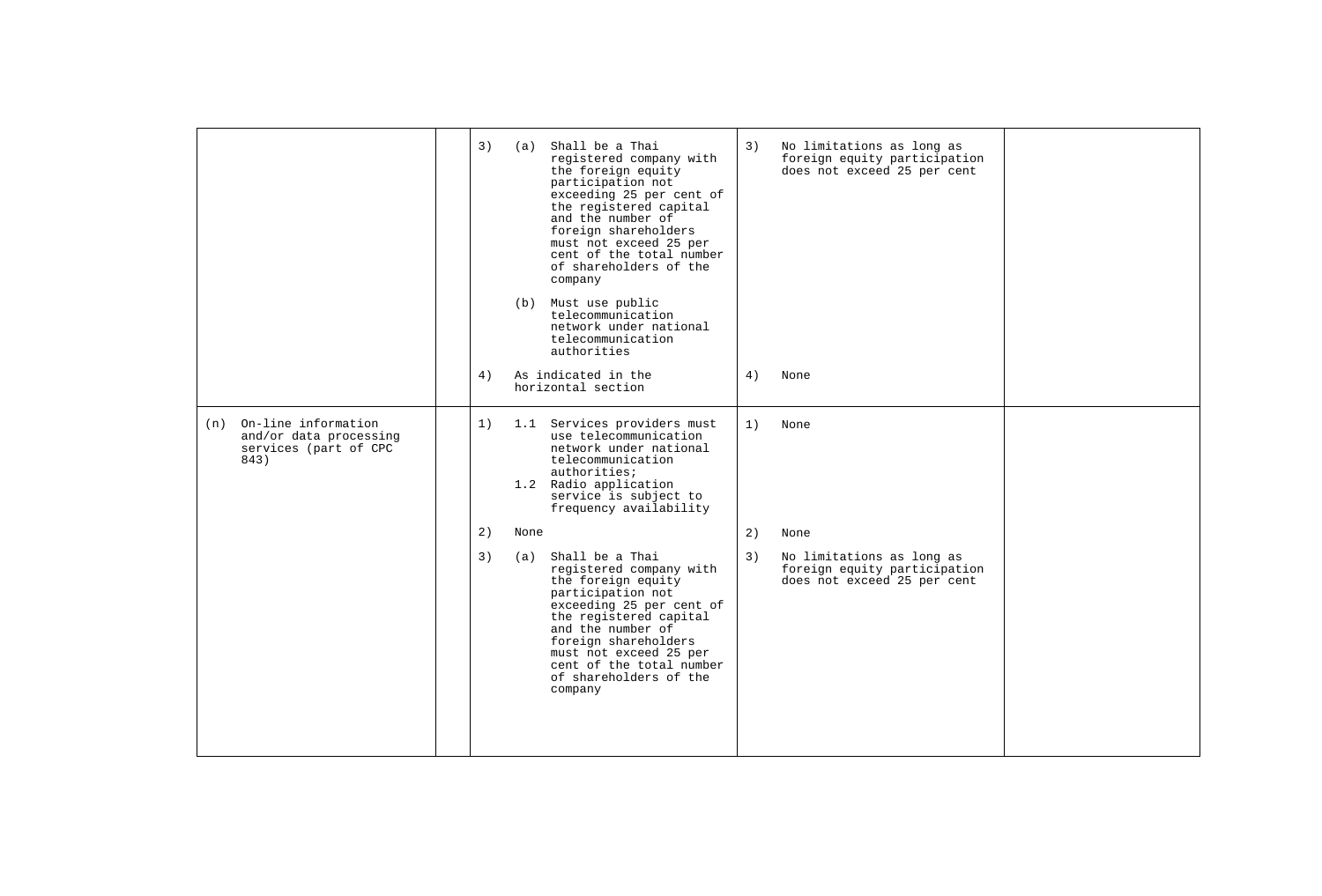|                                                 | (b) Must use public<br>telecommunication<br>network under national<br>telecommunication<br>authorities<br>As indicated in the<br>4)<br>horizontal section | 4)<br>None                                                                                      |  |
|-------------------------------------------------|-----------------------------------------------------------------------------------------------------------------------------------------------------------|-------------------------------------------------------------------------------------------------|--|
| (o) Other                                       |                                                                                                                                                           |                                                                                                 |  |
| Telecommunications                              | Unbound<br>1)                                                                                                                                             | 1)<br>Unbound                                                                                   |  |
| equipment sales services<br>(part of CPC 75420) | 2)<br>None                                                                                                                                                | 2)<br>None                                                                                      |  |
|                                                 | 3)<br>None other than that<br>indicated in the horizontal<br>section                                                                                      | 3)<br>No limitations as long as<br>foreign equity participation<br>does not exceed 49 per cent. |  |
|                                                 | (a) As indicated in the<br>4)<br>horizontal section                                                                                                       | 4)<br>None                                                                                      |  |
|                                                 | (b) Unbound for civil<br>engineer                                                                                                                         |                                                                                                 |  |
| Telecommunications                              | 1)<br>Unbound                                                                                                                                             | 1)<br>Unbound                                                                                   |  |
| consulting services<br>(CPC 75440)              | 2)<br>None                                                                                                                                                | 2)<br>None                                                                                      |  |
|                                                 | None other than that<br>3)<br>indicated in the horizontal<br>section                                                                                      | 3)<br>No limitations as long as<br>foreign equity participation<br>does not exceed 49 per cent. |  |
|                                                 | (a) As indicated in the<br>4)<br>horizontal section                                                                                                       | 4)<br>None                                                                                      |  |
|                                                 | (b) Unbound for civil<br>engineer                                                                                                                         |                                                                                                 |  |
| Videotext<br>(part of CPC 75299)                | 1.1 Service providers must<br>1)<br>use public<br>telecommunication<br>network under national<br>telecommunication<br>authorities;                        | 1)<br>None                                                                                      |  |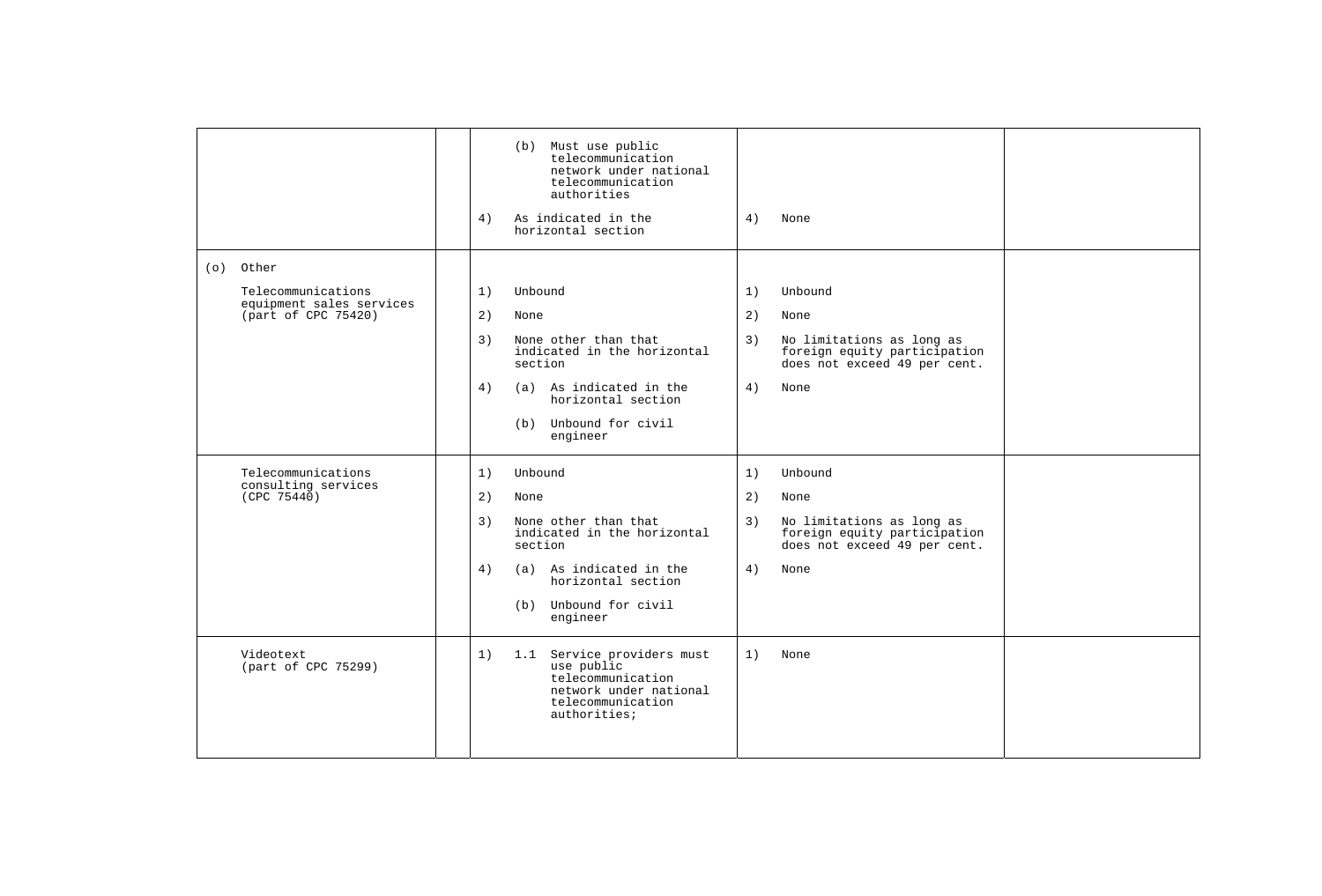|                                       |    |      | 1.2 Radio application<br>service is subject to<br>frequency availability                                                                                                                                                                                                                |    |                                                                                          |  |
|---------------------------------------|----|------|-----------------------------------------------------------------------------------------------------------------------------------------------------------------------------------------------------------------------------------------------------------------------------------------|----|------------------------------------------------------------------------------------------|--|
|                                       | 2) | None |                                                                                                                                                                                                                                                                                         | 2) | None                                                                                     |  |
|                                       | 3) |      | (a) Shall be a Thai<br>registered company with<br>the foreign equity<br>participation not<br>exceeding 25 per cent of<br>the registered capital<br>and the number of<br>foreign shareholders<br>must not exceed 25 per<br>cent of the total number<br>of shareholders of the<br>company | 3) | No limitations as long as<br>foreign equity participation<br>does not exceed 25 per cent |  |
|                                       |    |      | (b) Must use public<br>telecommunication<br>network under national<br>telecommunication<br>authorities                                                                                                                                                                                  |    |                                                                                          |  |
|                                       |    |      | (c) Selection of service<br>providers shall be based<br>on open tender                                                                                                                                                                                                                  |    |                                                                                          |  |
|                                       | 4) |      | As indicated in the<br>horizontal section                                                                                                                                                                                                                                               | 4) | None                                                                                     |  |
| Teleconference<br>(part of CPC 75292) | 1) |      | 1.1 Service providers must<br>use public<br>telecommunication<br>network under national<br>telecommunication<br>authorities;<br>1.2 Radio application<br>service is subject to                                                                                                          | 1) | None                                                                                     |  |
|                                       | 2) | None | frequency availability                                                                                                                                                                                                                                                                  | 2) | None                                                                                     |  |
|                                       |    |      |                                                                                                                                                                                                                                                                                         |    |                                                                                          |  |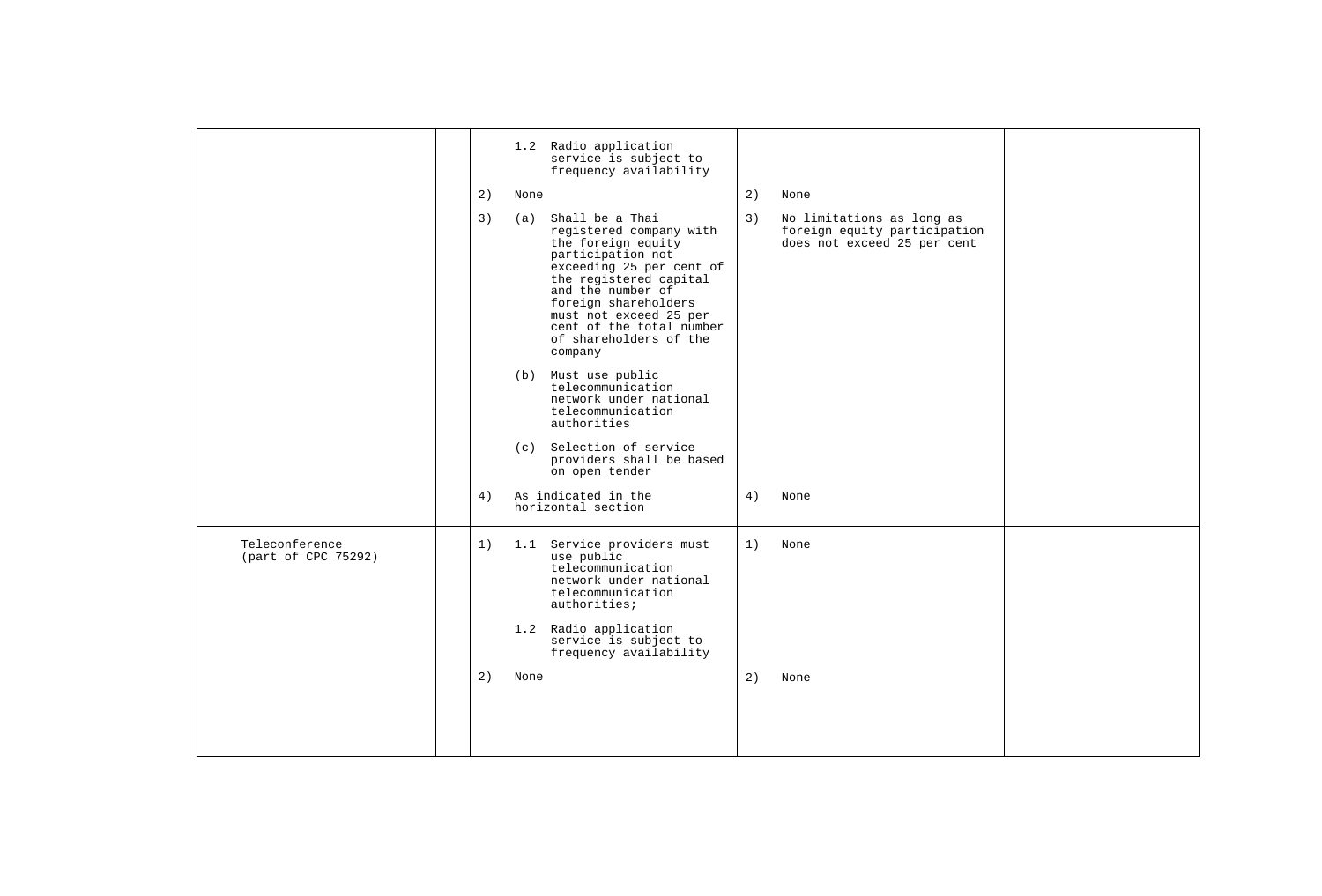| 3) |    | registered company with<br>the foreign equity<br>participation not<br>exceeding 25 per cent of<br>the registered capital<br>and the number of<br>foreign shareholders<br>must not exceed 25 per<br>cent of the total number<br>of shareholders of the<br>company<br>telecommunication<br>network under national<br>telecommunication<br>authorities<br>providers shall be based<br>on open tender | 3)                                                                                                                                                                                 | No limitations as long as<br>foreign equity participation<br>does not exceed 25 per cent |      |
|----|----|---------------------------------------------------------------------------------------------------------------------------------------------------------------------------------------------------------------------------------------------------------------------------------------------------------------------------------------------------------------------------------------------------|------------------------------------------------------------------------------------------------------------------------------------------------------------------------------------|------------------------------------------------------------------------------------------|------|
|    |    |                                                                                                                                                                                                                                                                                                                                                                                                   |                                                                                                                                                                                    |                                                                                          |      |
| 1) |    | use public<br>telecommunication<br>network under national<br>telecommunication<br>authorities;<br>service is subject to<br>frequency availability                                                                                                                                                                                                                                                 | 1)                                                                                                                                                                                 | None                                                                                     |      |
| 2) |    |                                                                                                                                                                                                                                                                                                                                                                                                   | 2)                                                                                                                                                                                 | None                                                                                     |      |
|    | 4) |                                                                                                                                                                                                                                                                                                                                                                                                   | (a) Shall be a Thai<br>(b) Must use public<br>(c) Selection of service<br>As indicated in the<br>horizontal section<br>1.1 Service providers must<br>1.2 Radio application<br>None | 4)                                                                                       | None |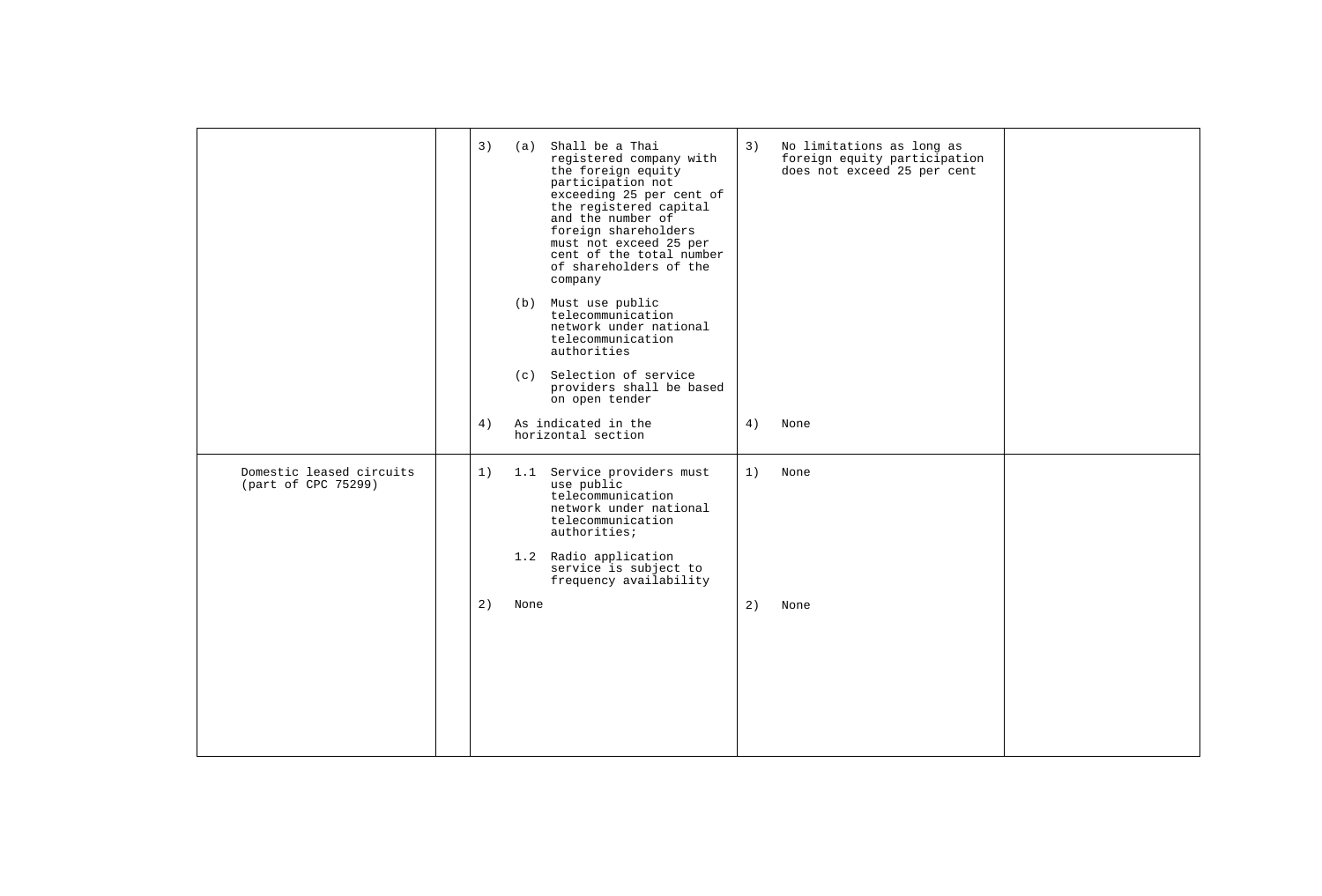|                                                                                               | 3)<br>4) |         | (a) Shall be a Thai<br>registered company with<br>the foreign equity<br>participation not<br>exceeding 25 per cent of<br>the registered capital<br>and the number of<br>foreign shareholders<br>must not exceed 25 per<br>cent of the total number<br>of shareholders of the<br>company<br>(b) Must use public<br>telecommunication<br>network under national<br>telecommunication<br>authorities<br>(c) Selection of service<br>providers shall be based<br>on open tender<br>As indicated in the<br>horizontal section | 3)<br>4) | No limitations as long as<br>foreign equity participation<br>does not exceed 25 per cent<br>None |  |
|-----------------------------------------------------------------------------------------------|----------|---------|--------------------------------------------------------------------------------------------------------------------------------------------------------------------------------------------------------------------------------------------------------------------------------------------------------------------------------------------------------------------------------------------------------------------------------------------------------------------------------------------------------------------------|----------|--------------------------------------------------------------------------------------------------|--|
| Audiovisual Services<br>D.                                                                    |          |         |                                                                                                                                                                                                                                                                                                                                                                                                                                                                                                                          |          |                                                                                                  |  |
| Motion picture and video<br>(a)<br>tape production and<br>distribution services<br>(CPC 9611) |          |         |                                                                                                                                                                                                                                                                                                                                                                                                                                                                                                                          |          |                                                                                                  |  |
| Promotion or advertising                                                                      | 1)       | Unbound |                                                                                                                                                                                                                                                                                                                                                                                                                                                                                                                          | 1)       | Unbound                                                                                          |  |
| services<br>(CPC 96111)                                                                       | 2)       | Unbound |                                                                                                                                                                                                                                                                                                                                                                                                                                                                                                                          | 2)       | Unbound                                                                                          |  |
|                                                                                               | 3)       | Unbound |                                                                                                                                                                                                                                                                                                                                                                                                                                                                                                                          | 3)       | Unbound                                                                                          |  |
|                                                                                               | 4)       | Unbound |                                                                                                                                                                                                                                                                                                                                                                                                                                                                                                                          | 4)       | Unbound                                                                                          |  |
| Film/video production and                                                                     | 1)       | Unbound |                                                                                                                                                                                                                                                                                                                                                                                                                                                                                                                          | 1)       | Unbound                                                                                          |  |
| distribution services<br>excluding promotion or<br>advertising services                       | 2)       | None    |                                                                                                                                                                                                                                                                                                                                                                                                                                                                                                                          | 2)       | None                                                                                             |  |
| $(CPC 96112+96113)$                                                                           | 3)       | None    |                                                                                                                                                                                                                                                                                                                                                                                                                                                                                                                          | 3)       | None                                                                                             |  |
|                                                                                               |          |         |                                                                                                                                                                                                                                                                                                                                                                                                                                                                                                                          |          |                                                                                                  |  |
|                                                                                               |          |         |                                                                                                                                                                                                                                                                                                                                                                                                                                                                                                                          |          |                                                                                                  |  |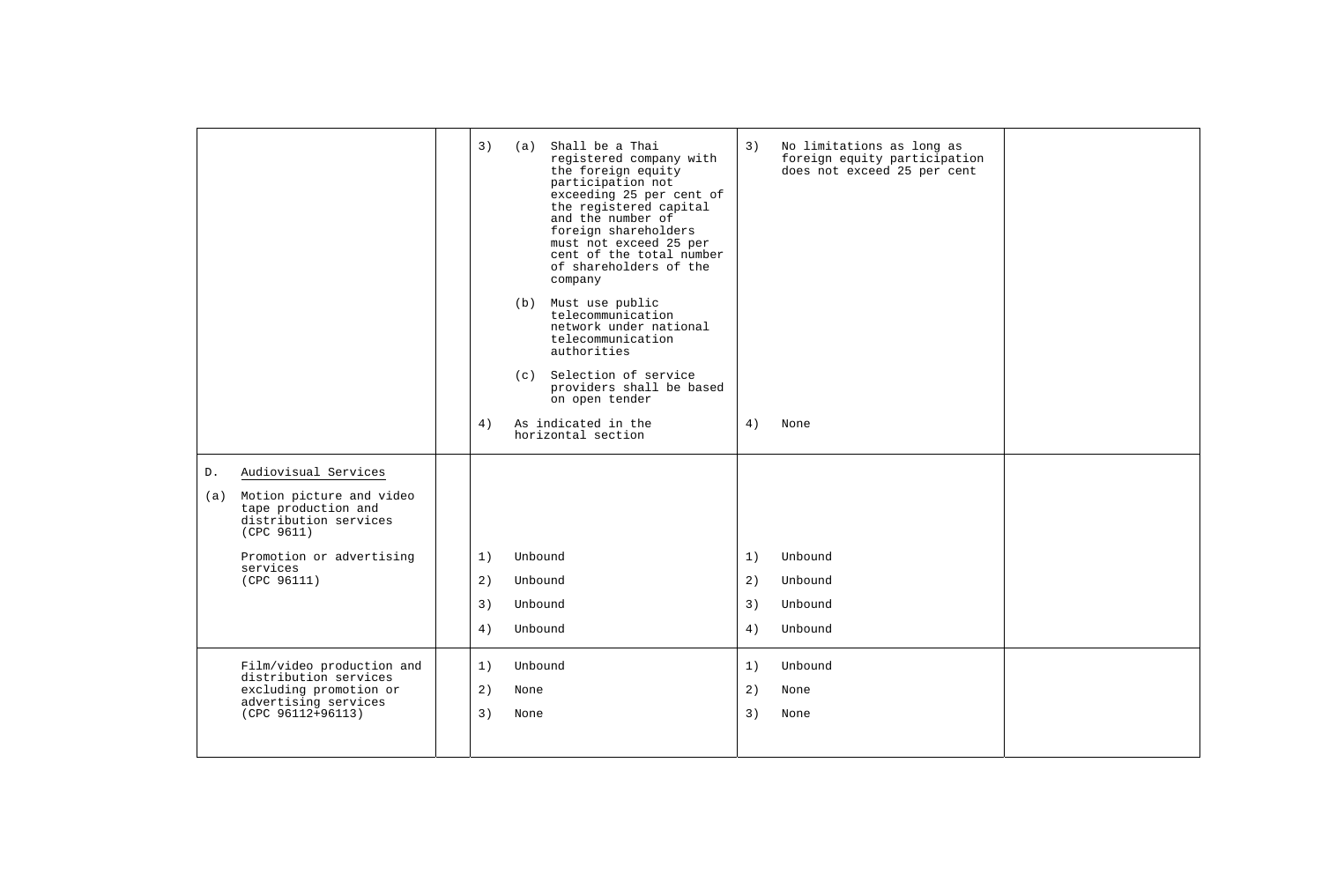|                                                                                                 | 4)                                                               | As indicated in the<br>horizontal section | 4)                   | Unbound, except as provided<br>in the horizontal section                            |  |
|-------------------------------------------------------------------------------------------------|------------------------------------------------------------------|-------------------------------------------|----------------------|-------------------------------------------------------------------------------------|--|
| (b) Motion picture projection<br>service<br>(CPC 9612)                                          | 1)<br>Unbound<br>2)<br>Unbound<br>3)<br>Unbound<br>4)<br>Unbound |                                           | 1)<br>2)<br>3)<br>4) | Unbound<br>Unbound<br>Unbound<br>Unbound                                            |  |
| (c) Radio and television<br>services<br>(CPC 9613)                                              |                                                                  |                                           |                      |                                                                                     |  |
| Radio/television services<br>only for production of<br>radio/TV programmes<br>(CPC 96131+96132) | Unbound<br>1)<br>2)<br>None<br>3)<br>None<br>4)                  | As indicated in the<br>horizontal section | 1)<br>2)<br>3)<br>4) | Unbound<br>None<br>None<br>Unbound, except as provided<br>in the horizontal section |  |
| Combined programme making<br>and broadcasting services<br>(CPC 96133)                           | Unbound<br>1)<br>Unbound<br>2)<br>3)<br>Unbound<br>Unbound<br>4) |                                           | 1)<br>2)<br>3)<br>4) | Unbound<br>Unbound<br>Unbound<br>Unbound                                            |  |
| Radio and television<br>(d)<br>transmission services<br>(CPC 75241+75242)                       | 1)<br>Unbound<br>2)<br>Unbound<br>3)<br>Unbound<br>4)<br>Unbound |                                           | 1)<br>2)<br>3)<br>4) | Unbound<br>Unbound<br>Unbound<br>Unbound                                            |  |
| (e) Sound recording                                                                             | 1)<br>Unbound<br>2)<br>Unbound<br>3)<br>Unbound                  |                                           | 1)<br>2)<br>3)       | Unbound<br>Unbound<br>Unbound                                                       |  |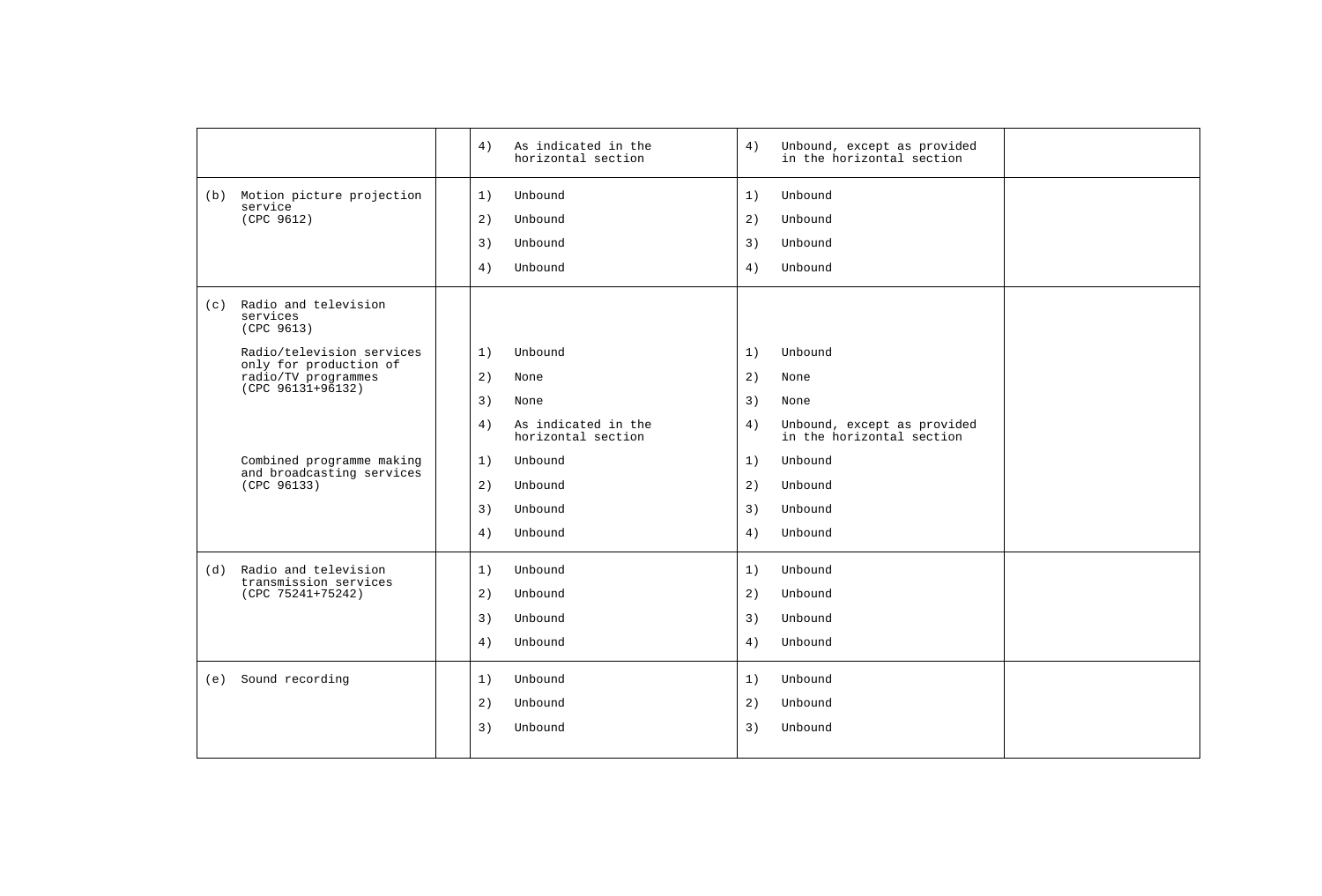|           |                                                                                                                                                               | 4)                                           | Unbound                                                                                                       | 4)                                           | Unbound                                                                              |  |
|-----------|---------------------------------------------------------------------------------------------------------------------------------------------------------------|----------------------------------------------|---------------------------------------------------------------------------------------------------------------|----------------------------------------------|--------------------------------------------------------------------------------------|--|
| Ε.        | (f) Other<br>Other                                                                                                                                            | 1)<br>2)<br>3)<br>4)<br>1)<br>2)<br>3)<br>4) | Unbound<br>Unbound<br>Unbound<br>Unbound<br>Unbound<br>Unbound<br>Unbound<br>Unbound                          | 1)<br>2)<br>3)<br>4)<br>1)<br>2)<br>3)<br>4) | Unbound<br>Unbound<br>Unbound<br>Unbound<br>Unbound<br>Unbound<br>Unbound<br>Unbound |  |
| 3.<br>Α.  | CONSTRUCTION AND RELATED<br>ENGINEERING SERVICES<br>Construction Work for<br>Buildings<br>(CPC 51210+51220<br>+51230+51240+51250+51260<br>+51270+51280+51290) | 1)<br>2)<br>3)<br>4)                         | Unbound<br>None<br>None<br>(a) As indicated in the<br>horizontal section<br>(b) Unbound for civil<br>engineer | 1)<br>2)<br>3)<br>4)                         | Unbound<br>None<br>None<br>Unbound, except as provided<br>in the horizontal section  |  |
| <b>B.</b> | Construction Work for<br>Civil Engineering<br>(CPC 51310+51320<br>+51330+51340+51350+51360+<br>51371+51372+51390)                                             | 1)<br>2)<br>3)<br>4)                         | Unbound<br>None<br>None<br>(a) As indicated in the<br>horizontal section<br>(b) Unbound for civil<br>engineer | 1)<br>2)<br>3)<br>4)                         | Unbound<br>None<br>None<br>Unbound, except as provided<br>in the horizontal section  |  |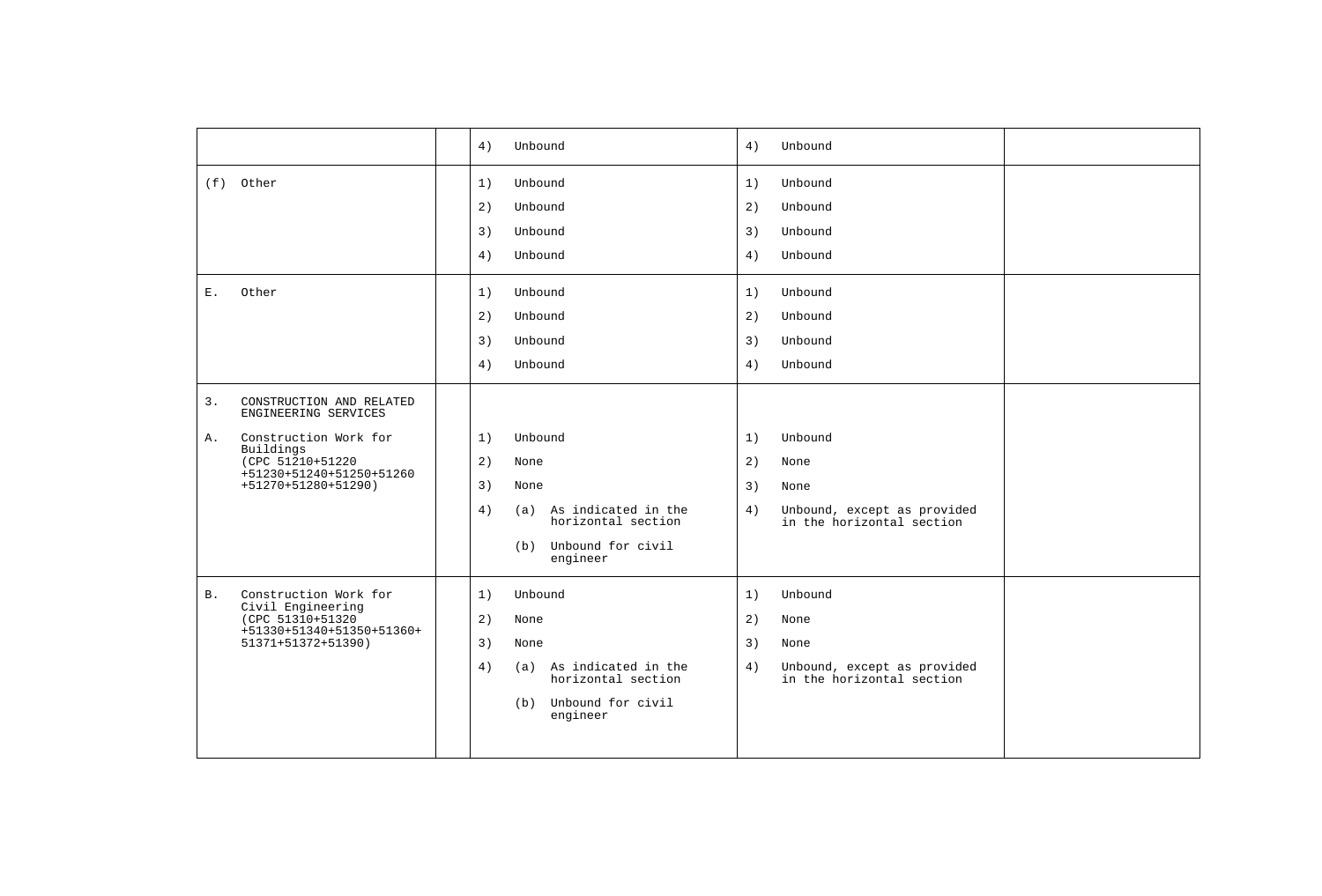| $\mathsf{C}$ .  | Installation Work                                    | 1) | Unbound                                                             | 1) | Unbound                                                  |  |
|-----------------|------------------------------------------------------|----|---------------------------------------------------------------------|----|----------------------------------------------------------|--|
|                 | (CPC<br>51610+51620+51630+51641+                     | 2) | None                                                                | 2) | None                                                     |  |
|                 | 51642+51643+51644+51649+<br>51650+51660+51691+51699) | 3) | None                                                                | 3) | None                                                     |  |
|                 |                                                      | 4) | (a) As indicated in the<br>horizontal section                       | 4) | Unbound, except as provided<br>in the horizontal section |  |
|                 |                                                      |    | (b) Unbound for civil<br>engineer                                   |    |                                                          |  |
|                 | Assembly Work                                        | 1) | Unbound                                                             | 1) | Unbound                                                  |  |
|                 | (CPC 514)                                            | 2) | Unbound                                                             | 2) | Unbound                                                  |  |
|                 |                                                      | 3) | Unbound                                                             | 3) | Unbound                                                  |  |
|                 |                                                      | 4) | Unbound                                                             | 4) | Unbound                                                  |  |
| ${\mathbb D}$ . | Building completion and<br>finishing work            | 1) | Unbound                                                             | 1) | Unbound                                                  |  |
|                 | (CPC 517)                                            | 2) | Unbound                                                             | 2) | Unbound                                                  |  |
|                 |                                                      | 3) | Unbound                                                             | 3) | Unbound                                                  |  |
|                 |                                                      | 4) | Unbound                                                             | 4) | Unbound                                                  |  |
| Ε.              | Other<br>(CPC 511+CPC 515 to 518)                    | 1) | Unbound                                                             | 1) | Unbound                                                  |  |
|                 |                                                      | 2) | Unbound                                                             | 2) | Unbound                                                  |  |
|                 |                                                      | 3) | Unbound                                                             | 3) | Unbound                                                  |  |
|                 |                                                      | 4) | Unbound                                                             | 4) | Unbound                                                  |  |
| $4$ .           | DISTRIBUTION SERVICES                                |    |                                                                     |    |                                                          |  |
| Α.              | Commission Agents'                                   | 1) | Unbound                                                             | 1) | Unbound                                                  |  |
|                 | Services<br>(CPC 62111 to 62118)                     | 2) | None                                                                | 2) | None                                                     |  |
|                 |                                                      | 3) | None; and no limitation on<br>the number of foreign<br>shareholders | 3) | None                                                     |  |
|                 |                                                      |    |                                                                     |    |                                                          |  |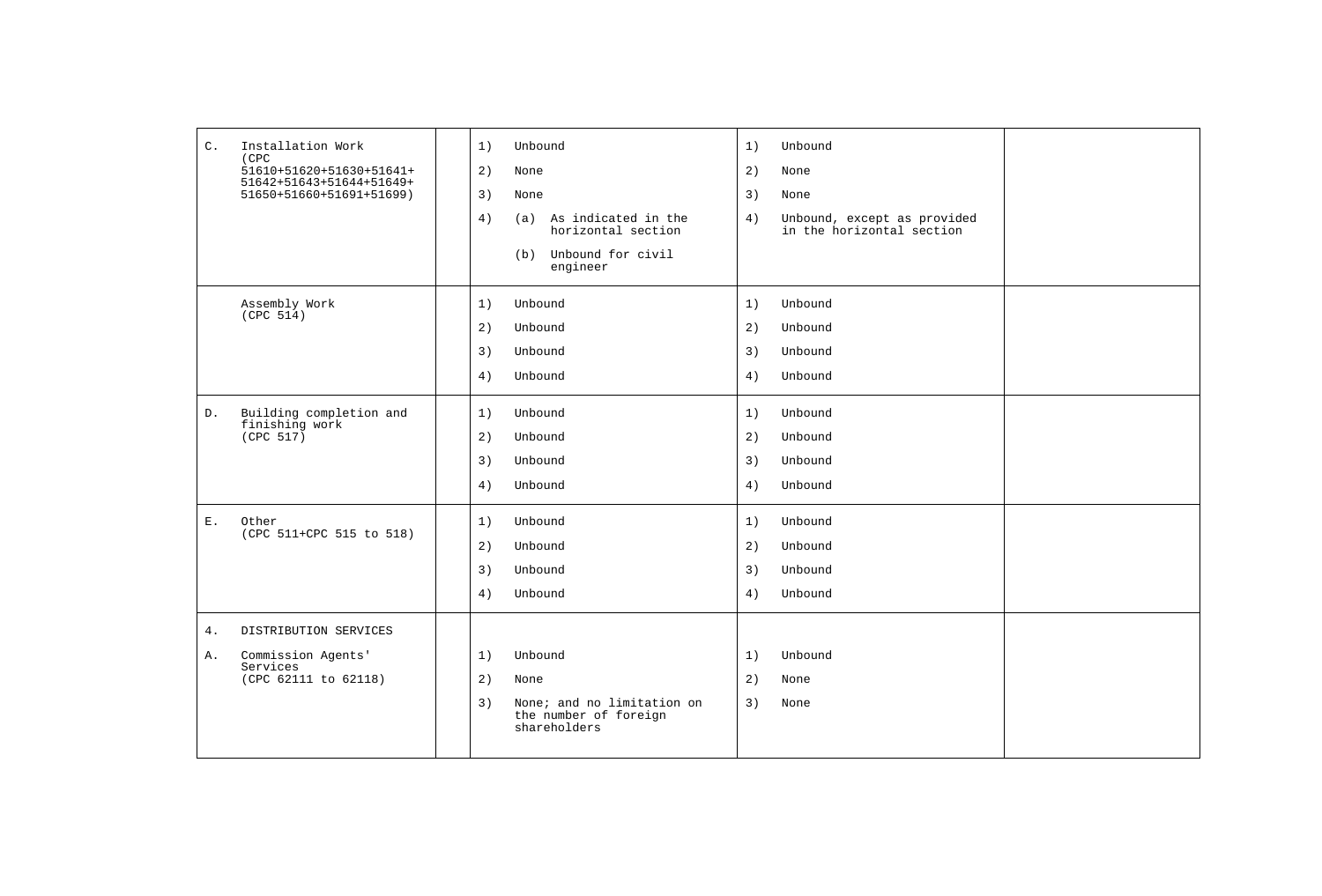|                       |                                                                                                                                                                                                                                                                                                              | 4)                         | Unbound                                                                                                                                                                                                                                                                                               | 4)                         | Unbound                                                                                                                                                                                                |  |
|-----------------------|--------------------------------------------------------------------------------------------------------------------------------------------------------------------------------------------------------------------------------------------------------------------------------------------------------------|----------------------------|-------------------------------------------------------------------------------------------------------------------------------------------------------------------------------------------------------------------------------------------------------------------------------------------------------|----------------------------|--------------------------------------------------------------------------------------------------------------------------------------------------------------------------------------------------------|--|
|                       | Trading and auctioning<br>Thai antiques or national<br>historical objects<br>Trading antiques or art                                                                                                                                                                                                         | 1)<br>2)<br>3)<br>4)<br>1) | Unbound<br>Unbound<br>Unbound<br>Unbound<br>Unbound                                                                                                                                                                                                                                                   | 1)<br>2)<br>3)<br>4)<br>1) | Unbound<br>Unbound<br>Unbound<br>Unbound<br>Unbound                                                                                                                                                    |  |
|                       | objects being Thai arts<br>and handicraft                                                                                                                                                                                                                                                                    | 2)<br>3)<br>4)             | Unbound<br>Unbound<br>Unbound                                                                                                                                                                                                                                                                         | 2)<br>3)<br>4)             | Unbound<br>Unbound<br>Unbound                                                                                                                                                                          |  |
| Auction               |                                                                                                                                                                                                                                                                                                              | 1)<br>2)<br>3)<br>4)       | Unbound<br>Unbound<br>Unbound<br>Unbound                                                                                                                                                                                                                                                              | 1)<br>2)<br>3)<br>4)       | Unbound<br>Unbound<br>Unbound<br>Unbound                                                                                                                                                               |  |
| <b>B.</b><br>$\equiv$ | Wholesale Trade Services<br>Wholesale trade services<br>by a Japanese enterprise<br>established in Thailand<br>relating to the<br>distribution and<br>installation of:<br>products<br>manufactured by such<br>Japanese enterprise<br>or by its group<br>companies in<br>Thailand under the<br>same brand; or | 1)<br>2)<br>3)<br>4)       | Unbound<br>Unbound<br>Except for distilled liquor<br>distribution services, no<br>limitation on the number of<br>foreign shareholders and<br>foreign equity participation<br>not exceeding 75 per cent is<br>allowed as long as loan to<br>capital ratio of 3:1 or lower<br>is maintained.<br>Unbound | 1)<br>2)<br>3)<br>4)       | Unbound<br>Unbound<br>No limitations as long as (1)<br>foreign equity participation<br>does not exceed 75 per cent;<br>and (2) a loan to capital<br>ratio of 3:1 or lower is<br>maintained.<br>Unbound |  |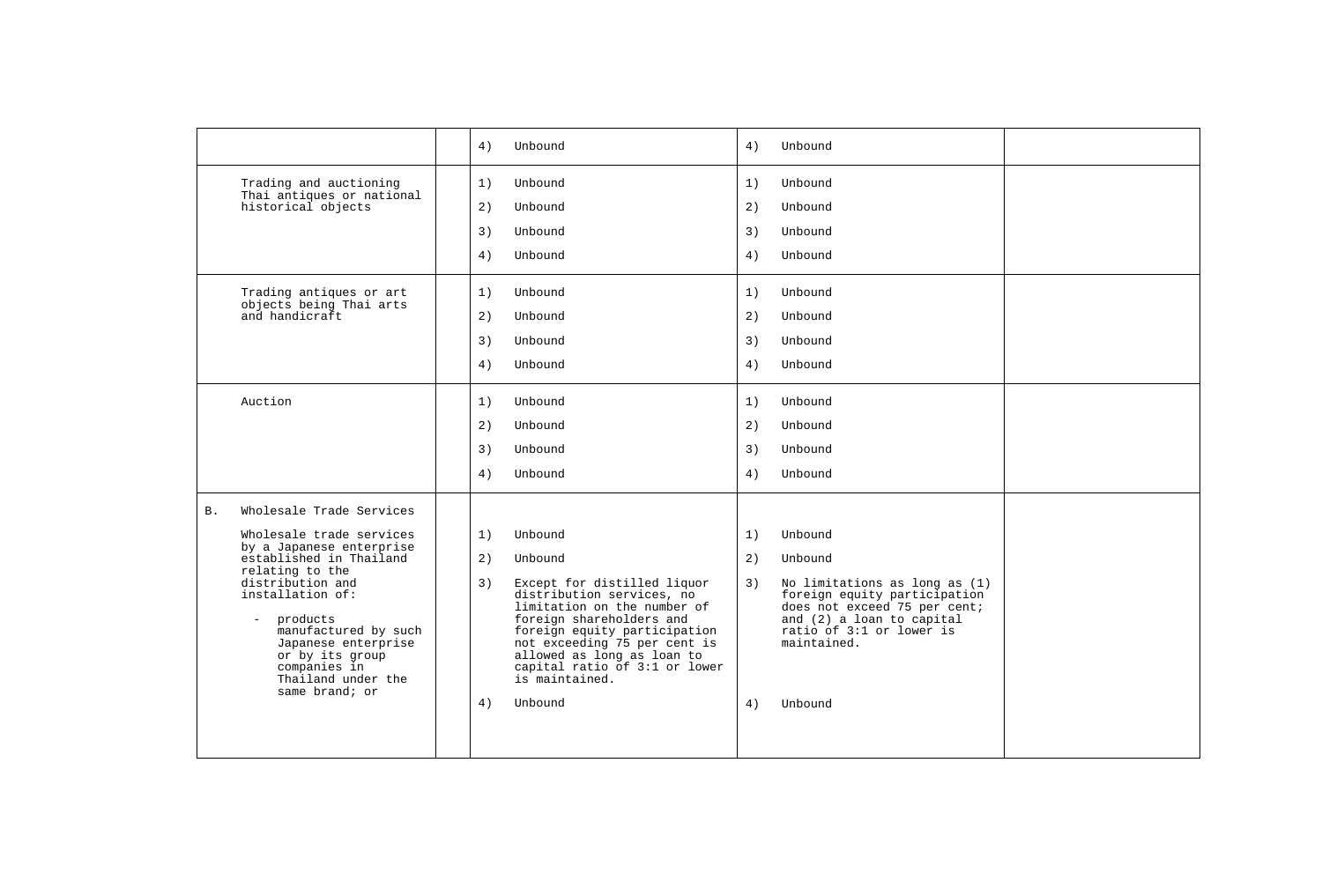| automobiles<br>$\overline{\phantom{0}}$<br>manufactured in<br>Japan by its group<br>companies under the<br>same brand.<br>"group companies"<br>Note:<br>means companies<br>registered in<br>Japan or Thailand<br>that are owned <sup>'</sup><br>directly, or<br>through another<br>company registered<br>in Japan or in<br>Thailand, by a<br>company registered<br>in Japan and<br>entitled to<br>benefits under<br>this Agreement. |                                                                                                                                                                                                                                                                              |    |                                                                                                                                                                       |  |
|-------------------------------------------------------------------------------------------------------------------------------------------------------------------------------------------------------------------------------------------------------------------------------------------------------------------------------------------------------------------------------------------------------------------------------------|------------------------------------------------------------------------------------------------------------------------------------------------------------------------------------------------------------------------------------------------------------------------------|----|-----------------------------------------------------------------------------------------------------------------------------------------------------------------------|--|
| Others                                                                                                                                                                                                                                                                                                                                                                                                                              | 1)<br>Unbound                                                                                                                                                                                                                                                                | 1) | Unbound                                                                                                                                                               |  |
|                                                                                                                                                                                                                                                                                                                                                                                                                                     | 2)<br>Unbound                                                                                                                                                                                                                                                                | 2) | Unbound                                                                                                                                                               |  |
|                                                                                                                                                                                                                                                                                                                                                                                                                                     | 3)<br>Unbound                                                                                                                                                                                                                                                                | 3) | Unbound                                                                                                                                                               |  |
|                                                                                                                                                                                                                                                                                                                                                                                                                                     | 4)<br>Unbound                                                                                                                                                                                                                                                                | 4) | Unbound                                                                                                                                                               |  |
| Retailing Services<br>$C$ .                                                                                                                                                                                                                                                                                                                                                                                                         |                                                                                                                                                                                                                                                                              |    |                                                                                                                                                                       |  |
| Retailing services by a<br>Japanese enterprise                                                                                                                                                                                                                                                                                                                                                                                      | 1)<br>Unbound                                                                                                                                                                                                                                                                | 1) | Unbound                                                                                                                                                               |  |
| established in Thailand<br>relating to the                                                                                                                                                                                                                                                                                                                                                                                          | 2)<br>Unbound                                                                                                                                                                                                                                                                | 2) | Unbound                                                                                                                                                               |  |
| distribution and<br>installation of:                                                                                                                                                                                                                                                                                                                                                                                                | 3)<br>Except for distilled liquor<br>distribution services, no<br>limitation on the number of<br>foreign shareholders and<br>foreign equity participation<br>not exceeding 75 per cent is<br>allowed as long as a loan to<br>capital ratio of 3:1 or lower<br>is maintained. | 3) | No limitations as long as (1)<br>foreign equity participation<br>does not exceed 75 per cent;<br>and (2) a loan to capital<br>ratio of 3:1 or lower is<br>maintained. |  |

7 As defined in Article 73 (g) of Chapter 7.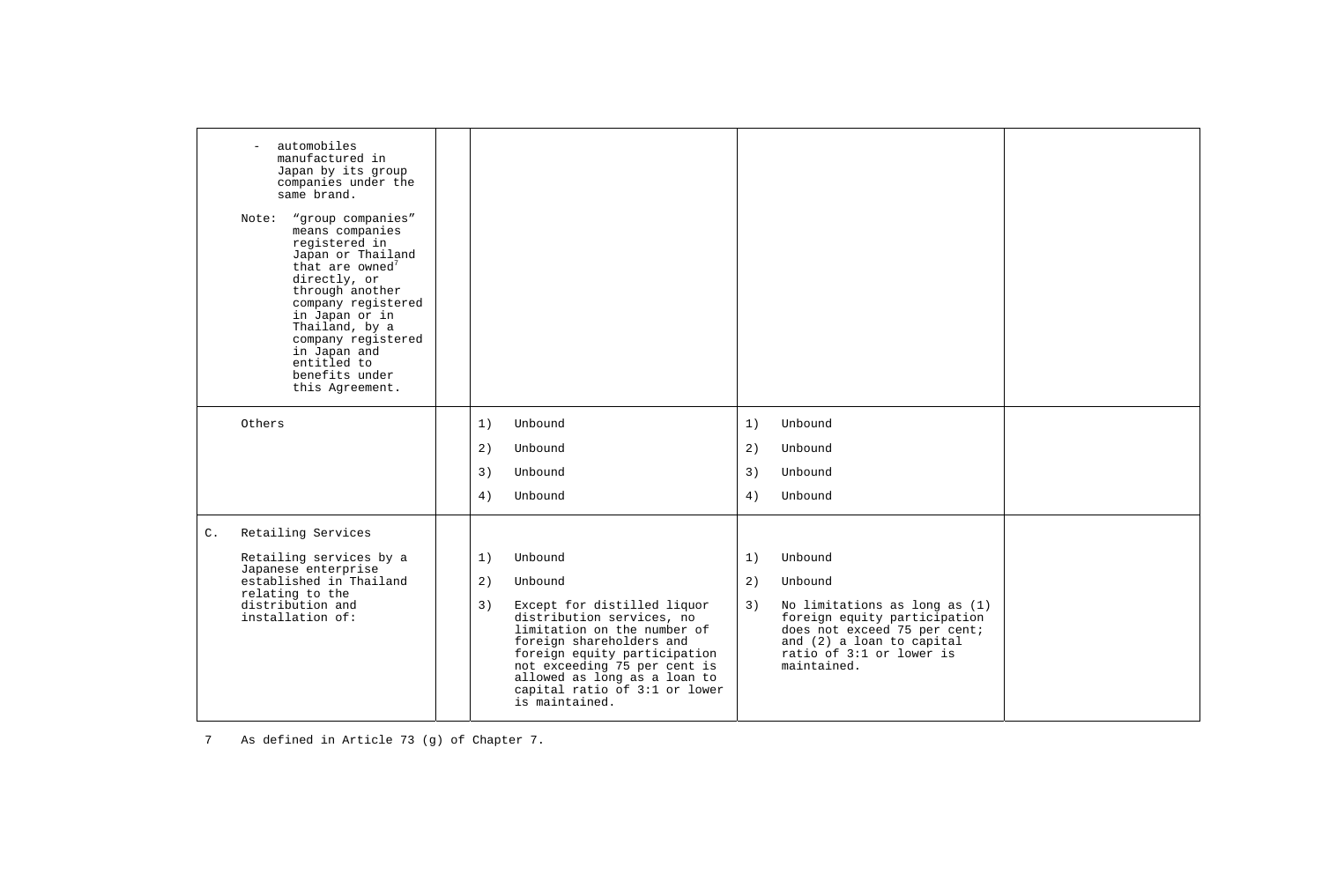| products<br>$\sim$<br>manufactured by such<br>Japanese enterprise<br>or by its group<br>companies in<br>Thailand under the<br>same brand; or;<br>automobiles<br>$\overline{\phantom{a}}$<br>manufactured in<br>Japan by its group<br>companies under the<br>same brand.<br>"group companies"<br>Note:<br>means companies<br>registered in<br>Japan or Thailand<br>that are owned <sup>8</sup><br>directly, or<br>through another<br>company registered<br>in Japan or in<br>Thailand, by a<br>company registered<br>in Japan and | 4)<br>Unbound                                                    | 4)<br>Unbound                                                    |  |
|----------------------------------------------------------------------------------------------------------------------------------------------------------------------------------------------------------------------------------------------------------------------------------------------------------------------------------------------------------------------------------------------------------------------------------------------------------------------------------------------------------------------------------|------------------------------------------------------------------|------------------------------------------------------------------|--|
| entitled to<br>benefits under<br>this Agreement.                                                                                                                                                                                                                                                                                                                                                                                                                                                                                 |                                                                  |                                                                  |  |
| Others                                                                                                                                                                                                                                                                                                                                                                                                                                                                                                                           | Unbound<br>1)<br>2)<br>Unbound<br>3)<br>Unbound<br>4)<br>Unbound | Unbound<br>1)<br>2)<br>Unbound<br>3)<br>Unbound<br>Unbound<br>4) |  |
| Franchising<br>D.<br>(CPC 8929)                                                                                                                                                                                                                                                                                                                                                                                                                                                                                                  | Unbound<br>1)<br>2)<br>Unbound<br>3)<br>Unbound<br>4)<br>Unbound | 1)<br>Unbound<br>2)<br>Unbound<br>3)<br>Unbound<br>Unbound<br>4) |  |

8 As defined in Article 73 (g) of Chapter 7.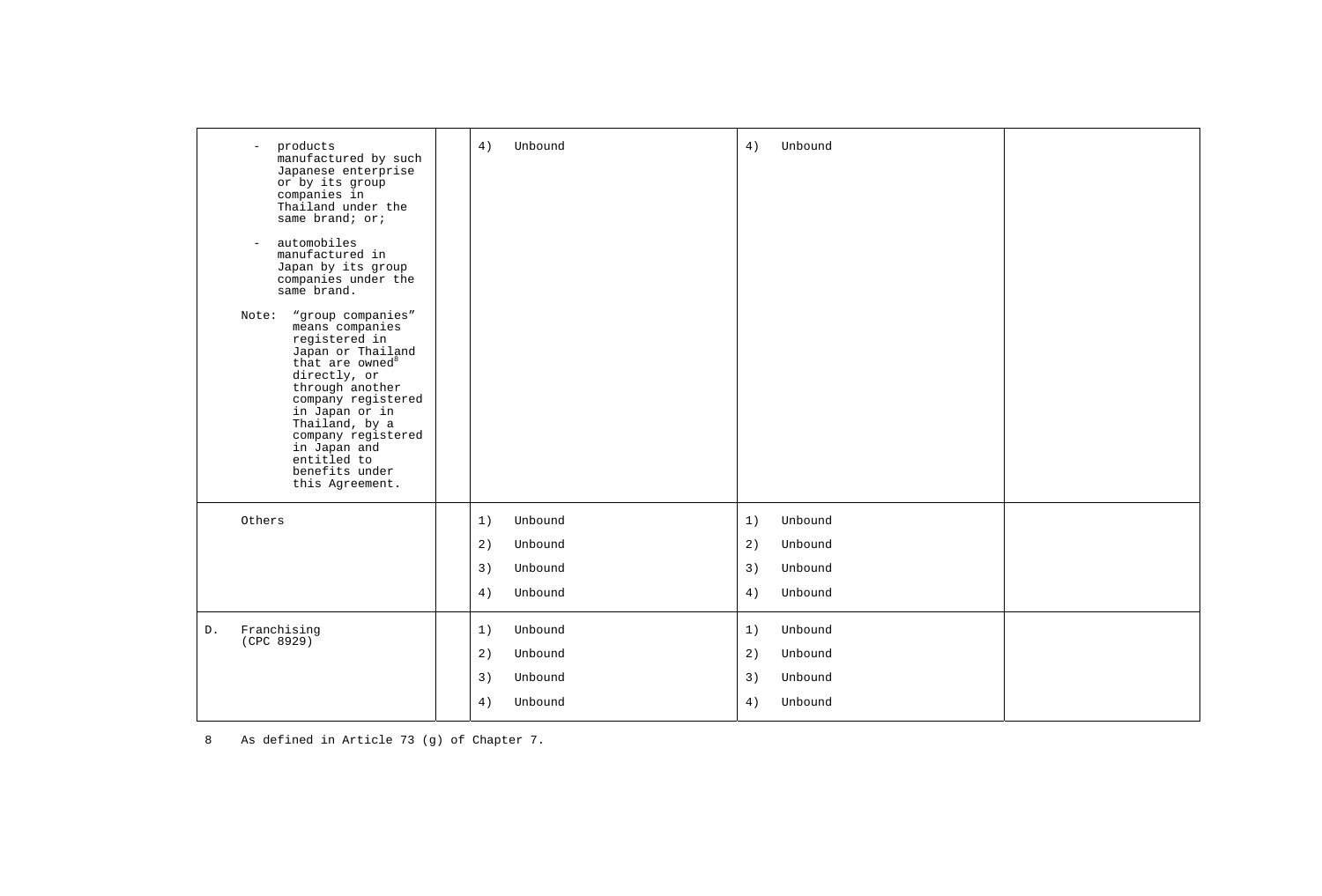| Other<br>Ε.                                                                                                                                                                                | Unbound<br>1)<br>2)<br>Unbound<br>3)<br>Unbound<br>Unbound<br>4)                                                                                                                                                                                                                                                                                                                                                                                                                                                                         | Unbound<br>1)<br>2)<br>Unbound<br>Unbound<br>3)<br>4)<br>Unbound |  |
|--------------------------------------------------------------------------------------------------------------------------------------------------------------------------------------------|------------------------------------------------------------------------------------------------------------------------------------------------------------------------------------------------------------------------------------------------------------------------------------------------------------------------------------------------------------------------------------------------------------------------------------------------------------------------------------------------------------------------------------------|------------------------------------------------------------------|--|
| 5.<br>EDUCATIONAL SERVICES<br>A + B. International and<br>National School Education<br>Services (excluding adult<br>and other education<br>services) (part of CPC<br>9219+ CPC 9221 +9222) | 1)<br>Unbound<br>2)<br>None<br>3)<br>None<br>4)<br>Supply of education services<br>is allowed, provided that:<br>(1) the natural persons are<br>invited or to be<br>employed by education<br>institutions duly<br>established and<br>registered in Thailand;<br>and<br>(2) the natural persons<br>possess qualification<br>and experiences set by<br>such institutions as<br>well as meeting other<br>criteria that may be set<br>by Ministry of<br>Education, where<br>applicable.<br>Others: As indicated in the<br>horizontal section | 1)<br>Unbound<br>2)<br>None<br>3)<br>None<br>4)<br>Unbound       |  |
| Primary education<br>Α.<br>services<br>$(CPC 9211 + the rest of$<br>CPC 9219)                                                                                                              | Unbound<br>1)<br>2)<br>Unbound<br>3)<br>Unbound<br>4)<br>Unbound                                                                                                                                                                                                                                                                                                                                                                                                                                                                         | Unbound<br>1)<br>2)<br>Unbound<br>3)<br>Unbound<br>4)<br>Unbound |  |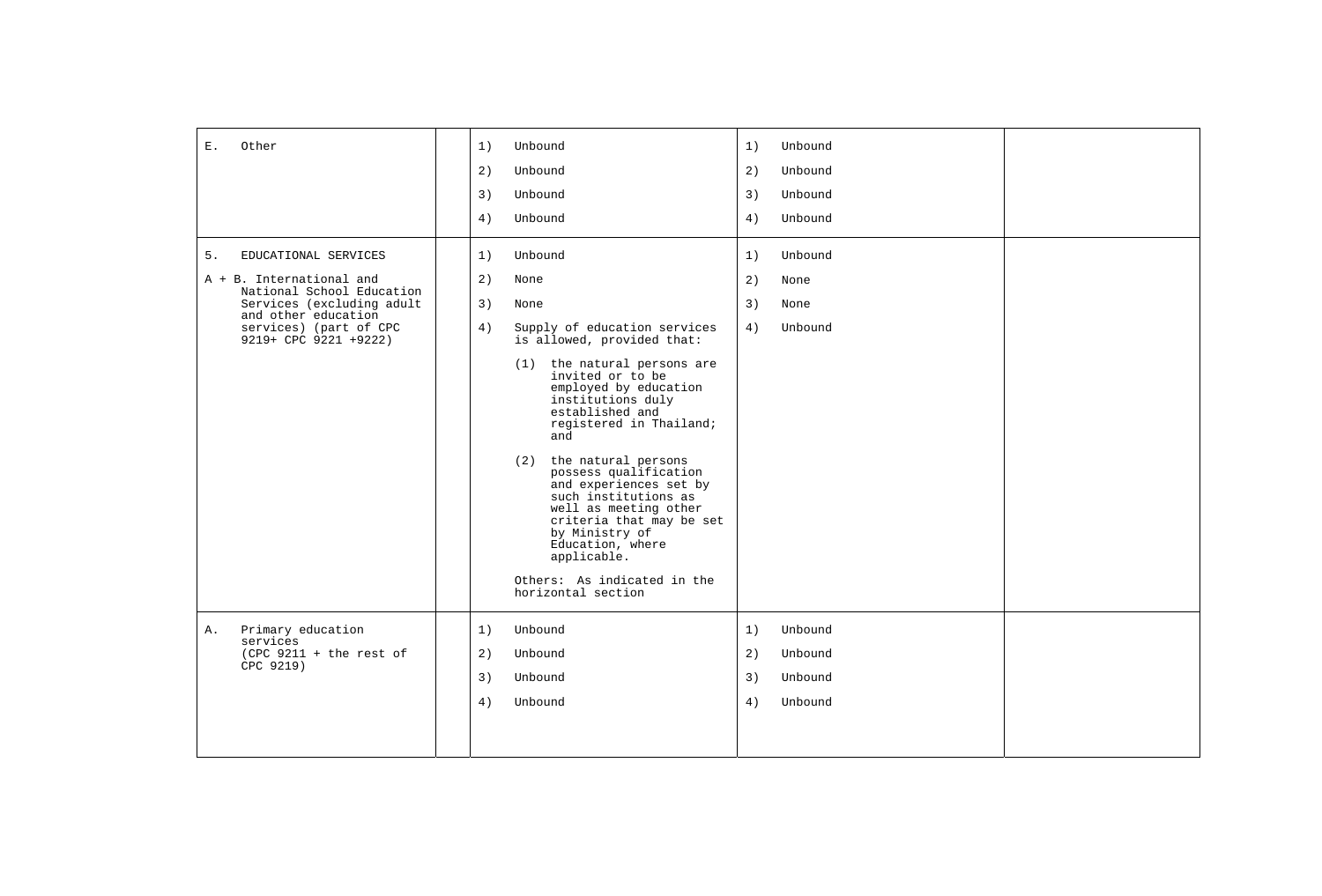| <b>B</b> .     | Technical and Vocational<br>Education Services (CPC | 1)       | None                                                                                                                                                                                                                                                                                                                                                                                       | 1)       | None                                                                                                                                                                                                                                                                                                                            |  |
|----------------|-----------------------------------------------------|----------|--------------------------------------------------------------------------------------------------------------------------------------------------------------------------------------------------------------------------------------------------------------------------------------------------------------------------------------------------------------------------------------------|----------|---------------------------------------------------------------------------------------------------------------------------------------------------------------------------------------------------------------------------------------------------------------------------------------------------------------------------------|--|
|                | $9223 + 9224$                                       | 2)       | None                                                                                                                                                                                                                                                                                                                                                                                       | 2)       | None                                                                                                                                                                                                                                                                                                                            |  |
|                |                                                     | 3)       | None                                                                                                                                                                                                                                                                                                                                                                                       | 3)       | None                                                                                                                                                                                                                                                                                                                            |  |
|                |                                                     | 4)       | Supply of education services<br>is allowed, provided that:                                                                                                                                                                                                                                                                                                                                 | 4)       | Unbound                                                                                                                                                                                                                                                                                                                         |  |
|                |                                                     |          | the natural persons are<br>(1)<br>invited or to be<br>employed by education<br>institutions duly<br>established and<br>registered in Thailand;<br>and                                                                                                                                                                                                                                      |          |                                                                                                                                                                                                                                                                                                                                 |  |
|                |                                                     |          | (2) the natural persons<br>possess qualification<br>and experiences set by<br>such institutions as<br>well as meeting other<br>criteria that may be set<br>by Ministry of<br>Education, where<br>applicable.                                                                                                                                                                               |          |                                                                                                                                                                                                                                                                                                                                 |  |
|                |                                                     |          | Others: As indicated in the<br>horizontal section                                                                                                                                                                                                                                                                                                                                          |          |                                                                                                                                                                                                                                                                                                                                 |  |
| $\mathsf{C}$ . | Higher education services<br>(CPC 923)              | 1)       | Unbound                                                                                                                                                                                                                                                                                                                                                                                    | 1)       | Unbound                                                                                                                                                                                                                                                                                                                         |  |
|                |                                                     | 2)       | None                                                                                                                                                                                                                                                                                                                                                                                       | 2)       | None                                                                                                                                                                                                                                                                                                                            |  |
|                |                                                     | 3)<br>4) | Foreign equity participation<br>of less than 50 per cent is<br>allowed, provided that at<br>least half of the Members of<br>the University Council must<br>have Thai nationality and<br>that service suppliers in<br>this sector must comply with<br>the Private Higher Education<br>Institution Act B.E. 2546<br>$(2003)$ .<br>Supply of education services<br>is allowed, provided that: | 3)<br>4) | No limitation as long as (1)<br>foreign equity participation<br>is less than 50 per cent; and<br>(2) at least half of the<br>Members of the University<br>Council must have Thai<br>nationality and that service<br>suppliers in this sector must<br>comply with the Private<br>Higher Education Institution<br>Act.<br>Unbound |  |
|                |                                                     |          |                                                                                                                                                                                                                                                                                                                                                                                            |          |                                                                                                                                                                                                                                                                                                                                 |  |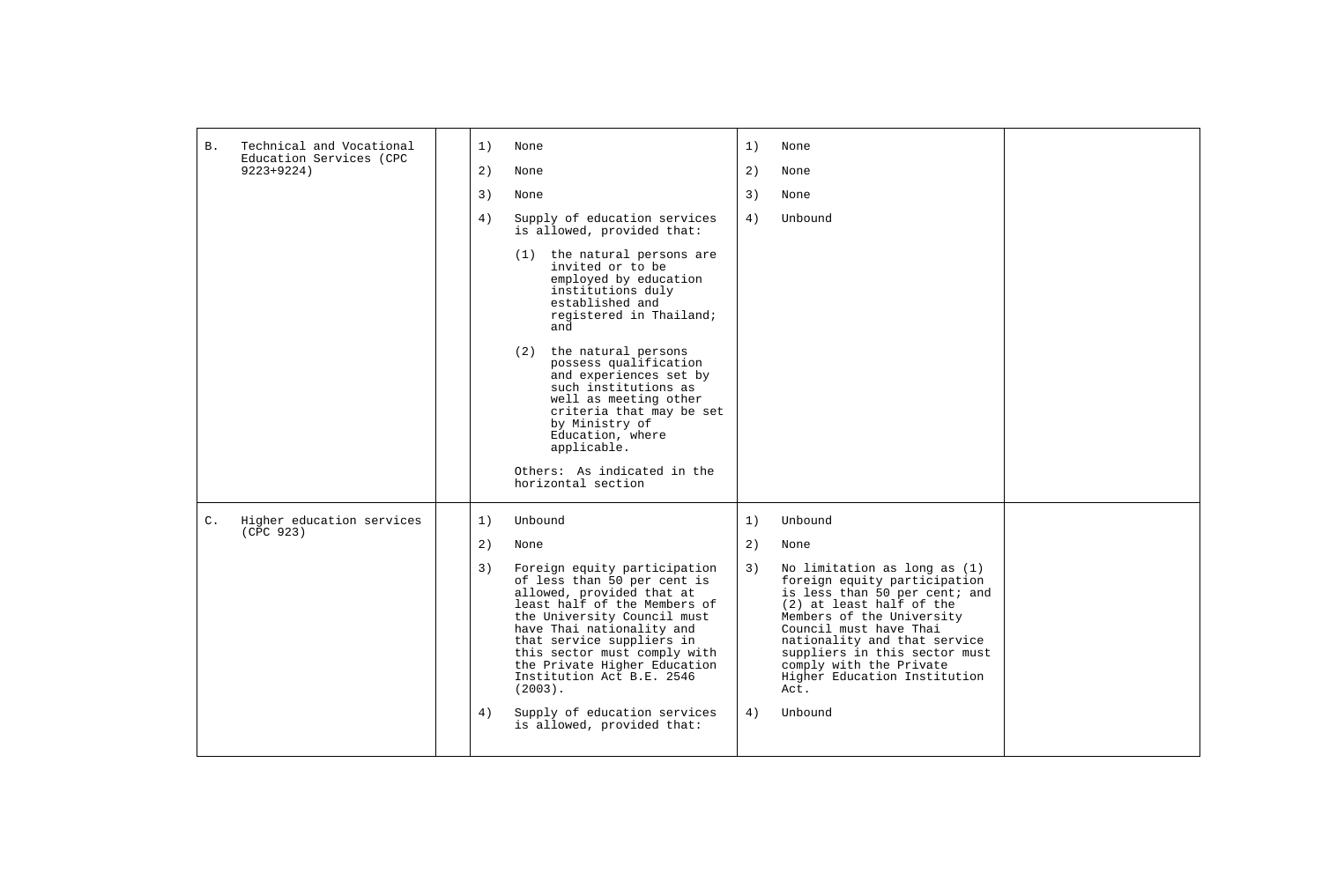|    |                                                                        |                      | (1) the natural persons are<br>invited or to be<br>employed by education<br>institutions duly<br>established and<br>registered in Thailand;<br>and<br>(2) the natural persons<br>possess qualification<br>and experiences set by<br>such institutions as<br>well as meeting other<br>criteria that may be set<br>by Ministry of<br>Education, where<br>applicable.<br>Others: As indicated in the<br>horizontal section                                     |                      |                                    |  |
|----|------------------------------------------------------------------------|----------------------|-------------------------------------------------------------------------------------------------------------------------------------------------------------------------------------------------------------------------------------------------------------------------------------------------------------------------------------------------------------------------------------------------------------------------------------------------------------|----------------------|------------------------------------|--|
| D. | Professional and/or Short<br>Courses Education<br>Services (CPC 92400) | 1)<br>2)<br>3)<br>4) | Unbound<br>None<br>None<br>Supply of education services<br>is allowed, provided that:<br>(1) the natural persons are<br>invited or to be<br>employed by education<br>institutions duly<br>established and<br>registered in Thailand;<br>and<br>(2) the natural persons<br>possess qualification<br>and experiences set by<br>such institutions as<br>well as meeting other<br>criteria that may be set<br>by Ministry of<br>Education, where<br>applicable. | 1)<br>2)<br>3)<br>4) | Unbound<br>None<br>None<br>Unbound |  |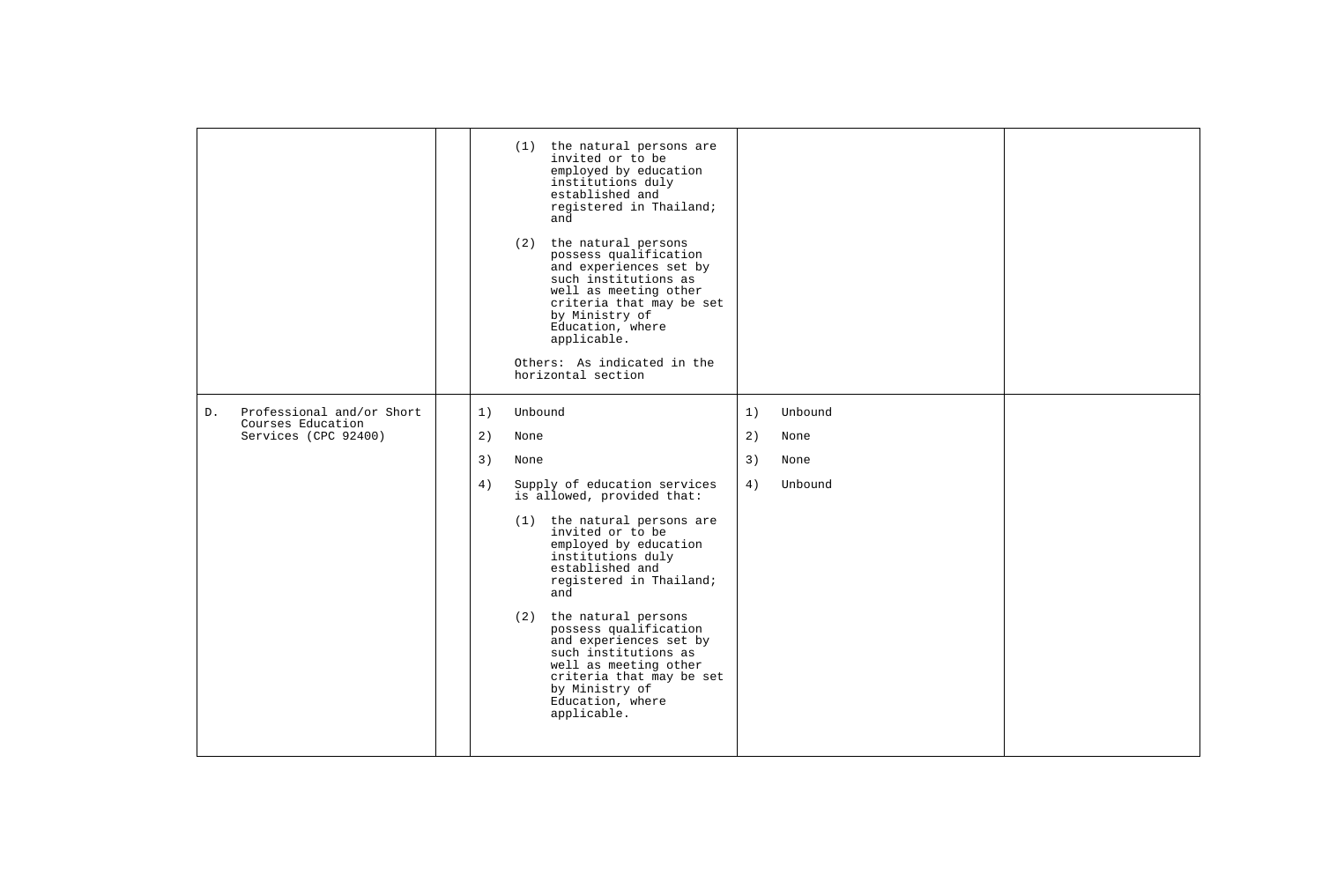|       |                                        |    | Others: As indicated in the<br>horizontal section                                                                                                                                                                                                                                                                                                                                                                       |    |         |  |
|-------|----------------------------------------|----|-------------------------------------------------------------------------------------------------------------------------------------------------------------------------------------------------------------------------------------------------------------------------------------------------------------------------------------------------------------------------------------------------------------------------|----|---------|--|
| $E$ . | Other education services<br>CPC 92900) |    |                                                                                                                                                                                                                                                                                                                                                                                                                         |    |         |  |
|       | Foreign language tuition               | 1) | Unbound                                                                                                                                                                                                                                                                                                                                                                                                                 | 1) | Unbound |  |
|       | services (part of CPC<br>92900)        | 2) | None                                                                                                                                                                                                                                                                                                                                                                                                                    | 2) | None    |  |
|       |                                        | 3) | None                                                                                                                                                                                                                                                                                                                                                                                                                    | 3) | None    |  |
|       |                                        | 4) | Supply of education services<br>is allowed, provided that:                                                                                                                                                                                                                                                                                                                                                              | 4) | Unbound |  |
|       |                                        |    | (1) the natural persons are<br>invited or to be<br>employed by education<br>institutions duly<br>established and<br>registered in Thailand;<br>and<br>(2) the natural persons<br>possess qualification<br>and experiences set by<br>such institutions as<br>well as meeting other<br>criteria that may be set<br>by Ministry of<br>Education, where<br>applicable.<br>Others: As indicated in the<br>horizontal section |    |         |  |
|       | Others                                 | 1) | Unbound                                                                                                                                                                                                                                                                                                                                                                                                                 | 1) | Unbound |  |
|       |                                        | 2) | Unbound                                                                                                                                                                                                                                                                                                                                                                                                                 | 2) | Unbound |  |
|       |                                        | 3) | Unbound                                                                                                                                                                                                                                                                                                                                                                                                                 | 3) | Unbound |  |
|       |                                        | 4) | Unbound                                                                                                                                                                                                                                                                                                                                                                                                                 | 4) | Unbound |  |
| б.    | ENVIRONMENTAL SERVICES                 |    |                                                                                                                                                                                                                                                                                                                                                                                                                         |    |         |  |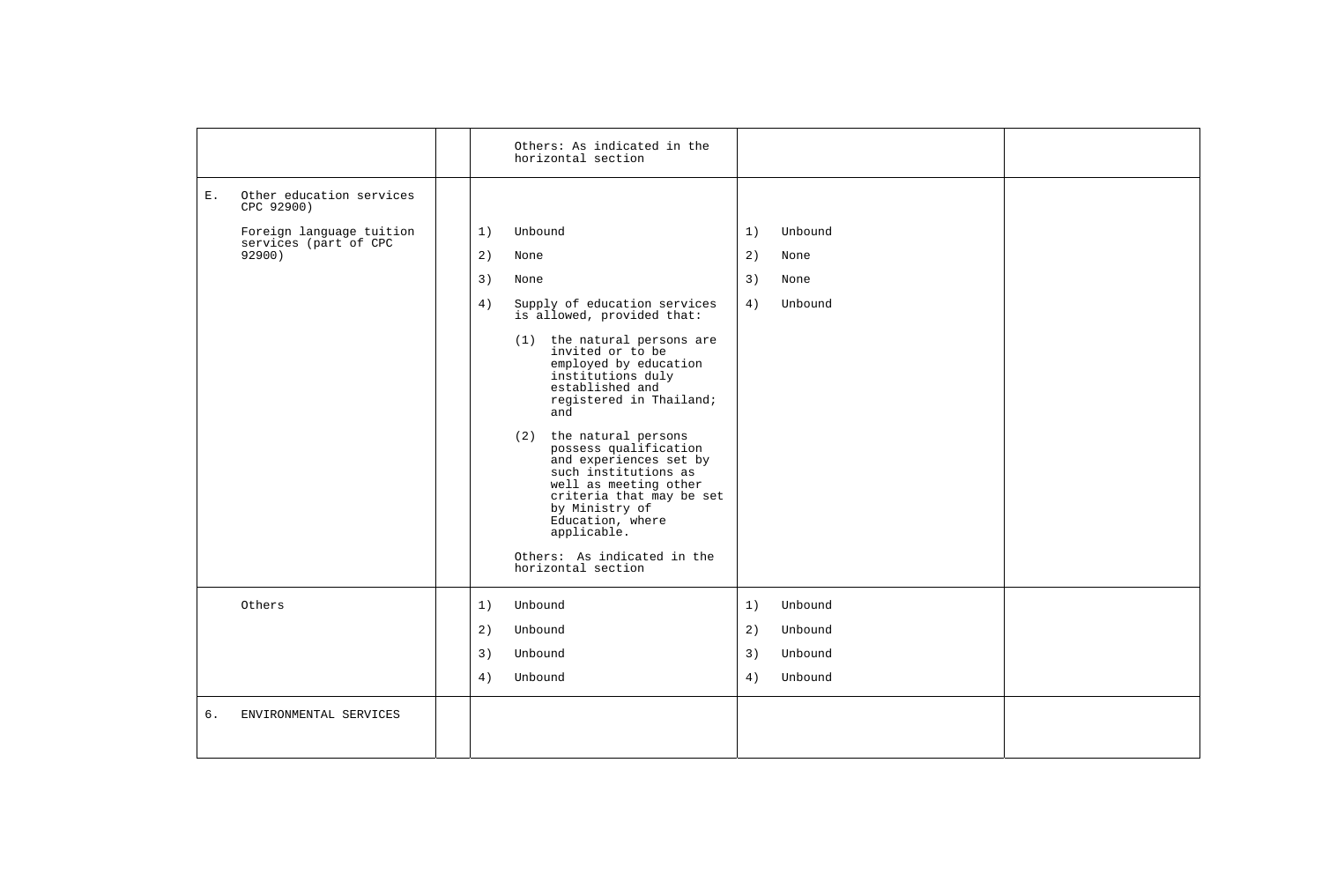| Α.             | Sewage Services<br>(including industrial                     | 1) | Unbound                                   | 1) | Unbound                                                  |  |
|----------------|--------------------------------------------------------------|----|-------------------------------------------|----|----------------------------------------------------------|--|
|                | waste water treatment                                        | 2) | None                                      | 2) | None                                                     |  |
|                | system) (CPC 9401)                                           | 3) | None                                      | 3) | None                                                     |  |
|                |                                                              | 4) | As indicated in the<br>horizontal section | 4) | Unbound, except as provided<br>in the horizontal section |  |
| <b>B</b> .     | Refuse Disposal Services<br>(including hazardous             | 1) | Unbound                                   | 1) | Unbound                                                  |  |
|                | waste management and<br>incinerator)                         | 2) | None                                      | 2) | None                                                     |  |
|                | (CPC 9402)                                                   | 3) | None                                      | 3) | None                                                     |  |
|                |                                                              | 4) | As indicated in the<br>horizontal section | 4) | Unbound, except as provided<br>in the horizontal section |  |
| $\mathsf{C}$ . | Sanitation and Similar<br>Services                           | 1) | Unbound                                   | 1) | Unbound                                                  |  |
|                | (CPC 9403)                                                   | 2) | None                                      | 2) | None                                                     |  |
|                |                                                              | 3) | None                                      | 3) | None                                                     |  |
|                |                                                              | 4) | As indicated in the<br>horizontal section | 4) | Unbound, except as provided<br>in the horizontal section |  |
| $D$ .          | Other                                                        |    |                                           |    |                                                          |  |
|                | Environmental Consultancy                                    | 1) | None                                      | 1) | None                                                     |  |
|                | on Sewage System, Refuse<br>Disposal, Hazardous Waste        | 2) | None                                      | 2) | None                                                     |  |
|                | Management, Air Pollution<br>and Noise Management,           | 3) | None                                      | 3) | None                                                     |  |
|                | Sanitation and Other<br>Environmental Management<br>Services | 4) | As indicated in the<br>horizontal section | 4) | Unbound, except as provided<br>in the horizontal section |  |
|                | Environmental Protection<br>and Environmental                | 1) | None                                      | 1) | None                                                     |  |
|                | Abatement Services                                           | 2) | None                                      | 2) | None                                                     |  |
|                |                                                              | 3) | None                                      | 3) | None                                                     |  |
|                |                                                              | 4) | As indicated in the<br>horizontal section | 4) | Unbound, except as provided<br>in the horizontal section |  |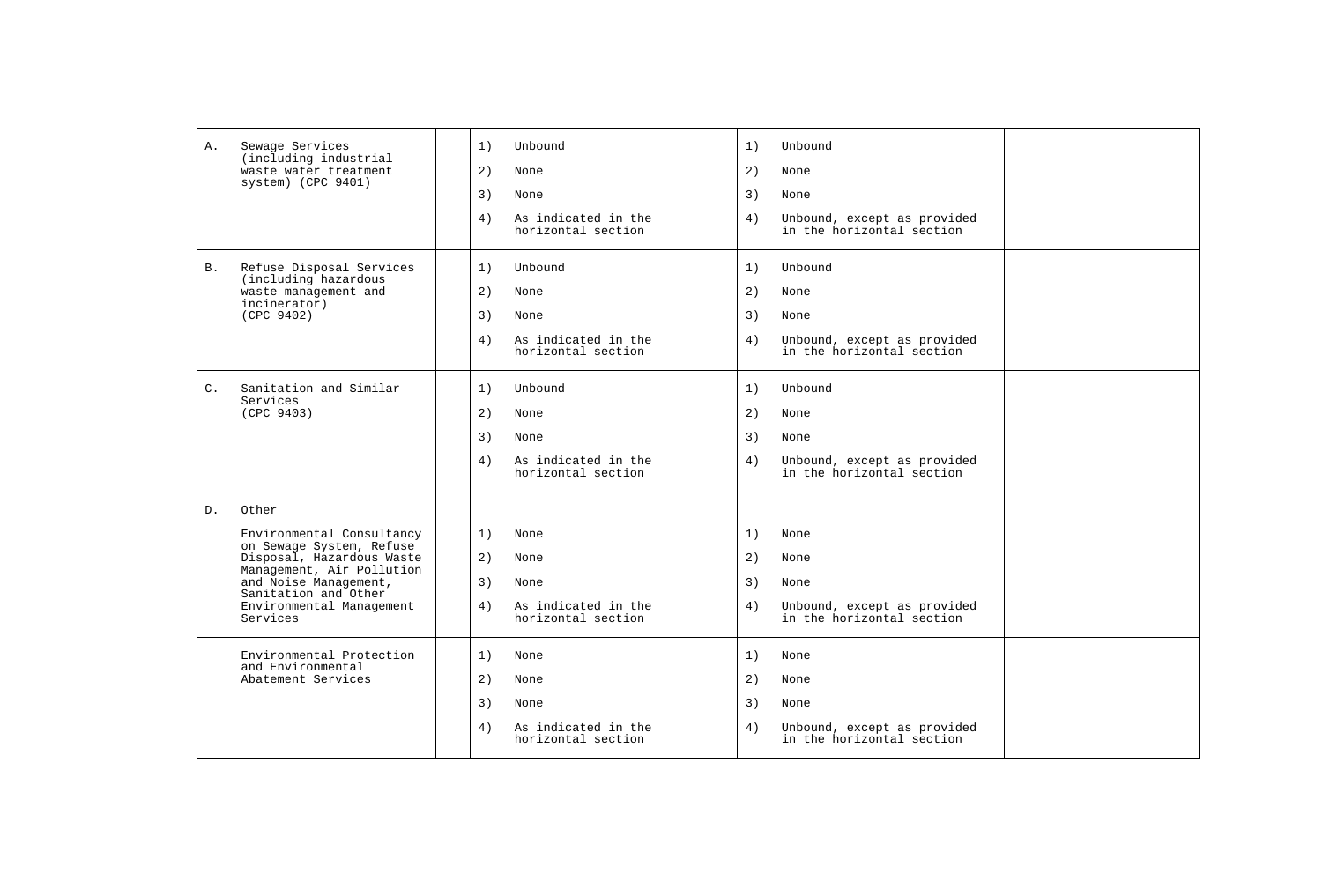| Cleaning services of<br>exhaust gases (including | 1) | Unbound                                   | 1) | Unbound                                                  |  |
|--------------------------------------------------|----|-------------------------------------------|----|----------------------------------------------------------|--|
| industrial emission<br>abatement) (CPC 9404)     | 2) | None                                      | 2) | None                                                     |  |
|                                                  | 3) | None                                      | 3) | None                                                     |  |
|                                                  | 4) | As indicated in the<br>horizontal section | 4) | Unbound, except as provided<br>in the horizontal section |  |
| Noise abatement services<br>(CPC 9405)           | 1) | Unbound                                   | 1) | Unbound                                                  |  |
|                                                  | 2) | None                                      | 2) | None                                                     |  |
|                                                  | 3) | None                                      | 3) | None                                                     |  |
|                                                  | 4) | As indicated in the<br>horizontal section | 4) | Unbound, except as provided<br>in the horizontal section |  |
| Nature and landscape                             | 1) | Unbound                                   | 1) | Unbound                                                  |  |
| protection services<br>(CPC 9406)                | 2) | None                                      | 2) | None                                                     |  |
|                                                  | 3) | None                                      | 3) | None                                                     |  |
|                                                  | 4) | As indicated in the<br>horizontal section | 4) | Unbound, except as provided<br>in the horizontal section |  |
| Other environmental                              | 1) | Unbound                                   | 1) | Unbound                                                  |  |
| protection services<br>(CPC 9409)                | 2) | None                                      | 2) | None                                                     |  |
|                                                  | 3) | None                                      | 3) | None                                                     |  |
|                                                  | 4) | As indicated in the<br>horizontal section | 4) | Unbound, except as provided<br>in the horizontal section |  |
|                                                  |    |                                           |    |                                                          |  |
|                                                  |    |                                           |    |                                                          |  |
|                                                  |    |                                           |    |                                                          |  |
|                                                  |    |                                           |    |                                                          |  |
|                                                  |    |                                           |    |                                                          |  |
|                                                  |    |                                           |    |                                                          |  |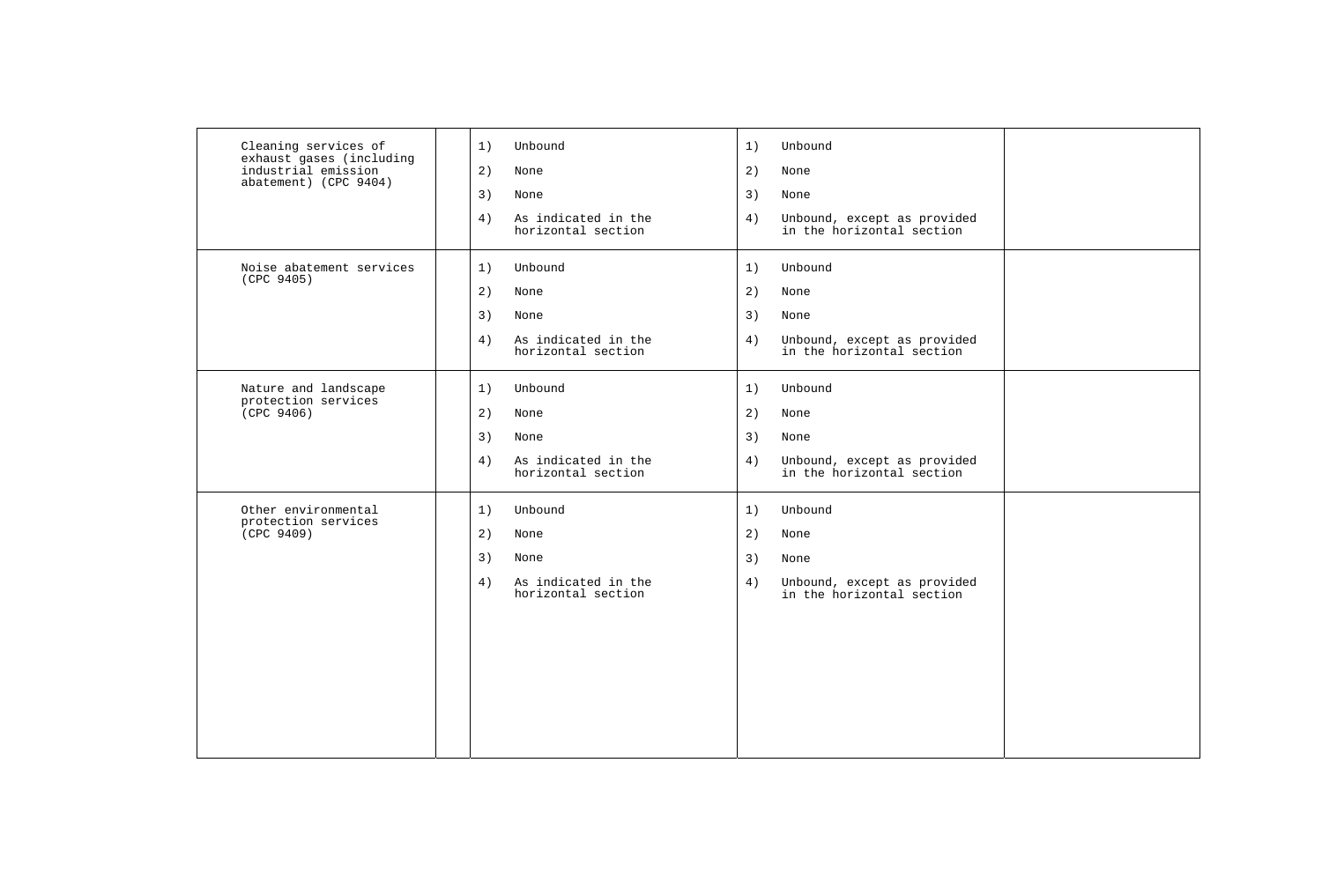|    |                                                                      |          | respective governing legislation permit them to do so.                                                                                                                                                 |          | With regard to the scope of operation and types of financial services that can be provided, each type of financial institution<br>will be permitted to operate the sector or subsector of banking and other financial services only to the extent that their<br>- All commitments in this sector are subject to horizontal commitments in Thailand's 1995 GATS Schedule of specific commitments. |  |
|----|----------------------------------------------------------------------|----------|--------------------------------------------------------------------------------------------------------------------------------------------------------------------------------------------------------|----------|--------------------------------------------------------------------------------------------------------------------------------------------------------------------------------------------------------------------------------------------------------------------------------------------------------------------------------------------------------------------------------------------------|--|
| Α. | Insurance including<br>reinsurance and<br>retrocession <sup>10</sup> |          |                                                                                                                                                                                                        |          |                                                                                                                                                                                                                                                                                                                                                                                                  |  |
|    | (a) Life insurance services<br>(CPC 81211)                           | 1)<br>2) | None<br>None                                                                                                                                                                                           | 1)<br>2) | None<br>Life insurance premium is tax<br>deductible up to a certain<br>amount for holders of<br>policies issued by local                                                                                                                                                                                                                                                                         |  |
|    |                                                                      | 3)       | (a) Foreign equity<br>participation limited to<br>25 per cent of<br>registered share<br>capital.<br>(b) New establishment is<br>subject to licence                                                     | 3)       | companies.<br>None                                                                                                                                                                                                                                                                                                                                                                               |  |
|    |                                                                      | 4)       | approved by the Minister<br>with the consent of the<br>Cabinet.<br>Only senior managerial<br>personnel, specialists and<br>technical assistants with the<br>approval of the Insurance<br>Commissioner. | 4)       | None                                                                                                                                                                                                                                                                                                                                                                                             |  |

7. FINANCIAL SERVICES<sup>9</sup>

9 Thailand's commitments under the WTO Agreement for this sector as per Document GATS/sc/85/Suppl.3 (26 February 1998), is incorporated herein. Until the review under Article 89, Thailand does not accept to renegotiate such commitments or negotiate any further commitments on this sector.

 10 Paragraph 5 of Article 77 does not apply to sectors or subsectors that do not exist under Thai law at the date of entry into force of this Agreement.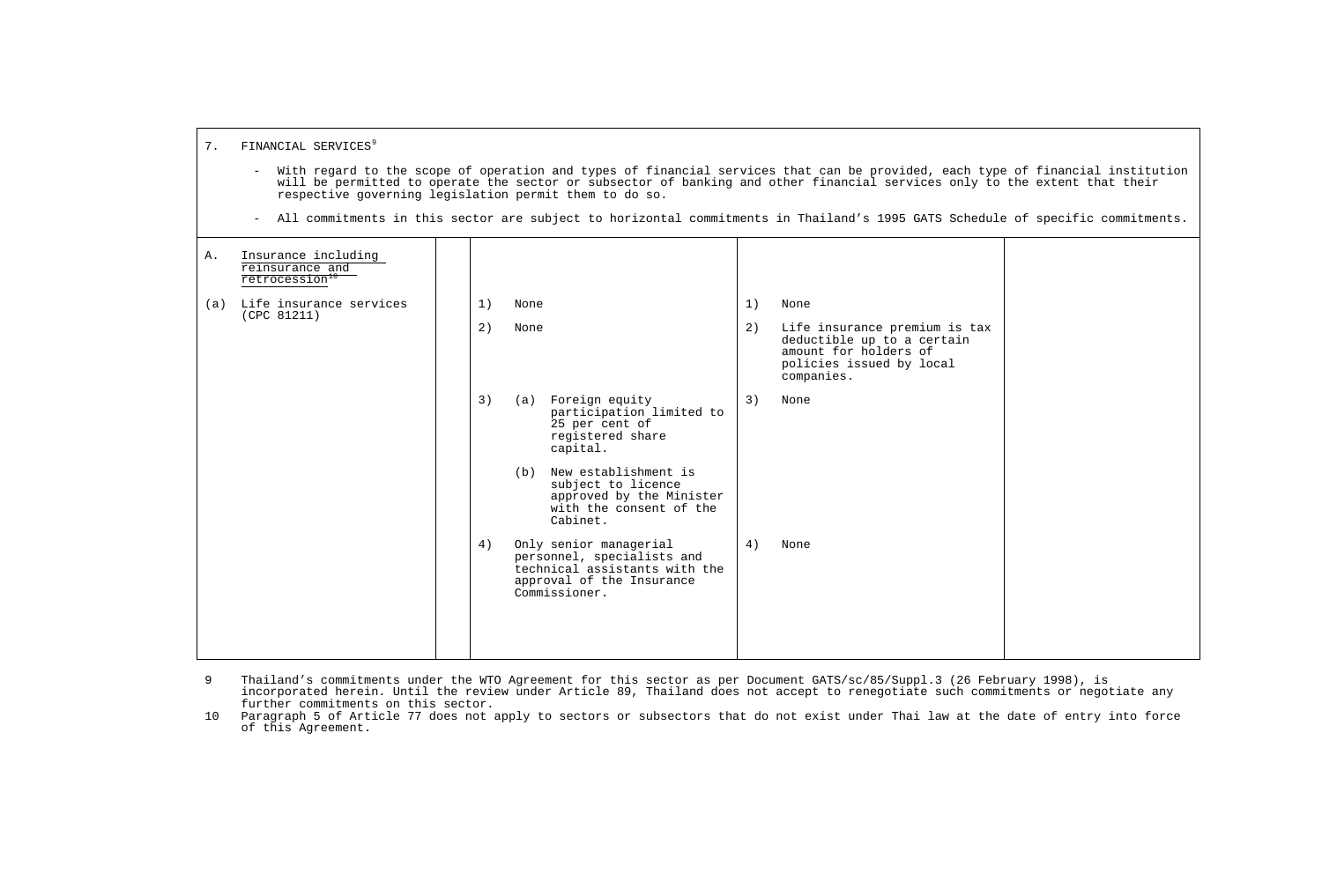| (b) Non-life insurance<br>services<br>(CPC 8129)                                                  | 1) | Unbound except for<br>international marine,<br>aviation and transit and all<br>classes of reinsurance.                                  | 1) | Unbound                                                                                   |  |
|---------------------------------------------------------------------------------------------------|----|-----------------------------------------------------------------------------------------------------------------------------------------|----|-------------------------------------------------------------------------------------------|--|
|                                                                                                   | 2) | None                                                                                                                                    | 2) | None                                                                                      |  |
|                                                                                                   | 3) | (a) Foreign equity<br>participation limited to<br>25 per cent of<br>registered share<br>capital.                                        | 3) | None                                                                                      |  |
|                                                                                                   |    | (b) New establishment is<br>subject to license<br>approved by the Minister<br>with the consent of the<br>Cabinet.                       |    |                                                                                           |  |
|                                                                                                   | 4) | Only senior managerial<br>personnel, specialists and<br>technical assistants with the<br>approval of the Insurance<br>Commissioner.     | 4) | None                                                                                      |  |
| (d) Services auxiliary to<br>insurance (excluding<br>pension funding services)                    |    |                                                                                                                                         |    |                                                                                           |  |
| Insurance broking and                                                                             | 1) | Unbound                                                                                                                                 | 1) | Unbound                                                                                   |  |
| agency services<br>(CPC 81401)                                                                    | 2) | Unbound                                                                                                                                 | 2) | Unbound                                                                                   |  |
| (Brokers shall not<br>induce, advise or do any<br>acts so as to cause any<br>person to enter into | 3) | Foreign equity participation<br>not to exceed 25 per cent.                                                                              | 3) | No limitations as long as<br>foreign equity participation<br>does not exceed 25 per cent. |  |
| insurance contracts with<br>insurers abroad, except<br>for reinsurance<br>contracts)              | 4) | (a) Only senior managerial<br>personnel, specialists<br>and technical assistants<br>with the approval of the<br>Insurance Commissioner. | 4) | None                                                                                      |  |
|                                                                                                   |    | (b) Unbound for individual<br>broker and agent.                                                                                         |    |                                                                                           |  |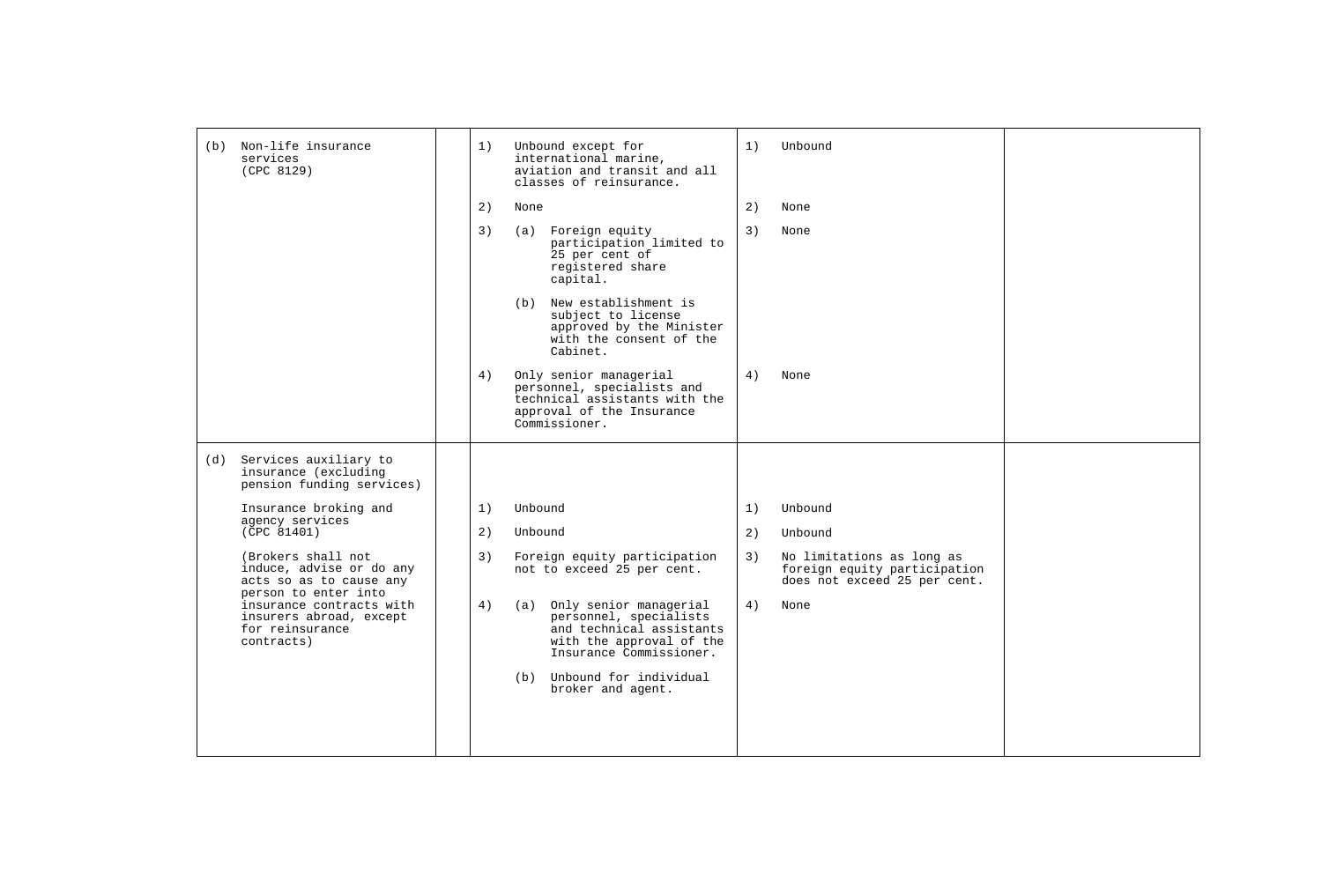| Insurance consultancy<br>services excluding<br>pension consulting<br>services | 1)<br>None<br>1)<br>None<br>2)<br>2)<br>None<br>None                                                                                                                     |
|-------------------------------------------------------------------------------|--------------------------------------------------------------------------------------------------------------------------------------------------------------------------|
| (CPC 81402)                                                                   | None other than that<br>3)<br>No limitations as long as<br>3)<br>indicated in the horizontal<br>foreign equity participation<br>does not exceed 49 per cent.<br>section. |
|                                                                               | 4)<br>4)<br>Only senior managerial<br>None<br>personnel, specialists and<br>technical assistants with the<br>approval of the Insurance<br>Commissioner.                  |
| Average and loss<br>adjustment services                                       | 1)<br>1)<br>None<br>None                                                                                                                                                 |
| (CPC 81403)                                                                   | 2)<br>2)<br>None<br>None                                                                                                                                                 |
|                                                                               | None other than that<br>3)<br>3)<br>No limitations as long as<br>indicated in the horizontal<br>foreign equity participation<br>does not exceed 49 per cent.<br>section. |
|                                                                               | 4)<br>Only senior managerial<br>4)<br>None<br>personnel, specialists and<br>technical assistants with the<br>approval of the Insurance<br>Commissioner.                  |
| Actuarial services<br>(CPC 81404)                                             | 1)<br>None<br>1)<br>None                                                                                                                                                 |
|                                                                               | 2)<br>2)<br>None<br>None                                                                                                                                                 |
|                                                                               | 3)<br>3)<br>None other than that<br>No limitations as long as<br>indicated in the horizontal<br>foreign equity participation<br>section.<br>does not exceed 49 per cent. |
|                                                                               | 4)<br>4)<br>Only senior managerial<br>None<br>personnel, specialists and<br>technical assistants with the<br>approval of the Insurance<br>Commissioner.                  |
|                                                                               |                                                                                                                                                                          |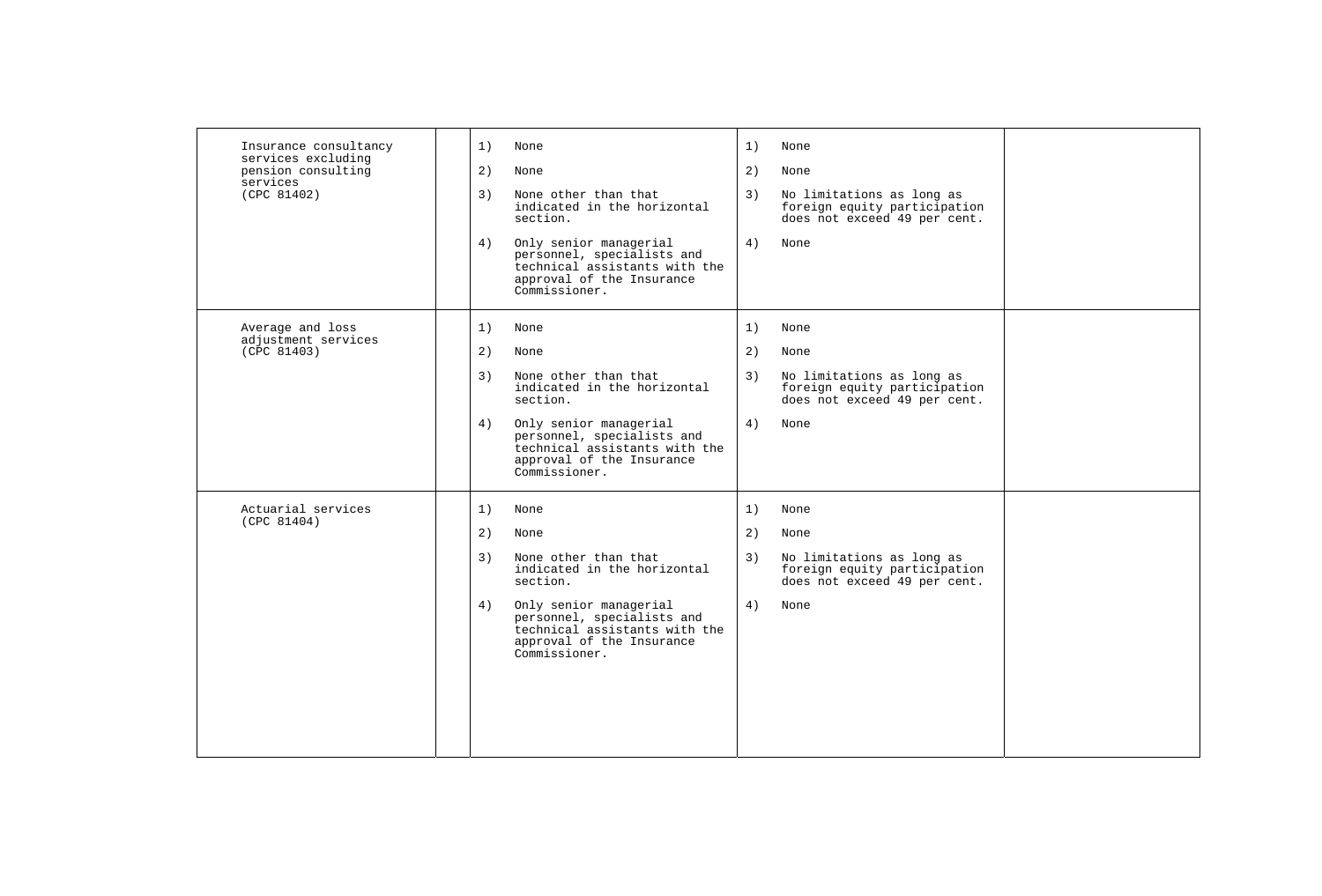| Services auxiliary to<br>financial intermediation<br>other than to insurance<br>and pension funding<br>services<br>Credit card services<br>(CPC 81133)<br>(Mobilising funds from<br>the public is prohibited,<br>unless licensed under a<br>financial law)                                                | 1)<br>2)<br>3)<br>4) | None<br>None<br>$(a)$ As indicated in $B(3)(i)$<br>below.<br>(b) Financial institutions<br>must obtain prior<br>approval from the Bank<br>of Thailand.<br>As indicated in the<br>horizontal section.       | 1)<br>2)<br>3)<br>4) | None<br>None<br>No limitations as long as<br>foreign equity participation<br>does not exceed 49 per cent.<br>None |  |
|-----------------------------------------------------------------------------------------------------------------------------------------------------------------------------------------------------------------------------------------------------------------------------------------------------------|----------------------|------------------------------------------------------------------------------------------------------------------------------------------------------------------------------------------------------------|----------------------|-------------------------------------------------------------------------------------------------------------------|--|
|                                                                                                                                                                                                                                                                                                           |                      |                                                                                                                                                                                                            |                      |                                                                                                                   |  |
| Financial consultancy<br>services                                                                                                                                                                                                                                                                         | 1)                   | Unbound                                                                                                                                                                                                    | 1)                   | None                                                                                                              |  |
| (CPC 81332)                                                                                                                                                                                                                                                                                               | 2)                   | None                                                                                                                                                                                                       | 2)                   | None                                                                                                              |  |
|                                                                                                                                                                                                                                                                                                           | 3)                   | None other than that<br>indicated in the horizontal<br>section.                                                                                                                                            | 3)                   | No limitations as long as<br>foreign equity participation<br>does not exceed 49 per cent.                         |  |
|                                                                                                                                                                                                                                                                                                           | 4)                   | As indicated in the<br>horizontal section.                                                                                                                                                                 | 4)                   | None                                                                                                              |  |
| Banking and other<br>В.<br>financial services<br>(excluding insurance)<br>Acceptance of deposits and<br>other repayable funds from the<br>public<br>Lending of all types,<br>including consumer credit,<br>mortgage credit, factoring and<br>financing of commercial<br>transactions<br>Financial leasing | 1)<br>2)             | None for financial advisory<br>and financial data<br>processing. Unbound for all<br>other services.<br>None for financial advisory<br>and financial data<br>processing. Unbound for all<br>other services. | 1)<br>2)             | None<br>None                                                                                                      |  |
|                                                                                                                                                                                                                                                                                                           |                      |                                                                                                                                                                                                            |                      |                                                                                                                   |  |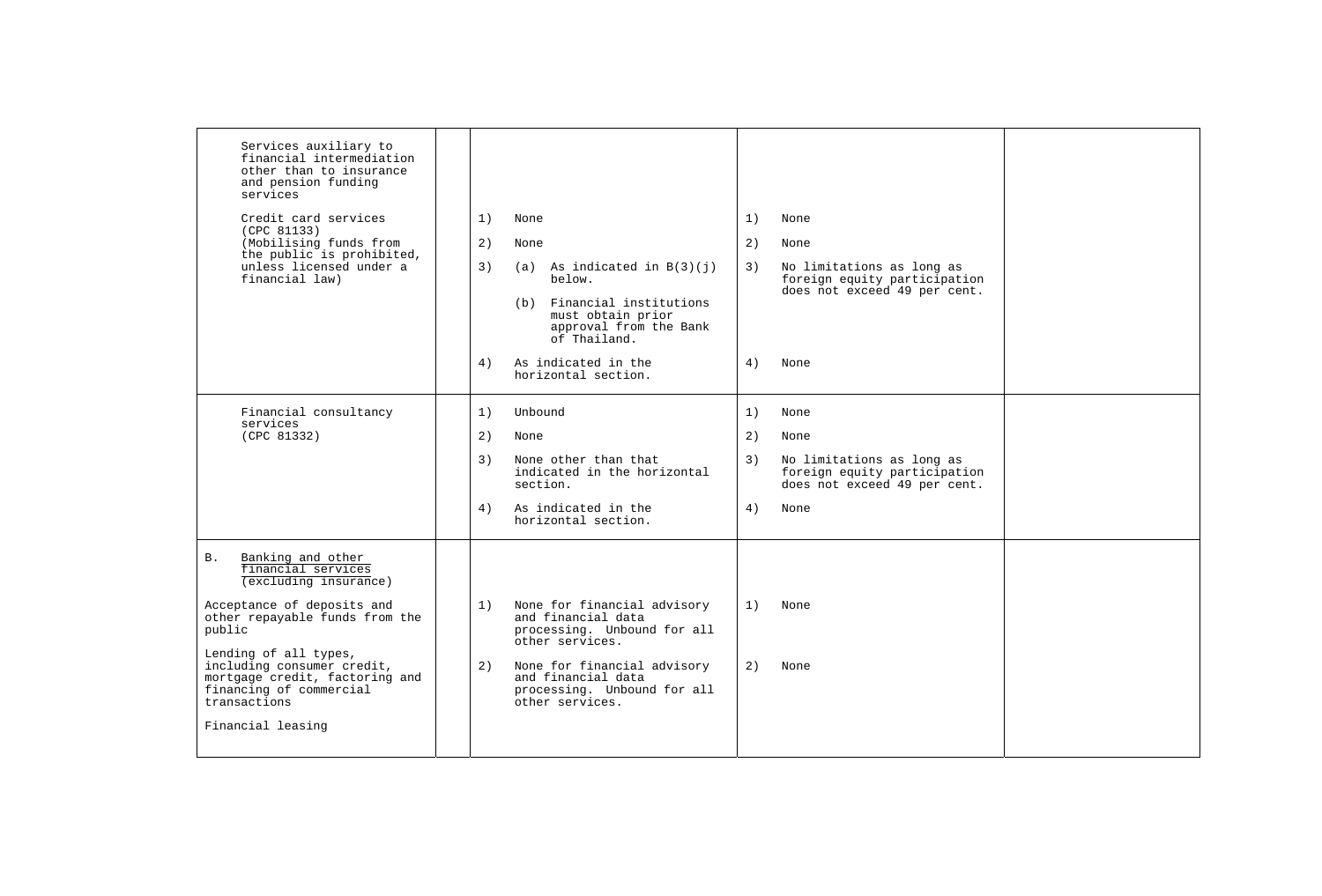| Payment and money transmission<br>services including credit,<br>charge and debit cards,<br>travellers cheques and bankers<br>drafts<br>Guarantees and commitments<br>Trading for own account,<br>or for account of customers<br>in the following:                                                                                                                                     | 3) | (a)<br>(b) | Representative office of<br>banks<br>None.<br>Foreign bank branches<br>I. None for existing<br>foreign bank<br>branches under<br>present<br>shareholding<br>structure. New<br>establishment is<br>subject to licence<br>approved by the<br>Minister of Finance<br>with the consent of<br>the Cabinet.<br>ATM operations<br>II.<br>permitted under the<br>following | 3) | (b) | (a) Representative office of<br>banks<br>None.<br>Foreign bank branches<br>None, except as<br>indicated in the market<br>access column. |  |
|---------------------------------------------------------------------------------------------------------------------------------------------------------------------------------------------------------------------------------------------------------------------------------------------------------------------------------------------------------------------------------------|----|------------|--------------------------------------------------------------------------------------------------------------------------------------------------------------------------------------------------------------------------------------------------------------------------------------------------------------------------------------------------------------------|----|-----|-----------------------------------------------------------------------------------------------------------------------------------------|--|
| (a) money market<br>instruments<br>(b) foreign exchange<br>(c) exchange rate and<br>interest rate instruments<br>(d) transferable securities<br>Participation in issues of all<br>kinds of securities, including<br>underwriting and placement as<br>agents (whether publicly or<br>privately) and provision of<br>services related to such<br>issues<br>Asset management as follows: |    |            | conditions only:<br>joining ATM<br>(i)<br>pools operated<br>by Thai banks;<br>or<br>operation<br>(iii)<br>within own<br>premises or<br>sharing the<br>facilities<br>with other<br>commercial<br>banks in<br>Thailand.<br>Existing foreign<br>III.<br>banks which already<br>had the first<br>branch office in                                                      |    |     |                                                                                                                                         |  |
| cash or portfolio<br>management<br>collective investment<br>management                                                                                                                                                                                                                                                                                                                |    |            | Thailand prior to<br>July 1995 will each<br>be permitted to<br>open no more than<br>two additional<br>branches.                                                                                                                                                                                                                                                    |    |     |                                                                                                                                         |  |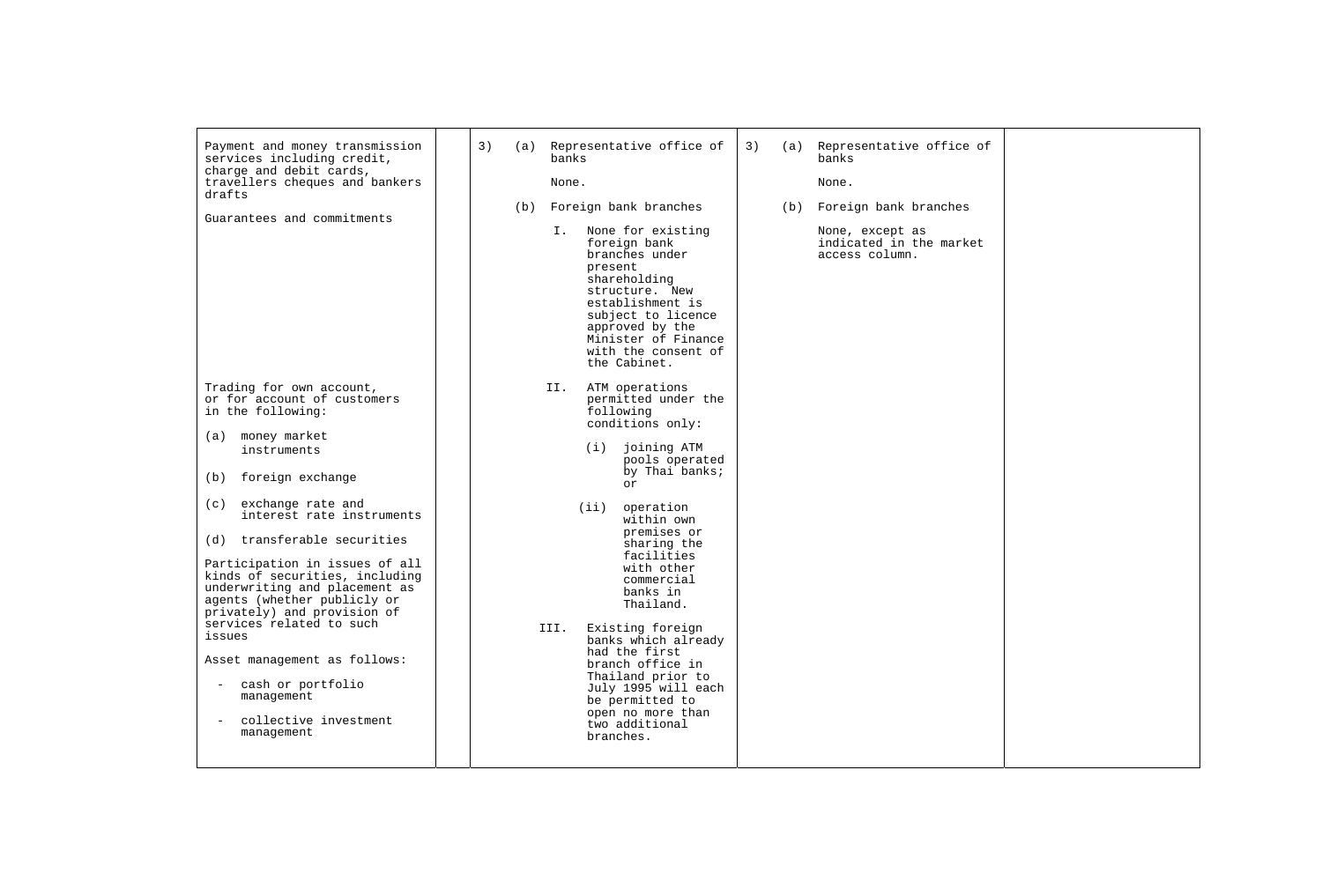| custodian and depository<br>$\equiv$<br>services<br>Advisory, intermediation and<br>other auxiliary financial<br>services | None for<br>IV.<br>participation in<br>cheque clearing and<br>settlement system.<br>(c) Locally incorporated<br>banks                                                                                                                                                                            | (c) Locally incorporated<br>banks                            |  |
|---------------------------------------------------------------------------------------------------------------------------|--------------------------------------------------------------------------------------------------------------------------------------------------------------------------------------------------------------------------------------------------------------------------------------------------|--------------------------------------------------------------|--|
| Provision and transfer of<br>financial information, and<br>financial data processing and<br>related software              | I. Market access<br>limited to the<br>acquisition of<br>shares of existing<br>banks.                                                                                                                                                                                                             | None, except as<br>indicated in the market<br>access column. |  |
|                                                                                                                           | (i) Maximum<br>II.<br>foreign equity<br>participation<br>limited to 25<br>per cent of<br>paid-up<br>registered<br>capital.<br>Combined<br>shareholding<br>of an<br>individual and<br>his/her<br>related<br>persons not to<br>exceed 5 per<br>cent of bank's<br>paid-up<br>registered<br>capital. |                                                              |  |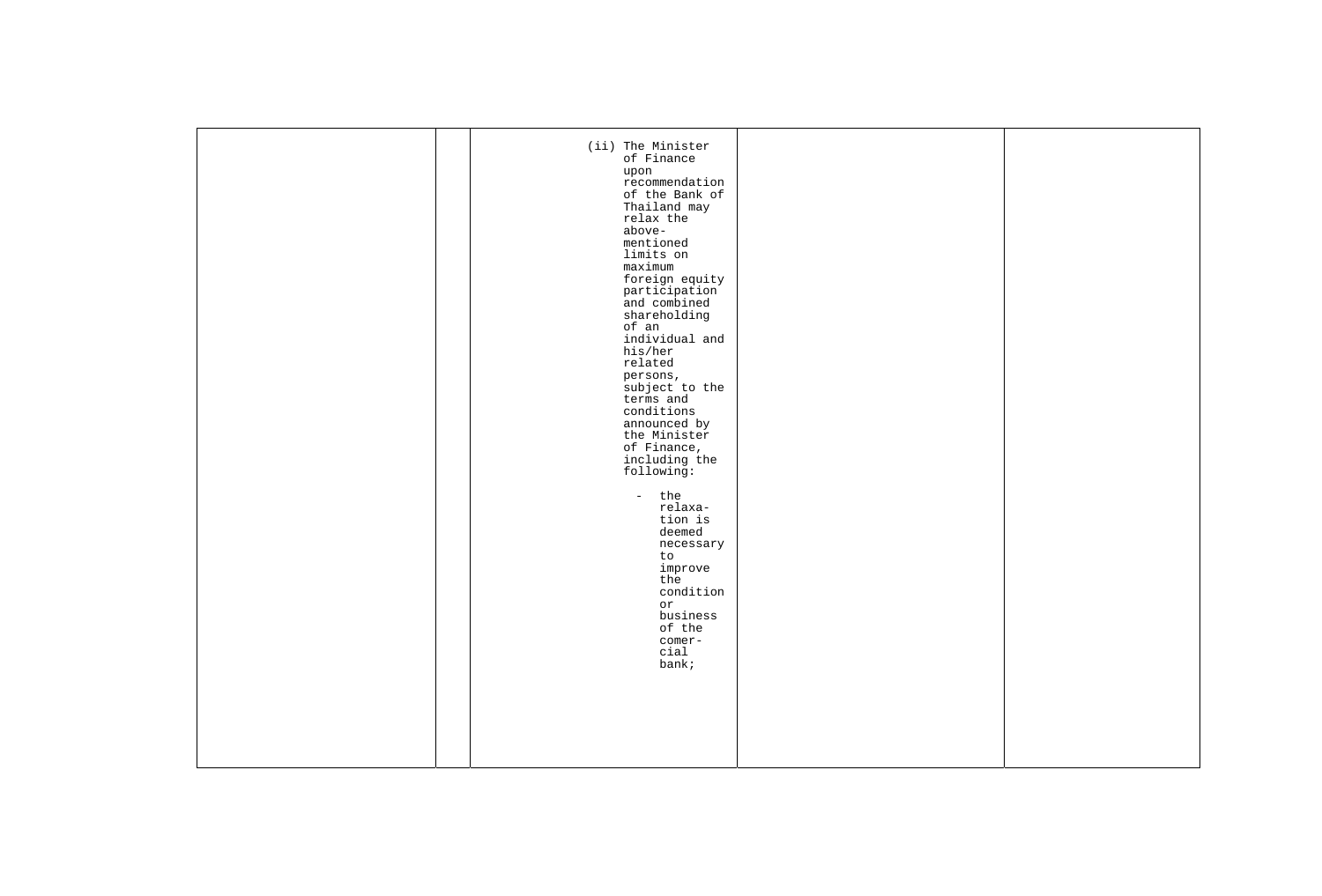| such<br>$-$<br>equity<br>partici-<br>pation<br>will be<br>autho-<br>rised for<br>a period<br>of up to<br>10 years,<br>with<br>foreign<br>share-<br>holders<br>who enter<br>in this<br>period<br>being<br>grand-<br>fathered<br>there-<br>after<br>with<br>respect<br>to the<br>absolute<br>amount of<br>their<br>equity<br>holding.<br>III. At least<br>three-fourths of<br>the directors must<br>be of Thai<br>nationality. The<br>Minister of Finance<br>upon recommendation<br>of the Bank of<br>Thailand may allow<br>more foreign<br>nationals than<br>specified above<br>subject to the same<br>terms and<br>conditions as<br>stated in II (ii)<br>above. |  |
|-----------------------------------------------------------------------------------------------------------------------------------------------------------------------------------------------------------------------------------------------------------------------------------------------------------------------------------------------------------------------------------------------------------------------------------------------------------------------------------------------------------------------------------------------------------------------------------------------------------------------------------------------------------------|--|
|                                                                                                                                                                                                                                                                                                                                                                                                                                                                                                                                                                                                                                                                 |  |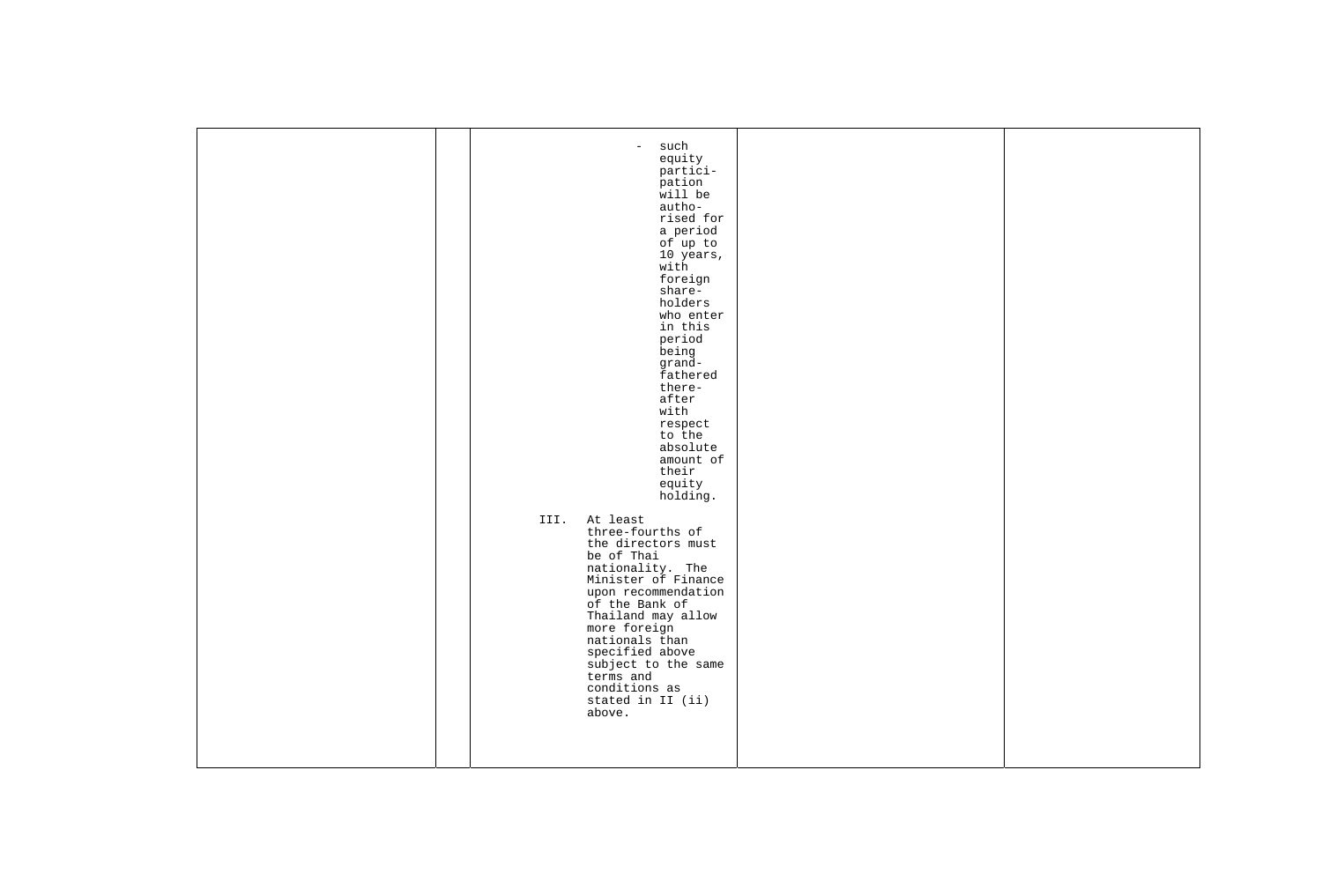| International Banking<br>(d)<br>Facility <sup>11</sup><br>New establishment is<br>subject to licence<br>approved by the Minister<br>of Finance.                                                                                                      | (d) International Banking<br>Facility<br>None, except as<br>indicated in the market<br>access column. |  |
|------------------------------------------------------------------------------------------------------------------------------------------------------------------------------------------------------------------------------------------------------|-------------------------------------------------------------------------------------------------------|--|
| (e) Finance companies and<br>credit foncier companies                                                                                                                                                                                                | (e) Finance companies and<br>credit foncier companies                                                 |  |
| None for<br>I.<br>representative<br>offices.                                                                                                                                                                                                         | None, except as<br>indicated in the market<br>access column.                                          |  |
| Market access<br>II.<br>limited to the<br>acquisition of<br>shares of existing<br>companies.                                                                                                                                                         |                                                                                                       |  |
| (i) Maximum<br>III.<br>foreign equity<br>participation<br>limited to 25<br>per cent of<br>paid-up<br>registered<br>capital.<br>Combined<br>shareholding<br>of an<br>individual and<br>his/her<br>related<br>persons not to<br>exceed 10 per<br>cent. |                                                                                                       |  |
|                                                                                                                                                                                                                                                      |                                                                                                       |  |

11 IBF units permitted to operate only the banking and investment banking business as specified in the Ministerial Order issued on 16 September 1992, and Notification of the Bank of Thailand dated 14 December 1993.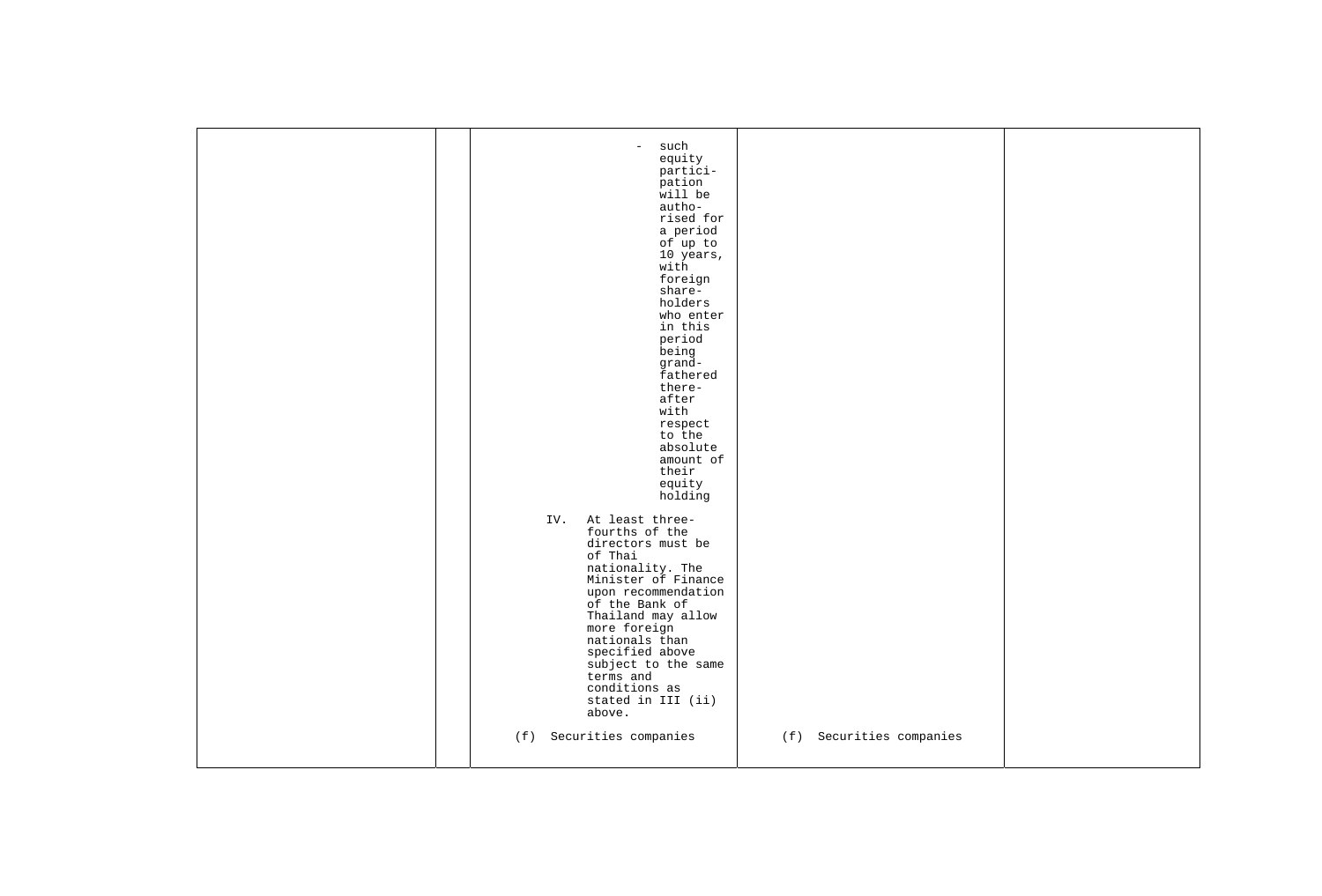| Securities brokerage,<br>securities dealing,<br>investment advisory<br>service and securities<br>underwriting:<br>I. None for<br>representative | None, except as<br>indicated in the market<br>access column. |
|-------------------------------------------------------------------------------------------------------------------------------------------------|--------------------------------------------------------------|
| offices.<br>Market access<br>II.<br>limited to share                                                                                            |                                                              |
| acquisition of<br>existing companies<br>only. Unbound for<br>new licences.                                                                      |                                                              |
| III. Maximum foreign<br>equity<br>participation<br>limited to 49 per<br>cent of paid-up<br>registered capital.                                  |                                                              |
| At least one-half<br>IV.<br>of the directors of<br>a locally<br>incorporated<br>securities firm<br>must be Thai<br>national.                    |                                                              |
| (g) Asset management<br>companies:                                                                                                              | (g) Asset management<br>companies:                           |
| I. None for<br>representative<br>offices.                                                                                                       | None, except as<br>indicated in the market<br>access column. |
| Market access<br>II.<br>limited to share<br>acquisition of<br>existing companies.                                                               |                                                              |
|                                                                                                                                                 |                                                              |
|                                                                                                                                                 |                                                              |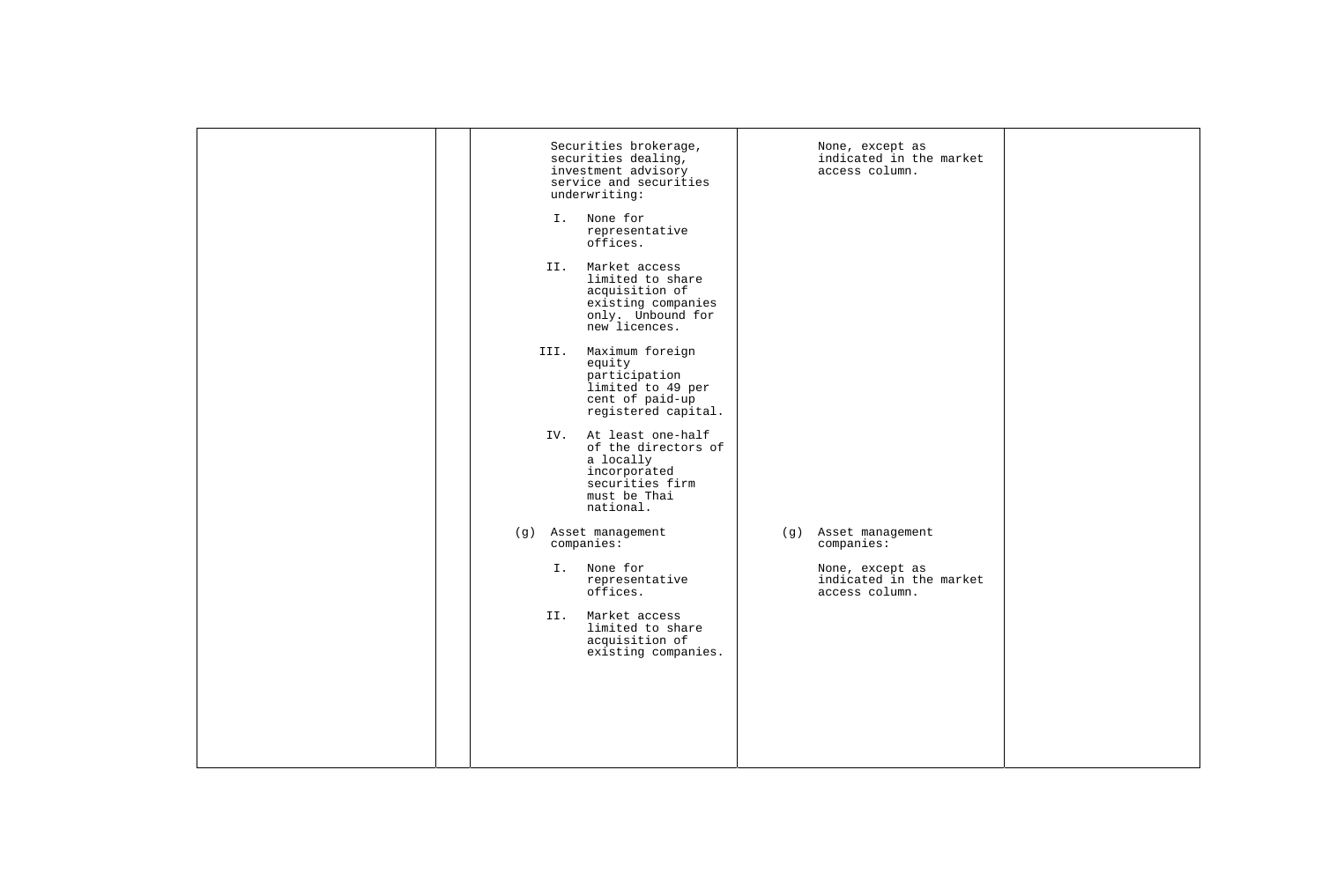| During the first<br>III.<br>five years after<br>the licence has<br>been granted,<br>maximum foreign<br>equity<br>participation is<br>limited to 25 per<br>cent of paid-up<br>registered capital<br>and at least<br>three-fourths of<br>the directors must<br>be Thai national.<br>After five years,<br>IV.<br>maximum foreign<br>equity<br>participation is<br>limited to 49 per<br>cent of paid-up<br>registered capital<br>and at least<br>one-half of the<br>directors must be<br>Thai national. |                                           |  |
|-----------------------------------------------------------------------------------------------------------------------------------------------------------------------------------------------------------------------------------------------------------------------------------------------------------------------------------------------------------------------------------------------------------------------------------------------------------------------------------------------------|-------------------------------------------|--|
| (h) Financial leasing<br>services<br>Can only be provided by<br>leasing companies which<br>are subject to maximum<br>foreign equity<br>participation of 49 per                                                                                                                                                                                                                                                                                                                                      | (h) Financial leasing<br>services<br>None |  |
| cent of paid-up<br>registered capital, or<br>by finance companies<br>which are subject to<br>maximum foreign equity<br>participation of 25 per<br>cent of paid-up<br>registered capital,<br>except in (e) III (ii).                                                                                                                                                                                                                                                                                 |                                           |  |
| (i) Factoring services                                                                                                                                                                                                                                                                                                                                                                                                                                                                              | (i) Factoring services                    |  |
|                                                                                                                                                                                                                                                                                                                                                                                                                                                                                                     | None                                      |  |
|                                                                                                                                                                                                                                                                                                                                                                                                                                                                                                     |                                           |  |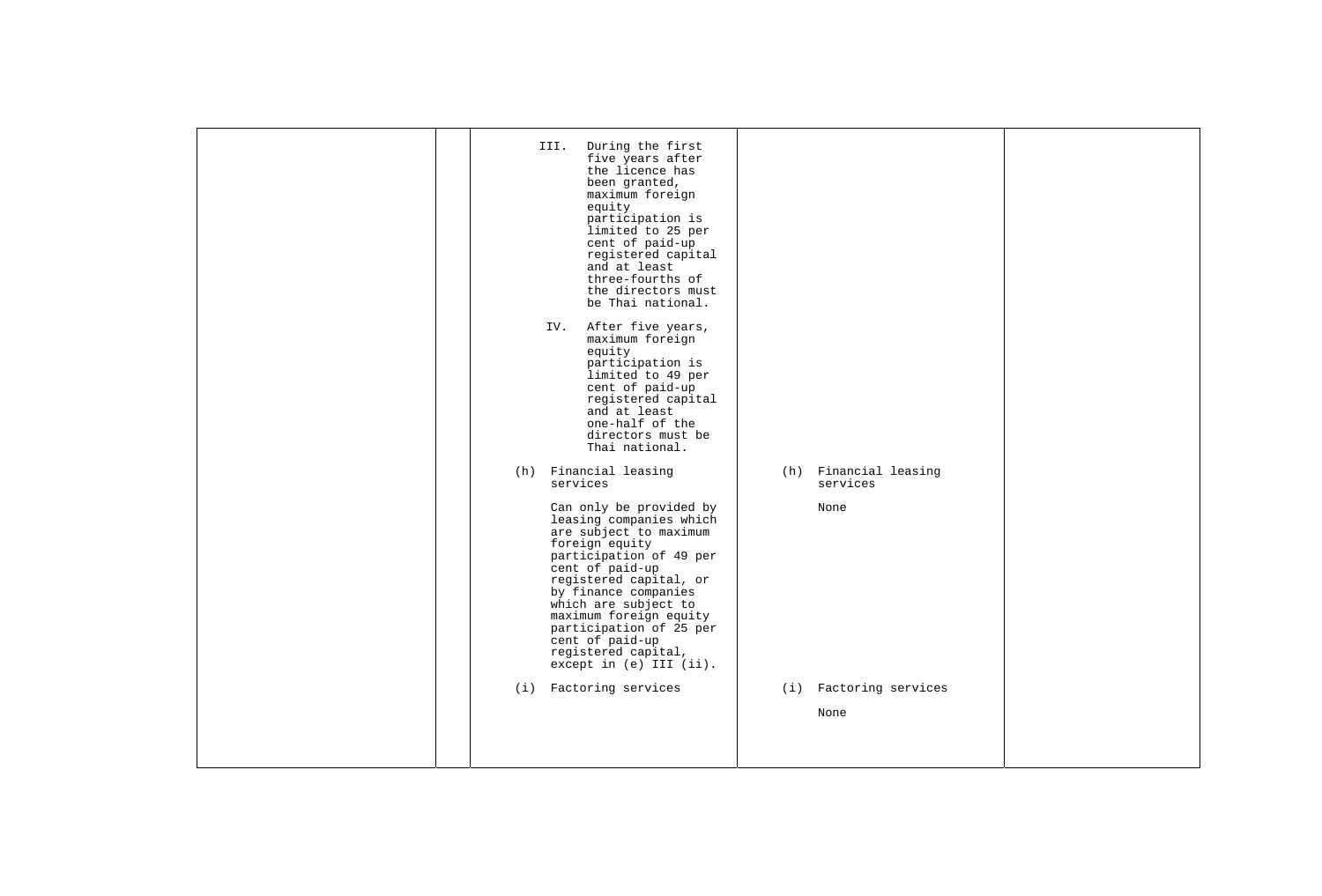| Can only be provided by<br>factoring companies<br>which are subject to<br>maximum foreign equity<br>participation of 49 per<br>cent of paid-up<br>registered capital, or<br>by finance companies<br>which are subject to<br>maximum foreign equity<br>participation of 25 per<br>cent of paid-up<br>registered capital,<br>except in (e) III (ii).<br>Credit, charge and debit<br>(j) Credit, charge and debit<br>(j)<br>cards<br>cards<br>Credit, charge and debit<br>None<br>cards can only be<br>provided by companies<br>which are subject to<br>maximum foreign equity<br>participation of 49 per<br>cent of paid-up<br>registered capital or<br>locally incorporated<br>banks and foreign bank<br>branches.<br>The conduct of<br>businesses under h), i)<br>and j) will be subject<br>to licensing and<br>regulations to be<br>announced.<br>Limitations on the number of<br>4)<br>4)<br>None<br>foreign personnel per foreign<br>bank office:<br>(a) two persons for banks<br>operating as<br>representative office;<br>(b) six persons for each<br>full-licensed branch;<br>(c) four persons for each<br>BIBF branch; |  |  |
|-------------------------------------------------------------------------------------------------------------------------------------------------------------------------------------------------------------------------------------------------------------------------------------------------------------------------------------------------------------------------------------------------------------------------------------------------------------------------------------------------------------------------------------------------------------------------------------------------------------------------------------------------------------------------------------------------------------------------------------------------------------------------------------------------------------------------------------------------------------------------------------------------------------------------------------------------------------------------------------------------------------------------------------------------------------------------------------------------------------------------------|--|--|
|                                                                                                                                                                                                                                                                                                                                                                                                                                                                                                                                                                                                                                                                                                                                                                                                                                                                                                                                                                                                                                                                                                                               |  |  |
|                                                                                                                                                                                                                                                                                                                                                                                                                                                                                                                                                                                                                                                                                                                                                                                                                                                                                                                                                                                                                                                                                                                               |  |  |
|                                                                                                                                                                                                                                                                                                                                                                                                                                                                                                                                                                                                                                                                                                                                                                                                                                                                                                                                                                                                                                                                                                                               |  |  |
|                                                                                                                                                                                                                                                                                                                                                                                                                                                                                                                                                                                                                                                                                                                                                                                                                                                                                                                                                                                                                                                                                                                               |  |  |
|                                                                                                                                                                                                                                                                                                                                                                                                                                                                                                                                                                                                                                                                                                                                                                                                                                                                                                                                                                                                                                                                                                                               |  |  |
|                                                                                                                                                                                                                                                                                                                                                                                                                                                                                                                                                                                                                                                                                                                                                                                                                                                                                                                                                                                                                                                                                                                               |  |  |
|                                                                                                                                                                                                                                                                                                                                                                                                                                                                                                                                                                                                                                                                                                                                                                                                                                                                                                                                                                                                                                                                                                                               |  |  |
|                                                                                                                                                                                                                                                                                                                                                                                                                                                                                                                                                                                                                                                                                                                                                                                                                                                                                                                                                                                                                                                                                                                               |  |  |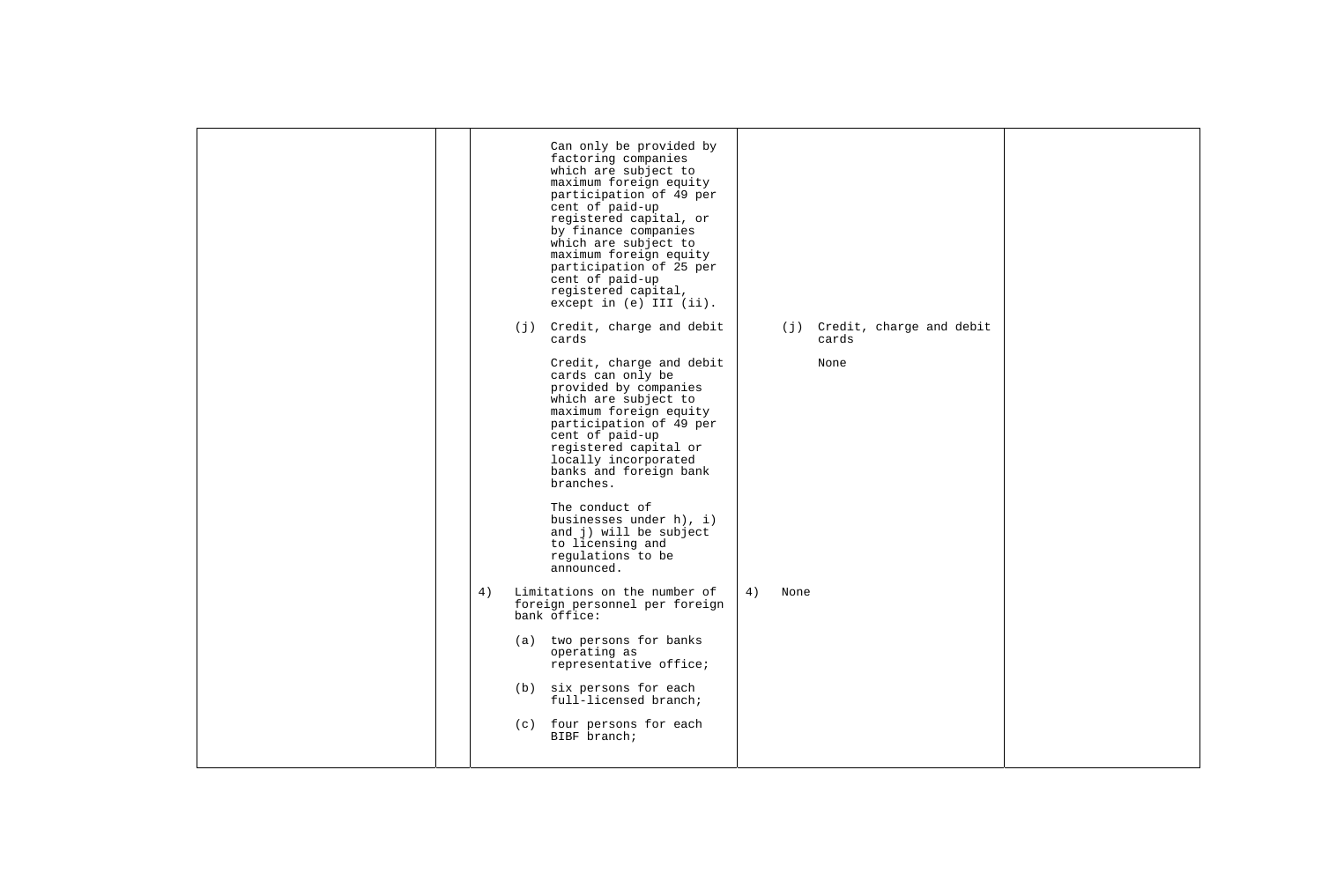|                                                                                                                                                          | two persons for each<br>(d)<br>PIBF branch;<br>eight persons for banks<br>(e)<br>operating as full-<br>licensed and BIBF<br>branch;<br>For finance companies:<br>(a) two persons for a<br>representative office;<br>(b) Maximum of four<br>directors permitted for<br>finance companies;<br>For securities companies and<br>asset and management<br>companies:<br>two persons for a<br>representative office. |                                                                  |  |
|----------------------------------------------------------------------------------------------------------------------------------------------------------|---------------------------------------------------------------------------------------------------------------------------------------------------------------------------------------------------------------------------------------------------------------------------------------------------------------------------------------------------------------------------------------------------------------|------------------------------------------------------------------|--|
| Trading for own account, or<br>for account of customers in<br>the following:<br>derivative products<br>incl., but not limited<br>to, futures and options | 1)<br>Unbound<br>2)<br>Unbound<br>3)<br>Unbound<br>4)<br>Unbound                                                                                                                                                                                                                                                                                                                                              | 1)<br>Unbound<br>2)<br>Unbound<br>3)<br>Unbound<br>4)<br>Unbound |  |
| other negotiable<br>instruments and financial<br>assets, incl. bullion                                                                                   |                                                                                                                                                                                                                                                                                                                                                                                                               |                                                                  |  |
| Money broking                                                                                                                                            | Unbound<br>1)<br>2)<br>Unbound                                                                                                                                                                                                                                                                                                                                                                                | 1)<br>Unbound<br>2)<br>Unbound                                   |  |
|                                                                                                                                                          | 3)<br>Unbound                                                                                                                                                                                                                                                                                                                                                                                                 | 3)<br>Unbound                                                    |  |
|                                                                                                                                                          | 4)<br>Unbound                                                                                                                                                                                                                                                                                                                                                                                                 | 4)<br>Unbound                                                    |  |
|                                                                                                                                                          |                                                                                                                                                                                                                                                                                                                                                                                                               |                                                                  |  |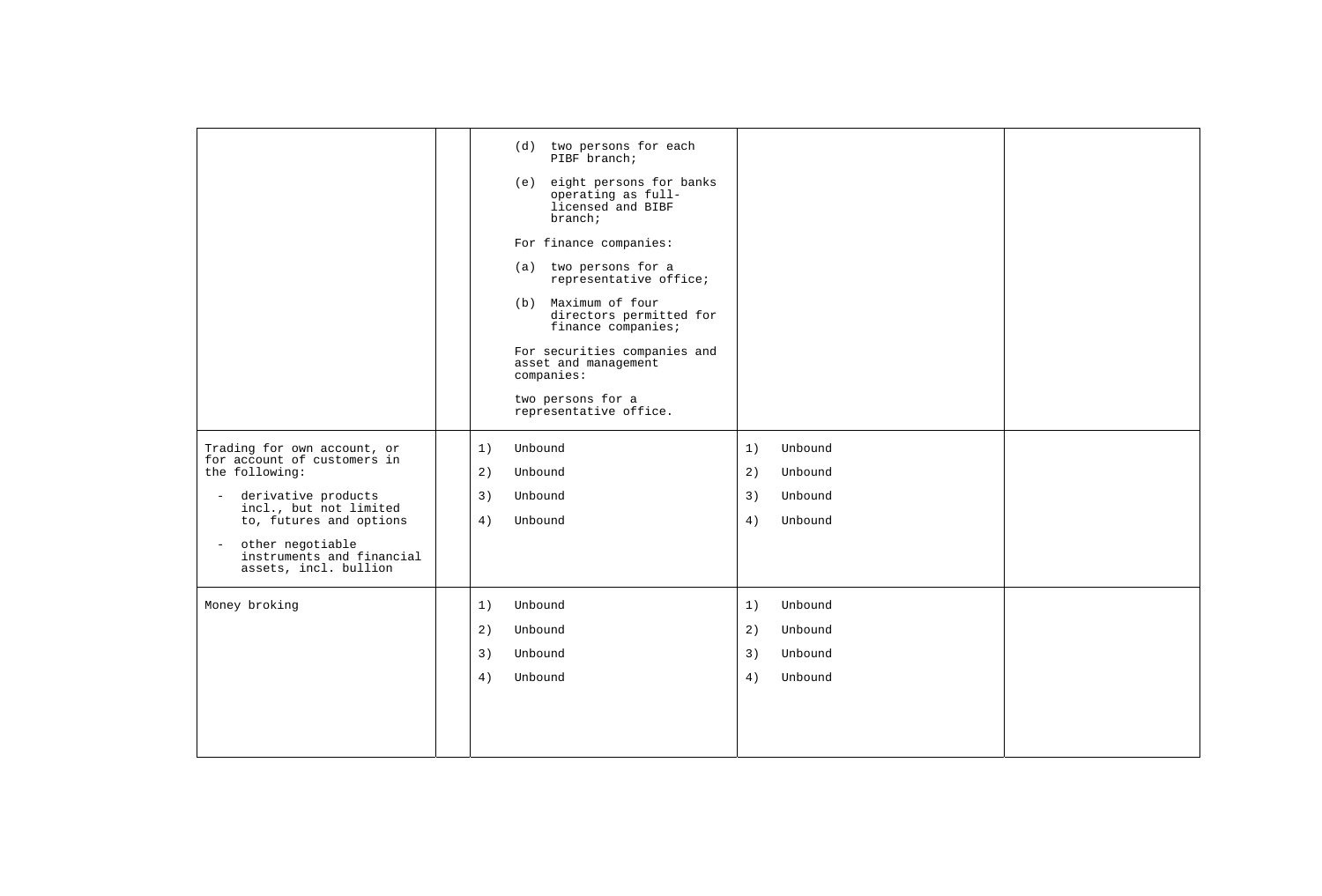| Settlement and clearing<br>services for financial assets,                                     | Unbound<br>1) | 1)<br>Unbound |  |
|-----------------------------------------------------------------------------------------------|---------------|---------------|--|
| incl. securities, derivative                                                                  | 2)<br>Unbound | 2)<br>Unbound |  |
| products, and other negotiable<br>instruments                                                 | 3)<br>Unbound | 3)<br>Unbound |  |
|                                                                                               | 4)<br>Unbound | 4)<br>Unbound |  |
| C.<br>Other                                                                                   | 1)<br>Unbound | 1)<br>Unbound |  |
|                                                                                               | Unbound<br>2) | 2)<br>Unbound |  |
|                                                                                               | 3)<br>Unbound | 3)<br>Unbound |  |
|                                                                                               | 4)<br>Unbound | Unbound<br>4) |  |
| 8.<br>HEALTH RELATED AND SOCIAL<br>SERVICES (other than<br>those listed under<br>$1.A.h-j.$ ) |               |               |  |
| Α.<br>Hospital services                                                                       | 1)<br>Unbound | 1)<br>Unbound |  |
| (CPC 9311)                                                                                    | 2)<br>Unbound | 2)<br>Unbound |  |
|                                                                                               | 3)<br>Unbound | 3)<br>Unbound |  |
|                                                                                               | 4)<br>Unbound | 4)<br>Unbound |  |
| Other Human Health<br><b>B.</b><br>Services                                                   | Unbound<br>1) | Unbound<br>1) |  |
| (CPC 9319, other than<br>93191)                                                               | 2)<br>Unbound | 2)<br>Unbound |  |
|                                                                                               | 3)<br>Unbound | 3)<br>Unbound |  |
|                                                                                               | 4)<br>Unbound | 4)<br>Unbound |  |
| Social services<br>$\mathsf{C}$ .<br>(CPC 933)                                                | Unbound<br>1) | 1)<br>Unbound |  |
|                                                                                               | 2)<br>Unbound | 2)<br>Unbound |  |
|                                                                                               | 3)<br>Unbound | 3)<br>Unbound |  |
|                                                                                               | 4)<br>Unbound | 4)<br>Unbound |  |
|                                                                                               |               |               |  |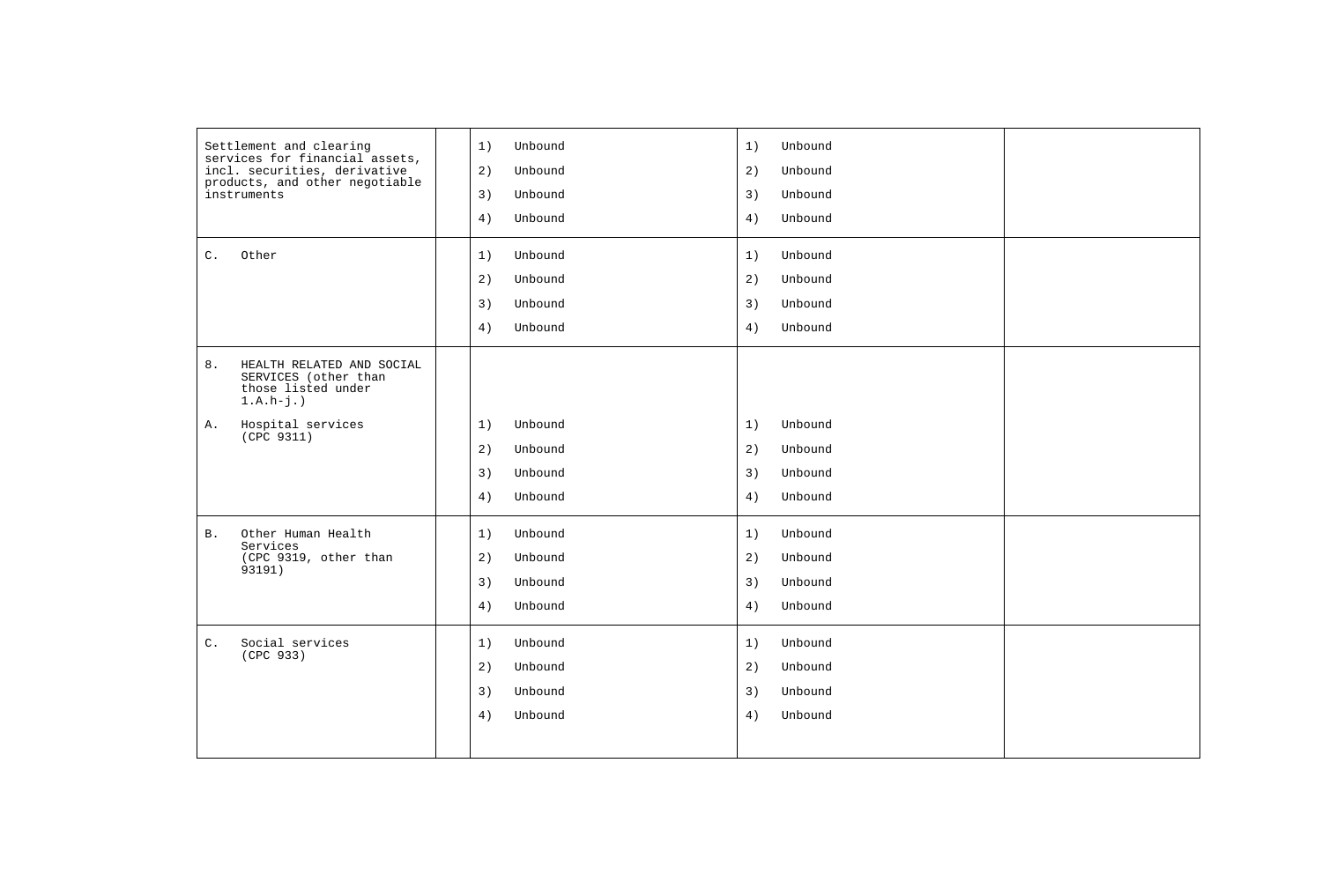| D. | Other<br>(including extraction of                                            | 1)            | Unbound |                                                                                                                                                                                                                                                                                                                                                                                                                                                                                                                                                                                                                                              | 1) | Unbound                                                                                                                                                                                                                                                                                                                                                                                                                                                                                                                                                                           |  |
|----|------------------------------------------------------------------------------|---------------|---------|----------------------------------------------------------------------------------------------------------------------------------------------------------------------------------------------------------------------------------------------------------------------------------------------------------------------------------------------------------------------------------------------------------------------------------------------------------------------------------------------------------------------------------------------------------------------------------------------------------------------------------------------|----|-----------------------------------------------------------------------------------------------------------------------------------------------------------------------------------------------------------------------------------------------------------------------------------------------------------------------------------------------------------------------------------------------------------------------------------------------------------------------------------------------------------------------------------------------------------------------------------|--|
|    | Thai herbs)                                                                  | 2)<br>Unbound |         |                                                                                                                                                                                                                                                                                                                                                                                                                                                                                                                                                                                                                                              | 2) | Unbound                                                                                                                                                                                                                                                                                                                                                                                                                                                                                                                                                                           |  |
|    |                                                                              | 3)            | Unbound |                                                                                                                                                                                                                                                                                                                                                                                                                                                                                                                                                                                                                                              | 3) | Unbound                                                                                                                                                                                                                                                                                                                                                                                                                                                                                                                                                                           |  |
|    |                                                                              | 4)            | Unbound |                                                                                                                                                                                                                                                                                                                                                                                                                                                                                                                                                                                                                                              | 4) | Unbound                                                                                                                                                                                                                                                                                                                                                                                                                                                                                                                                                                           |  |
| 9. | TOURISM AND TRAVEL<br>RELATED SERVICES                                       |               |         |                                                                                                                                                                                                                                                                                                                                                                                                                                                                                                                                                                                                                                              |    |                                                                                                                                                                                                                                                                                                                                                                                                                                                                                                                                                                                   |  |
| Α. | Hotel and Restaurant<br>Services (including<br>catering)<br>(CPC 641 to 643) |               |         |                                                                                                                                                                                                                                                                                                                                                                                                                                                                                                                                                                                                                                              |    |                                                                                                                                                                                                                                                                                                                                                                                                                                                                                                                                                                                   |  |
|    | Hotel Lodging Services                                                       | 1)            | Unbound |                                                                                                                                                                                                                                                                                                                                                                                                                                                                                                                                                                                                                                              | 1) | Unbound                                                                                                                                                                                                                                                                                                                                                                                                                                                                                                                                                                           |  |
|    | (CPC 64110)                                                                  | 2)            | None    |                                                                                                                                                                                                                                                                                                                                                                                                                                                                                                                                                                                                                                              | 2) | None                                                                                                                                                                                                                                                                                                                                                                                                                                                                                                                                                                              |  |
|    |                                                                              | 3)            |         | (a) For luxury hotel and<br>resort with facility<br>having a minimum of 100<br>rooms and service<br>supplier having a<br>minimum paid-up<br>registered capital of<br>800 million baht,<br>foreign equity<br>participation of not<br>exceeding 60 per cent is<br>allowed, provided that<br>(1) the service supplier<br>is an enterprise<br>registered as a<br>registered ordinary<br>partnership, limited<br>partnership or limited<br>liability company in<br>Thailand; and (2) a loan<br>to capital ratio of 3:1<br>or lower shall be<br>maintained; and no<br>limitation on the number<br>of foreign shareholders;<br>(b) For others: None | 3) | For luxury hotel and resort<br>services, no limitations as<br>long as (1) foreign equity<br>participation does not exceed<br>60 per cent; $(2)$ the investor<br>/ service supplier which is<br>an enterprise of Japan is<br>registered as a registered<br>ordinary partnership, limited<br>partnership or limited<br>liability company in<br>Thailand; and (3) a loan to<br>capital ratio of 3:1 or lower<br>is maintained; (4) service<br>supplier has a minimum paid-<br>up registered capital of 800<br>million baht; and $(5)$ the<br>facility has a minimum of 100<br>rooms. |  |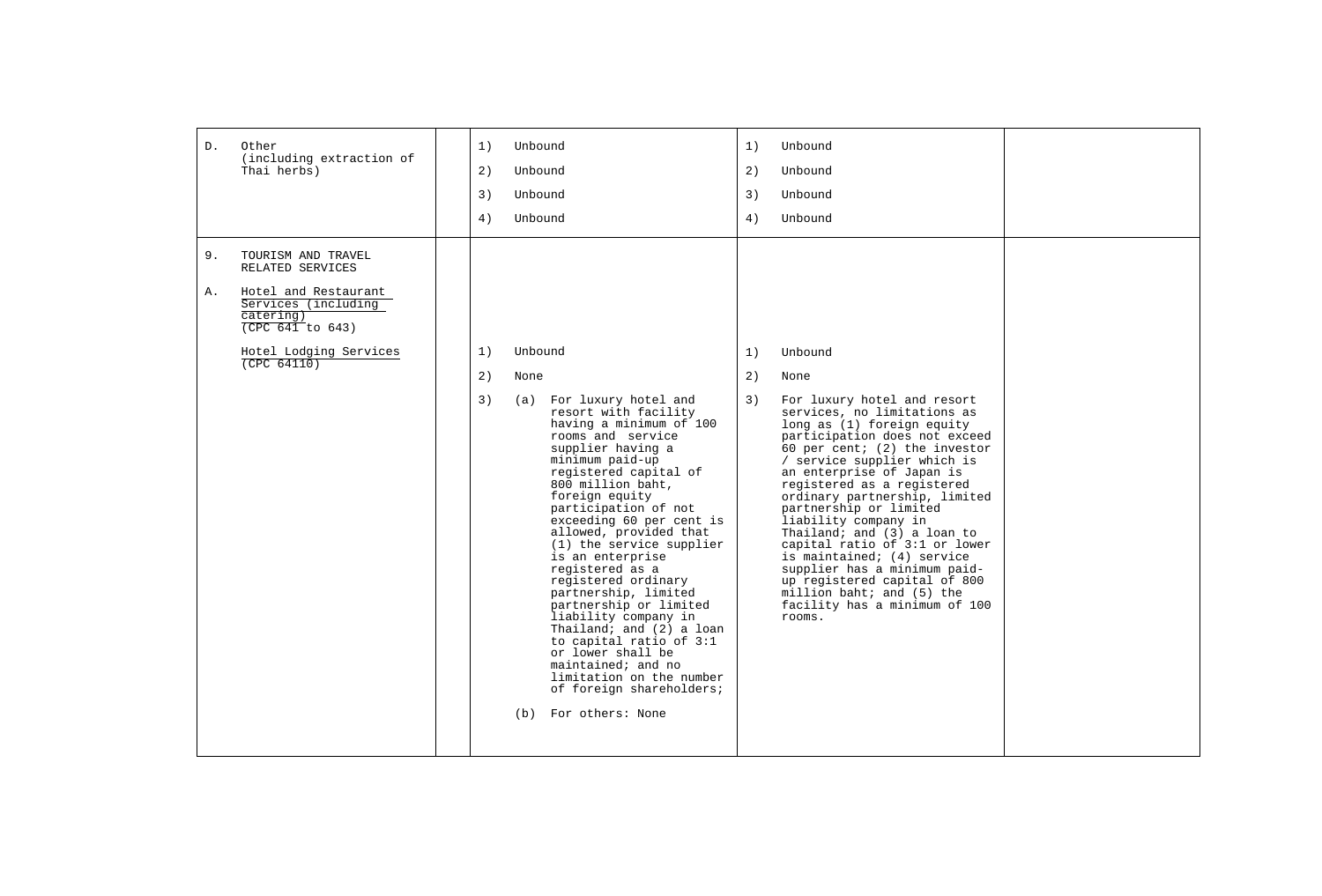|                                    | 4)       | As indicated in the<br>horizontal section                                                                                                                                                                                                                                                                                                                                                                                                                                                                                                                                                                                                                                                                                                                                                           | 4) | Unbound, except as provided<br>in the horizontal section                                                                                                                                                                                                                                                                                                                                                                                                                                                                                                                                                                                                                                         |  |
|------------------------------------|----------|-----------------------------------------------------------------------------------------------------------------------------------------------------------------------------------------------------------------------------------------------------------------------------------------------------------------------------------------------------------------------------------------------------------------------------------------------------------------------------------------------------------------------------------------------------------------------------------------------------------------------------------------------------------------------------------------------------------------------------------------------------------------------------------------------------|----|--------------------------------------------------------------------------------------------------------------------------------------------------------------------------------------------------------------------------------------------------------------------------------------------------------------------------------------------------------------------------------------------------------------------------------------------------------------------------------------------------------------------------------------------------------------------------------------------------------------------------------------------------------------------------------------------------|--|
| Restaurant Services<br>(CPC 64210) | 1)       | Unbound                                                                                                                                                                                                                                                                                                                                                                                                                                                                                                                                                                                                                                                                                                                                                                                             | 1) | Unbound                                                                                                                                                                                                                                                                                                                                                                                                                                                                                                                                                                                                                                                                                          |  |
|                                    | 2)       | None                                                                                                                                                                                                                                                                                                                                                                                                                                                                                                                                                                                                                                                                                                                                                                                                | 2) | None                                                                                                                                                                                                                                                                                                                                                                                                                                                                                                                                                                                                                                                                                             |  |
|                                    | 3)<br>4) | (a) For full restaurant<br>3)<br>services (food and<br>beverage preparation and<br>serving with or without<br>entertainment) with the<br>facility having a<br>minimum area of 450<br>square metres and<br>service supplier having<br>a minimum paid-up<br>registered capital of 50<br>million baht, foreign<br>equity participation of<br>not exceeding 60 per<br>cent is allowed,<br>provided that (1) the<br>service supplier is an<br>enterprise registered as<br>a registered ordinary<br>partnership, limited<br>partnership or limited<br>liability company in<br>Thailand; and (2) a loan<br>to capital ratio of 3:1<br>or lower shall be<br>maintained; and no<br>limitation on the number<br>of foreign shareholders;<br>(b) For others: None<br>As indicated in the<br>horizontal section |    | For full restaurant services<br>(food and beverage<br>preparation and serving with<br>or without entertainment), no<br>limitations as long as (1)<br>foreign equity participation<br>does not exceed 60 per cent;<br>$(2)$ the investor / service<br>supplier which is an<br>enterprise of Japan is<br>registered as a registered<br>ordinary partnership, limited<br>partnership or limited<br>liability company in<br>Thailand; (3) a loan to<br>capital ratio of 3:1 or lower<br>is maintained; (4) the<br>facility has a minimum area<br>of 450 square metres; and (5)<br>service supplier has a<br>minimum paid-up registered<br>capital of 50 million baht.<br>Unbound, except as provided |  |
|                                    |          |                                                                                                                                                                                                                                                                                                                                                                                                                                                                                                                                                                                                                                                                                                                                                                                                     |    | in the horizontal section                                                                                                                                                                                                                                                                                                                                                                                                                                                                                                                                                                                                                                                                        |  |
| Catering Services<br>(CPC 64230)   | 1)       | Unbound                                                                                                                                                                                                                                                                                                                                                                                                                                                                                                                                                                                                                                                                                                                                                                                             | 1) | Unbound                                                                                                                                                                                                                                                                                                                                                                                                                                                                                                                                                                                                                                                                                          |  |
|                                    | 2)       | None                                                                                                                                                                                                                                                                                                                                                                                                                                                                                                                                                                                                                                                                                                                                                                                                | 2) | None                                                                                                                                                                                                                                                                                                                                                                                                                                                                                                                                                                                                                                                                                             |  |
|                                    | 3)       | None; no restriction of the<br>number of foreign<br>shareholders                                                                                                                                                                                                                                                                                                                                                                                                                                                                                                                                                                                                                                                                                                                                    | 3) | None                                                                                                                                                                                                                                                                                                                                                                                                                                                                                                                                                                                                                                                                                             |  |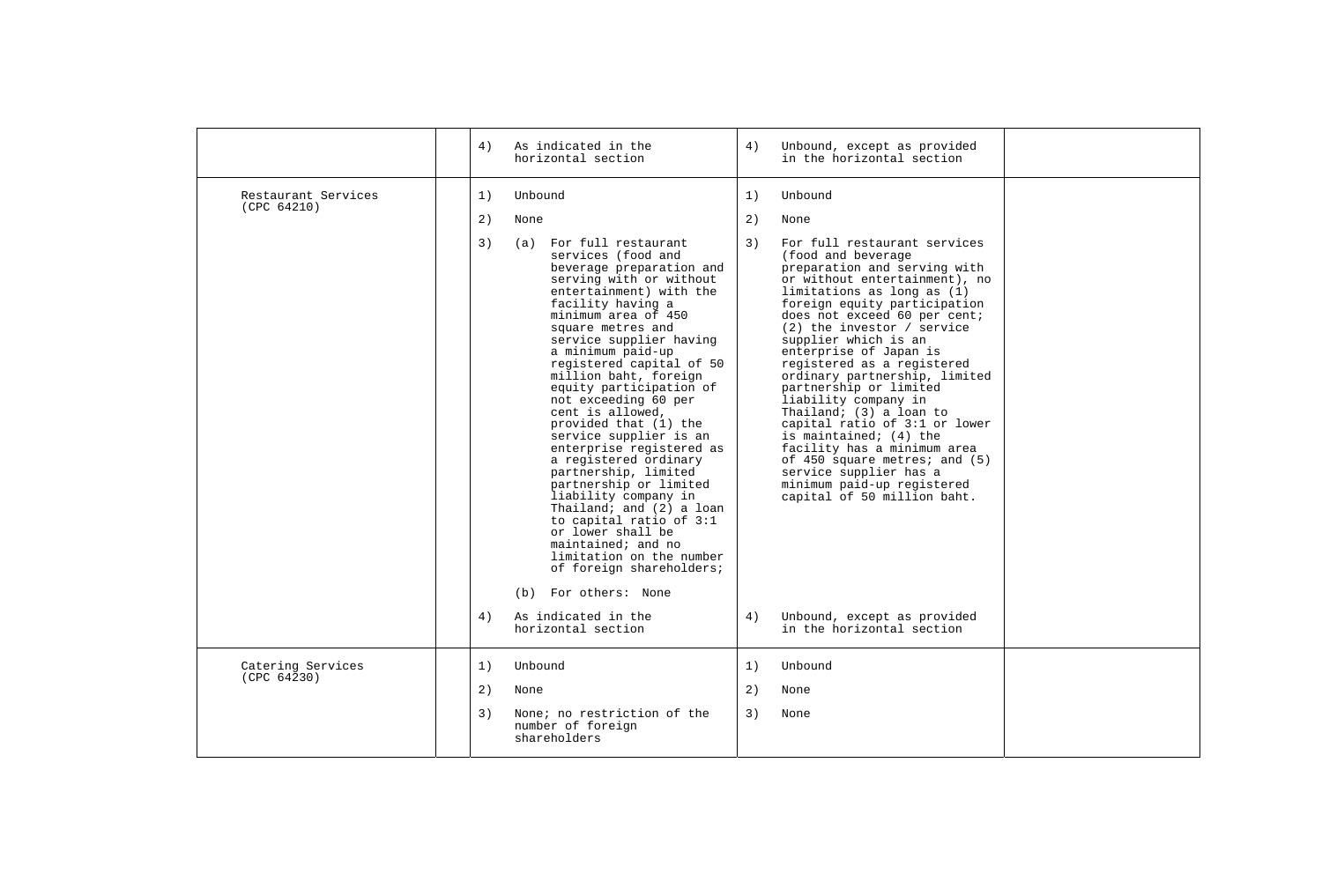|                |                                                     | 4) | As indicated in the<br>horizontal section                                                                                                               | 4) | Unbound, except as provided<br>in the horizontal section |  |
|----------------|-----------------------------------------------------|----|---------------------------------------------------------------------------------------------------------------------------------------------------------|----|----------------------------------------------------------|--|
|                | Others (CPC 6412 + 6419 +<br>$6422 + 6429 + 6431 +$ | 1) | Unbound                                                                                                                                                 | 1) | Unbound                                                  |  |
|                | 6432)                                               | 2) | Unbound                                                                                                                                                 | 2) | Unbound                                                  |  |
|                |                                                     | 3) | Unbound                                                                                                                                                 | 3) | Unbound                                                  |  |
|                |                                                     | 4) | Unbound                                                                                                                                                 | 4) | Unbound                                                  |  |
| Β.             | Travel Agency and Tour<br>Operator Services         | 1) | Unbound                                                                                                                                                 | 1) | Unbound                                                  |  |
|                | (CPC 74710)                                         | 2) | None                                                                                                                                                    | 2) | None                                                     |  |
|                |                                                     | 3) | In addition to that indicated<br>in the horizontal section not<br>less than half of the board<br>of directors of the company<br>must be Thai nationals. | 3) | None                                                     |  |
|                |                                                     | 4) | As indicated in the<br>horizontal section                                                                                                               | 4) | Unbound, except as provided<br>in the horizontal section |  |
| $\mathsf{C}$ . | Tourist Guides Services                             | 1) | Unbound                                                                                                                                                 | 1) | Unbound                                                  |  |
|                |                                                     | 2) | Unbound                                                                                                                                                 | 2) | Unbound                                                  |  |
|                |                                                     | 3) | Unbound                                                                                                                                                 | 3) | Unbound                                                  |  |
|                |                                                     | 4) | Unbound                                                                                                                                                 | 4) | Unbound                                                  |  |
| D.             | Other                                               | 1) | Unbound                                                                                                                                                 | 1) | Unbound                                                  |  |
|                |                                                     | 2) | Unbound                                                                                                                                                 | 2) | Unbound                                                  |  |
|                |                                                     | 3) | Unbound                                                                                                                                                 | 3) | Unbound                                                  |  |
|                |                                                     | 4) | Unbound                                                                                                                                                 | 4) | Unbound                                                  |  |
|                |                                                     |    |                                                                                                                                                         |    |                                                          |  |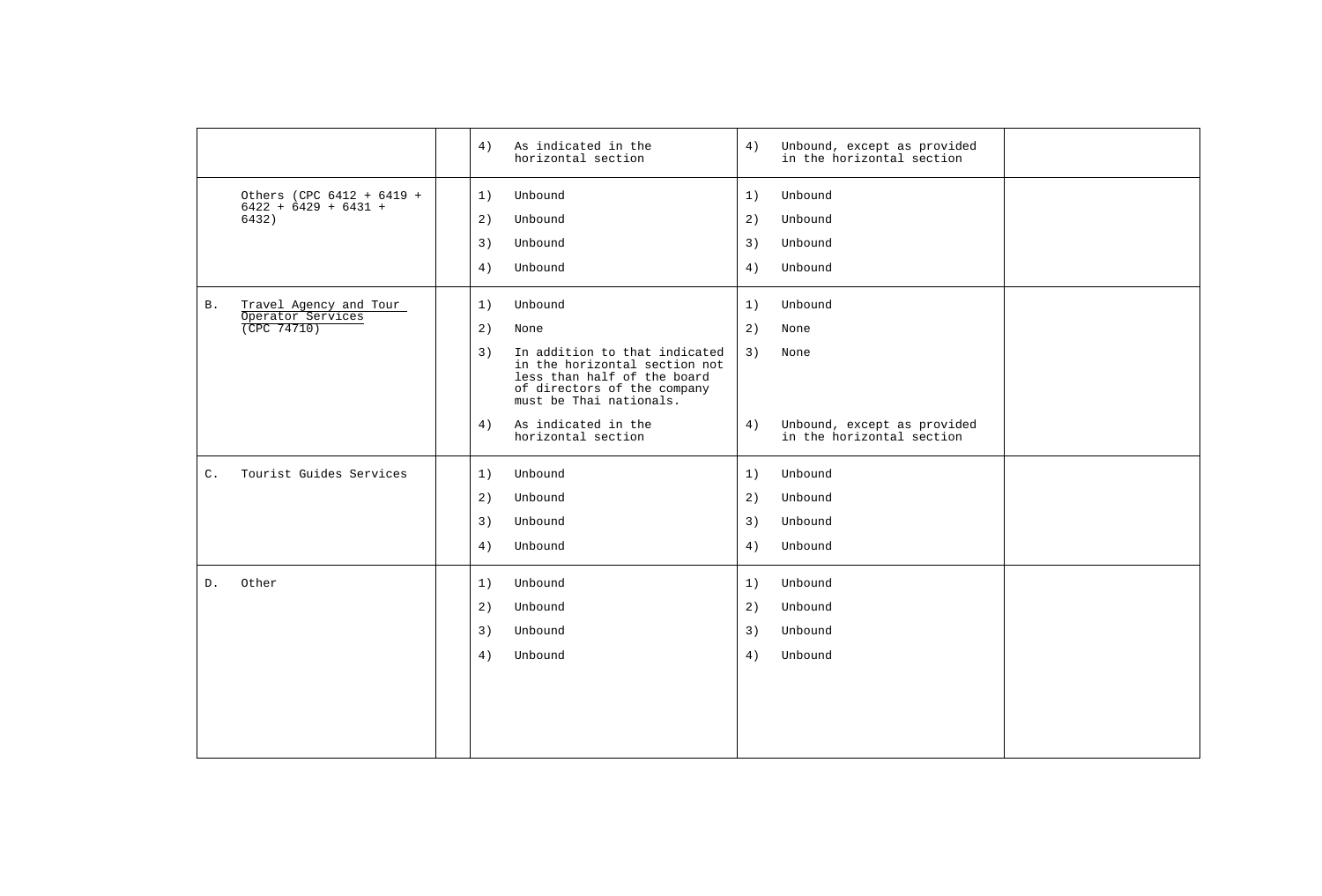|           | 10. RECREATIONAL, CULTURAL<br>AND SPORTING SERVICES      |                                                 |    |                                                          |  |
|-----------|----------------------------------------------------------|-------------------------------------------------|----|----------------------------------------------------------|--|
| A.        | Entertainment services                                   | Unbound<br>1)                                   | 1) | Unbound                                                  |  |
|           | (including theatre, live<br>bands and circus             | 2)<br>Unbound                                   | 2) | Unbound                                                  |  |
|           | services)<br>(CPC 9619)                                  | 3)<br>Unbound                                   | 3) | Unbound                                                  |  |
|           |                                                          | 4)<br>Unbound                                   | 4) | Unbound                                                  |  |
| <b>B.</b> | News agency services<br>(CPC 962)                        | 1)<br>Unbound                                   | 1) | Unbound                                                  |  |
|           |                                                          | 2)<br>Unbound                                   | 2) | Unbound                                                  |  |
|           |                                                          | 3)<br>Unbound                                   | 3) | Unbound                                                  |  |
|           |                                                          | Unbound<br>4)                                   | 4) | Unbound                                                  |  |
| $C$ .     | Libraries, archives,<br>museums and other                | 1)<br>Unbound                                   | 1) | Unbound                                                  |  |
|           | cultural services<br>(CPC 963)                           | 2)<br>Unbound                                   | 2) | Unbound                                                  |  |
|           |                                                          | 3)<br>Unbound                                   | 3) | Unbound                                                  |  |
|           |                                                          | 4)<br>Unbound                                   | 4) | Unbound                                                  |  |
| $D$ .     | Sporting and Other<br>Recreational Services<br>(CPC 964) |                                                 |    |                                                          |  |
|           | Sporting Services                                        | 1)<br>Unbound                                   | 1) | Unbound                                                  |  |
|           | (excluding other sporting<br>services specified in CPC   | 2)<br>None                                      | 2) | None                                                     |  |
|           | $96419$ )<br>(CPC 96411+96412+96413)                     | 3)<br>None                                      | 3) | None                                                     |  |
|           |                                                          | 4)<br>As indicated in the<br>horizontal section | 4) | Unbound, except as provided<br>in the horizontal section |  |
|           | Recreation Park and Beach<br>Services                    | 1)<br>Unbound                                   | 1) | Unbound                                                  |  |
|           | (CPC 96491)                                              | 2)<br>None                                      | 2) | None                                                     |  |
|           |                                                          | 3)<br>None                                      | 3) | None                                                     |  |
|           |                                                          |                                                 |    |                                                          |  |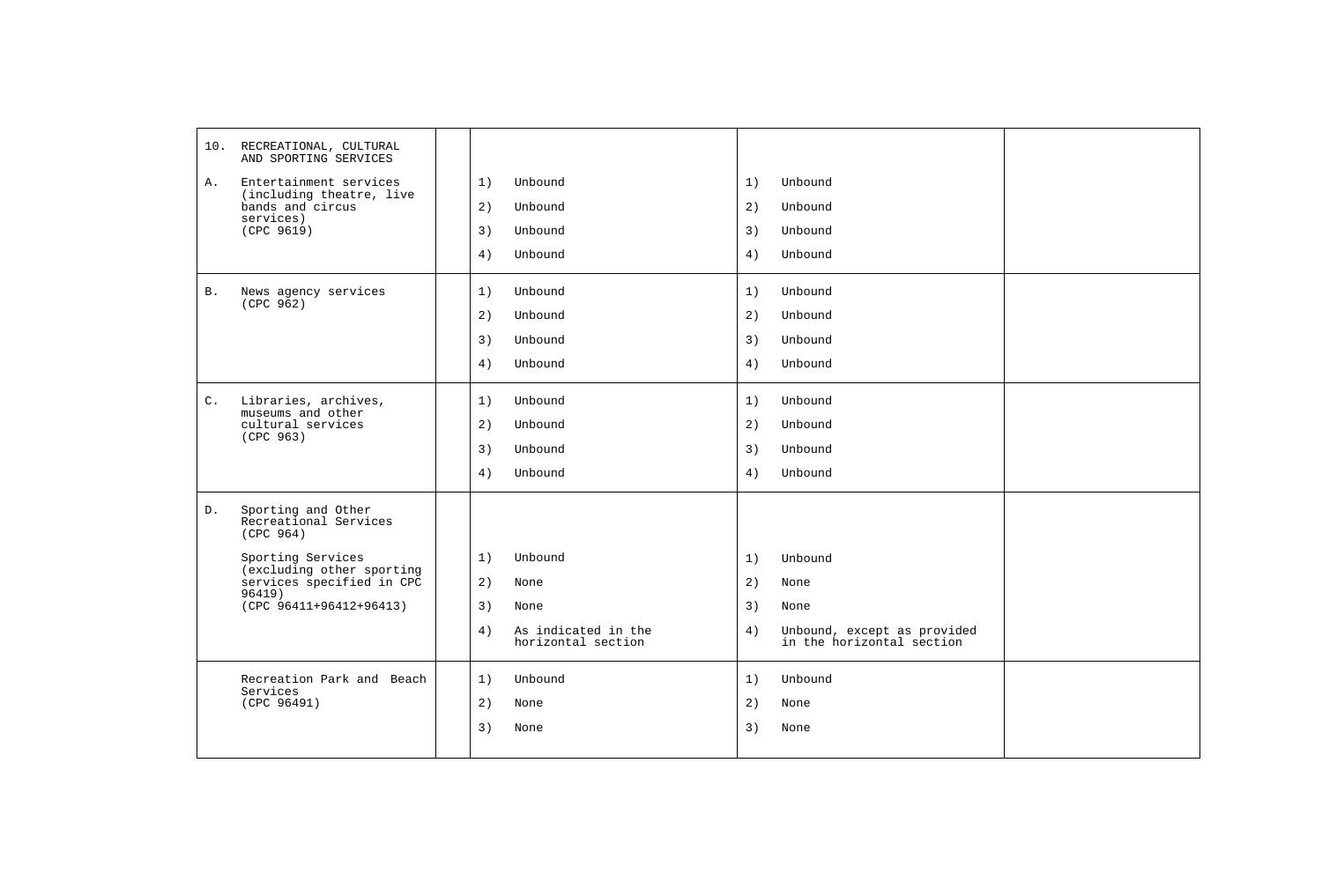|                                                                   | 4)<br>As indicated in the<br>horizontal section                  | 4)<br>Unbound, except as provided<br>in the horizontal section   |                                                                                                                                                                                                                                                                                                                                                                                                                                       |
|-------------------------------------------------------------------|------------------------------------------------------------------|------------------------------------------------------------------|---------------------------------------------------------------------------------------------------------------------------------------------------------------------------------------------------------------------------------------------------------------------------------------------------------------------------------------------------------------------------------------------------------------------------------------|
| Other recreational<br>services<br>(CPC 96419+96492+96499)         | 1)<br>Unbound<br>2)<br>Unbound<br>3)<br>Unbound<br>4)<br>Unbound | 1)<br>Unbound<br>2)<br>Unbound<br>3)<br>Unbound<br>4)<br>Unbound |                                                                                                                                                                                                                                                                                                                                                                                                                                       |
| Ε.<br>Other                                                       | 1)<br>Unbound<br>2)<br>Unbound<br>3)<br>Unbound<br>Unbound<br>4) | 1)<br>Unbound<br>2)<br>Unbound<br>3)<br>Unbound<br>4)<br>Unbound |                                                                                                                                                                                                                                                                                                                                                                                                                                       |
| TRANSPORT SERVICES<br>11.<br>Maritime Transport<br>Α.<br>Services |                                                                  |                                                                  | The following services<br>at the port provided by<br>the government or<br>government enterprise<br>are made available, to<br>international maritime<br>transport suppliers on<br>reasonable and non-<br>discriminatory terms and<br>conditions:<br>Pilotage <sup>12</sup><br>1.<br>2.<br>Towing and tug<br>assistance<br>3.<br>Provisioning,<br>fuelling and<br>watering<br>Garbage collecting<br>4.<br>and ballast waste<br>disposal |

12. A Thai captain of a Thai ship which sails regularly in certain compulsory pilotage area may be permitted to pilot the ship in the area.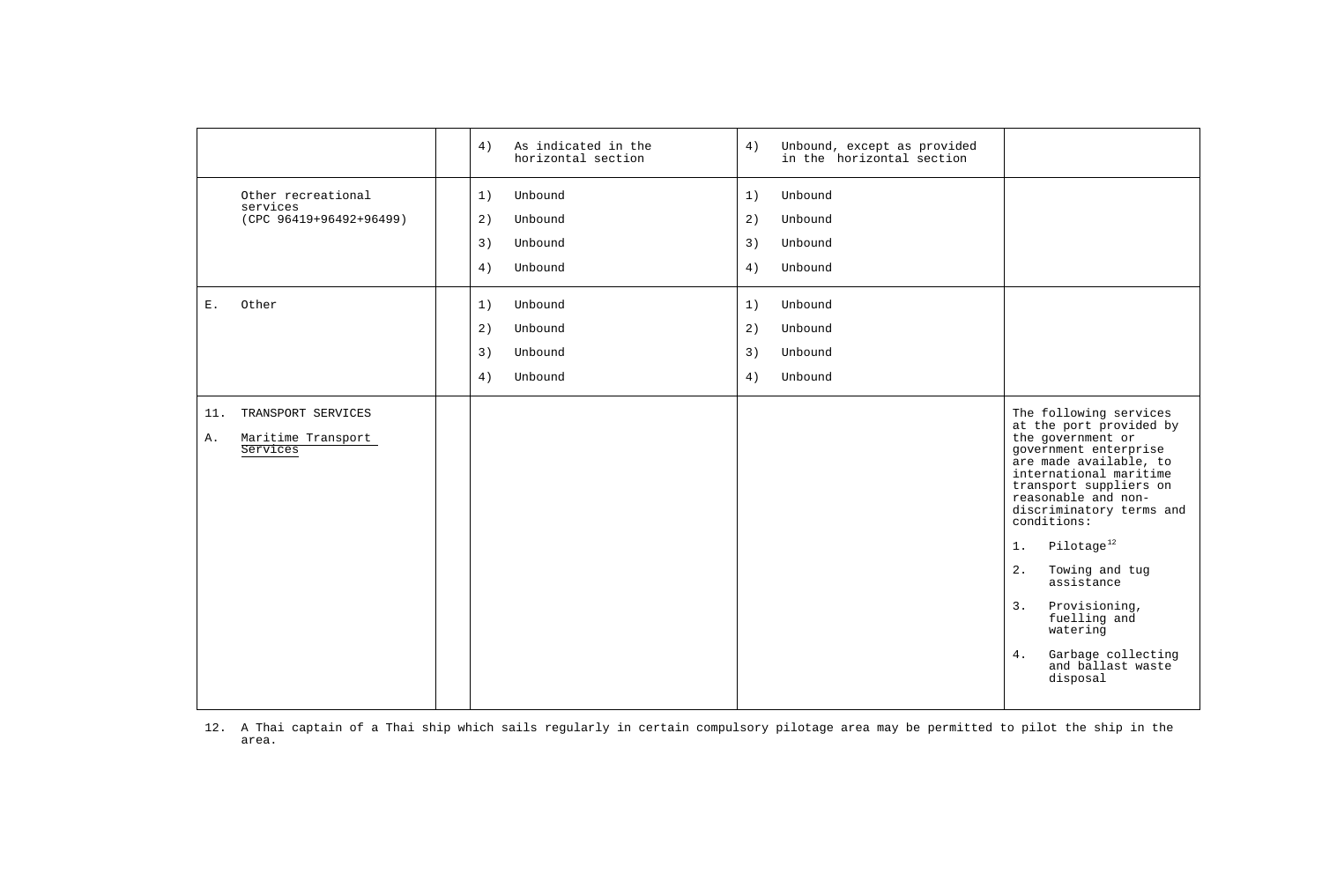|                                                         |    |      |                                                                                                                                                                                                                 |    |      |                                                                 | 5. | Port captain's<br>service                                                                                   |
|---------------------------------------------------------|----|------|-----------------------------------------------------------------------------------------------------------------------------------------------------------------------------------------------------------------|----|------|-----------------------------------------------------------------|----|-------------------------------------------------------------------------------------------------------------|
|                                                         |    |      |                                                                                                                                                                                                                 |    |      |                                                                 | 6. | Navigation aids                                                                                             |
|                                                         |    |      |                                                                                                                                                                                                                 |    |      |                                                                 | 7. | Shore-based<br>operational<br>services essential<br>to ship operations,<br>water and<br>electrical supplies |
|                                                         |    |      |                                                                                                                                                                                                                 |    |      |                                                                 | 8. | Emergency repair<br>facilities                                                                              |
|                                                         |    |      |                                                                                                                                                                                                                 |    |      |                                                                 | 9. | Anchorage, berth<br>and berthing<br>services                                                                |
| (a) Passenger transportation<br>(CPC 7211 less cabotage | 1) | None |                                                                                                                                                                                                                 | 1) | None |                                                                 |    |                                                                                                             |
| transport: as defined<br>below - $3.1$ )                | 2) | None |                                                                                                                                                                                                                 | 2) | None |                                                                 |    |                                                                                                             |
|                                                         | 3) | (a)  | Unbound for<br>establishment of<br>enterprise for the<br>purpose of operating a<br>fleet under the national<br>flag of Thailand                                                                                 | 3) |      | (a) Unbound<br>(b) None                                         |    |                                                                                                             |
|                                                         |    | (b)  | Other forms of<br>commercial presence for<br>the supply of<br>international maritime<br>transport services (as<br>$defined below - 3.2)$<br>except branch office: As<br>indicated in the<br>horizontal section. |    |      |                                                                 |    |                                                                                                             |
|                                                         | 4) | (a)  | Ships' crews: Unbound                                                                                                                                                                                           | 4) | (a)  | Unbound                                                         |    |                                                                                                             |
|                                                         |    |      | (b) Other personnel: As<br>indicated in the<br>horizontal section                                                                                                                                               |    |      | (b) Unbound, except as<br>provided in the<br>horizontal section |    |                                                                                                             |
|                                                         |    |      |                                                                                                                                                                                                                 |    |      |                                                                 |    |                                                                                                             |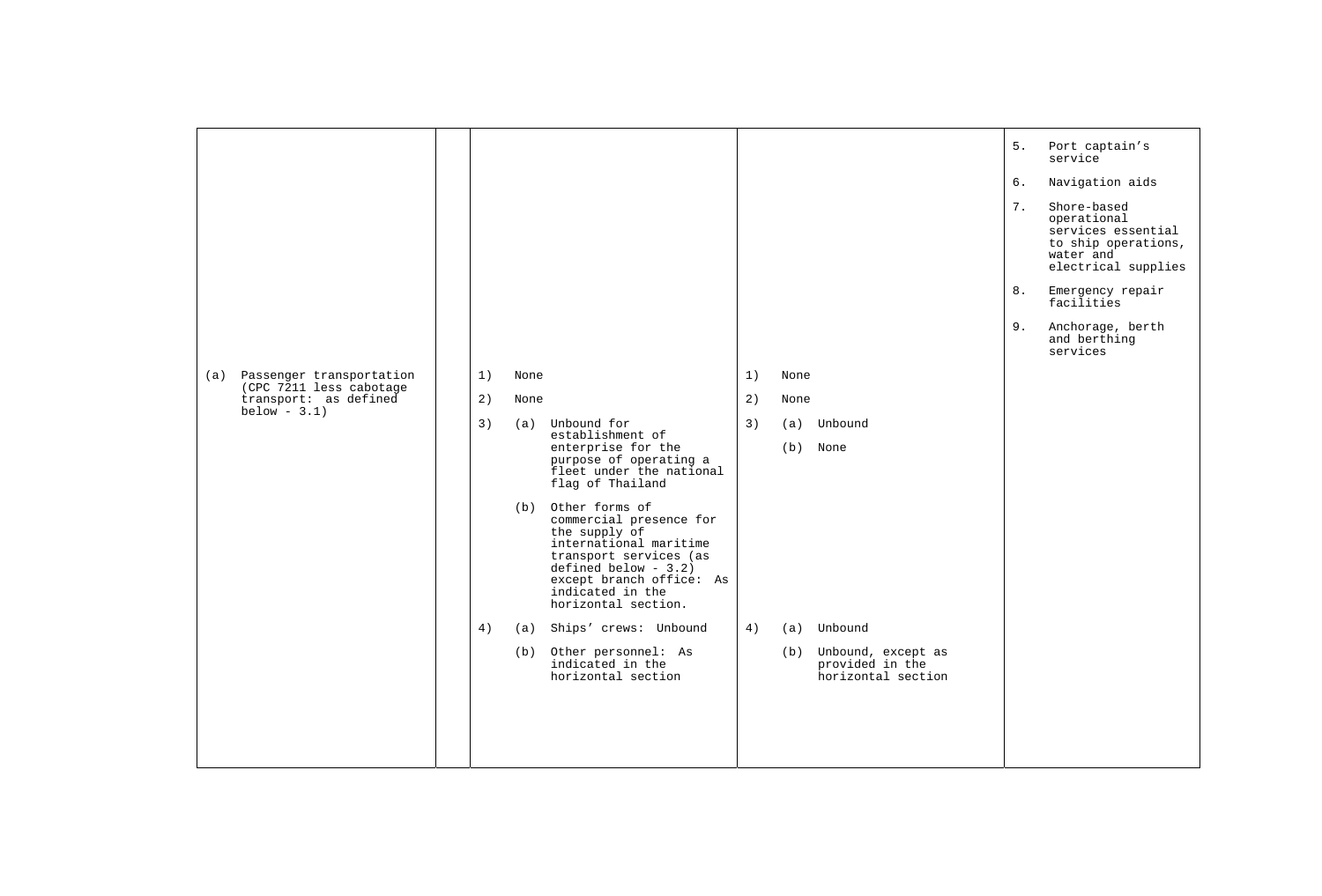| Freight transportation<br>(b)<br>(CPC 7212 less cabotage | 1)<br>None                                                                                                                                                             |                                                                                                                                                                                                                                                                    | 1)<br>None               |                                                                                                                                                                                                                                                                                                                                                                                                                                                                                                                                                                                                                                                                                            | 1) | See Note to the<br>Schedule below           |
|----------------------------------------------------------|------------------------------------------------------------------------------------------------------------------------------------------------------------------------|--------------------------------------------------------------------------------------------------------------------------------------------------------------------------------------------------------------------------------------------------------------------|--------------------------|--------------------------------------------------------------------------------------------------------------------------------------------------------------------------------------------------------------------------------------------------------------------------------------------------------------------------------------------------------------------------------------------------------------------------------------------------------------------------------------------------------------------------------------------------------------------------------------------------------------------------------------------------------------------------------------------|----|---------------------------------------------|
| transport: as defined<br>below $-3.1$ )                  | 2)<br>None                                                                                                                                                             |                                                                                                                                                                                                                                                                    | 2)<br>None               |                                                                                                                                                                                                                                                                                                                                                                                                                                                                                                                                                                                                                                                                                            |    |                                             |
|                                                          | 3)<br>Unbound for<br>(a)<br>establishment of<br>flag of Thailand<br>Other forms of<br>(b)<br>the supply of<br>indicated in the<br>4)<br>(a)<br>(b) Other personnel: As | 3)<br>enterprise for the<br>purpose of operating a<br>fleet under the national<br>commercial presence for<br>international maritime<br>transport services (as<br>defined below $-3.2$ )<br>except branch office: As<br>horizontal section<br>Ships' crews: Unbound | (a)<br>(b)<br>4)         | Unbound<br>None other than:<br>Shareholders of<br>(i)<br>Thai maritime<br>transport companies<br>with ownership of<br>Thai flag vessels<br>may be granted<br>exemption or<br>reduced rates of<br>income tax leviable<br>on dividends paid<br>by such companies<br>Exporters or<br>(iii)<br>importers of goods<br>shipped from or to<br>Thailand by Thai<br>flag vessels may be<br>entitled to special<br>deduction of not<br>more than 50 per<br>cent of the freight<br>values or other<br>expenses paid in<br>the ordinary course<br>of carriage of such<br>goods from their<br>net income for the<br>purpose of<br>calculation of<br>income tax<br>(a) Unbound<br>(b) Unbound, except as | 3) | See Note to<br>(b)<br>the Schedule<br>below |
|                                                          | indicated in the                                                                                                                                                       | horizontal section                                                                                                                                                                                                                                                 |                          | provided in the<br>horizontal section                                                                                                                                                                                                                                                                                                                                                                                                                                                                                                                                                                                                                                                      |    |                                             |
| (c) Rental of vessels with<br>crew<br>(CPC 7213)         | Unbound<br>1)<br>2)<br>Unbound                                                                                                                                         | 1)                                                                                                                                                                                                                                                                 | Unbound<br>2)<br>Unbound |                                                                                                                                                                                                                                                                                                                                                                                                                                                                                                                                                                                                                                                                                            |    |                                             |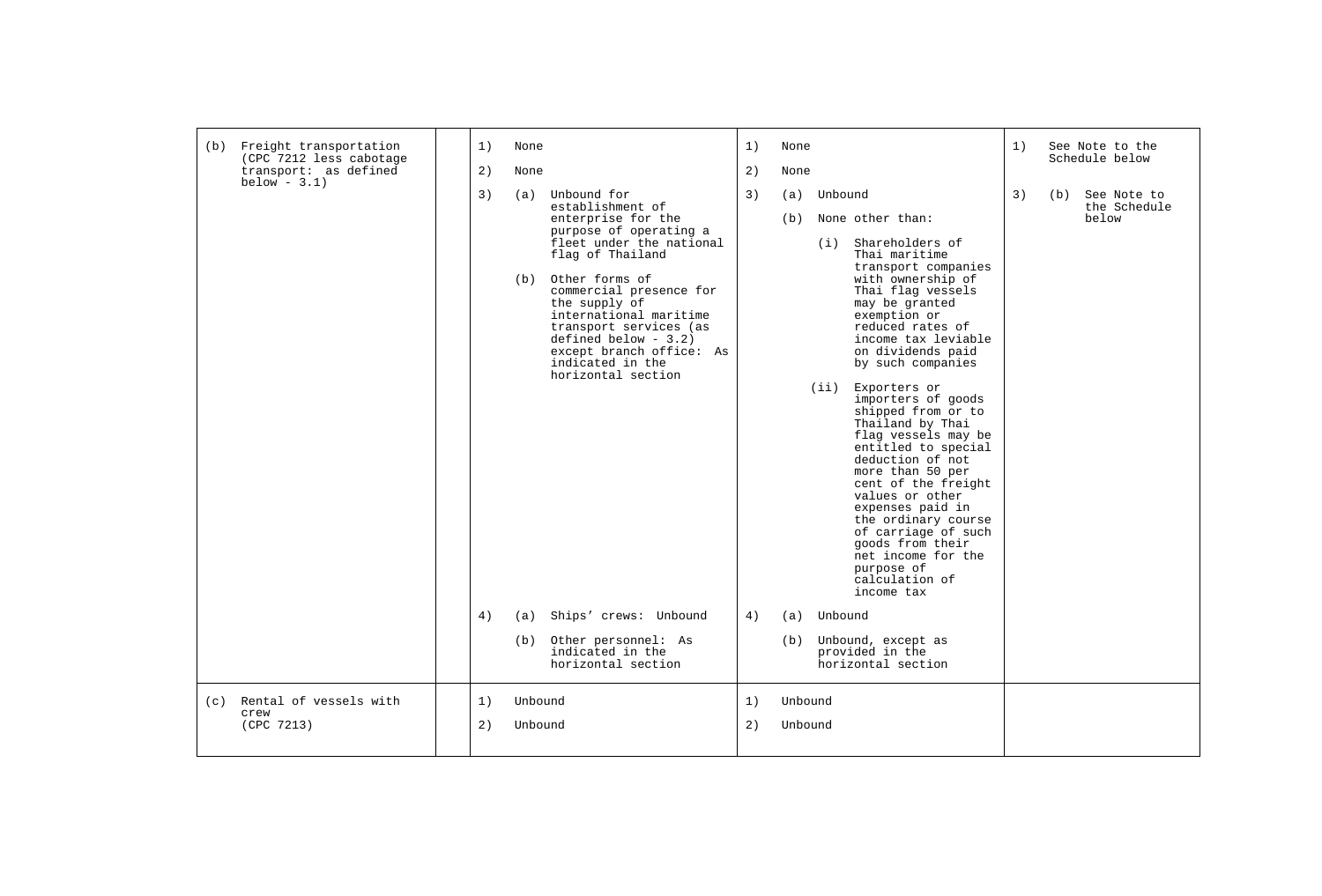|     |                                                            | 3) | Unbound |                                                                                                                                                                                                   | 3) | Unbound                                                         |  |
|-----|------------------------------------------------------------|----|---------|---------------------------------------------------------------------------------------------------------------------------------------------------------------------------------------------------|----|-----------------------------------------------------------------|--|
|     |                                                            | 4) | Unbound |                                                                                                                                                                                                   | 4) | Unbound                                                         |  |
|     | (d) Maintenance and repair of                              | 1) | Unbound |                                                                                                                                                                                                   | 1) | Unbound                                                         |  |
|     | vessels<br>(part of CPC 8868)                              | 2) | Unbound |                                                                                                                                                                                                   | 2) | Unbound                                                         |  |
|     |                                                            | 3) | Unbound |                                                                                                                                                                                                   | 3) | Unbound                                                         |  |
|     |                                                            | 4) | Unbound |                                                                                                                                                                                                   | 4) | Unbound                                                         |  |
| (e) | International towing<br>(CPC 7214)                         | 1) | None    |                                                                                                                                                                                                   | 1) | None                                                            |  |
|     |                                                            | 2) | None    |                                                                                                                                                                                                   | 2) | None                                                            |  |
|     |                                                            | 3) | (a)     | Unbound for<br>establishment of                                                                                                                                                                   | 3) | Unbound<br>(a)                                                  |  |
|     |                                                            |    |         | enterprise for the<br>purpose of operating a<br>fleet under the national<br>flag of Thailand                                                                                                      |    | (b) None                                                        |  |
|     |                                                            |    | (b)     | Other forms of<br>commercial presence for<br>the supply of<br>international towing<br>service (as defined<br>$below - 3.2) except$<br>branch office: As<br>indicated in the<br>horizontal section |    |                                                                 |  |
|     |                                                            | 4) | (a)     | Ships' crews: Unbound                                                                                                                                                                             | 4) | Unbound<br>(a)                                                  |  |
|     |                                                            |    |         | (b) Other personnel: As<br>indicated in the<br>horizontal section                                                                                                                                 |    | (b) Unbound, except as<br>provided in the<br>horizontal section |  |
| (f) | Supporting Services for<br>maritime transport<br>(CPC 745) |    |         |                                                                                                                                                                                                   |    |                                                                 |  |
|     | Shore reception<br>facilities (collection of               | 1) | Unbound |                                                                                                                                                                                                   | 1) | Unbound                                                         |  |
|     | waste/oily water from<br>ships)                            | 2) | None    |                                                                                                                                                                                                   | 2) | None                                                            |  |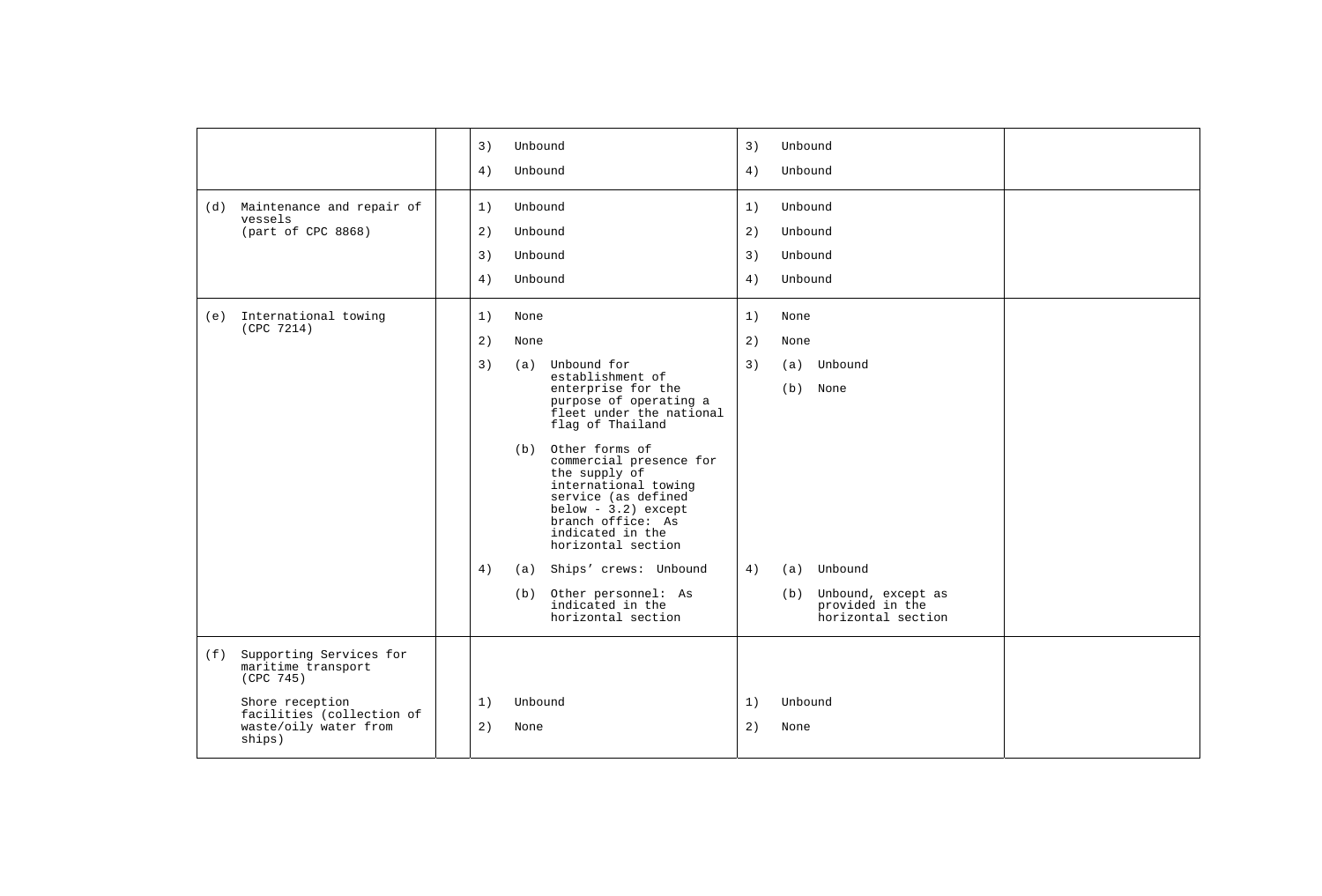|                                                                                                                                             | 3)<br>None<br>3)<br>None<br>4)<br>As indicated in the<br>4)<br>Unbound, except as provided<br>horizontal section<br>in the horizontal section                                                                                                                             |  |
|---------------------------------------------------------------------------------------------------------------------------------------------|---------------------------------------------------------------------------------------------------------------------------------------------------------------------------------------------------------------------------------------------------------------------------|--|
| Port captain's services<br>attached to specific<br>foreign vessels                                                                          | 1)<br>1)<br>None<br>None<br>2)<br>2)<br>None<br>None<br>3)<br>3)<br>None<br>None<br>As indicated in the<br>4)<br>Unbound, except as provided<br>4)<br>horizontal section<br>in the horizontal section                                                                     |  |
| Marine surveys and<br>classification societies<br>for the purpose of<br>providing accurate<br>documentation and<br>certification of vessels | None other than those under<br>1)<br>1)<br>None<br>regulations stipulated by the<br>Marine Department<br>2)<br>2)<br>None<br>None<br>3)<br>3)<br>None<br>None<br>4)<br>As indicated in the<br>Unbound, except as provided<br>4)<br>in the MA column<br>horizontal section |  |
| Freight forwarding<br>services (as defined<br>below $-3.4$ )                                                                                | Unbound<br>1)<br>Unbound<br>1)<br>2)<br>2)<br>None<br>None<br>3)<br>3)<br>None<br>None<br>As indicated in the<br>4)<br>4)<br>Unbound, except as provided<br>horizontal section<br>in the horizontal section                                                               |  |
| Maritime cargo handling<br>services (as defined<br>$below - 3.5)$                                                                           | Unbound<br>Unbound<br>1)<br>1)<br>2)<br>2)<br>None<br>None                                                                                                                                                                                                                |  |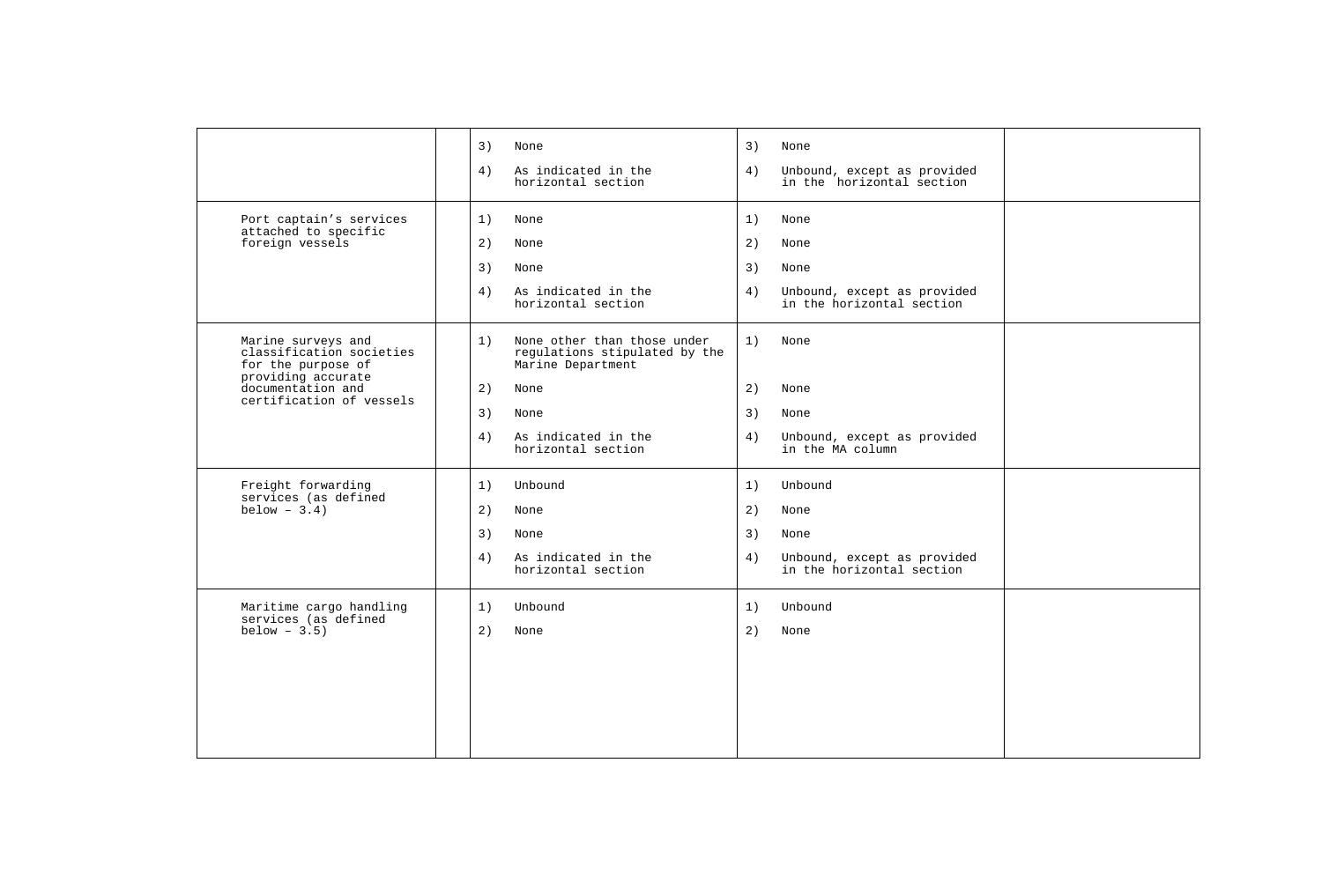|                                                                                                                                                                                                                                                             | Supplying of services in the<br>3)<br>area under the jurisdiction<br>of the Port Authority of<br>Thailand is subject to<br>certain conditions set up by<br>the Ministerial Regulations<br>issued under the Port<br>Authority of Thailand Act<br>B.E.2494 (1951).<br>As indicated in the<br>4)<br>horizontal section | 3)<br>None<br>Unbound, except as provided<br>4)<br>in the horizontal section                                      |
|-------------------------------------------------------------------------------------------------------------------------------------------------------------------------------------------------------------------------------------------------------------|---------------------------------------------------------------------------------------------------------------------------------------------------------------------------------------------------------------------------------------------------------------------------------------------------------------------|-------------------------------------------------------------------------------------------------------------------|
| Maritime agency services<br>$(as defined below - 3.6)$                                                                                                                                                                                                      | 1)<br>Unbound<br>2)<br>None<br>None $^{13}$<br>3)<br>4)<br>As indicated in the<br>horizontal section                                                                                                                                                                                                                | 1)<br>Unbound<br>2)<br>None<br>3)<br>None<br>4)<br>Unbound, except as provided<br>in the horizontal section       |
| Port and waterway<br>operation services (excl.<br>cargo handling)<br>(CPC 74510)                                                                                                                                                                            |                                                                                                                                                                                                                                                                                                                     |                                                                                                                   |
| Marina facilities (a<br>small sea, lake or river<br>harbour with docking<br>facilities for motor and<br>sailing boats used for<br>private and recreational<br>purpose with maintenance<br>and supply services and<br>berths for long and short<br>term use) | Unbound<br>1)<br>2)<br>None<br>3)<br>None<br>As indicated in the<br>4)<br>horizontal section                                                                                                                                                                                                                        | 1)<br>Unbound<br>2)<br>Unbound<br>3)<br>Unbound<br>4)<br>Unbound, except as provided<br>in the horizontal section |
| Others                                                                                                                                                                                                                                                      | Unbound<br>1)<br>2)<br>Unbound<br>Unbound<br>3)                                                                                                                                                                                                                                                                     | 1)<br>Unbound<br>2)<br>Unbound<br>3)<br>Unbound                                                                   |

13. Domestic regulations may require registration of service suppliers, minimum paid-up capital, experienced personnel, etc., on a non-discriminatory basis.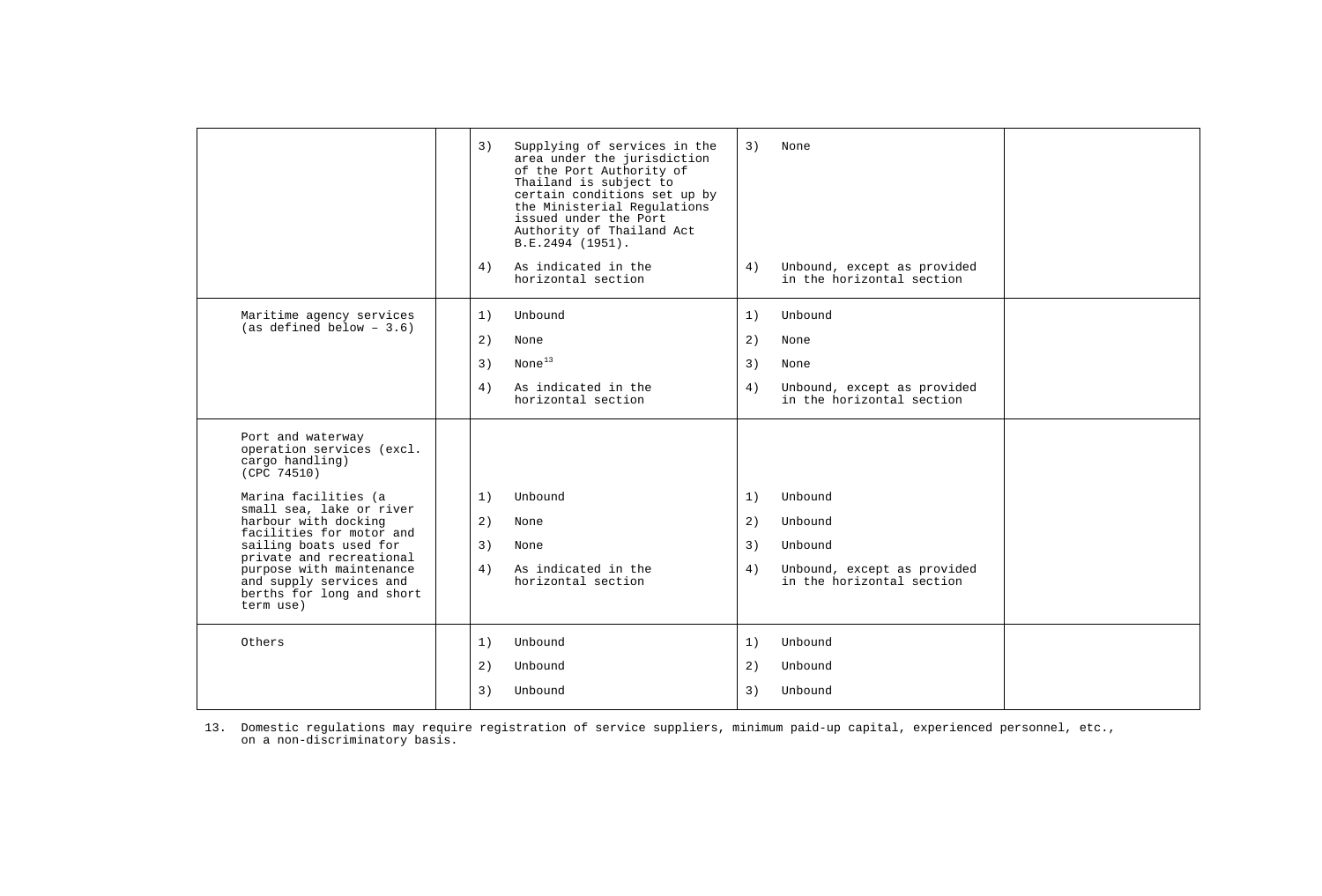|    |                                                                                                                                                                                                                                                                                                                                                                                                                                                                                                                 |  | 4) Unbound                                                               | 4) Unbound                                                                                                                                                                                                                                                                |  |  |  |  |  |  |  |
|----|-----------------------------------------------------------------------------------------------------------------------------------------------------------------------------------------------------------------------------------------------------------------------------------------------------------------------------------------------------------------------------------------------------------------------------------------------------------------------------------------------------------------|--|--------------------------------------------------------------------------|---------------------------------------------------------------------------------------------------------------------------------------------------------------------------------------------------------------------------------------------------------------------------|--|--|--|--|--|--|--|
|    | NOTE TO THE SCHEDULE                                                                                                                                                                                                                                                                                                                                                                                                                                                                                            |  |                                                                          |                                                                                                                                                                                                                                                                           |  |  |  |  |  |  |  |
| 1. | Where road, rail, inland waterways and related auxiliary services are not otherwise fully covered in this Schedule, a multimodal<br>transport operator shall have the ability to rent or lease trucks, railway carriages or barges, and related equipment, for the<br>purpose of inland forwarding of cargoes, or have access to and use of these forms of multimodal activities on reasonable and non-<br>discriminatory terms and conditions for the purpose of carrying out multimodal transport operations. |  |                                                                          |                                                                                                                                                                                                                                                                           |  |  |  |  |  |  |  |
| 2. | "Reasonable and non-discriminatory terms and conditions" means, for the purpose of multimodal transport operations, the ability of<br>multimodal transport operator to arrange for the conveyance of its merchandise on a timely basis, including priority over other<br>merchandise which enter the port at a later date.                                                                                                                                                                                      |  |                                                                          |                                                                                                                                                                                                                                                                           |  |  |  |  |  |  |  |
| 3. | Definitions:                                                                                                                                                                                                                                                                                                                                                                                                                                                                                                    |  |                                                                          |                                                                                                                                                                                                                                                                           |  |  |  |  |  |  |  |
|    |                                                                                                                                                                                                                                                                                                                                                                                                                                                                                                                 |  | located in Thai waters and another port or place located in Thai waters. | 3.1 "cabotage": for the purpose of this Schedule, means the transportation or towage of passengers or goods, between a port or place                                                                                                                                      |  |  |  |  |  |  |  |
|    | 3.2 "Other forms of commercial presence for the supply of international maritime transport services": for the purpose of this<br>Schedule, means the ability for international maritime transport service suppliers of other members to undertake locally the<br>following:                                                                                                                                                                                                                                     |  |                                                                          |                                                                                                                                                                                                                                                                           |  |  |  |  |  |  |  |
|    | (a) Marketing and sales of maritime transport services through direct contact with customers, from quotation to invoicing, these<br>services being those operated or offered by the service supplier itself;                                                                                                                                                                                                                                                                                                    |  |                                                                          |                                                                                                                                                                                                                                                                           |  |  |  |  |  |  |  |
|    | (b) The procurement, on their own account of any transport and related services, necessary for the supply of the integrated<br>service;                                                                                                                                                                                                                                                                                                                                                                         |  |                                                                          |                                                                                                                                                                                                                                                                           |  |  |  |  |  |  |  |
|    | and character of the goods transported; or                                                                                                                                                                                                                                                                                                                                                                                                                                                                      |  |                                                                          | (c) The preparation of documentation concerning transport documents, customer documents, or other document related to the origin                                                                                                                                          |  |  |  |  |  |  |  |
|    |                                                                                                                                                                                                                                                                                                                                                                                                                                                                                                                 |  |                                                                          | (d) Setting up of any business arrangements (including participation in the stock of a company) and the appointment of personnel<br>recruited locally with any locally established shipping agency: As indicated in the horizontal section.                               |  |  |  |  |  |  |  |
|    | 3.3 "Multimodal transport operator" means the person on whose behalf the bill of lading/multimodal transport document, or any other<br>document evidencing a contract of multimodal carriage of goods, is issued and who is responsible for the carriage of goods pursuant<br>to the contract of carriage.                                                                                                                                                                                                      |  |                                                                          |                                                                                                                                                                                                                                                                           |  |  |  |  |  |  |  |
|    |                                                                                                                                                                                                                                                                                                                                                                                                                                                                                                                 |  |                                                                          | 3.4 "Freight forwarding services" means the activity consisting of organising and monitoring shipment operations on behalf of shippers,<br>through the procurement of transport and related services, preparation of documentation and provision of business information. |  |  |  |  |  |  |  |
|    |                                                                                                                                                                                                                                                                                                                                                                                                                                                                                                                 |  | companies. The activities include the organisation and supervision of:   | 3.5 "Maritime cargo handling services" means activities exercised by stevedore companies, including terminal operators, but not<br>including the direct activities of dockers when this workforce is organised independently of the stevedoring or terminal operator      |  |  |  |  |  |  |  |
|    | - the loading/discharging of cargo to/from a ship;                                                                                                                                                                                                                                                                                                                                                                                                                                                              |  |                                                                          |                                                                                                                                                                                                                                                                           |  |  |  |  |  |  |  |
|    | the lashing/unlashing of cargo; and                                                                                                                                                                                                                                                                                                                                                                                                                                                                             |  |                                                                          |                                                                                                                                                                                                                                                                           |  |  |  |  |  |  |  |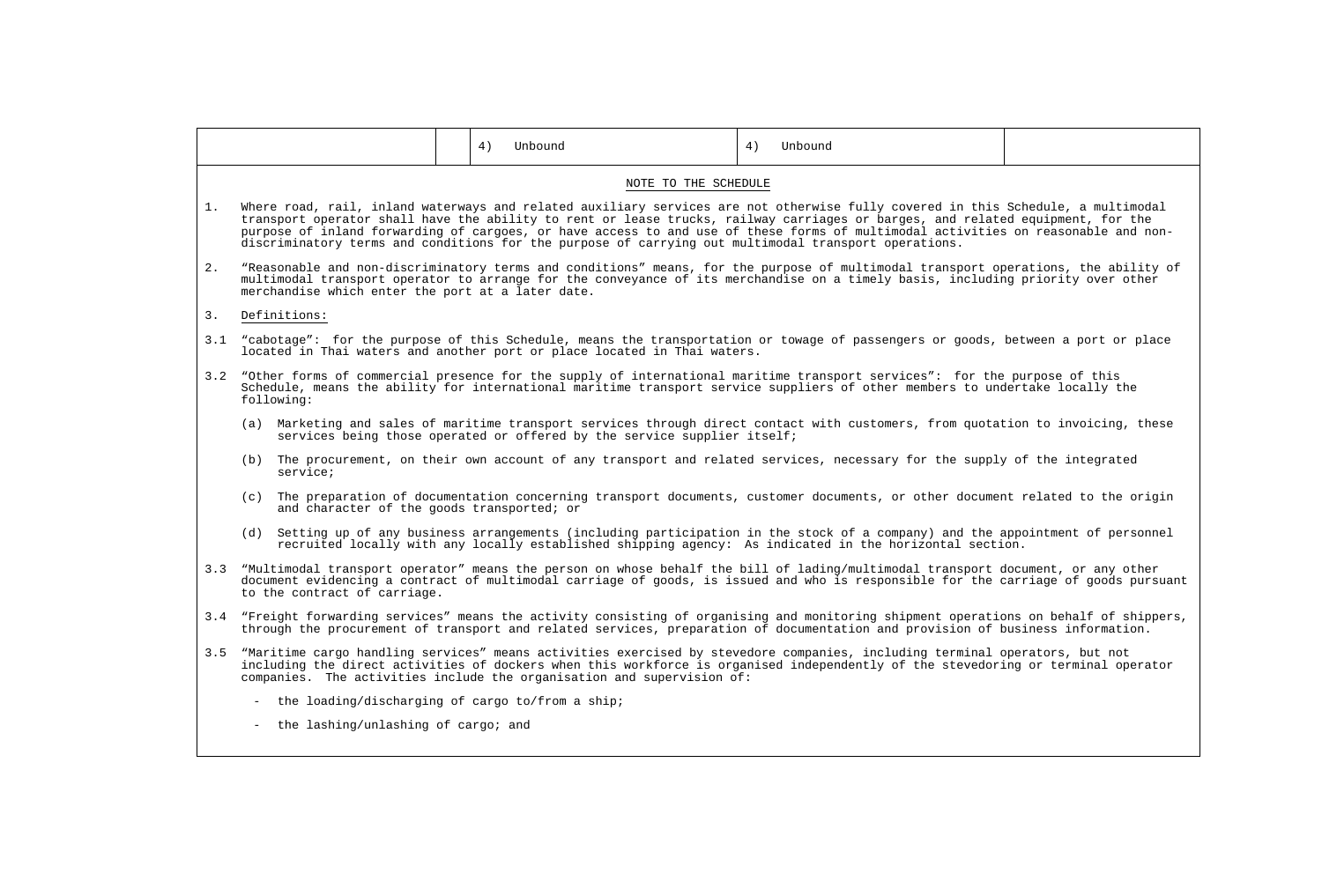- the reception/delivery and safekeeping of cargoes before shipment or after discharge.
- 3.6 "Maritime agency services" means activities consisting of representing as an agent, the business interests of one or more shipping lines, for the following purposes:
- marketing and sales of maritime transport and related services, from quotation to invoicing, and issuing of bill of lading of –<br>the shipping lines; procurement and resale of the necessary related services, preparation of d business information; or
	- acting on behalf of the shipping lines organising the call of a ship or taking over cargoes when required.

| <b>B</b> .            | Internal Waterways<br>Transport                                                     |                                                                  |                      |                                          |  |
|-----------------------|-------------------------------------------------------------------------------------|------------------------------------------------------------------|----------------------|------------------------------------------|--|
| (d)                   | Maintenance and repair of<br>vessels<br>(part of CPC 8868)                          | Unbound<br>1)<br>2)<br>Unbound<br>3)<br>Unbound<br>4)<br>Unbound | 1)<br>2)<br>3)<br>4) | Unbound<br>Unbound<br>Unbound<br>Unbound |  |
| (e)                   | Pushing and towing<br>(CPC 7224)                                                    | 1)<br>Unbound<br>2)<br>Unbound<br>3)<br>Unbound<br>4)<br>Unbound | 1)<br>2)<br>3)<br>4) | Unbound<br>Unbound<br>Unbound<br>Unbound |  |
| (f)                   | Supporting services for<br>internal waterway<br>transport<br>$(CPC 745**)$          | 1)<br>Unbound<br>2)<br>Unbound<br>3)<br>Unbound<br>4)<br>Unbound | 1)<br>2)<br>3)<br>4) | Unbound<br>Unbound<br>Unbound<br>Unbound |  |
| $\mathtt{C}$ .<br>(d) | Air Transport Services<br>Aircraft repair and<br>maintenance services<br>(CPC 8868) | 1)<br>None<br>2)<br>None<br>3)<br>Unbound                        | 1)<br>2)<br>3)       | None<br>None<br>Unbound                  |  |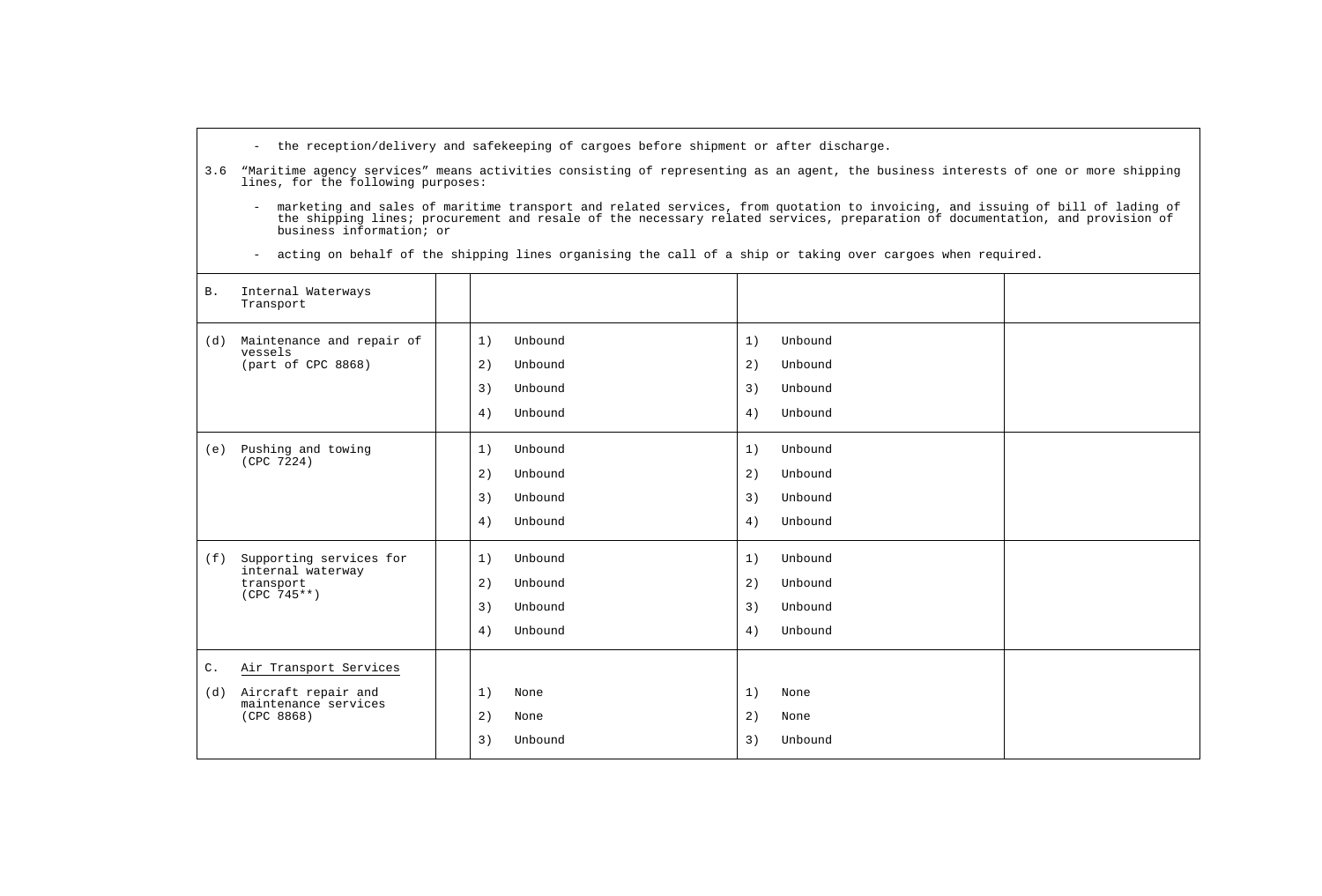|           |                                                     | 4) | As indicated in the<br>horizontal section                                                                                          | 4) | Unbound, except as provided<br>in the horizontal section                                                                                             |  |
|-----------|-----------------------------------------------------|----|------------------------------------------------------------------------------------------------------------------------------------|----|------------------------------------------------------------------------------------------------------------------------------------------------------|--|
| (e)       | Supporting services for<br>air transport (CPC 746)  |    |                                                                                                                                    |    |                                                                                                                                                      |  |
|           | Selling and marketing of                            | 1) | Unbound                                                                                                                            | 1) | Unbound                                                                                                                                              |  |
|           | air transport services                              | 2) | Unbound                                                                                                                            | 2) | Unbound                                                                                                                                              |  |
|           |                                                     | 3) | $1$ .<br>Distribution through CRS<br>is allowed only for<br>airlines offices and one<br>General Sales Agent<br>office              | 3) | The value added tax in use<br>comprises 3 rates, namely 7<br>per cent, 0 per cent and<br>exempted. VAT collection is<br>based on a reciprocal basis. |  |
|           |                                                     |    | 2.<br>Service suppliers must<br>use Thai public<br>telecommunication<br>network under national<br>telecommunication<br>authorities |    |                                                                                                                                                      |  |
|           |                                                     | 4) | As indicated in the<br>horizontal section                                                                                          | 4) | Unbound                                                                                                                                              |  |
|           | Computer reservation                                | 1) | Unbound                                                                                                                            | 1) | Unbound                                                                                                                                              |  |
|           | system services                                     | 2) | Unbound                                                                                                                            | 2) | Unbound                                                                                                                                              |  |
|           |                                                     | 3) | Unbound                                                                                                                            | 3) | Unbound                                                                                                                                              |  |
|           |                                                     | 4) | Unbound                                                                                                                            | 4) | Unbound                                                                                                                                              |  |
| D.        | Space Transport<br>$($ CPC 733)                     | 1) | Unbound                                                                                                                            | 1) | Unbound                                                                                                                                              |  |
|           |                                                     | 2) | Unbound                                                                                                                            | 2) | Unbound                                                                                                                                              |  |
|           |                                                     | 3) | Unbound                                                                                                                            | 3) | Unbound                                                                                                                                              |  |
|           |                                                     | 4) | Unbound                                                                                                                            | 4) | Unbound                                                                                                                                              |  |
| Ε.<br>(a) | Rail Transport Services<br>Passenger transportation | 1) | Unbound                                                                                                                            | 1) | Unbound                                                                                                                                              |  |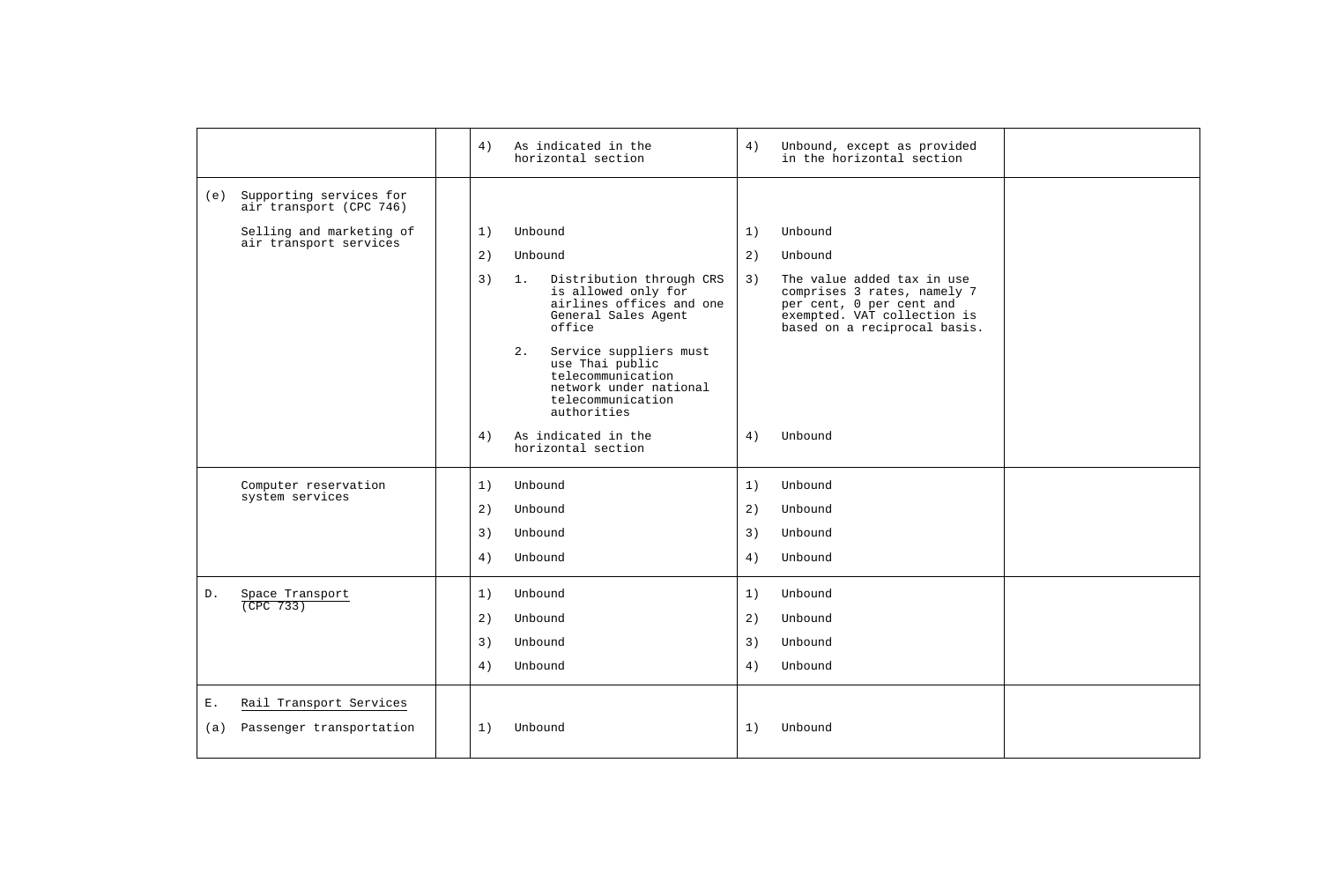|                                                                     | 2) | Unbound                                       | 2) | Unbound                                                  |  |
|---------------------------------------------------------------------|----|-----------------------------------------------|----|----------------------------------------------------------|--|
|                                                                     | 3) | Unbound                                       | 3) | Unbound                                                  |  |
|                                                                     | 4) | Unbound                                       | 4) | Unbound                                                  |  |
| Freight transportation<br>(b)<br>(CPC 7112)                         | 1) | Unbound                                       | 1) | Unbound                                                  |  |
|                                                                     | 2) | Unbound                                       | 2) | Unbound                                                  |  |
|                                                                     | 3) | Unbound                                       | 3) | Unbound                                                  |  |
|                                                                     | 4) | Unbound                                       | 4) | Unbound                                                  |  |
| (c) Pushing and towing                                              | 1) | Unbound                                       | 1) | Unbound                                                  |  |
| services<br>(CPC 7113)                                              | 2) | Unbound                                       | 2) | Unbound                                                  |  |
|                                                                     | 3) | Unbound                                       | 3) | Unbound                                                  |  |
|                                                                     | 4) | Unbound                                       | 4) | Unbound                                                  |  |
|                                                                     |    |                                               |    |                                                          |  |
| (d) Maintenance and repair of<br>rail transport equipment           | 1) | Unbound                                       | 1) | Unbound                                                  |  |
| (CPC 8868)                                                          | 2) | None                                          | 2) | None                                                     |  |
|                                                                     | 3) | None                                          | 3) | None                                                     |  |
|                                                                     | 4) | (a) As indicated in the<br>horizontal section | 4) | Unbound, except as provided<br>in the horizontal section |  |
|                                                                     |    | (b) Unbound for civil<br>engineer             |    |                                                          |  |
| (e) Supporting Services for<br>rail transport services<br>(CPC 743) |    |                                               |    |                                                          |  |
| Passenger and                                                       | 1) | Unbound                                       | 1) | Unbound                                                  |  |
| freight car cleaning<br>services                                    | 2) | None                                          | 2) | None                                                     |  |
|                                                                     | 3) | None                                          | 3) | None                                                     |  |
|                                                                     | 4) | As indicated in the<br>horizontal section     | 4) | Unbound, except as provided<br>in the horizontal section |  |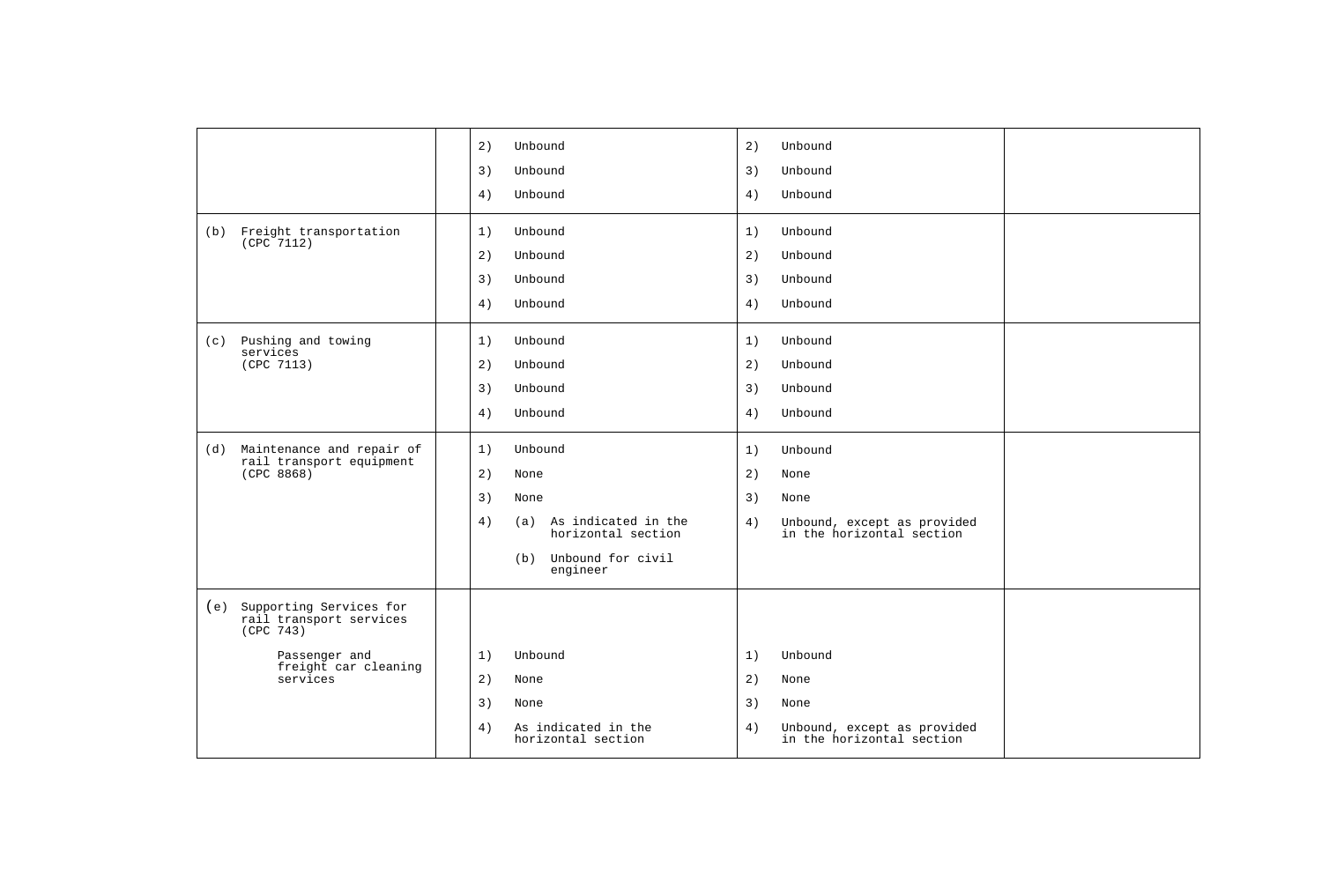|    | Security services at<br>railway station                                    | 1) | Unbound                                                                                                                                                        | 1) | Unbound                                                  |  |
|----|----------------------------------------------------------------------------|----|----------------------------------------------------------------------------------------------------------------------------------------------------------------|----|----------------------------------------------------------|--|
|    |                                                                            | 2) | None                                                                                                                                                           | 2) | None                                                     |  |
|    |                                                                            | 3) | None                                                                                                                                                           | 3) | None                                                     |  |
|    |                                                                            | 4) | As indicated in the<br>horizontal section                                                                                                                      | 4) | Unbound, except as provided<br>in the horizontal section |  |
| F. | Road Transport Services<br>Other non-scheduled<br>passenger transportation |    |                                                                                                                                                                |    |                                                          |  |
|    | (a) Passenger transportation                                               | 1) | Unbound                                                                                                                                                        | 1) | Unbound                                                  |  |
|    | (CPC 7121+7122)                                                            | 2) | Unbound                                                                                                                                                        | 2) | Unbound                                                  |  |
|    |                                                                            | 3) | Unbound                                                                                                                                                        | 3) | Unbound                                                  |  |
|    |                                                                            | 4) | Unbound                                                                                                                                                        | 4) | Unbound                                                  |  |
|    | (b) Freight transportation<br>only for frozen or                           | 1) | Unbound                                                                                                                                                        | 1) | Unbound                                                  |  |
|    | refrigerated goods, bulk<br>liquids or gases and                           | 2) | None                                                                                                                                                           | 2) | None                                                     |  |
|    | containerised freight<br>(CPC 71231 to 71233)                              | 3) | In addition to that indicated<br>in the horizontal section.<br>not less than half of the<br>board of directors of the<br>company must have Thai<br>nationality | 3) | None                                                     |  |
|    |                                                                            | 4) | As indicated in the<br>horizontal section                                                                                                                      | 4) | Unbound, except as provided<br>in the horizontal section |  |
|    | (c) Rental services of                                                     | 1) | Unbound                                                                                                                                                        | 1) | Unbound                                                  |  |
|    | passenger cars with<br>operator                                            | 2) | None                                                                                                                                                           | 2) | None                                                     |  |
|    | (CPC 71222)                                                                | 3) | In addition to that indicated<br>in the horizontal section,<br>not less than half of the<br>board of directors of the<br>company must have Thai<br>nationality | 3) | None                                                     |  |
|    |                                                                            |    |                                                                                                                                                                |    |                                                          |  |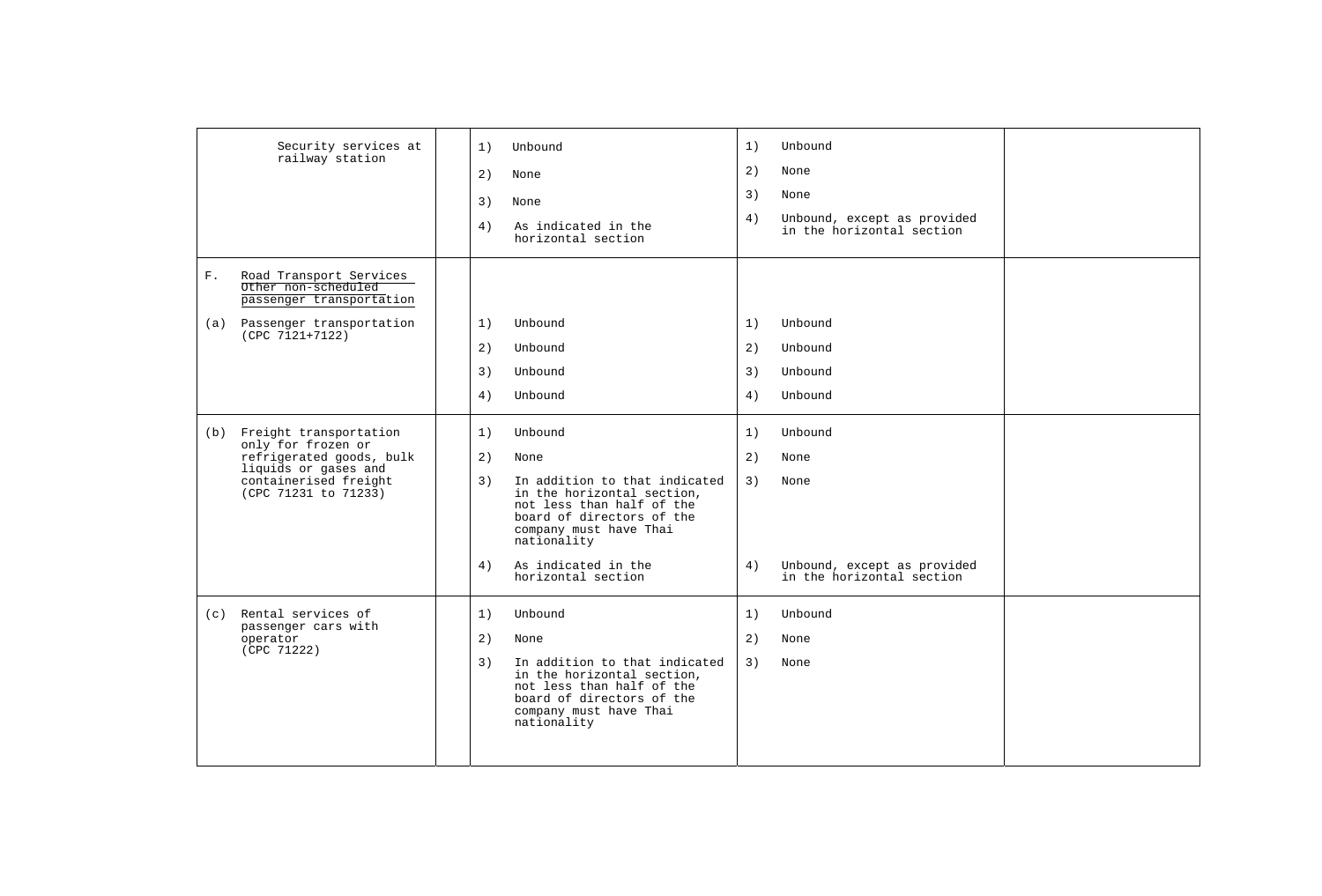|     |                                                           | 4) | As indicated in the<br>horizontal section                                                                                                                      | 4) | Unbound, except as provided<br>in the horizontal section |  |
|-----|-----------------------------------------------------------|----|----------------------------------------------------------------------------------------------------------------------------------------------------------------|----|----------------------------------------------------------|--|
|     | (c) Rental services of buses<br>and coaches with operator | 1) | Unbound                                                                                                                                                        | 1) | Unbound                                                  |  |
|     | (CPC 71223)                                               | 2) | None                                                                                                                                                           | 2) | None                                                     |  |
|     |                                                           | 3) | In addition to that indicated<br>in the horizontal section,<br>not less than half of the<br>board of directors of the<br>company must have Thai<br>nationality | 3) | None                                                     |  |
|     |                                                           | 4) | As indicated in the<br>horizontal section                                                                                                                      | 4) | Unbound, except as provided<br>in the horizontal section |  |
|     | (d) Maintenance and repair of                             | 1) | Unbound                                                                                                                                                        | 1) | Unbound                                                  |  |
|     | road transport equipment<br>$(CPC 6112 + 8868)$           | 2) | Unbound                                                                                                                                                        | 2) | Unbound                                                  |  |
|     |                                                           | 3) | Unbound                                                                                                                                                        | 3) | Unbound                                                  |  |
|     |                                                           | 4) | Unbound                                                                                                                                                        | 4) | Unbound                                                  |  |
| (e) | Supporting services for<br>road transport services        | 1) | Unbound                                                                                                                                                        | 1) | Unbound                                                  |  |
|     | (CPC 744)                                                 | 2) | Unbound                                                                                                                                                        | 2) | Unbound                                                  |  |
|     |                                                           | 3) | Unbound                                                                                                                                                        | 3) | Unbound                                                  |  |
|     |                                                           | 4) | Unbound                                                                                                                                                        | 4) | Unbound                                                  |  |
| G.  | Pipeline Transport                                        |    |                                                                                                                                                                |    |                                                          |  |
| (a) | Transportation of fuels                                   | 1) | Unbound                                                                                                                                                        | 1) | Unbound                                                  |  |
| (b) | Transportation of other<br>qoods                          | 2) | Unbound                                                                                                                                                        | 2) | Unbound                                                  |  |
|     |                                                           | 3) | Unbound                                                                                                                                                        | 3) | Unbound                                                  |  |
|     |                                                           | 4) | Unbound                                                                                                                                                        | 4) | Unbound                                                  |  |
|     |                                                           |    |                                                                                                                                                                |    |                                                          |  |
|     |                                                           |    |                                                                                                                                                                |    |                                                          |  |
|     |                                                           |    |                                                                                                                                                                |    |                                                          |  |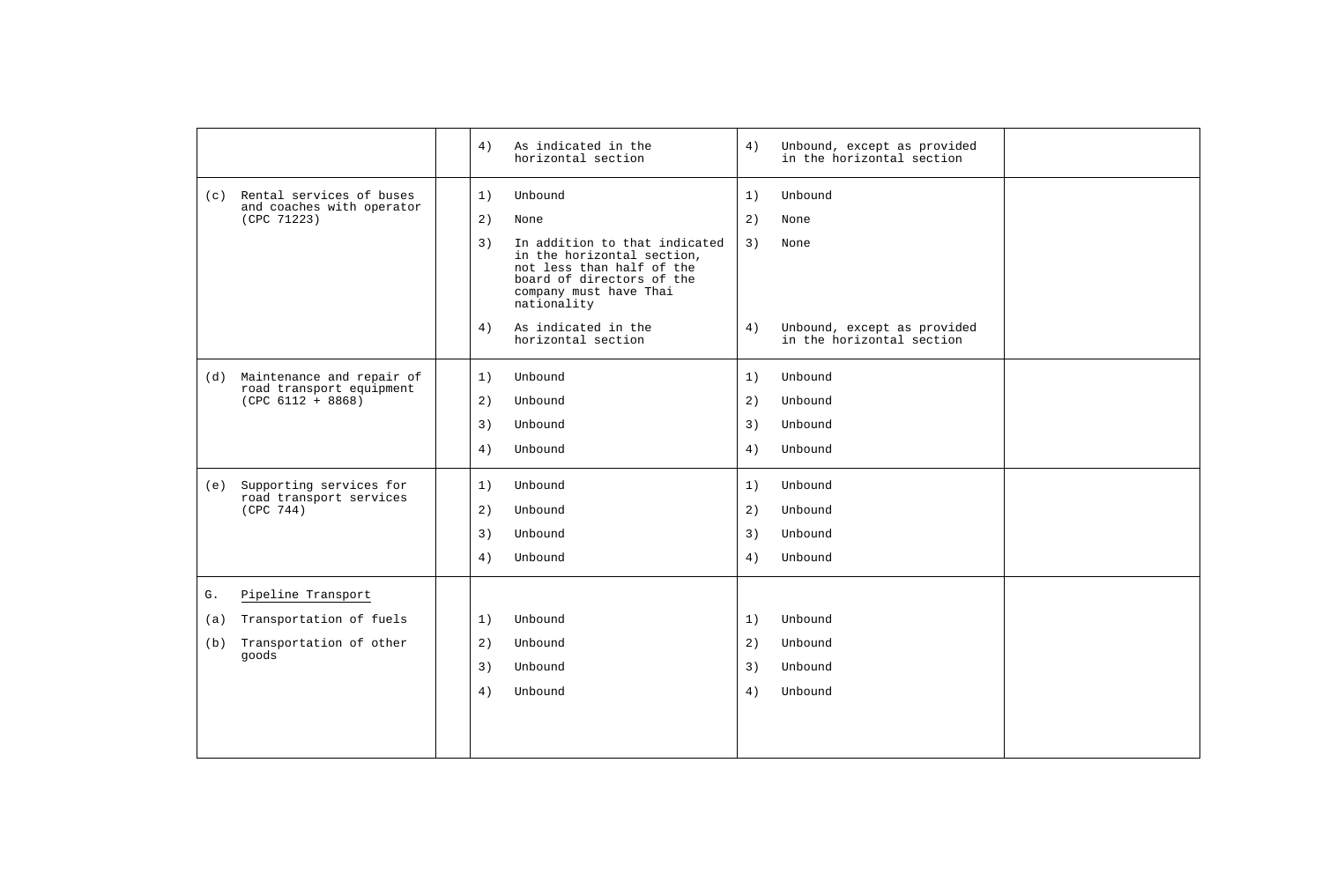| H. | Services Auxiliary to All<br>Modes of Transport |                                                 |    |                                                          |  |
|----|-------------------------------------------------|-------------------------------------------------|----|----------------------------------------------------------|--|
|    | (a) Cargo-handling services<br>(CPC 741)        | 1)<br>Unbound                                   | 1) | Unbound                                                  |  |
|    |                                                 | 2)<br>Unbound                                   | 2) | Unbound                                                  |  |
|    |                                                 | 3)<br>Unbound                                   | 3) | Unbound                                                  |  |
|    |                                                 | 4)<br>Unbound                                   | 4) | Unbound                                                  |  |
|    | (b) Storage and warehousing<br>services         | 1)<br>Unbound                                   | 1) | Unbound                                                  |  |
|    | (CPC 742)                                       | 2)<br>None                                      | 2) | None                                                     |  |
|    |                                                 | 3)<br>None                                      | 3) | None                                                     |  |
|    |                                                 | As indicated in the<br>4)<br>horizontal section | 4) | Unbound, except as provided<br>in the horizontal section |  |
|    | (c) Freight transport agency                    | 1)<br>Unbound                                   | 1) | Unbound                                                  |  |
|    | services<br>(CPC 748)                           | 2)<br>Unbound                                   | 2) | Unbound                                                  |  |
|    |                                                 | 3)<br>Unbound                                   | 3) | Unbound                                                  |  |
|    |                                                 | 4)<br>Unbound                                   | 4) | Unbound                                                  |  |
|    | (d) Other<br>(CPC 749)                          | 1)<br>Unbound                                   | 1) | Unbound                                                  |  |
|    |                                                 | 2)<br>Unbound                                   | 2) | Unbound                                                  |  |
|    |                                                 | 3)<br>Unbound                                   | 3) | Unbound                                                  |  |
|    |                                                 | Unbound<br>4)                                   | 4) | Unbound                                                  |  |
| Ι. | Other transport services                        | 1)<br>Unbound                                   | 1) | Unbound                                                  |  |
|    |                                                 | Unbound<br>2)                                   | 2) | Unbound                                                  |  |
|    |                                                 | 3)<br>Unbound                                   | 3) | Unbound                                                  |  |
|    |                                                 | 4)<br>Unbound                                   | 4) | Unbound                                                  |  |
|    |                                                 |                                                 |    |                                                          |  |
|    |                                                 |                                                 |    |                                                          |  |